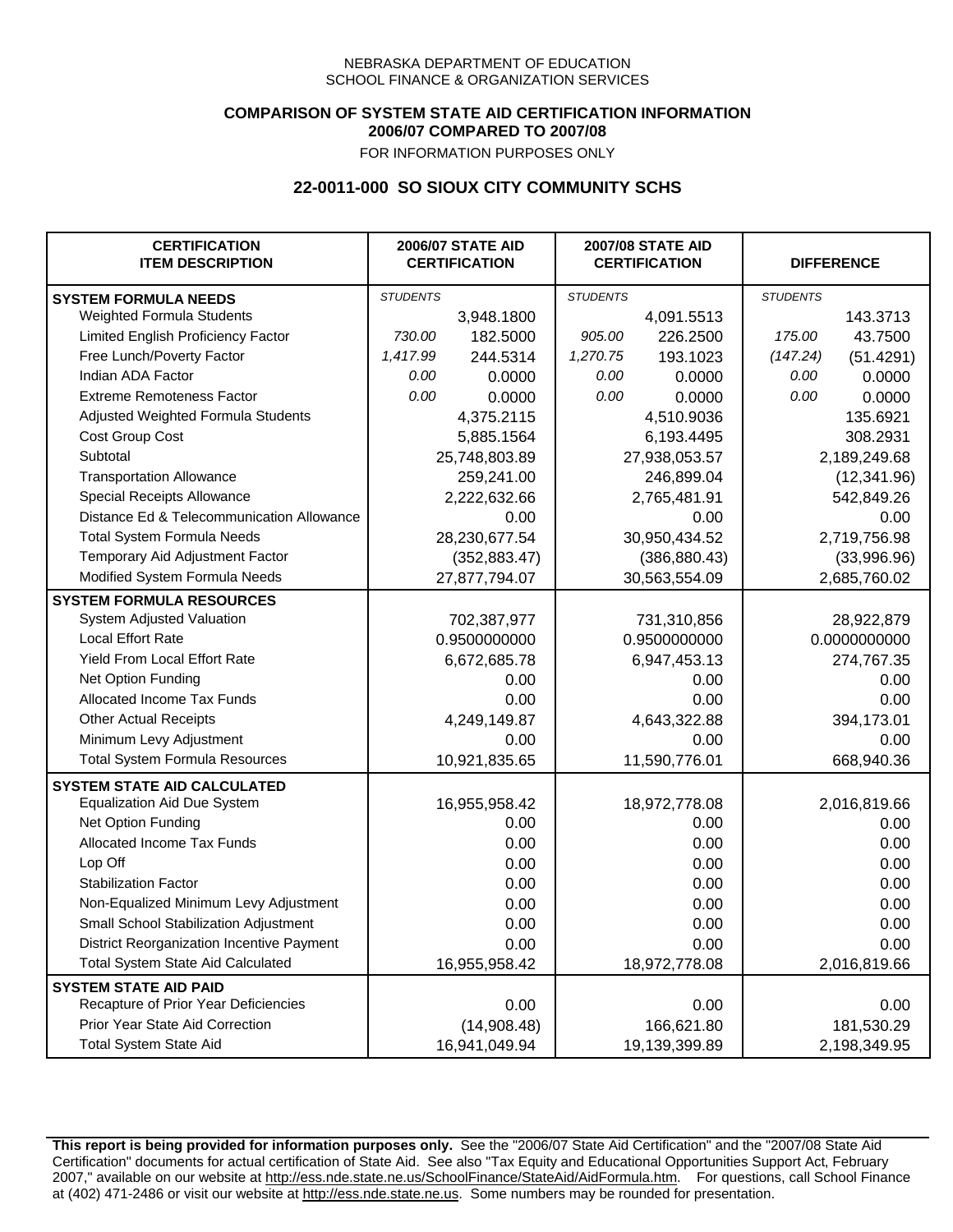### **COMPARISON OF SYSTEM STATE AID CERTIFICATION INFORMATION 2006/07 COMPARED TO 2007/08**

FOR INFORMATION PURPOSES ONLY

## **22-0031-000 HOMER COMMUNITY SCHOOLS**

| <b>CERTIFICATION</b><br><b>ITEM DESCRIPTION</b> |                 | <b>2006/07 STATE AID</b><br><b>CERTIFICATION</b> | <b>2007/08 STATE AID</b><br><b>CERTIFICATION</b> |              | <b>DIFFERENCE</b> |               |
|-------------------------------------------------|-----------------|--------------------------------------------------|--------------------------------------------------|--------------|-------------------|---------------|
| <b>SYSTEM FORMULA NEEDS</b>                     | <b>STUDENTS</b> |                                                  | <b>STUDENTS</b>                                  |              | <b>STUDENTS</b>   |               |
| Weighted Formula Students                       |                 | 480.2789                                         |                                                  | 474.0365     |                   | (6.2423)      |
| Limited English Proficiency Factor              | 0.00            | 0.0000                                           | 0.00                                             | 0.0000       | 0.00              | 0.0000        |
| Free Lunch/Poverty Factor                       | 60.68           | 2.9708                                           | 61.34                                            | 3.1668       | 0.66              | 0.1960        |
| Indian ADA Factor                               | 0.00            | 0.0000                                           | 0.00                                             | 0.0000       | 0.00              | 0.0000        |
| <b>Extreme Remoteness Factor</b>                | 0.00            | 0.0000                                           | 0.00                                             | 0.0000       | 0.00              | 0.0000        |
| Adjusted Weighted Formula Students              |                 | 483.2497                                         |                                                  | 477.2033     |                   | (6.0464)      |
| Cost Group Cost                                 |                 | 5,885.1564                                       |                                                  | 6,193.4495   |                   | 308.2931      |
| Subtotal                                        |                 | 2,844,000.05                                     |                                                  | 2,955,534.74 |                   | 111,534.69    |
| <b>Transportation Allowance</b>                 |                 | 105,803.09                                       |                                                  | 117,038.75   |                   | 11,235.66     |
| Special Receipts Allowance                      |                 | 205,612.52                                       |                                                  | 211,452.89   |                   | 5,840.37      |
| Distance Ed & Telecommunication Allowance       |                 | 0.00                                             |                                                  | 0.00         |                   | 0.00          |
| <b>Total System Formula Needs</b>               |                 | 3,155,415.66                                     |                                                  | 3,284,026.38 |                   | 128,610.72    |
| Temporary Aid Adjustment Factor                 |                 | (39, 442.70)                                     |                                                  | (41,050.33)  |                   | (1,607.63)    |
| Modified System Formula Needs                   |                 | 3,115,972.97                                     |                                                  | 3,242,976.05 |                   | 127,003.09    |
| <b>SYSTEM FORMULA RESOURCES</b>                 |                 |                                                  |                                                  |              |                   |               |
| System Adjusted Valuation                       |                 | 157,354,881                                      |                                                  | 171,074,563  |                   | 13,719,682    |
| <b>Local Effort Rate</b>                        |                 | 0.9500000000                                     |                                                  | 0.9500000000 |                   | 0.0000000000  |
| Yield From Local Effort Rate                    |                 | 1,494,871.37                                     |                                                  | 1,625,208.35 |                   | 130,336.98    |
| Net Option Funding                              |                 | 232,067.87                                       |                                                  | 360,321.36   |                   | 128,253.49    |
| Allocated Income Tax Funds                      |                 | 29,482.97                                        |                                                  | 26,554.60    |                   | (2,928.37)    |
| <b>Other Actual Receipts</b>                    |                 | 461,436.96                                       |                                                  | 458,097.78   |                   | (3,339.17)    |
| Minimum Levy Adjustment                         |                 | 0.00                                             | 0.00                                             |              |                   | 0.00          |
| <b>Total System Formula Resources</b>           |                 | 2,217,859.17                                     |                                                  | 2,470,182.09 |                   | 252,322.93    |
| <b>SYSTEM STATE AID CALCULATED</b>              |                 |                                                  |                                                  |              |                   |               |
| <b>Equalization Aid Due System</b>              |                 | 898,113.80                                       |                                                  | 772,793.96   |                   | (125, 319.84) |
| Net Option Funding                              |                 | 232,067.87                                       |                                                  | 360,321.36   |                   | 128,253.49    |
| Allocated Income Tax Funds                      |                 | 29,482.97                                        |                                                  | 26,554.60    |                   | (2,928.37)    |
| Lop Off                                         |                 | 0.00                                             |                                                  | 0.00         |                   | 0.00          |
| <b>Stabilization Factor</b>                     |                 | 0.00                                             |                                                  | 0.00         |                   | 0.00          |
| Non-Equalized Minimum Levy Adjustment           |                 | 0.00                                             |                                                  | 0.00         |                   | 0.00          |
| Small School Stabilization Adjustment           |                 | 0.00                                             |                                                  | 0.00         |                   | 0.00          |
| District Reorganization Incentive Payment       |                 | 0.00                                             |                                                  | 0.00         |                   | 0.00          |
| <b>Total System State Aid Calculated</b>        |                 | 1,159,664.64                                     |                                                  | 1,159,669.92 |                   | 5.28          |
| <b>SYSTEM STATE AID PAID</b>                    |                 |                                                  |                                                  |              |                   |               |
| Recapture of Prior Year Deficiencies            |                 | 0.00                                             |                                                  | 0.00         |                   | 0.00          |
| Prior Year State Aid Correction                 |                 | 43,668.21                                        |                                                  | (49,600.82)  |                   | (93, 269.03)  |
| <b>Total System State Aid</b>                   |                 | 1,203,332.85                                     |                                                  | 1,110,069.11 |                   | (93, 263.75)  |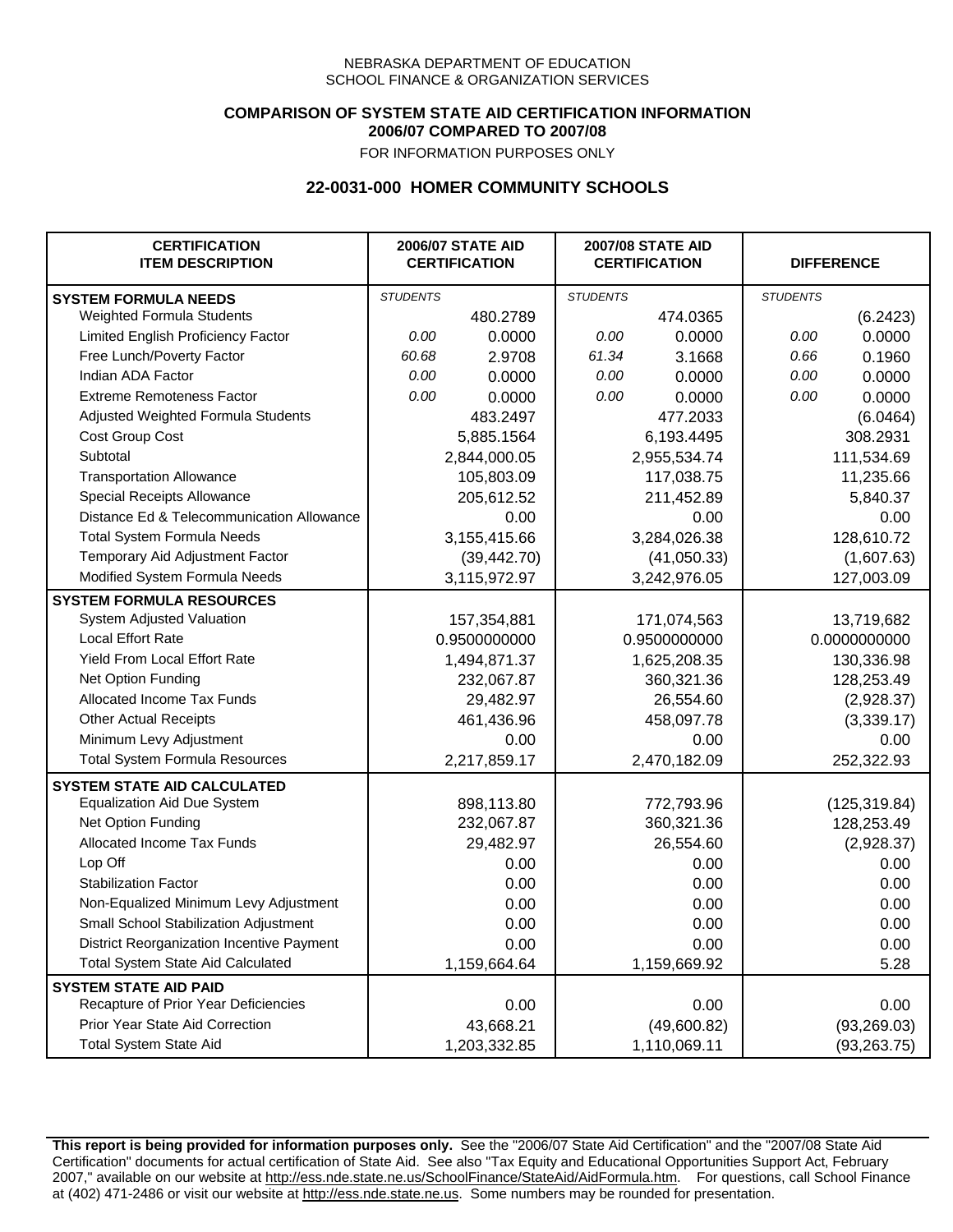## **COMPARISON OF SYSTEM STATE AID CERTIFICATION INFORMATION 2006/07 COMPARED TO 2007/08**

FOR INFORMATION PURPOSES ONLY

## **23-0002-000 CHADRON PUBLIC SCHOOLS**

| <b>CERTIFICATION</b><br><b>ITEM DESCRIPTION</b> | <b>2006/07 STATE AID</b><br><b>CERTIFICATION</b> |               | <b>2007/08 STATE AID</b><br><b>CERTIFICATION</b> |               | <b>DIFFERENCE</b> |               |
|-------------------------------------------------|--------------------------------------------------|---------------|--------------------------------------------------|---------------|-------------------|---------------|
| <b>SYSTEM FORMULA NEEDS</b>                     | <b>STUDENTS</b>                                  |               | <b>STUDENTS</b>                                  |               | <b>STUDENTS</b>   |               |
| Weighted Formula Students                       |                                                  | 1,093.3281    |                                                  | 1,049.2889    |                   | (44.0392)     |
| Limited English Proficiency Factor              | 4.00                                             | 1.0000        | 4.00                                             | 1.0000        | 0.00              | 0.0000        |
| Free Lunch/Poverty Factor                       | 250.00                                           | 26.7427       | 229.34                                           | 23.1257       | (20.66)           | (3.6170)      |
| Indian ADA Factor                               | 0.00                                             | 0.0000        | 0.00                                             | 0.0000        | 0.00              | 0.0000        |
| <b>Extreme Remoteness Factor</b>                | 0.00                                             | 0.0000        | 0.00                                             | 0.0000        | 0.00              | 0.0000        |
| Adjusted Weighted Formula Students              |                                                  | 1,121.0707    |                                                  | 1,073.4145    |                   | (47.6562)     |
| Cost Group Cost                                 |                                                  | 7,482.7963    |                                                  | 7,975.8019    |                   | 493.0057      |
| Subtotal                                        |                                                  | 8,388,743.87  |                                                  | 8,561,341.69  |                   | 172,597.82    |
| <b>Transportation Allowance</b>                 |                                                  | 30,990.58     |                                                  | 39,748.29     |                   | 8,757.72      |
| Special Receipts Allowance                      |                                                  | 441,195.88    |                                                  | 408,878.65    |                   | (32, 317.23)  |
| Distance Ed & Telecommunication Allowance       |                                                  | 0.00          |                                                  | 0.00          |                   | 0.00          |
| <b>Total System Formula Needs</b>               |                                                  | 8,860,930.33  |                                                  | 9,009,968.63  |                   | 149,038.30    |
| Temporary Aid Adjustment Factor                 |                                                  | (110, 761.63) | (112, 624.61)                                    |               | (1,862.98)        |               |
| Modified System Formula Needs                   |                                                  | 8,750,168.70  |                                                  | 8,897,344.02  |                   | 147, 175. 33  |
| <b>SYSTEM FORMULA RESOURCES</b>                 |                                                  |               |                                                  |               |                   |               |
| System Adjusted Valuation                       |                                                  | 299,621,326   |                                                  | 313,500,914   |                   | 13,879,588    |
| <b>Local Effort Rate</b>                        |                                                  | 0.9500000000  |                                                  | 0.9500000000  |                   | 0.0000000000  |
| Yield From Local Effort Rate                    |                                                  | 2,846,402.60  |                                                  | 2,978,258.68  |                   | 131,856.09    |
| Net Option Funding                              |                                                  | 0.00          |                                                  | 14,997.55     |                   | 14,997.55     |
| Allocated Income Tax Funds                      |                                                  | 87,281.41     |                                                  | 103,894.69    |                   | 16,613.27     |
| <b>Other Actual Receipts</b>                    |                                                  | 1,146,888.43  | 1,172,109.37                                     |               | 25,220.94         |               |
| Minimum Levy Adjustment                         |                                                  | 0.00          |                                                  | 36,993.11     |                   | 36,993.11     |
| <b>Total System Formula Resources</b>           |                                                  | 4,080,572.44  |                                                  | 4,306,253.40  |                   | 225,680.96    |
| <b>SYSTEM STATE AID CALCULATED</b>              |                                                  |               |                                                  |               |                   |               |
| <b>Equalization Aid Due System</b>              |                                                  | 4,669,596.26  |                                                  | 4,591,090.62  |                   | (78, 505.63)  |
| Net Option Funding                              |                                                  | 0.00          |                                                  | 14,997.55     |                   | 14,997.55     |
| Allocated Income Tax Funds                      |                                                  | 87,281.41     |                                                  | 103,894.69    |                   | 16,613.27     |
| Lop Off                                         |                                                  | 0.00          |                                                  | 0.00          |                   | 0.00          |
| <b>Stabilization Factor</b>                     |                                                  | 0.00          |                                                  | 0.00          |                   | 0.00          |
| Non-Equalized Minimum Levy Adjustment           |                                                  | 0.00          |                                                  | 0.00          |                   | 0.00          |
| Small School Stabilization Adjustment           |                                                  | 0.00          |                                                  | 0.00          |                   | 0.00          |
| District Reorganization Incentive Payment       |                                                  | 0.00          |                                                  | 0.00          |                   | 0.00          |
| <b>Total System State Aid Calculated</b>        |                                                  | 4,756,877.67  |                                                  | 4,709,982.86  |                   | (46, 894.81)  |
| <b>SYSTEM STATE AID PAID</b>                    |                                                  |               |                                                  |               |                   |               |
| Recapture of Prior Year Deficiencies            |                                                  | 0.00          |                                                  | 0.00          |                   | 0.00          |
| Prior Year State Aid Correction                 |                                                  | 5,962.68      |                                                  | (111, 332.92) |                   | (117, 295.59) |
| <b>Total System State Aid</b>                   |                                                  | 4,762,840.35  |                                                  | 4,598,649.95  |                   | (164, 190.40) |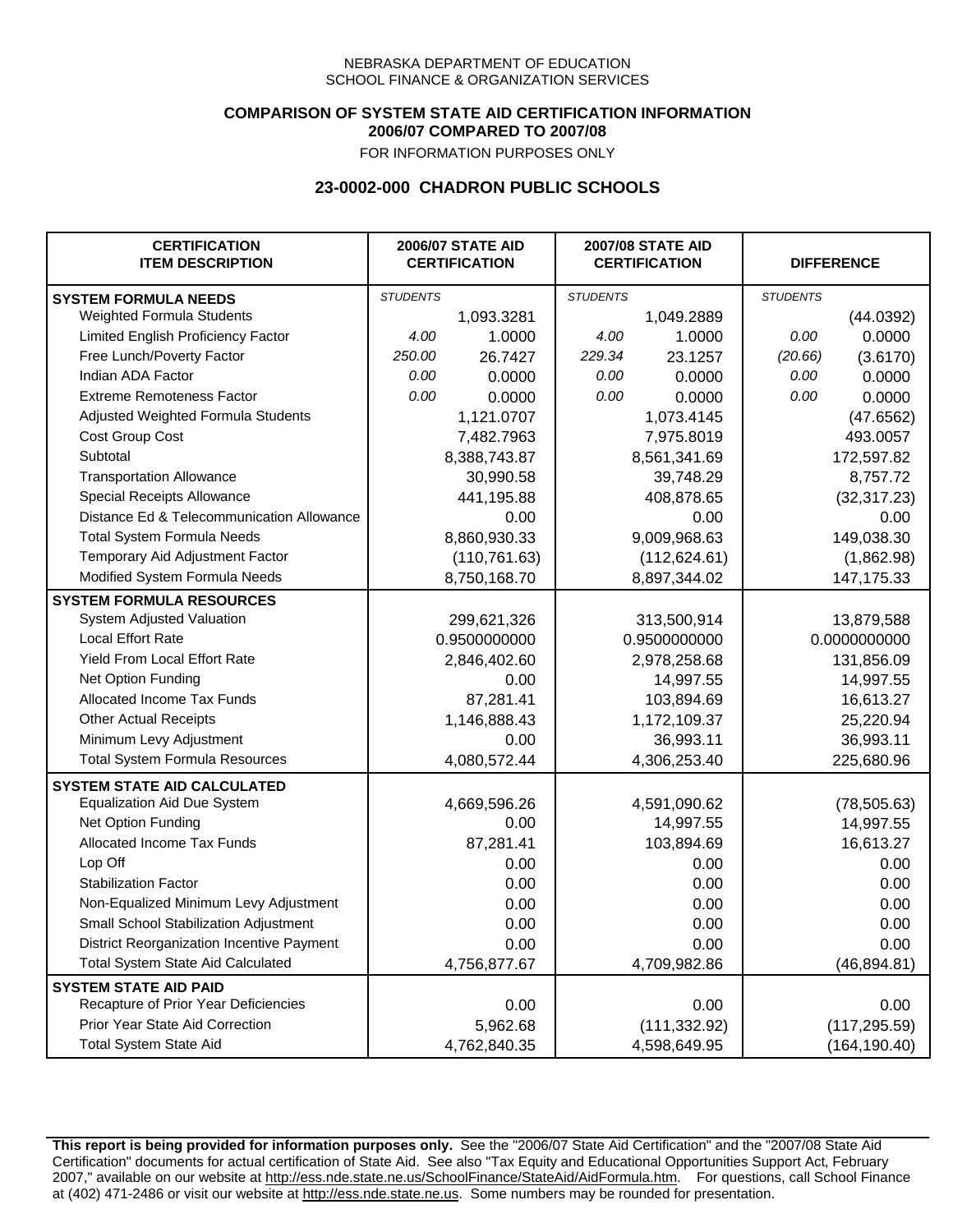## **COMPARISON OF SYSTEM STATE AID CERTIFICATION INFORMATION 2006/07 COMPARED TO 2007/08**

FOR INFORMATION PURPOSES ONLY

## **23-0071-000 CRAWFORD PUBLIC SCHOOLS**

| <b>CERTIFICATION</b><br><b>ITEM DESCRIPTION</b> |                 | <b>2006/07 STATE AID</b><br><b>CERTIFICATION</b> | <b>2007/08 STATE AID</b><br><b>CERTIFICATION</b> |              |                 | <b>DIFFERENCE</b> |  |
|-------------------------------------------------|-----------------|--------------------------------------------------|--------------------------------------------------|--------------|-----------------|-------------------|--|
| <b>SYSTEM FORMULA NEEDS</b>                     | <b>STUDENTS</b> |                                                  | <b>STUDENTS</b>                                  |              | <b>STUDENTS</b> |                   |  |
| Weighted Formula Students                       |                 | 285.3462                                         |                                                  | 281.3571     |                 | (3.9891)          |  |
| Limited English Proficiency Factor              | 0.00            | 0.0000                                           | 0.00                                             | 0.0000       | 0.00            | 0.0000            |  |
| Free Lunch/Poverty Factor                       | 104.66          | 18.4352                                          | 74.66                                            | 9.6792       | (30.00)         | (8.7560)          |  |
| Indian ADA Factor                               | 0.00            | 0.0000                                           | 0.00                                             | 0.0000       | 0.00            | 0.0000            |  |
| <b>Extreme Remoteness Factor</b>                | 0.00            | 0.0000                                           | 0.00                                             | 0.0000       | 0.00            | 0.0000            |  |
| Adjusted Weighted Formula Students              |                 | 303.7814                                         |                                                  | 291.0363     |                 | (12.7451)         |  |
| Cost Group Cost                                 |                 | 7,482.7963                                       |                                                  | 7,975.8019   |                 | 493.0057          |  |
| Subtotal                                        |                 | 2,273,134.29                                     |                                                  | 2,321,247.72 |                 | 48,113.43         |  |
| <b>Transportation Allowance</b>                 |                 | 4,234.41                                         |                                                  | 12,272.61    |                 | 8,038.20          |  |
| Special Receipts Allowance                      |                 | 167,768.78                                       |                                                  | 216,543.35   |                 | 48,774.57         |  |
| Distance Ed & Telecommunication Allowance       |                 | 0.00                                             |                                                  | 0.00         |                 | 0.00              |  |
| <b>Total System Formula Needs</b>               |                 | 2,445,137.48                                     |                                                  | 2,550,063.68 |                 | 104,926.20        |  |
| Temporary Aid Adjustment Factor                 |                 | (30, 564.22)                                     | (31, 875.80)                                     |              | (1,311.58)      |                   |  |
| Modified System Formula Needs                   |                 | 2,414,573.26                                     |                                                  | 2,518,187.88 |                 | 103,614.62        |  |
| <b>SYSTEM FORMULA RESOURCES</b>                 |                 |                                                  |                                                  |              |                 |                   |  |
| System Adjusted Valuation                       |                 | 129,877,845                                      |                                                  | 149,841,593  |                 | 19,963,748        |  |
| <b>Local Effort Rate</b>                        |                 | 0.9500000000                                     |                                                  | 0.9500000000 |                 | 0.0000000000      |  |
| Yield From Local Effort Rate                    |                 | 1,233,839.53                                     |                                                  | 1,423,495.13 |                 | 189,655.61        |  |
| Net Option Funding                              |                 | 148,718.66                                       |                                                  | 100,213.14   |                 | (48, 505.52)      |  |
| Allocated Income Tax Funds                      |                 | 25,251.61                                        |                                                  | 24,788.36    |                 | (463.25)          |  |
| <b>Other Actual Receipts</b>                    |                 | 379,082.19                                       | 447,646.79                                       |              | 68,564.60       |                   |  |
| Minimum Levy Adjustment                         |                 | 0.00                                             |                                                  | 0.00         |                 | 0.00              |  |
| <b>Total System Formula Resources</b>           |                 | 1,786,891.99                                     |                                                  | 1,996,143.42 |                 | 209,251.43        |  |
| <b>SYSTEM STATE AID CALCULATED</b>              |                 |                                                  |                                                  |              |                 |                   |  |
| <b>Equalization Aid Due System</b>              |                 | 627,681.27                                       |                                                  | 522,044.46   |                 | (105, 636.82)     |  |
| Net Option Funding                              |                 | 148,718.66                                       |                                                  | 100,213.14   |                 | (48, 505.52)      |  |
| Allocated Income Tax Funds                      |                 | 25,251.61                                        |                                                  | 24,788.36    |                 | (463.25)          |  |
| Lop Off                                         |                 | 0.00                                             |                                                  | 0.00         |                 | 0.00              |  |
| <b>Stabilization Factor</b>                     |                 | 0.00                                             |                                                  | 0.00         |                 | 0.00              |  |
| Non-Equalized Minimum Levy Adjustment           |                 | 0.00                                             |                                                  | 0.00         |                 | 0.00              |  |
| Small School Stabilization Adjustment           |                 | 0.00                                             |                                                  | 0.00         |                 | 0.00              |  |
| District Reorganization Incentive Payment       |                 | 0.00                                             |                                                  | 0.00         |                 | 0.00              |  |
| <b>Total System State Aid Calculated</b>        |                 | 801,651.55                                       |                                                  | 647,045.96   |                 | (154, 605.59)     |  |
| <b>SYSTEM STATE AID PAID</b>                    |                 |                                                  |                                                  |              |                 |                   |  |
| Recapture of Prior Year Deficiencies            |                 | 0.00                                             |                                                  | 0.00         |                 | 0.00              |  |
| Prior Year State Aid Correction                 |                 | (3,900.31)                                       |                                                  | 22,050.31    |                 | 25,950.61         |  |
| <b>Total System State Aid</b>                   |                 | 797,751.24                                       |                                                  | 669,096.26   |                 | (128, 654.97)     |  |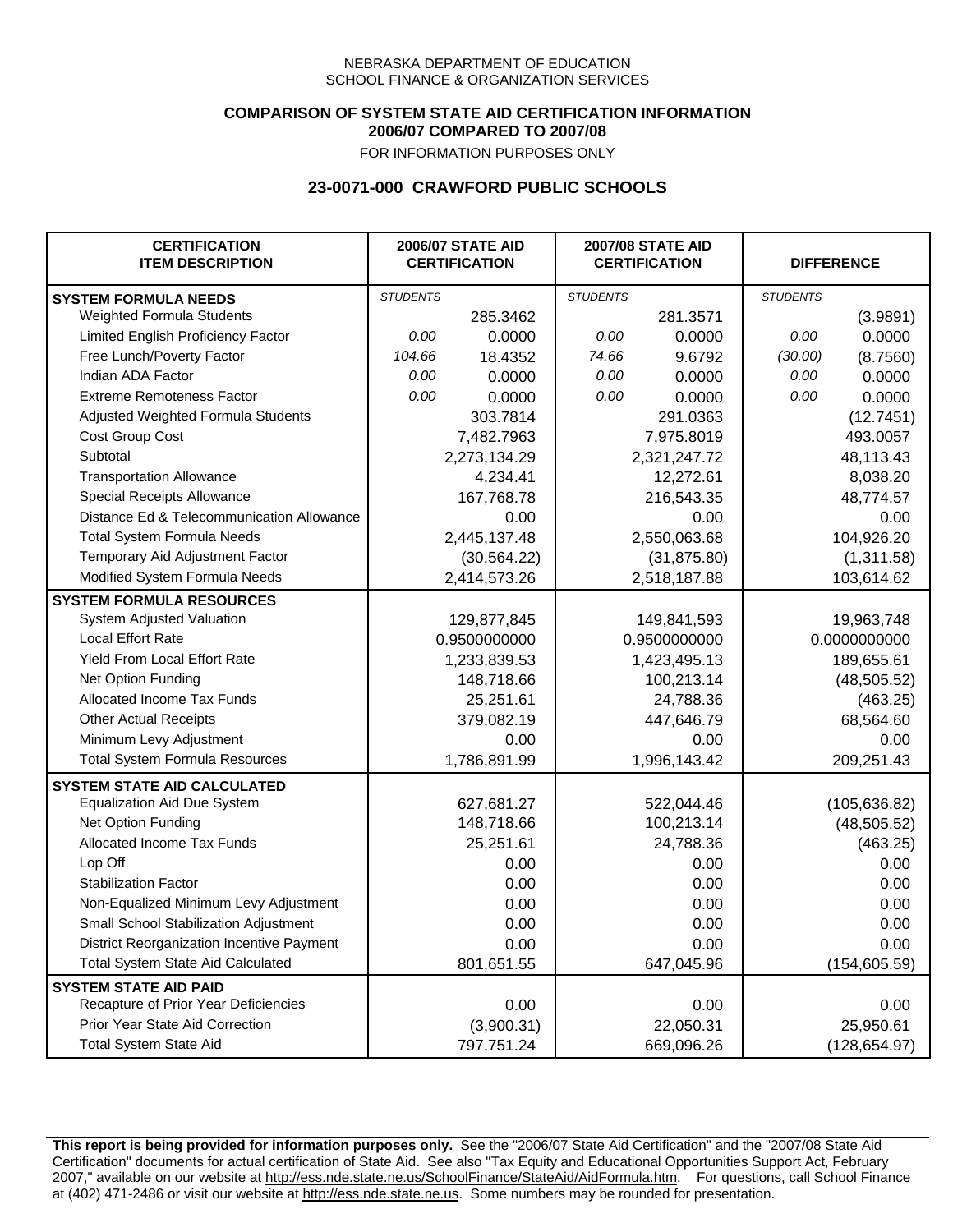### **COMPARISON OF SYSTEM STATE AID CERTIFICATION INFORMATION 2006/07 COMPARED TO 2007/08**

FOR INFORMATION PURPOSES ONLY

## **24-0001-000 LEXINGTON PUBLIC SCHOOLS**

| <b>CERTIFICATION</b><br><b>ITEM DESCRIPTION</b> |                 | <b>2006/07 STATE AID</b><br><b>CERTIFICATION</b> | <b>2007/08 STATE AID</b><br><b>CERTIFICATION</b> |               | <b>DIFFERENCE</b> |              |
|-------------------------------------------------|-----------------|--------------------------------------------------|--------------------------------------------------|---------------|-------------------|--------------|
| <b>SYSTEM FORMULA NEEDS</b>                     | <b>STUDENTS</b> |                                                  | <b>STUDENTS</b>                                  |               | <b>STUDENTS</b>   |              |
| Weighted Formula Students                       |                 | 3,043.5901                                       |                                                  | 3,048.4443    |                   | 4.8541       |
| Limited English Proficiency Factor              | 606.00          | 151.5000                                         | 656.00                                           | 164.0000      | 50.00             | 12.5000      |
| Free Lunch/Poverty Factor                       | 1,613.00        | 344.6915                                         | 1,652.00                                         | 356.1975      | 39.00             | 11.5060      |
| Indian ADA Factor                               | 0.00            | 0.0000                                           | 0.00                                             | 0.0000        | 0.00              | 0.0000       |
| <b>Extreme Remoteness Factor</b>                | 0.00            | 0.0000                                           | 0.00                                             | 0.0000        | 0.00              | 0.0000       |
| Adjusted Weighted Formula Students              |                 | 3,539.7816                                       |                                                  | 3,568.6418    |                   | 28.8601      |
| Cost Group Cost                                 |                 | 5,885.1564                                       | 6,193.4495                                       |               |                   | 308.2931     |
| Subtotal                                        |                 | 20,832,168.61                                    |                                                  | 22,102,202.38 |                   | 1,270,033.77 |
| <b>Transportation Allowance</b>                 |                 | 42,928.27                                        |                                                  | 55,866.67     |                   | 12,938.40    |
| Special Receipts Allowance                      |                 | 910,081.59                                       |                                                  | 987,936.36    |                   | 77,854.77    |
| Distance Ed & Telecommunication Allowance       |                 | 0.00                                             |                                                  | 0.00          |                   | 0.00         |
| <b>Total System Formula Needs</b>               |                 | 21,785,178.47                                    |                                                  | 23,146,005.41 |                   | 1,360,826.94 |
| Temporary Aid Adjustment Factor                 |                 | (272, 314.73)                                    | (289, 325.07)                                    |               | (17,010.34)       |              |
| Modified System Formula Needs                   | 21,512,863.74   |                                                  |                                                  | 22,856,680.34 | 1,343,816.60      |              |
| <b>SYSTEM FORMULA RESOURCES</b>                 |                 |                                                  |                                                  |               |                   |              |
| <b>System Adjusted Valuation</b>                |                 | 523,866,019                                      |                                                  | 560,615,652   |                   | 36,749,633   |
| <b>Local Effort Rate</b>                        |                 | 0.9500000000                                     |                                                  | 0.9500000000  | 0.0000000000      |              |
| Yield From Local Effort Rate                    |                 | 4,976,727.18                                     | 5,325,848.69                                     |               |                   | 349,121.51   |
| Net Option Funding                              |                 | 0.00                                             | 0.00                                             |               | 0.00              |              |
| Allocated Income Tax Funds                      |                 | 0.00                                             | 0.00                                             |               | 0.00              |              |
| <b>Other Actual Receipts</b>                    |                 | 2,292,386.51                                     | 2,456,622.62                                     |               | 164,236.11        |              |
| Minimum Levy Adjustment                         |                 | 3,667.06                                         | 0.00                                             |               |                   | (3,667.06)   |
| <b>Total System Formula Resources</b>           |                 | 7,272,780.75                                     |                                                  | 7,782,471.32  |                   | 509,690.57   |
| <b>SYSTEM STATE AID CALCULATED</b>              |                 |                                                  |                                                  |               |                   |              |
| <b>Equalization Aid Due System</b>              |                 | 14,240,082.98                                    |                                                  | 15,074,209.02 |                   | 834,126.04   |
| Net Option Funding                              |                 | 0.00                                             |                                                  | 0.00          |                   | 0.00         |
| <b>Allocated Income Tax Funds</b>               |                 | 0.00                                             |                                                  | 0.00          |                   | 0.00         |
| Lop Off                                         |                 | (439, 661.50)                                    |                                                  | 0.00          |                   | 439,661.50   |
| <b>Stabilization Factor</b>                     |                 | 0.00                                             |                                                  | 0.00          |                   | 0.00         |
| Non-Equalized Minimum Levy Adjustment           |                 | 0.00                                             |                                                  | 0.00          |                   | 0.00         |
| Small School Stabilization Adjustment           |                 | 0.00                                             |                                                  | 0.00          |                   | 0.00         |
| District Reorganization Incentive Payment       |                 | 0.00                                             |                                                  | 0.00          |                   | 0.00         |
| Total System State Aid Calculated               |                 | 13,800,421.48                                    |                                                  | 15,074,209.02 |                   | 1,273,787.54 |
| <b>SYSTEM STATE AID PAID</b>                    |                 |                                                  |                                                  |               |                   |              |
| Recapture of Prior Year Deficiencies            |                 | 0.00                                             |                                                  | 0.00          |                   | 0.00         |
| Prior Year State Aid Correction                 |                 | (9,056.10)                                       |                                                  | (12, 453.94)  |                   | (3,397.85)   |
| <b>Total System State Aid</b>                   |                 | 13,791,365.39                                    |                                                  | 15,061,755.08 |                   | 1,270,389.69 |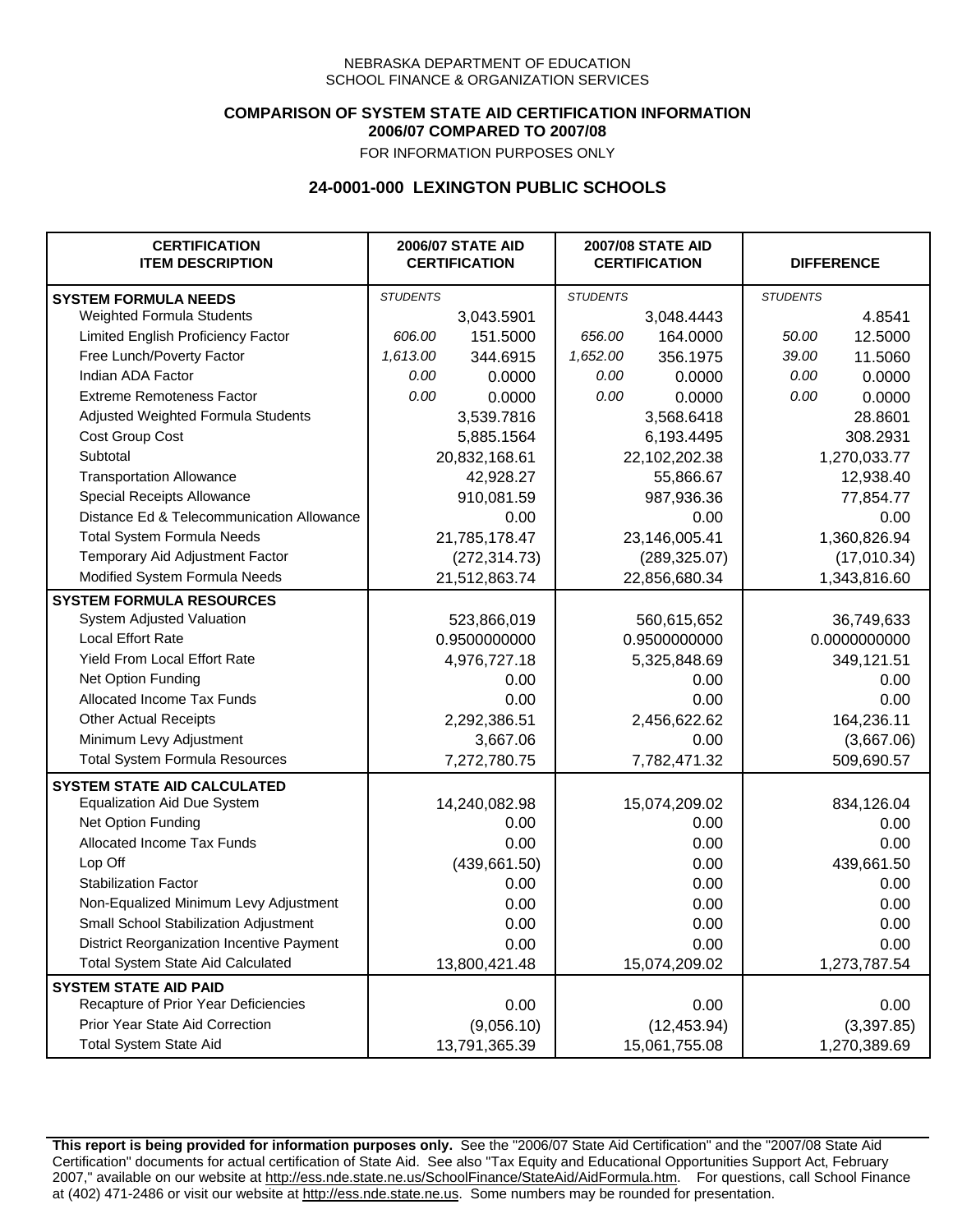### **COMPARISON OF SYSTEM STATE AID CERTIFICATION INFORMATION 2006/07 COMPARED TO 2007/08**

FOR INFORMATION PURPOSES ONLY

# **24-0004-000 OVERTON PUBLIC SCHOOLS**

| <b>CERTIFICATION</b><br><b>ITEM DESCRIPTION</b> |                 | <b>2006/07 STATE AID</b><br><b>CERTIFICATION</b> | <b>2007/08 STATE AID</b><br><b>CERTIFICATION</b> |              | <b>DIFFERENCE</b> |              |
|-------------------------------------------------|-----------------|--------------------------------------------------|--------------------------------------------------|--------------|-------------------|--------------|
| <b>SYSTEM FORMULA NEEDS</b>                     | <b>STUDENTS</b> |                                                  | <b>STUDENTS</b>                                  |              | <b>STUDENTS</b>   |              |
| <b>Weighted Formula Students</b>                |                 | 330.4121                                         |                                                  | 350.5929     |                   | 20.1808      |
| Limited English Proficiency Factor              | 0.00            | 0.0000                                           | 1.00                                             | 0.2500       | 1.00              | 0.2500       |
| Free Lunch/Poverty Factor                       | 89.32           | 11.8893                                          | 89.18                                            | 11.0342      | (0.14)            | (0.8552)     |
| Indian ADA Factor                               | 0.00            | 0.0000                                           | 0.00                                             | 0.0000       | 0.00              | 0.0000       |
| <b>Extreme Remoteness Factor</b>                | 0.00            | 0.0000                                           | 0.00                                             | 0.0000       | 0.00              | 0.0000       |
| Adjusted Weighted Formula Students              |                 | 342.3014                                         |                                                  | 361.8771     |                   | 19.5757      |
| Cost Group Cost                                 |                 | 5,885.1564                                       |                                                  | 6,193.4495   |                   | 308.2931     |
| Subtotal                                        |                 | 2,014,497.40                                     |                                                  | 2,241,267.51 |                   | 226,770.11   |
| <b>Transportation Allowance</b>                 |                 | 105,021.11                                       |                                                  | 98,687.94    |                   | (6, 333.17)  |
| Special Receipts Allowance                      |                 | 116,712.15                                       |                                                  | 123,449.81   |                   | 6,737.66     |
| Distance Ed & Telecommunication Allowance       |                 | 0.00                                             |                                                  | 0.00         |                   | 0.00         |
| <b>Total System Formula Needs</b>               |                 | 2,236,230.66                                     | 2,463,405.27                                     |              | 227,174.61        |              |
| Temporary Aid Adjustment Factor                 |                 | (27, 952.88)                                     | (30, 792.57)                                     |              | (2,839.68)        |              |
| Modified System Formula Needs                   |                 | 2,208,277.77                                     |                                                  | 2,432,612.70 |                   | 224,334.93   |
| <b>SYSTEM FORMULA RESOURCES</b>                 |                 |                                                  |                                                  |              |                   |              |
| System Adjusted Valuation                       |                 | 127, 112, 454                                    |                                                  | 125,549,006  |                   | (1,563,448)  |
| <b>Local Effort Rate</b>                        |                 | 0.9500000000                                     |                                                  | 0.9500000000 |                   | 0.0000000000 |
| <b>Yield From Local Effort Rate</b>             |                 | 1,207,568.31                                     |                                                  | 1,192,715.56 |                   | (14, 852.76) |
| Net Option Funding                              |                 | 304,194.15                                       |                                                  | 340,587.92   |                   | 36,393.77    |
| Allocated Income Tax Funds                      |                 | 19,782.32                                        |                                                  | 20,710.89    |                   | 928.57       |
| <b>Other Actual Receipts</b>                    |                 | 279,191.91                                       |                                                  | 295,014.16   | 15,822.24         |              |
| Minimum Levy Adjustment                         |                 | 0.00                                             |                                                  | 0.00         |                   | 0.00         |
| <b>Total System Formula Resources</b>           |                 | 1,810,736.70                                     |                                                  | 1,849,028.53 |                   | 38,291.83    |
| <b>SYSTEM STATE AID CALCULATED</b>              |                 |                                                  |                                                  |              |                   |              |
| <b>Equalization Aid Due System</b>              |                 | 397,541.08                                       |                                                  | 583,584.17   |                   | 186,043.10   |
| Net Option Funding                              |                 | 304,194.15                                       |                                                  | 340,587.92   |                   | 36,393.77    |
| Allocated Income Tax Funds                      |                 | 19,782.32                                        |                                                  | 20,710.89    |                   | 928.57       |
| Lop Off                                         |                 | 0.00                                             |                                                  | 0.00         |                   | 0.00         |
| <b>Stabilization Factor</b>                     |                 | 0.00                                             |                                                  | 0.00         |                   | 0.00         |
| Non-Equalized Minimum Levy Adjustment           |                 | 0.00                                             |                                                  | 0.00         |                   | 0.00         |
| Small School Stabilization Adjustment           |                 | 0.00                                             |                                                  | 0.00         |                   | 0.00         |
| District Reorganization Incentive Payment       |                 | 0.00                                             |                                                  | 0.00         |                   | 0.00         |
| <b>Total System State Aid Calculated</b>        |                 | 721,517.55                                       |                                                  | 944,882.99   |                   | 223,365.44   |
| <b>SYSTEM STATE AID PAID</b>                    |                 |                                                  |                                                  |              |                   |              |
| Recapture of Prior Year Deficiencies            |                 | 0.00                                             |                                                  | 0.00         |                   | 0.00         |
| Prior Year State Aid Correction                 |                 | 4,350.74                                         |                                                  | 8,033.29     |                   | 3,682.55     |
| <b>Total System State Aid</b>                   |                 | 725,868.29                                       |                                                  | 952,916.28   |                   | 227,047.99   |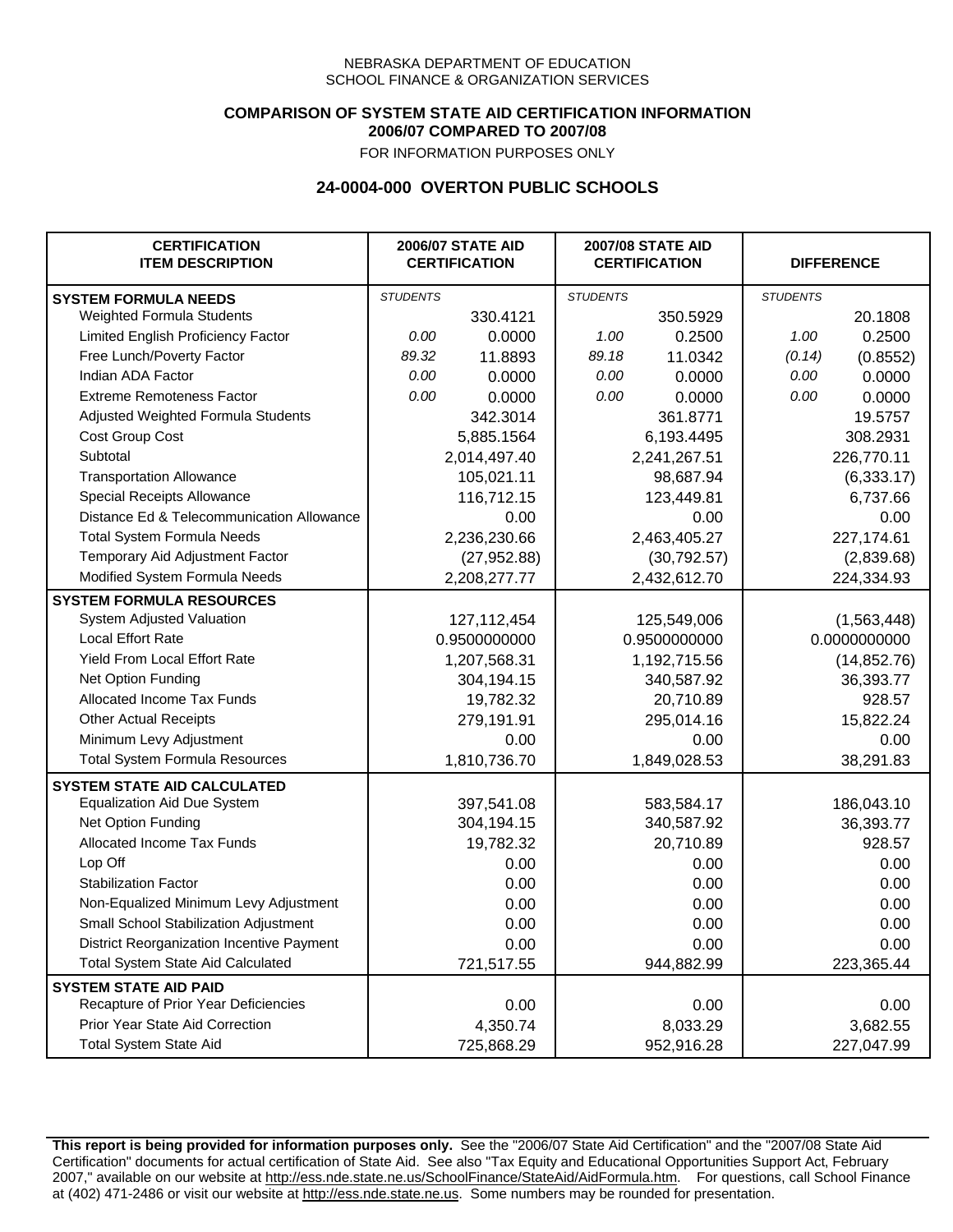### **COMPARISON OF SYSTEM STATE AID CERTIFICATION INFORMATION 2006/07 COMPARED TO 2007/08**

FOR INFORMATION PURPOSES ONLY

## **24-0011-000 COZAD CITY SCHOOLS**

| <b>CERTIFICATION</b><br><b>ITEM DESCRIPTION</b> |                 | <b>2006/07 STATE AID</b><br><b>CERTIFICATION</b> | <b>2007/08 STATE AID</b><br><b>CERTIFICATION</b> |                 | <b>DIFFERENCE</b> |              |
|-------------------------------------------------|-----------------|--------------------------------------------------|--------------------------------------------------|-----------------|-------------------|--------------|
| <b>SYSTEM FORMULA NEEDS</b>                     | <b>STUDENTS</b> |                                                  | <b>STUDENTS</b>                                  |                 | <b>STUDENTS</b>   |              |
| Weighted Formula Students                       |                 | 1,118.0172                                       |                                                  | 1,162.0056      |                   | 43.9883      |
| Limited English Proficiency Factor              | 28.00           | 7.0000                                           | 43.00                                            | 10.7500         | 15.00             | 3.7500       |
| Free Lunch/Poverty Factor                       | 270.00          | 31.1924                                          | 297.00                                           | 36.6725         | 27.00             | 5.4801       |
| Indian ADA Factor                               | 0.00            | 0.0000                                           | 0.00                                             | 0.0000          | 0.00              | 0.0000       |
| <b>Extreme Remoteness Factor</b>                | 0.00            | 0.0000                                           | 0.00                                             | 0.0000          | 0.00              | 0.0000       |
| Adjusted Weighted Formula Students              |                 | 1,156.2096                                       |                                                  | 1,209.4280      |                   | 53.2184      |
| Cost Group Cost                                 |                 | 5,885.1564                                       |                                                  | 6,193.4495      |                   | 308.2931     |
| Subtotal                                        |                 | 6,804,474.32                                     |                                                  | 7,490,531.28    |                   | 686,056.96   |
| <b>Transportation Allowance</b>                 |                 | 10,235.48                                        |                                                  | 16,408.95       |                   | 6,173.46     |
| Special Receipts Allowance                      |                 | 567,178.78                                       |                                                  | 602,719.62      |                   | 35,540.84    |
| Distance Ed & Telecommunication Allowance       |                 | 0.00                                             |                                                  | 0.00            |                   | 0.00         |
| <b>Total System Formula Needs</b>               |                 | 7,381,888.59                                     |                                                  | 8,109,659.85    | 727,771.26        |              |
| Temporary Aid Adjustment Factor                 |                 | (92, 273.61)                                     | (101, 370.75)                                    |                 | (9,097.14)        |              |
| Modified System Formula Needs                   |                 | 7,289,614.98                                     |                                                  | 8,008,289.10    |                   | 718,674.12   |
| <b>SYSTEM FORMULA RESOURCES</b>                 |                 |                                                  |                                                  |                 |                   |              |
| System Adjusted Valuation                       |                 | 383,354,302                                      |                                                  | 381,863,223     |                   | (1,491,079)  |
| <b>Local Effort Rate</b>                        |                 | 0.9500000000                                     |                                                  | 0.9500000000    |                   | 0.0000000000 |
| Yield From Local Effort Rate                    |                 | 3,641,865.87                                     |                                                  | 3,627,700.62    |                   | (14, 165.25) |
| Net Option Funding                              |                 | 328,598.01                                       | 232,361.20                                       |                 | (96, 236.81)      |              |
| Allocated Income Tax Funds                      |                 | 91,254.45                                        | 88,720.85                                        |                 | (2,533.60)        |              |
| <b>Other Actual Receipts</b>                    |                 | 1,188,670.22                                     |                                                  | 1,238,665.61    | 49,995.39         |              |
| Minimum Levy Adjustment                         |                 | 0.00                                             | 0.00                                             |                 |                   | 0.00         |
| <b>Total System Formula Resources</b>           |                 | 5,250,388.55                                     |                                                  | 5, 187, 448. 28 |                   | (62, 940.27) |
| <b>SYSTEM STATE AID CALCULATED</b>              |                 |                                                  |                                                  |                 |                   |              |
| <b>Equalization Aid Due System</b>              |                 | 2,039,226.43                                     |                                                  | 2,820,840.82    |                   | 781,614.39   |
| Net Option Funding                              |                 | 328,598.01                                       |                                                  | 232,361.20      |                   | (96, 236.81) |
| Allocated Income Tax Funds                      |                 | 91,254.45                                        |                                                  | 88,720.85       |                   | (2,533.60)   |
| Lop Off                                         |                 | 0.00                                             |                                                  | 0.00            |                   | 0.00         |
| <b>Stabilization Factor</b>                     |                 | 0.00                                             |                                                  | 0.00            |                   | 0.00         |
| Non-Equalized Minimum Levy Adjustment           |                 | 0.00                                             |                                                  | 0.00            |                   | 0.00         |
| Small School Stabilization Adjustment           |                 | 0.00                                             |                                                  | 0.00            |                   | 0.00         |
| District Reorganization Incentive Payment       |                 | 0.00                                             |                                                  | 0.00            |                   | 0.00         |
| <b>Total System State Aid Calculated</b>        |                 | 2,459,078.89                                     |                                                  | 3,141,922.87    |                   | 682,843.98   |
| <b>SYSTEM STATE AID PAID</b>                    |                 |                                                  |                                                  |                 |                   |              |
| Recapture of Prior Year Deficiencies            |                 | 0.00                                             |                                                  | 0.00            |                   | 0.00         |
| Prior Year State Aid Correction                 |                 | 282,982.38                                       |                                                  | 205,290.79      |                   | (77,691.59)  |
| <b>Total System State Aid</b>                   |                 | 2,742,061.27                                     |                                                  | 3,347,213.66    |                   | 605,152.39   |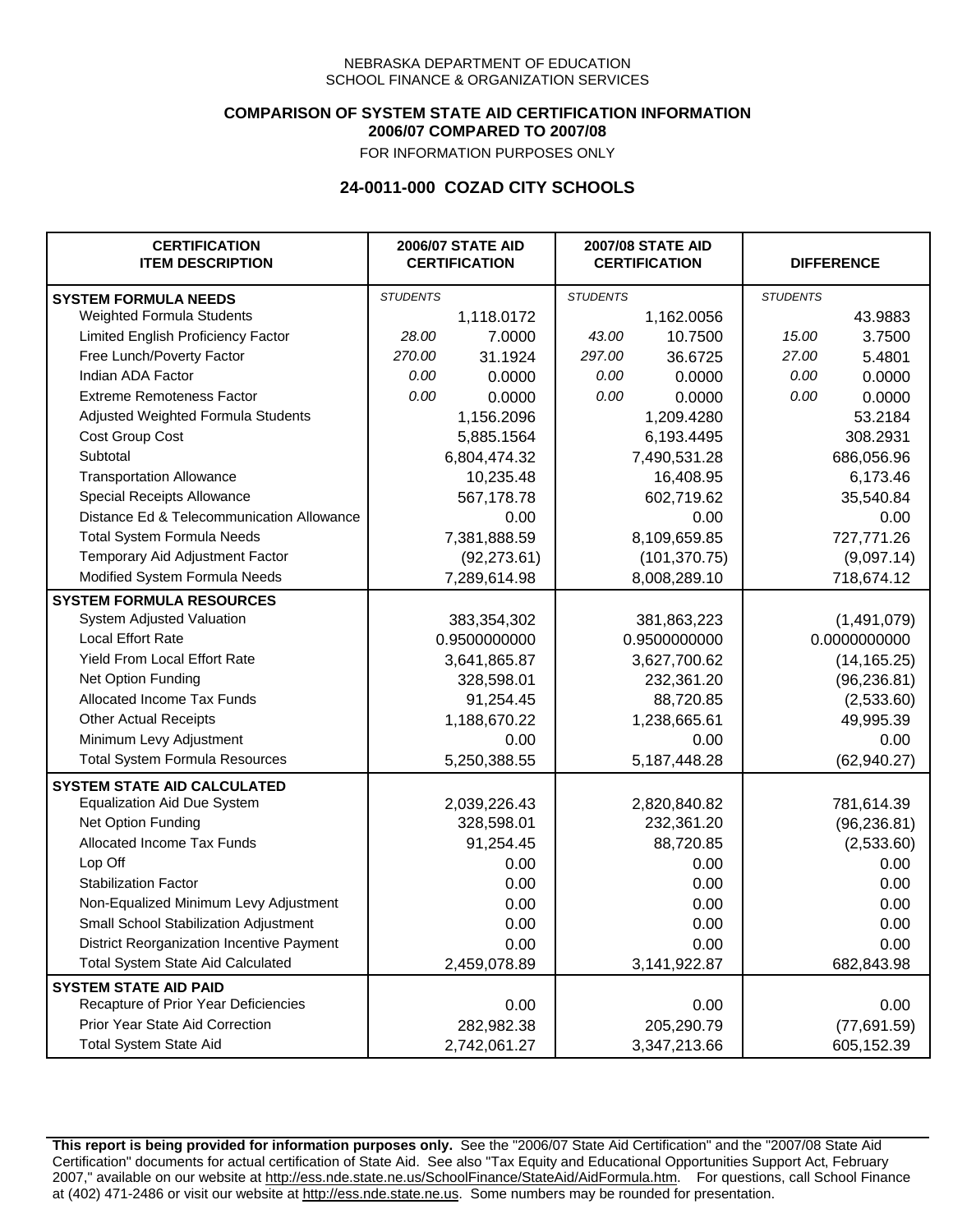## **COMPARISON OF SYSTEM STATE AID CERTIFICATION INFORMATION 2006/07 COMPARED TO 2007/08**

FOR INFORMATION PURPOSES ONLY

## **24-0020-000 GOTHENBURG PUBLIC SCHOOLS**

| <b>CERTIFICATION</b><br><b>ITEM DESCRIPTION</b> |                 | <b>2006/07 STATE AID</b><br><b>CERTIFICATION</b> | <b>2007/08 STATE AID</b><br><b>CERTIFICATION</b> |              | <b>DIFFERENCE</b> |              |
|-------------------------------------------------|-----------------|--------------------------------------------------|--------------------------------------------------|--------------|-------------------|--------------|
| <b>SYSTEM FORMULA NEEDS</b>                     | <b>STUDENTS</b> |                                                  | <b>STUDENTS</b>                                  |              | <b>STUDENTS</b>   |              |
| Weighted Formula Students                       |                 | 1,003.8173                                       |                                                  | 1,010.1351   |                   | 6.3178       |
| Limited English Proficiency Factor              | 8.00            | 2.0000                                           | 0.00                                             | 0.0000       | (8.00)            | (2.0000)     |
| Free Lunch/Poverty Factor                       | 190.00          | 16.1558                                          | 190.00                                           | 16.1034      | 0.00              | (0.0524)     |
| Indian ADA Factor                               | 0.00            | 0.0000                                           | 0.00                                             | 0.0000       | 0.00              | 0.0000       |
| <b>Extreme Remoteness Factor</b>                | 0.00            | 0.0000                                           | 0.00                                             | 0.0000       | 0.00              | 0.0000       |
| Adjusted Weighted Formula Students              |                 | 1,021.9731                                       |                                                  | 1,026.2385   |                   | 4.2654       |
| Cost Group Cost                                 |                 | 5,885.1564                                       |                                                  | 6,193.4495   | 308.2931          |              |
| Subtotal                                        |                 | 6,014,471.54                                     |                                                  | 6,355,956.24 |                   | 341,484.70   |
| <b>Transportation Allowance</b>                 |                 | 39,565.92                                        |                                                  | 55,414.53    |                   | 15,848.62    |
| Special Receipts Allowance                      |                 | 273,662.17                                       |                                                  | 332,425.18   |                   | 58,763.01    |
| Distance Ed & Telecommunication Allowance       |                 | 0.00                                             |                                                  | 0.00         |                   | 0.00         |
| <b>Total System Formula Needs</b>               |                 | 6,327,699.62                                     | 6,743,795.95                                     |              | 416,096.33        |              |
| Temporary Aid Adjustment Factor                 |                 | (79,096.25)                                      | (84, 297.45)                                     |              | (5,201.20)        |              |
| Modified System Formula Needs                   |                 | 6,248,603.38                                     |                                                  | 6,659,498.50 |                   | 410,895.13   |
| <b>SYSTEM FORMULA RESOURCES</b>                 |                 |                                                  |                                                  |              |                   |              |
| System Adjusted Valuation                       |                 | 353,700,945                                      |                                                  | 354,843,385  |                   | 1,142,440    |
| <b>Local Effort Rate</b>                        |                 | 0.9500000000                                     |                                                  | 0.9500000000 |                   | 0.0000000000 |
| Yield From Local Effort Rate                    |                 | 3,360,158.98                                     |                                                  | 3,371,012.16 |                   | 10,853.18    |
| Net Option Funding                              |                 | 0.00                                             |                                                  | 0.00         |                   | 0.00         |
| Allocated Income Tax Funds                      |                 | 26,142.94                                        |                                                  | 48,209.99    |                   | 22,067.05    |
| <b>Other Actual Receipts</b>                    |                 | 758,109.67                                       | 867,083.42                                       |              | 108,973.75        |              |
| Minimum Levy Adjustment                         |                 | 0.00                                             | 0.00                                             |              | 0.00              |              |
| <b>Total System Formula Resources</b>           |                 | 4,144,411.58                                     |                                                  | 4,286,305.56 |                   | 141,893.98   |
| <b>SYSTEM STATE AID CALCULATED</b>              |                 |                                                  |                                                  |              |                   |              |
| <b>Equalization Aid Due System</b>              |                 | 2,104,191.79                                     |                                                  | 2,373,192.94 |                   | 269,001.15   |
| Net Option Funding                              |                 | 0.00                                             |                                                  | 0.00         |                   | 0.00         |
| Allocated Income Tax Funds                      |                 | 26,142.94                                        |                                                  | 48,209.99    |                   | 22,067.05    |
| Lop Off                                         |                 | 0.00                                             |                                                  | 0.00         |                   | 0.00         |
| <b>Stabilization Factor</b>                     |                 | 0.00                                             |                                                  | 0.00         |                   | 0.00         |
| Non-Equalized Minimum Levy Adjustment           |                 | 0.00                                             |                                                  | 0.00         |                   | 0.00         |
| Small School Stabilization Adjustment           |                 | 0.00                                             |                                                  | 0.00         |                   | 0.00         |
| District Reorganization Incentive Payment       |                 | 0.00                                             |                                                  | 0.00         |                   | 0.00         |
| <b>Total System State Aid Calculated</b>        |                 | 2,130,334.73                                     |                                                  | 2,421,402.93 |                   | 291,068.20   |
| <b>SYSTEM STATE AID PAID</b>                    |                 |                                                  |                                                  |              |                   |              |
| Recapture of Prior Year Deficiencies            |                 | 0.00                                             |                                                  | 0.00         |                   | 0.00         |
| Prior Year State Aid Correction                 |                 | (1,070.14)                                       |                                                  | 24,915.11    |                   | 25,985.25    |
| <b>Total System State Aid</b>                   |                 | 2,129,264.59                                     |                                                  | 2,446,318.04 |                   | 317,053.45   |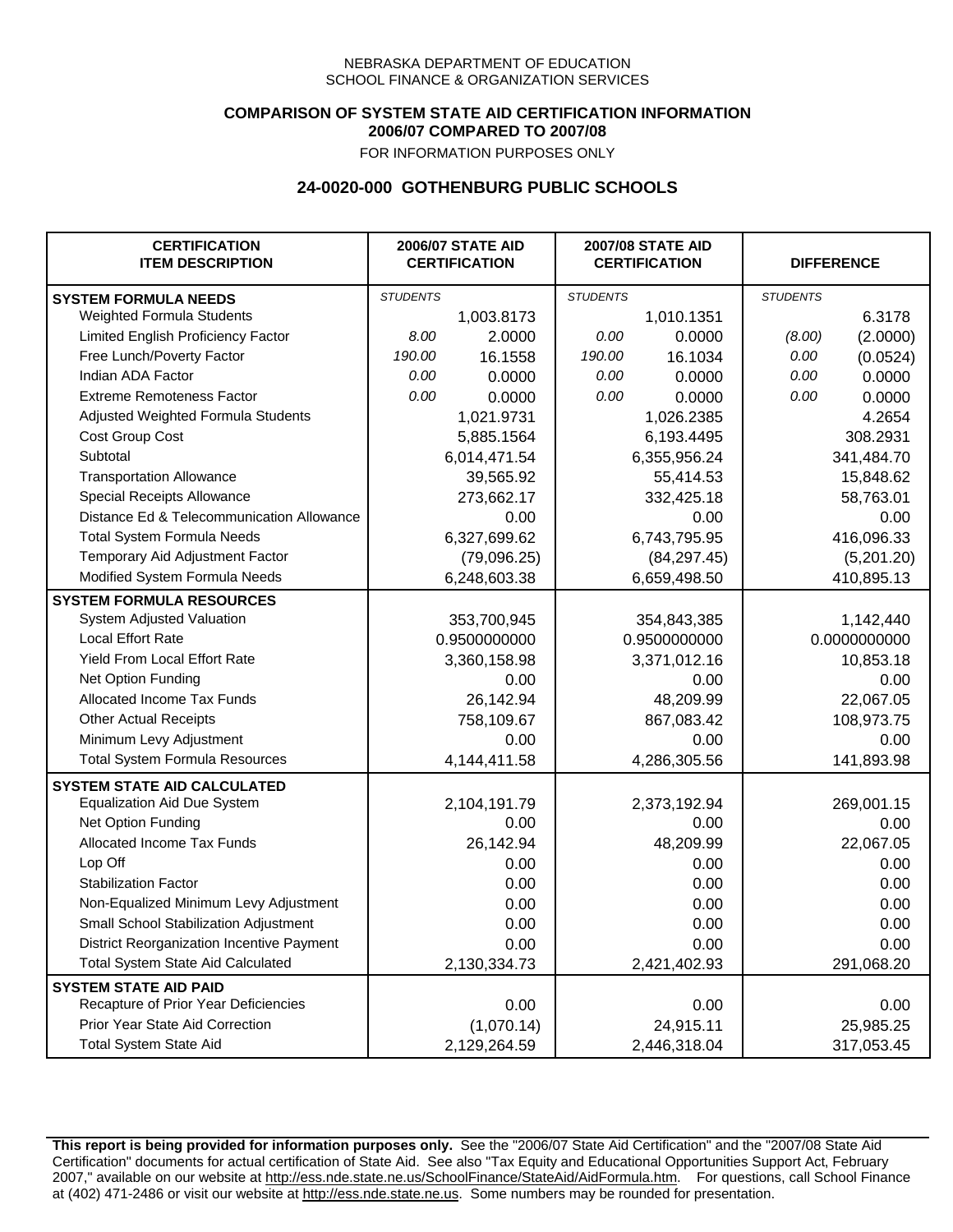## **COMPARISON OF SYSTEM STATE AID CERTIFICATION INFORMATION 2006/07 COMPARED TO 2007/08**

FOR INFORMATION PURPOSES ONLY

## **24-0101-000 SUMNER-EDDYVILLE-MILLER SCHS**

| <b>CERTIFICATION</b><br><b>ITEM DESCRIPTION</b> |                 | <b>2006/07 STATE AID</b><br><b>CERTIFICATION</b> | <b>2007/08 STATE AID</b><br><b>CERTIFICATION</b> |              | <b>DIFFERENCE</b> |              |
|-------------------------------------------------|-----------------|--------------------------------------------------|--------------------------------------------------|--------------|-------------------|--------------|
| <b>SYSTEM FORMULA NEEDS</b>                     | <b>STUDENTS</b> |                                                  | <b>STUDENTS</b>                                  |              | <b>STUDENTS</b>   |              |
| <b>Weighted Formula Students</b>                |                 | 208.4380                                         |                                                  | 216.7611     |                   | 8.3230       |
| Limited English Proficiency Factor              | 9.00            | 2.2500                                           | 1.00                                             | 0.2500       | (8.00)            | (2.0000)     |
| Free Lunch/Poverty Factor                       | 74.72           | 13.2107                                          | 83.15                                            | 15.4182      | 8.43              | 2.2075       |
| Indian ADA Factor                               | 0.00            | 0.0000                                           | 0.00                                             | 0.0000       | 0.00              | 0.0000       |
| <b>Extreme Remoteness Factor</b>                | 0.00            | 0.0000                                           | 0.00                                             | 0.0000       | 0.00              | 0.0000       |
| Adjusted Weighted Formula Students              |                 | 223.8988                                         |                                                  | 232.4293     |                   | 8.5305       |
| Cost Group Cost                                 |                 | 7,482.7963                                       |                                                  | 7,975.8019   |                   | 493.0057     |
| Subtotal                                        |                 | 1,675,388.76                                     |                                                  | 1,853,809.89 |                   | 178,421.14   |
| <b>Transportation Allowance</b>                 |                 | 88,268.00                                        |                                                  | 103,032.47   |                   | 14,764.46    |
| Special Receipts Allowance                      |                 | 77,516.77                                        |                                                  | 76,578.18    |                   | (938.59)     |
| Distance Ed & Telecommunication Allowance       |                 | 0.00                                             |                                                  | 0.00         |                   | 0.00         |
| <b>Total System Formula Needs</b>               |                 | 1,841,173.53                                     | 2,033,420.55                                     |              | 192,247.01        |              |
| Temporary Aid Adjustment Factor                 |                 | (23,014.67)                                      | (25, 417.76)                                     |              | (2,403.09)        |              |
| Modified System Formula Needs                   |                 | 1,818,158.86                                     |                                                  | 2,008,002.79 |                   | 189,843.92   |
| <b>SYSTEM FORMULA RESOURCES</b>                 |                 |                                                  |                                                  |              |                   |              |
| System Adjusted Valuation                       |                 | 123,073,765                                      |                                                  | 122,899,603  |                   | (174, 162)   |
| <b>Local Effort Rate</b>                        |                 | 0.9500000000                                     |                                                  | 0.9500000000 |                   | 0.0000000000 |
| Yield From Local Effort Rate                    |                 | 1,169,200.77                                     | 1,167,546.23                                     |              |                   | (1,654.54)   |
| Net Option Funding                              |                 | 0.00                                             | 0.00                                             |              | 0.00              |              |
| Allocated Income Tax Funds                      |                 | 0.00                                             | 0.00                                             |              | 0.00              |              |
| <b>Other Actual Receipts</b>                    |                 | 225,483.83                                       | 217,719.08                                       |              | (7,764.75)        |              |
| Minimum Levy Adjustment                         |                 | 0.00                                             |                                                  | 0.00         |                   | 0.00         |
| <b>Total System Formula Resources</b>           |                 | 1,394,684.60                                     |                                                  | 1,385,265.31 |                   | (9,419.29)   |
| <b>SYSTEM STATE AID CALCULATED</b>              |                 |                                                  |                                                  |              |                   |              |
| <b>Equalization Aid Due System</b>              |                 | 423,474.27                                       |                                                  | 622,737.48   |                   | 199,263.21   |
| Net Option Funding                              |                 | 0.00                                             |                                                  | 0.00         |                   | 0.00         |
| Allocated Income Tax Funds                      |                 | 0.00                                             |                                                  | 0.00         |                   | 0.00         |
| Lop Off                                         |                 | 0.00                                             |                                                  | 0.00         |                   | 0.00         |
| <b>Stabilization Factor</b>                     |                 | 0.00                                             |                                                  | 0.00         |                   | 0.00         |
| Non-Equalized Minimum Levy Adjustment           |                 | 0.00                                             |                                                  | 0.00         |                   | 0.00         |
| Small School Stabilization Adjustment           |                 | 0.00                                             |                                                  | 0.00         |                   | 0.00         |
| District Reorganization Incentive Payment       |                 | 0.00                                             |                                                  | 0.00         |                   | 0.00         |
| <b>Total System State Aid Calculated</b>        |                 | 423,474.27                                       |                                                  | 622,737.48   |                   | 199,263.21   |
| <b>SYSTEM STATE AID PAID</b>                    |                 |                                                  |                                                  |              |                   |              |
| Recapture of Prior Year Deficiencies            |                 | 0.00                                             |                                                  | 0.00         |                   | 0.00         |
| Prior Year State Aid Correction                 |                 | 5,236.73                                         |                                                  | 44,459.59    |                   | 39,222.86    |
| <b>Total System State Aid</b>                   |                 | 428,711.00                                       |                                                  | 667,197.07   |                   | 238,486.07   |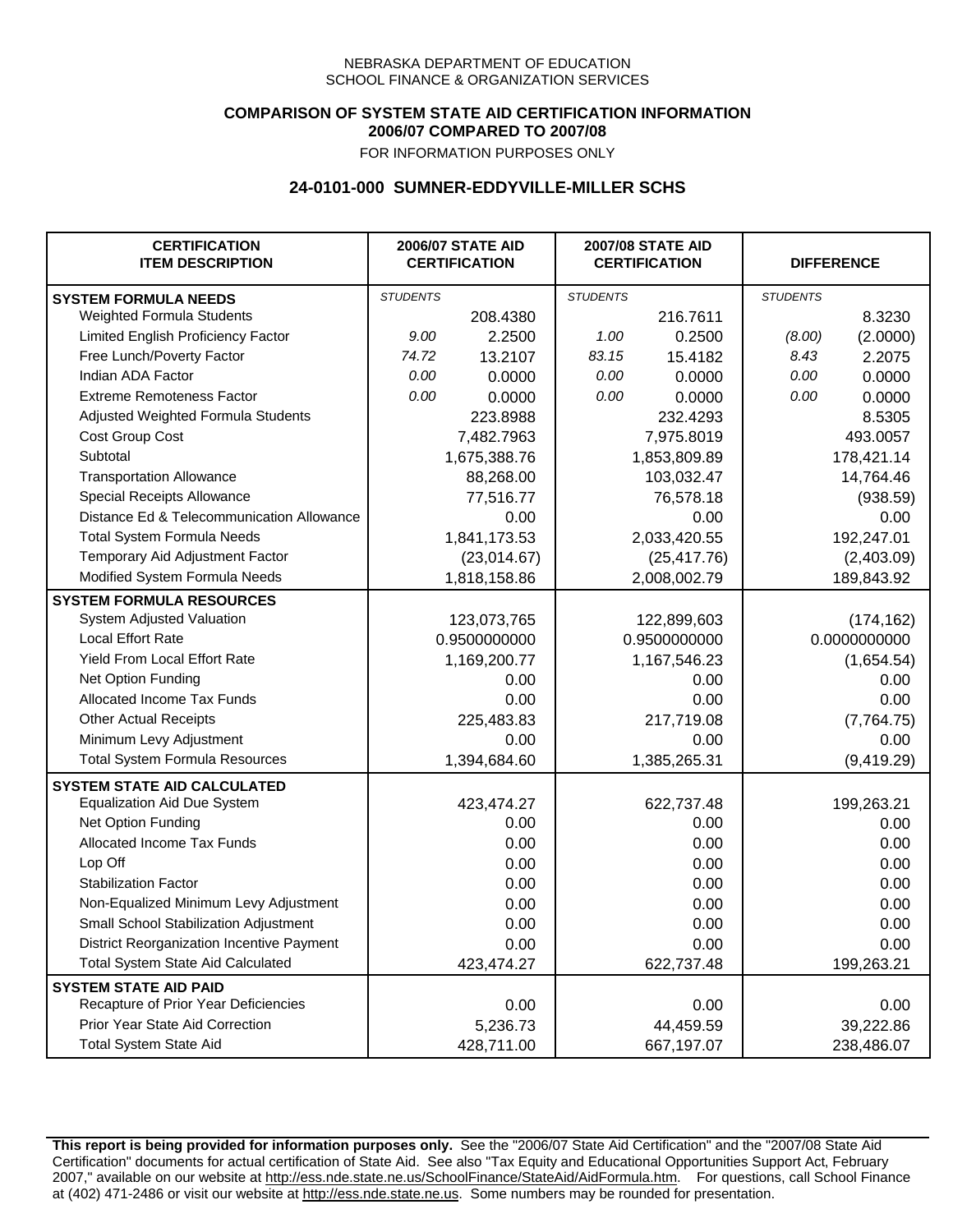### **COMPARISON OF SYSTEM STATE AID CERTIFICATION INFORMATION 2006/07 COMPARED TO 2007/08**

FOR INFORMATION PURPOSES ONLY

## **25-0025-000 CREEK VALLEY SCHOOLS**

| <b>CERTIFICATION</b><br><b>ITEM DESCRIPTION</b> |                 | <b>2006/07 STATE AID</b><br><b>CERTIFICATION</b> | <b>2007/08 STATE AID</b><br><b>CERTIFICATION</b> |              |                 | <b>DIFFERENCE</b> |
|-------------------------------------------------|-----------------|--------------------------------------------------|--------------------------------------------------|--------------|-----------------|-------------------|
| <b>SYSTEM FORMULA NEEDS</b>                     | <b>STUDENTS</b> |                                                  | <b>STUDENTS</b>                                  |              | <b>STUDENTS</b> |                   |
| Weighted Formula Students                       |                 | 346.1187                                         |                                                  | 328.7903     |                 | (17.3284)         |
| Limited English Proficiency Factor              | 0.00            | 0.0000                                           | 0.00                                             | 0.0000       | 0.00            | 0.0000            |
| Free Lunch/Poverty Factor                       | 76.00           | 8.1395                                           | 76.00                                            | 8.6627       | 0.00            | 0.5232            |
| Indian ADA Factor                               | 0.00            | 0.0000                                           | 0.00                                             | 0.0000       | 0.00            | 0.0000            |
| <b>Extreme Remoteness Factor</b>                | 0.00            | 0.0000                                           | 0.00                                             | 0.0000       | 0.00            | 0.0000            |
| Adjusted Weighted Formula Students              |                 | 354.2582                                         |                                                  | 337.4529     |                 | (16.8052)         |
| Cost Group Cost                                 |                 | 7,482.7963                                       |                                                  | 9,486.1706   |                 | 2,003.3743        |
| Subtotal                                        |                 | 2,650,841.77                                     |                                                  | 3,201,136.23 |                 | 550,294.46        |
| <b>Transportation Allowance</b>                 |                 | 62,695.92                                        |                                                  | 83,720.27    |                 | 21,024.35         |
| Special Receipts Allowance                      |                 | 123,850.00                                       |                                                  | 145,203.00   |                 | 21,353.00         |
| Distance Ed & Telecommunication Allowance       |                 | 0.00                                             |                                                  | 0.00         |                 | 0.00              |
| <b>Total System Formula Needs</b>               |                 | 2,837,387.69                                     | 3,430,059.50                                     |              | 592,671.81      |                   |
| Temporary Aid Adjustment Factor                 |                 | (35, 467.35)                                     | (42, 875.74)                                     |              | (7,408.40)      |                   |
| Modified System Formula Needs                   |                 | 2,801,920.35                                     |                                                  | 3,387,183.76 |                 | 585,263.41        |
| <b>SYSTEM FORMULA RESOURCES</b>                 |                 |                                                  |                                                  |              |                 |                   |
| System Adjusted Valuation                       |                 | 209,915,543                                      |                                                  | 203,863,647  |                 | (6,051,896)       |
| <b>Local Effort Rate</b>                        |                 | 0.9500000000                                     |                                                  | 0.9500000000 |                 | 0.0000000000      |
| Yield From Local Effort Rate                    |                 | 1,994,197.66                                     |                                                  | 1,936,704.65 |                 | (57, 493.01)      |
| Net Option Funding                              |                 | 0.00                                             | 0.00                                             |              | 0.00            |                   |
| Allocated Income Tax Funds                      |                 | 0.00                                             | 0.00                                             |              | 0.00            |                   |
| <b>Other Actual Receipts</b>                    |                 | 545,276.75                                       | 492,324.92                                       |              | (52, 951.83)    |                   |
| Minimum Levy Adjustment                         |                 | 0.00                                             |                                                  | 0.00         |                 | 0.00              |
| <b>Total System Formula Resources</b>           |                 | 2,539,474.41                                     |                                                  | 2,429,029.57 |                 | (110, 444.84)     |
| <b>SYSTEM STATE AID CALCULATED</b>              |                 |                                                  |                                                  |              |                 |                   |
| <b>Equalization Aid Due System</b>              |                 | 262,445.94                                       |                                                  | 958,154.19   |                 | 695,708.25        |
| Net Option Funding                              |                 | 0.00                                             |                                                  | 0.00         |                 | 0.00              |
| Allocated Income Tax Funds                      |                 | 0.00                                             |                                                  | 0.00         |                 | 0.00              |
| Lop Off                                         |                 | 0.00                                             |                                                  | 0.00         |                 | 0.00              |
| <b>Stabilization Factor</b>                     |                 | 34,561.39                                        |                                                  | 0.00         |                 | (34, 561.39)      |
| Non-Equalized Minimum Levy Adjustment           |                 | 0.00                                             |                                                  | 0.00         |                 | 0.00              |
| <b>Small School Stabilization Adjustment</b>    |                 | 0.00                                             |                                                  | 0.00         |                 | 0.00              |
| District Reorganization Incentive Payment       |                 | 0.00                                             |                                                  | 0.00         |                 | 0.00              |
| <b>Total System State Aid Calculated</b>        |                 | 297,007.33                                       |                                                  | 958,154.19   |                 | 661,146.86        |
| <b>SYSTEM STATE AID PAID</b>                    |                 |                                                  |                                                  |              |                 |                   |
| Recapture of Prior Year Deficiencies            |                 | 0.00                                             |                                                  | 0.00         |                 | 0.00              |
| Prior Year State Aid Correction                 |                 | 0.00                                             |                                                  | 0.00         |                 | 0.00              |
| <b>Total System State Aid</b>                   |                 | 297,007.33                                       |                                                  | 958,154.19   |                 | 661,146.86        |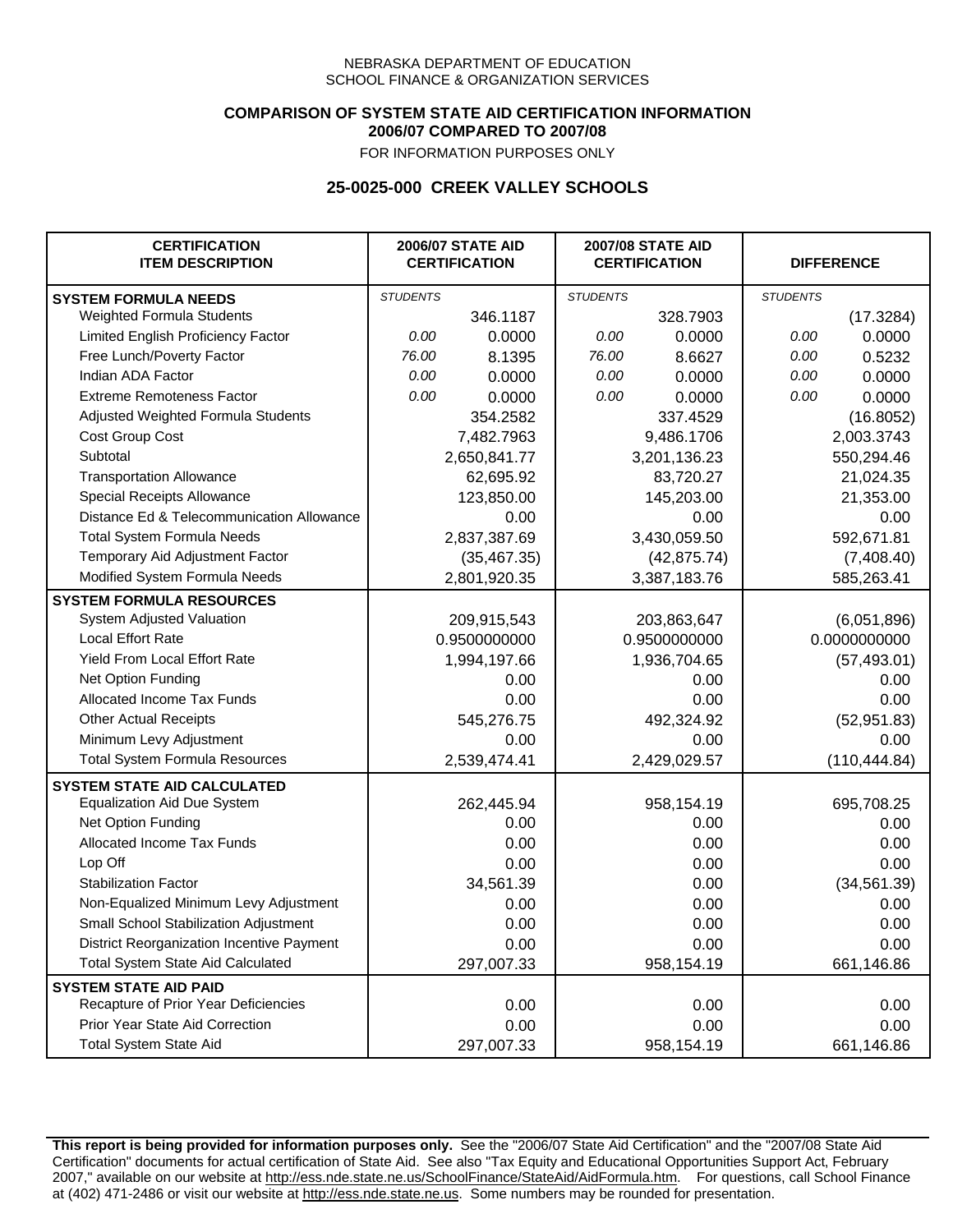## **COMPARISON OF SYSTEM STATE AID CERTIFICATION INFORMATION 2006/07 COMPARED TO 2007/08**

FOR INFORMATION PURPOSES ONLY

## **25-0095-000 SOUTH PLATTE PUBLIC SCHOOLS**

| <b>CERTIFICATION</b><br><b>ITEM DESCRIPTION</b> |                 | <b>2006/07 STATE AID</b><br><b>CERTIFICATION</b> | <b>2007/08 STATE AID</b><br><b>CERTIFICATION</b> |              | <b>DIFFERENCE</b> |              |
|-------------------------------------------------|-----------------|--------------------------------------------------|--------------------------------------------------|--------------|-------------------|--------------|
| <b>SYSTEM FORMULA NEEDS</b>                     | <b>STUDENTS</b> |                                                  | <b>STUDENTS</b>                                  |              | <b>STUDENTS</b>   |              |
| Weighted Formula Students                       |                 | 143.5658                                         |                                                  | 132.3669     |                   | (11.1990)    |
| Limited English Proficiency Factor              | 0.00            | 0.0000                                           | 0.00                                             | 0.0000       | 0.00              | 0.0000       |
| Free Lunch/Poverty Factor                       | 43.00           | 6.5584                                           | 43.00                                            | 6.8344       | 0.00              | 0.2761       |
| Indian ADA Factor                               | 0.00            | 0.0000                                           | 0.00                                             | 0.0000       | 0.00              | 0.0000       |
| <b>Extreme Remoteness Factor</b>                | 0.00            | 0.0000                                           | 0.00                                             | 0.0000       | 0.00              | 0.0000       |
| Adjusted Weighted Formula Students              |                 | 150.1242                                         |                                                  | 139.2013     |                   | (10.9229)    |
| Cost Group Cost                                 |                 | 7,482.7963                                       |                                                  | 7,975.8019   |                   | 493.0057     |
| Subtotal                                        |                 | 1,123,348.59                                     |                                                  | 1,110,241.99 |                   | (13, 106.60) |
| <b>Transportation Allowance</b>                 |                 | 22,584.00                                        |                                                  | 21,304.12    |                   | (1, 279.88)  |
| Special Receipts Allowance                      |                 | 77,261.00                                        |                                                  | 76,159.00    |                   | (1, 102.00)  |
| Distance Ed & Telecommunication Allowance       |                 | 0.00                                             |                                                  | 0.00         |                   | 0.00         |
| <b>Total System Formula Needs</b>               |                 | 1,223,193.59                                     |                                                  | 1,207,705.11 |                   | (15, 488.48) |
| Temporary Aid Adjustment Factor                 |                 | (15, 289.92)                                     |                                                  | (15,096.31)  |                   | 193.61       |
| Modified System Formula Needs                   |                 | 1,207,903.67                                     |                                                  | 1,192,608.80 |                   | (15, 294.88) |
| <b>SYSTEM FORMULA RESOURCES</b>                 |                 |                                                  |                                                  |              |                   |              |
| System Adjusted Valuation                       |                 | 168,649,816                                      |                                                  | 167,429,806  |                   | (1,220,010)  |
| <b>Local Effort Rate</b>                        |                 | 0.9500000000                                     |                                                  | 0.9500000000 |                   | 0.0000000000 |
| Yield From Local Effort Rate                    |                 | 1,602,173.25                                     |                                                  | 1,590,583.16 |                   | (11,590.10)  |
| Net Option Funding                              |                 | 0.00                                             |                                                  | 0.00         |                   | 0.00         |
| Allocated Income Tax Funds                      |                 | 11,219.19                                        |                                                  | 3,491.13     |                   | (7,728.05)   |
| <b>Other Actual Receipts</b>                    |                 | 280,032.62                                       |                                                  | 270,187.37   | (9,845.25)        |              |
| Minimum Levy Adjustment                         |                 | 0.00                                             |                                                  | 0.00         |                   | 0.00         |
| <b>Total System Formula Resources</b>           |                 | 1,893,425.06                                     |                                                  | 1,864,261.66 |                   | (29, 163.40) |
| <b>SYSTEM STATE AID CALCULATED</b>              |                 |                                                  |                                                  |              |                   |              |
| <b>Equalization Aid Due System</b>              |                 | 0.00                                             |                                                  | 0.00         |                   | 0.00         |
| Net Option Funding                              |                 | 0.00                                             |                                                  | 0.00         |                   | 0.00         |
| Allocated Income Tax Funds                      |                 | 11,219.19                                        |                                                  | 3,491.13     |                   | (7,728.05)   |
| Lop Off                                         |                 | 0.00                                             |                                                  | 0.00         |                   | 0.00         |
| <b>Stabilization Factor</b>                     |                 | 0.00                                             |                                                  | 0.00         |                   | 0.00         |
| Non-Equalized Minimum Levy Adjustment           |                 | 0.00                                             |                                                  | 0.00         |                   | 0.00         |
| Small School Stabilization Adjustment           |                 | 0.00                                             |                                                  | 0.00         |                   | 0.00         |
| District Reorganization Incentive Payment       |                 | 0.00                                             |                                                  | 0.00         |                   | 0.00         |
| Total System State Aid Calculated               |                 | 11,219.19                                        |                                                  | 3,491.13     |                   | (7, 728.05)  |
| <b>SYSTEM STATE AID PAID</b>                    |                 |                                                  |                                                  |              |                   |              |
| Recapture of Prior Year Deficiencies            |                 | (21,665.20)                                      |                                                  | (10, 443.99) |                   | 11,221.21    |
| Prior Year State Aid Correction                 |                 | 2.02                                             |                                                  | (443.77)     |                   | (445.80)     |
| <b>Total System State Aid</b>                   |                 | (10, 443.99)                                     |                                                  | (7, 396.63)  |                   | 3,047.36     |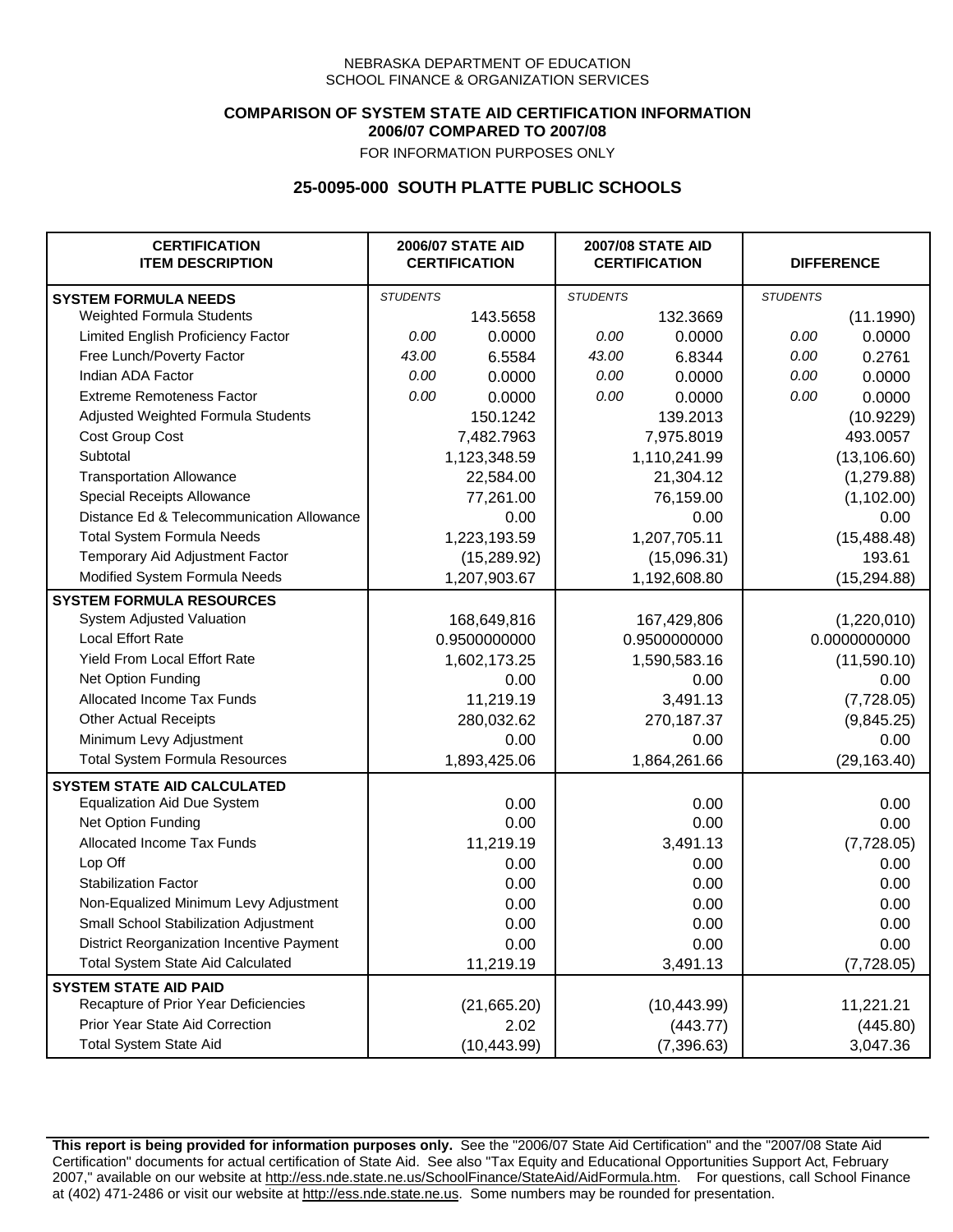### **COMPARISON OF SYSTEM STATE AID CERTIFICATION INFORMATION 2006/07 COMPARED TO 2007/08**

FOR INFORMATION PURPOSES ONLY

## **26-0001-000 PONCA PUBLIC SCHOOLS**

| <b>CERTIFICATION</b><br><b>ITEM DESCRIPTION</b> |                 | <b>2006/07 STATE AID</b><br><b>CERTIFICATION</b> | <b>2007/08 STATE AID</b><br><b>CERTIFICATION</b> |              | <b>DIFFERENCE</b> |              |
|-------------------------------------------------|-----------------|--------------------------------------------------|--------------------------------------------------|--------------|-------------------|--------------|
| <b>SYSTEM FORMULA NEEDS</b>                     | <b>STUDENTS</b> |                                                  | <b>STUDENTS</b>                                  |              | <b>STUDENTS</b>   |              |
| <b>Weighted Formula Students</b>                |                 | 489.3405                                         |                                                  | 519.3723     |                   | 30.0318      |
| Limited English Proficiency Factor              | 0.00            | 0.0000                                           | 0.00                                             | 0.0000       | 0.00              | 0.0000       |
| Free Lunch/Poverty Factor                       | 60.33           | 2.8614                                           | 66.92                                            | 3.2895       | 6.58              | 0.4280       |
| Indian ADA Factor                               | 0.00            | 0.0000                                           | 0.00                                             | 0.0000       | 0.00              | 0.0000       |
| <b>Extreme Remoteness Factor</b>                | 0.00            | 0.0000                                           | 0.00                                             | 0.0000       | 0.00              | 0.0000       |
| Adjusted Weighted Formula Students              |                 | 492.2019                                         |                                                  | 522.6617     |                   | 30.4598      |
| Cost Group Cost                                 |                 | 5,885.1564                                       |                                                  | 6,193.4495   |                   | 308.2931     |
| Subtotal                                        |                 | 2,896,685.06                                     |                                                  | 3,237,078.93 |                   | 340,393.87   |
| <b>Transportation Allowance</b>                 |                 | 81,926.64                                        |                                                  | 89,250.00    |                   | 7,323.36     |
| Special Receipts Allowance                      |                 | 183,151.82                                       |                                                  | 168,884.42   |                   | (14, 267.40) |
| Distance Ed & Telecommunication Allowance       |                 | 0.00                                             |                                                  | 0.00         |                   | 0.00         |
| <b>Total System Formula Needs</b>               |                 | 3,161,763.53                                     | 3,495,213.36                                     |              | 333,449.83        |              |
| Temporary Aid Adjustment Factor                 |                 | (39, 522.04)                                     | (43,690.17)                                      |              | (4, 168.12)       |              |
| Modified System Formula Needs                   |                 | 3,122,241.48                                     |                                                  | 3,451,523.19 |                   | 329,281.71   |
| <b>SYSTEM FORMULA RESOURCES</b>                 |                 |                                                  |                                                  |              |                   |              |
| System Adjusted Valuation                       |                 | 144,593,362                                      |                                                  | 154,528,469  |                   | 9,935,107    |
| <b>Local Effort Rate</b>                        |                 | 0.9500000000                                     |                                                  | 0.9500000000 |                   | 0.0000000000 |
| Yield From Local Effort Rate                    |                 | 1,373,636.94                                     |                                                  | 1,468,020.46 |                   | 94,383.52    |
| Net Option Funding                              |                 | 115,281.31                                       | 366,615.08                                       |              | 251,333.77        |              |
| Allocated Income Tax Funds                      |                 | 26,324.11                                        | 29,218.16                                        |              | 2,894.05          |              |
| <b>Other Actual Receipts</b>                    |                 | 443,496.96                                       |                                                  | 428,175.18   | (15, 321.78)      |              |
| Minimum Levy Adjustment                         |                 | 28,774.08                                        |                                                  | 0.00         |                   | (28, 774.08) |
| <b>Total System Formula Resources</b>           |                 | 1,987,513.40                                     |                                                  | 2,292,028.88 |                   | 304,515.48   |
| <b>SYSTEM STATE AID CALCULATED</b>              |                 |                                                  |                                                  |              |                   |              |
| <b>Equalization Aid Due System</b>              |                 | 1,134,728.09                                     |                                                  | 1,159,494.31 |                   | 24,766.23    |
| Net Option Funding                              |                 | 115,281.31                                       |                                                  | 366,615.08   |                   | 251,333.77   |
| Allocated Income Tax Funds                      |                 | 26,324.11                                        |                                                  | 29,218.16    |                   | 2,894.05     |
| Lop Off                                         |                 | 0.00                                             |                                                  | 0.00         |                   | 0.00         |
| <b>Stabilization Factor</b>                     |                 | 0.00                                             |                                                  | 0.00         |                   | 0.00         |
| Non-Equalized Minimum Levy Adjustment           |                 | 0.00                                             |                                                  | 0.00         |                   | 0.00         |
| Small School Stabilization Adjustment           |                 | 0.00                                             |                                                  | 0.00         |                   | 0.00         |
| District Reorganization Incentive Payment       |                 | 0.00                                             |                                                  | 0.00         |                   | 0.00         |
| <b>Total System State Aid Calculated</b>        |                 | 1,276,333.50                                     |                                                  | 1,555,327.55 |                   | 278,994.05   |
| <b>SYSTEM STATE AID PAID</b>                    |                 |                                                  |                                                  |              |                   |              |
| Recapture of Prior Year Deficiencies            |                 | 0.00                                             |                                                  | 0.00         |                   | 0.00         |
| Prior Year State Aid Correction                 |                 | (2, 106.32)                                      |                                                  | 4,382.37     |                   | 6,488.70     |
| <b>Total System State Aid</b>                   |                 | 1,274,227.18                                     |                                                  | 1,559,709.93 |                   | 285,482.75   |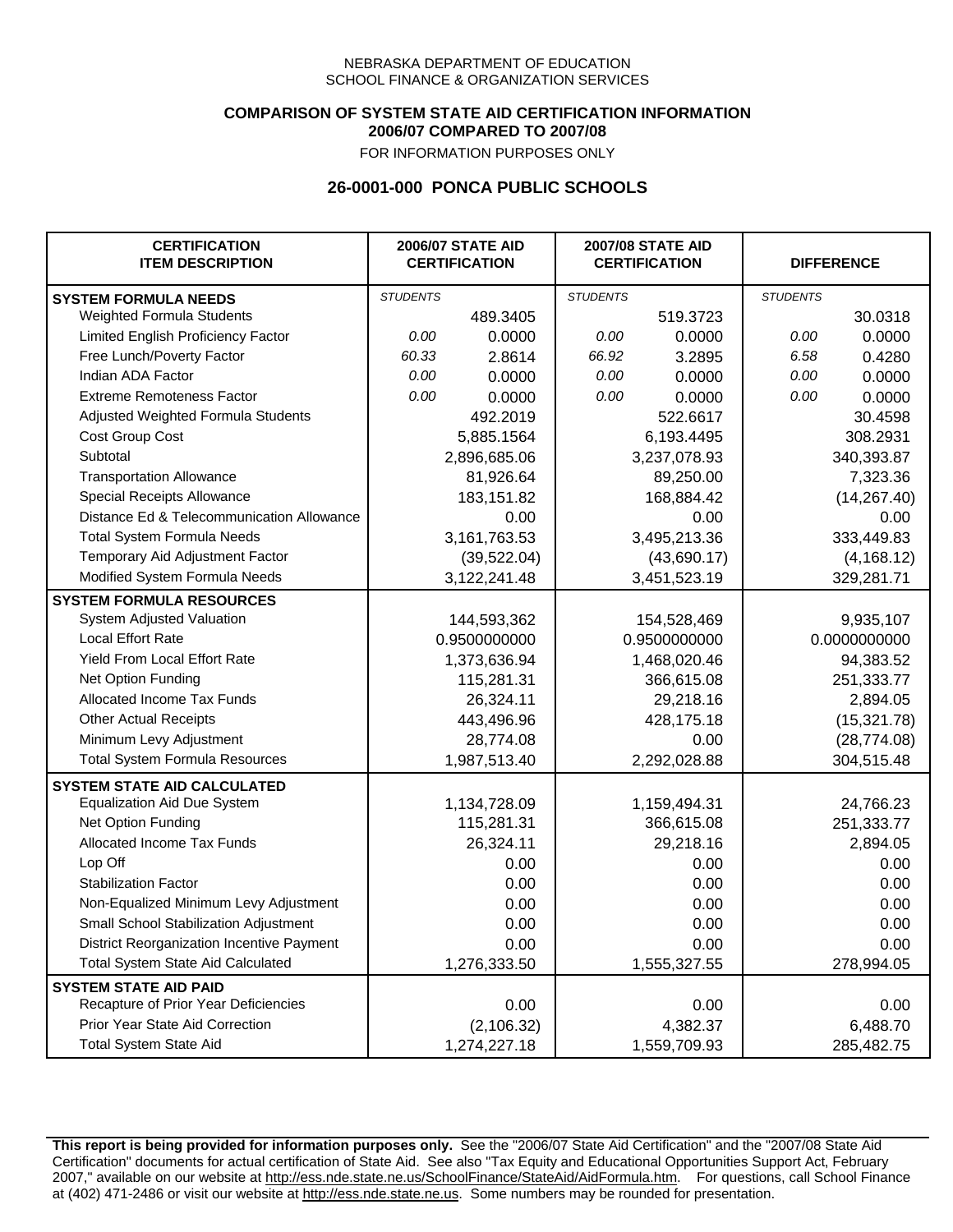### **COMPARISON OF SYSTEM STATE AID CERTIFICATION INFORMATION 2006/07 COMPARED TO 2007/08**

FOR INFORMATION PURPOSES ONLY

## **26-0024-000 NEWCASTLE PUBLIC SCHOOLS**

| <b>CERTIFICATION</b><br><b>ITEM DESCRIPTION</b> |                 | <b>2006/07 STATE AID</b><br><b>CERTIFICATION</b> | <b>2007/08 STATE AID</b><br><b>CERTIFICATION</b> |              |                 | <b>DIFFERENCE</b> |
|-------------------------------------------------|-----------------|--------------------------------------------------|--------------------------------------------------|--------------|-----------------|-------------------|
| <b>SYSTEM FORMULA NEEDS</b>                     | <b>STUDENTS</b> |                                                  | <b>STUDENTS</b>                                  |              | <b>STUDENTS</b> |                   |
| Weighted Formula Students                       |                 | 188.8931                                         |                                                  | 193.0632     |                 | 4.1701            |
| Limited English Proficiency Factor              | 0.00            | 0.0000                                           | 0.00                                             | 0.0000       | 0.00            | 0.0000            |
| Free Lunch/Poverty Factor                       | 50.00           | 6.6833                                           | 51.00                                            | 6.6793       | 1.00            | (0.0040)          |
| Indian ADA Factor                               | 0.00            | 0.0000                                           | 0.00                                             | 0.0000       | 0.00            | 0.0000            |
| <b>Extreme Remoteness Factor</b>                | 0.00            | 0.0000                                           | 0.00                                             | 0.0000       | 0.00            | 0.0000            |
| Adjusted Weighted Formula Students              |                 | 195.5764                                         |                                                  | 199.7425     |                 | 4.1661            |
| Cost Group Cost                                 |                 | 5,885.1564                                       |                                                  | 6,193.4495   |                 | 308.2931          |
| Subtotal                                        |                 | 1,150,997.83                                     |                                                  | 1,237,095.31 |                 | 86,097.48         |
| <b>Transportation Allowance</b>                 |                 | 32,950.80                                        |                                                  | 34,238.13    |                 | 1,287.33          |
| Special Receipts Allowance                      |                 | 63,774.00                                        |                                                  | 59,981.00    |                 | (3,793.00)        |
| Distance Ed & Telecommunication Allowance       |                 | 0.00                                             |                                                  | 0.00         |                 | 0.00              |
| <b>Total System Formula Needs</b>               |                 | 1,247,722.63                                     |                                                  | 1,331,314.44 |                 | 83,591.81         |
| Temporary Aid Adjustment Factor                 |                 | (15,596.53)                                      | (16, 641.43)                                     |              | (1,044.90)      |                   |
| Modified System Formula Needs                   |                 | 1,232,126.10                                     |                                                  | 1,314,673.01 |                 | 82,546.91         |
| <b>SYSTEM FORMULA RESOURCES</b>                 |                 |                                                  |                                                  |              |                 |                   |
| System Adjusted Valuation                       |                 | 81,636,319                                       |                                                  | 83,395,395   |                 | 1,759,076         |
| <b>Local Effort Rate</b>                        |                 | 0.9500000000                                     |                                                  | 0.9500000000 |                 | 0.0000000000      |
| Yield From Local Effort Rate                    |                 | 775,545.03                                       |                                                  | 792,256.25   |                 | 16,711.22         |
| Net Option Funding                              |                 | 0.00                                             | 17,178.44                                        |              | 17,178.44       |                   |
| Allocated Income Tax Funds                      |                 | 7,928.75                                         | 14,764.61                                        |              | 6,835.86        |                   |
| <b>Other Actual Receipts</b>                    |                 | 180,801.73                                       | 196,324.51                                       |              | 15,522.78       |                   |
| Minimum Levy Adjustment                         |                 | 0.00                                             |                                                  | 0.00         |                 | 0.00              |
| <b>Total System Formula Resources</b>           |                 | 964,275.51                                       |                                                  | 1,020,523.81 |                 | 56,248.30         |
| <b>SYSTEM STATE AID CALCULATED</b>              |                 |                                                  |                                                  |              |                 |                   |
| <b>Equalization Aid Due System</b>              |                 | 267,850.59                                       |                                                  | 294,149.20   |                 | 26,298.61         |
| Net Option Funding                              |                 | 0.00                                             |                                                  | 17,178.44    |                 | 17,178.44         |
| Allocated Income Tax Funds                      |                 | 7,928.75                                         |                                                  | 14,764.61    |                 | 6,835.86          |
| Lop Off                                         |                 | 0.00                                             |                                                  | 0.00         |                 | 0.00              |
| <b>Stabilization Factor</b>                     |                 | 0.00                                             |                                                  | 0.00         |                 | 0.00              |
| Non-Equalized Minimum Levy Adjustment           |                 | 0.00                                             |                                                  | 0.00         |                 | 0.00              |
| Small School Stabilization Adjustment           |                 | 0.00                                             |                                                  | 0.00         |                 | 0.00              |
| District Reorganization Incentive Payment       |                 | 0.00                                             |                                                  | 0.00         |                 | 0.00              |
| <b>Total System State Aid Calculated</b>        |                 | 275,779.34                                       |                                                  | 326,092.25   |                 | 50,312.91         |
| <b>SYSTEM STATE AID PAID</b>                    |                 |                                                  |                                                  |              |                 |                   |
| Recapture of Prior Year Deficiencies            |                 | 0.00                                             |                                                  | 0.00         |                 | 0.00              |
| Prior Year State Aid Correction                 |                 | 5,409.37                                         |                                                  | (26, 866.66) |                 | (32, 276.02)      |
| <b>Total System State Aid</b>                   |                 | 281,188.70                                       |                                                  | 299,225.59   |                 | 18,036.89         |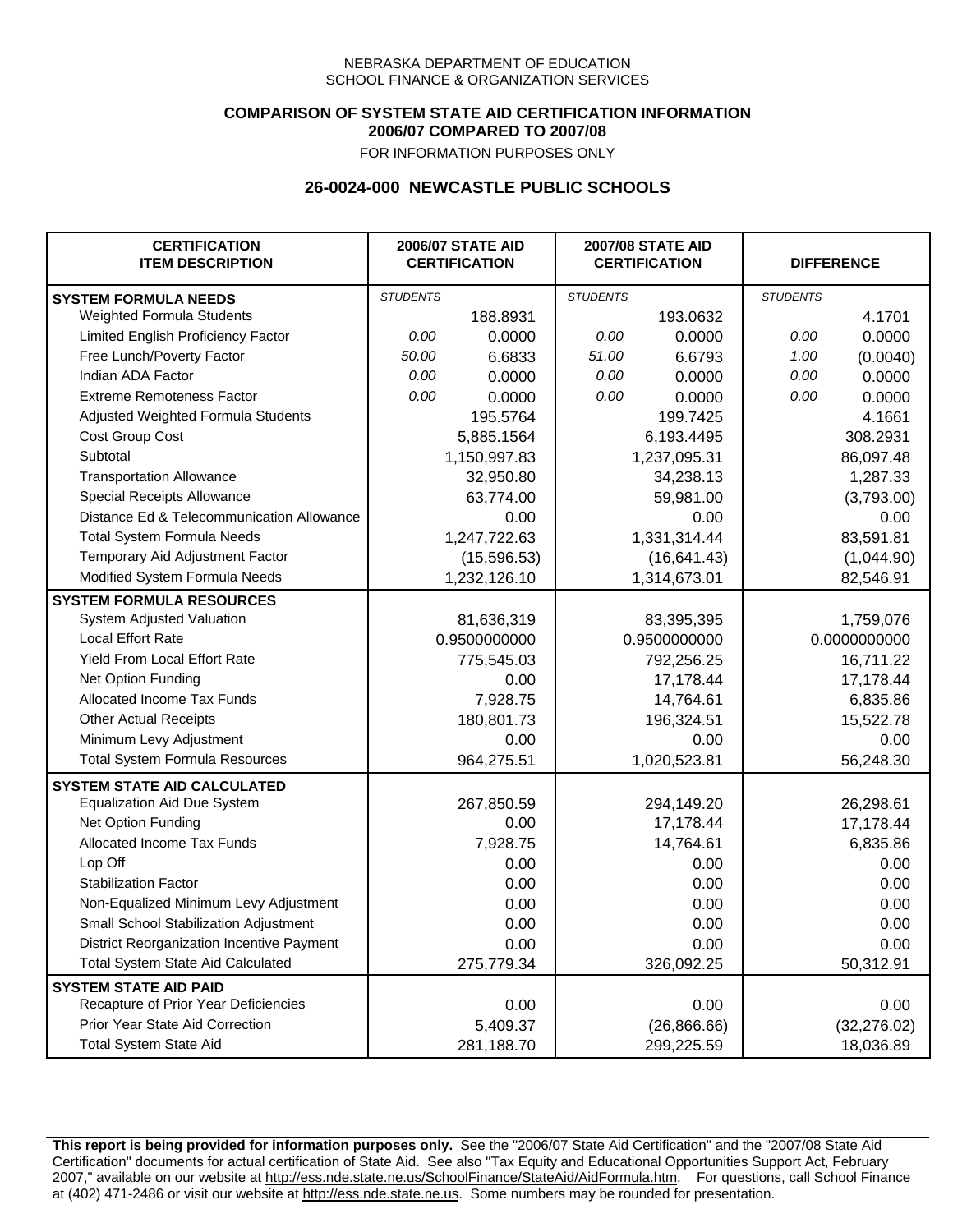## **COMPARISON OF SYSTEM STATE AID CERTIFICATION INFORMATION 2006/07 COMPARED TO 2007/08**

FOR INFORMATION PURPOSES ONLY

## **26-0070-000 ALLEN CONSOLIDATED SCHOOLS**

| <b>CERTIFICATION</b><br><b>ITEM DESCRIPTION</b> | <b>2006/07 STATE AID</b><br><b>CERTIFICATION</b> |              | <b>2007/08 STATE AID</b><br><b>CERTIFICATION</b> |              | <b>DIFFERENCE</b> |              |
|-------------------------------------------------|--------------------------------------------------|--------------|--------------------------------------------------|--------------|-------------------|--------------|
| <b>SYSTEM FORMULA NEEDS</b>                     | <b>STUDENTS</b>                                  |              | <b>STUDENTS</b>                                  |              | <b>STUDENTS</b>   |              |
| Weighted Formula Students                       |                                                  | 255.8148     |                                                  | 254.6561     |                   | (1.1587)     |
| Limited English Proficiency Factor              | 0.00                                             | 0.0000       | 0.00                                             | 0.0000       | 0.00              | 0.0000       |
| Free Lunch/Poverty Factor                       | 59.00                                            | 6.5112       | 57.00                                            | 6.0085       | (2.00)            | (0.5028)     |
| Indian ADA Factor                               | 0.00                                             | 0.0000       | 0.00                                             | 0.0000       | 0.00              | 0.0000       |
| <b>Extreme Remoteness Factor</b>                | 0.00                                             | 0.0000       | 0.00                                             | 0.0000       | 0.00              | 0.0000       |
| Adjusted Weighted Formula Students              |                                                  | 262.3260     |                                                  | 260.6645     |                   | (1.6615)     |
| Cost Group Cost                                 |                                                  | 5,885.1564   | 6,193.4495                                       |              |                   | 308.2931     |
| Subtotal                                        |                                                  | 1,543,829.66 |                                                  | 1,614,412.58 |                   | 70,582.92    |
| <b>Transportation Allowance</b>                 |                                                  | 60,547.00    |                                                  | 65,841.76    |                   | 5,294.76     |
| Special Receipts Allowance                      |                                                  | 67,654.00    |                                                  | 70,659.00    |                   | 3,005.00     |
| Distance Ed & Telecommunication Allowance       |                                                  | 0.00         |                                                  | 9,461.35     |                   | 9,461.35     |
| <b>Total System Formula Needs</b>               |                                                  | 1,672,030.66 |                                                  | 1,760,374.69 | 88,344.03         |              |
| Temporary Aid Adjustment Factor                 |                                                  | (20,900.38)  | (22,004.68)                                      |              | (1, 104.30)       |              |
| Modified System Formula Needs                   |                                                  | 1,651,130.28 |                                                  | 1,738,370.01 |                   | 87,239.73    |
| <b>SYSTEM FORMULA RESOURCES</b>                 |                                                  |              |                                                  |              |                   |              |
| System Adjusted Valuation                       |                                                  | 95,749,499   |                                                  | 101,804,789  |                   | 6,055,290    |
| <b>Local Effort Rate</b>                        |                                                  | 0.9500000000 |                                                  | 0.9500000000 |                   | 0.0000000000 |
| Yield From Local Effort Rate                    |                                                  | 909,620.24   | 967,145.50                                       |              | 57,525.26         |              |
| Net Option Funding                              |                                                  | 0.00         | 0.00                                             |              | 0.00              |              |
| Allocated Income Tax Funds                      |                                                  | 0.00         | 0.00                                             |              | 0.00              |              |
| <b>Other Actual Receipts</b>                    |                                                  | 176,079.00   | 189,685.00                                       |              | 13,606.00         |              |
| Minimum Levy Adjustment                         |                                                  | 0.00         | 0.00                                             |              |                   | 0.00         |
| <b>Total System Formula Resources</b>           |                                                  | 1,085,699.24 |                                                  | 1,156,830.50 |                   | 71,131.26    |
| <b>SYSTEM STATE AID CALCULATED</b>              |                                                  |              |                                                  |              |                   |              |
| <b>Equalization Aid Due System</b>              |                                                  | 565,431.04   |                                                  | 581,539.51   |                   | 16,108.48    |
| Net Option Funding                              |                                                  | 0.00         |                                                  | 0.00         |                   | 0.00         |
| Allocated Income Tax Funds                      |                                                  | 0.00         |                                                  | 0.00         |                   | 0.00         |
| Lop Off                                         |                                                  | 0.00         |                                                  | 0.00         |                   | 0.00         |
| <b>Stabilization Factor</b>                     |                                                  | 0.00         |                                                  | 0.00         |                   | 0.00         |
| Non-Equalized Minimum Levy Adjustment           |                                                  | 0.00         |                                                  | 0.00         |                   | 0.00         |
| Small School Stabilization Adjustment           |                                                  | 0.00         |                                                  | 0.00         |                   | 0.00         |
| District Reorganization Incentive Payment       |                                                  | 0.00         |                                                  | 0.00         |                   | 0.00         |
| <b>Total System State Aid Calculated</b>        |                                                  | 565,431.04   |                                                  | 581,539.51   |                   | 16,108.48    |
| <b>SYSTEM STATE AID PAID</b>                    |                                                  |              |                                                  |              |                   |              |
| Recapture of Prior Year Deficiencies            |                                                  | 0.00         |                                                  | 0.00         |                   | 0.00         |
| Prior Year State Aid Correction                 |                                                  | 15,937.29    |                                                  | (6,924.82)   |                   | (22, 862.11) |
| <b>Total System State Aid</b>                   |                                                  | 581,368.32   |                                                  | 574,614.69   |                   | (6,753.63)   |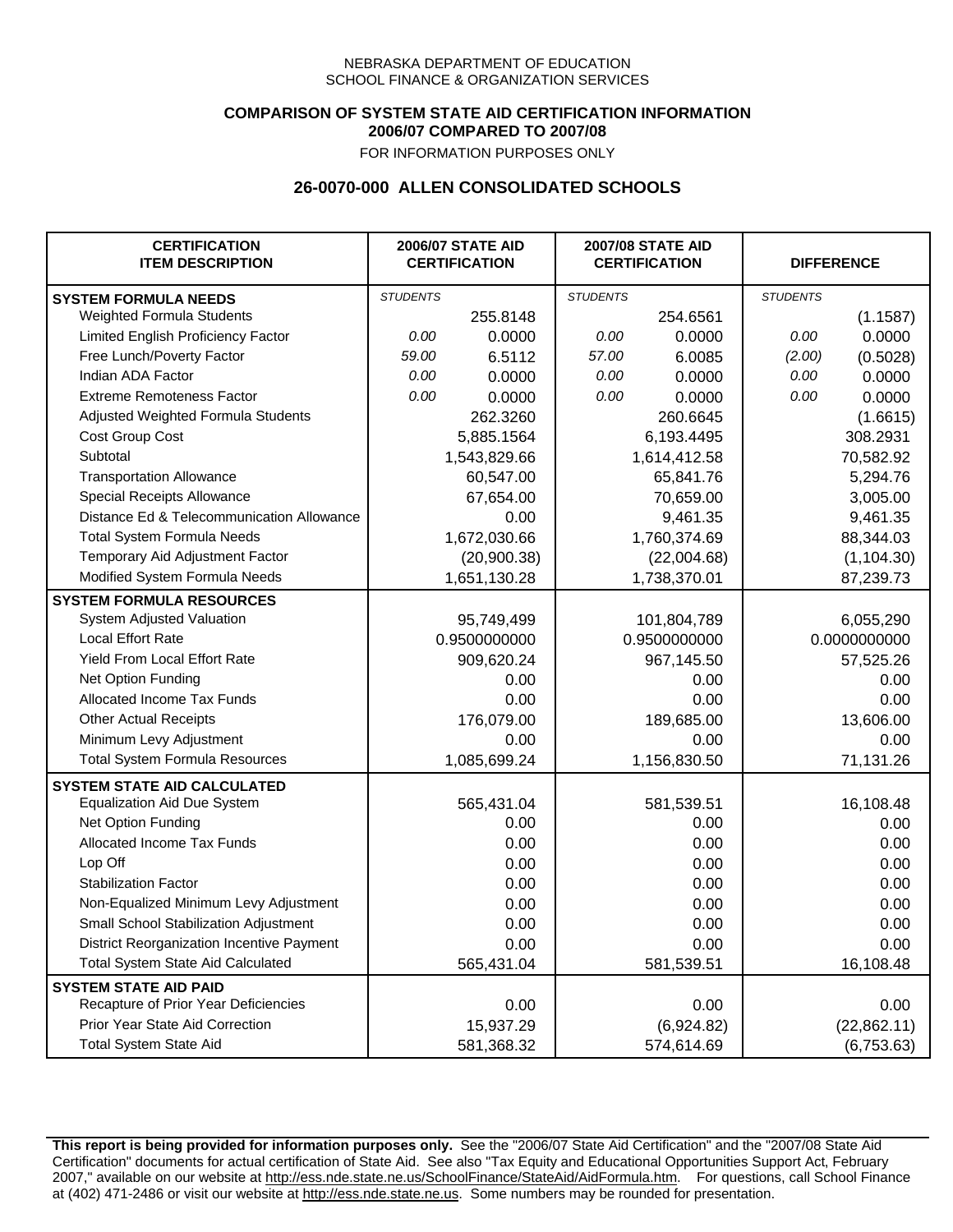## **COMPARISON OF SYSTEM STATE AID CERTIFICATION INFORMATION 2006/07 COMPARED TO 2007/08**

FOR INFORMATION PURPOSES ONLY

## **26-0561-000 EMERSON-HUBBARD PUBLIC SCHOOLS**

| <b>CERTIFICATION</b><br><b>ITEM DESCRIPTION</b>  | <b>2006/07 STATE AID</b><br><b>CERTIFICATION</b> |              | <b>2007/08 STATE AID</b><br><b>CERTIFICATION</b> |              | <b>DIFFERENCE</b> |              |
|--------------------------------------------------|--------------------------------------------------|--------------|--------------------------------------------------|--------------|-------------------|--------------|
| <b>SYSTEM FORMULA NEEDS</b>                      | <b>STUDENTS</b>                                  |              | <b>STUDENTS</b>                                  |              | <b>STUDENTS</b>   |              |
| Weighted Formula Students                        |                                                  | 414.8470     |                                                  | 414.4425     |                   | (0.4045)     |
| Limited English Proficiency Factor               | 8.00                                             | 2.0000       | 15.00                                            | 3.7500       | 7.00              | 1.7500       |
| Free Lunch/Poverty Factor                        | 58.00                                            | 3.3628       | 68.00                                            | 4.9166       | 10.00             | 1.5538       |
| Indian ADA Factor                                | 0.00                                             | 0.0000       | 0.00                                             | 0.0000       | 0.00              | 0.0000       |
| <b>Extreme Remoteness Factor</b>                 | 0.00                                             | 0.0000       | 0.00                                             | 0.0000       | 0.00              | 0.0000       |
| Adjusted Weighted Formula Students               |                                                  | 420.2098     |                                                  | 423.1091     |                   | 2.8993       |
| Cost Group Cost                                  |                                                  | 5,885.1564   |                                                  | 6,193.4495   |                   | 308.2931     |
| Subtotal                                         |                                                  | 2,473,000.24 |                                                  | 2,620,504.97 |                   | 147,504.73   |
| <b>Transportation Allowance</b>                  |                                                  | 75,816.00    |                                                  | 82,741.52    |                   | 6,925.52     |
| Special Receipts Allowance                       |                                                  | 149,489.00   |                                                  | 157,534.00   |                   | 8,045.00     |
| Distance Ed & Telecommunication Allowance        |                                                  | 0.00         |                                                  | 5,815.70     |                   | 5,815.70     |
| <b>Total System Formula Needs</b>                |                                                  | 2,698,305.24 |                                                  | 2,866,596.19 | 168,290.95        |              |
| Temporary Aid Adjustment Factor                  |                                                  | (33, 728.82) | (35, 832.45)                                     |              | (2, 103.64)       |              |
| Modified System Formula Needs                    |                                                  | 2,664,576.42 |                                                  | 2,830,763.73 |                   | 166,187.31   |
| <b>SYSTEM FORMULA RESOURCES</b>                  |                                                  |              |                                                  |              |                   |              |
| System Adjusted Valuation                        |                                                  | 142,979,282  |                                                  | 154,007,050  |                   | 11,027,768   |
| <b>Local Effort Rate</b>                         |                                                  | 0.9500000000 |                                                  | 0.9500000000 |                   | 0.0000000000 |
| Yield From Local Effort Rate                     |                                                  | 1,358,303.18 | 1,463,066.98                                     |              | 104,763.80        |              |
| Net Option Funding                               |                                                  | 0.00         | 0.00                                             |              | 0.00              |              |
| Allocated Income Tax Funds                       |                                                  | 0.00         | 0.00                                             |              | 0.00              |              |
| <b>Other Actual Receipts</b>                     |                                                  | 365,623.45   | 372,682.11                                       |              | 7,058.66          |              |
| Minimum Levy Adjustment                          |                                                  | 0.00         |                                                  | 0.00         |                   | 0.00         |
| <b>Total System Formula Resources</b>            |                                                  | 1,723,926.63 |                                                  | 1,835,749.09 |                   | 111,822.46   |
| <b>SYSTEM STATE AID CALCULATED</b>               |                                                  |              |                                                  |              |                   |              |
| <b>Equalization Aid Due System</b>               |                                                  | 940,649.79   |                                                  | 995,014.65   |                   | 54,364.86    |
| Net Option Funding                               |                                                  | 0.00         |                                                  | 0.00         |                   | 0.00         |
| Allocated Income Tax Funds                       |                                                  | 0.00         |                                                  | 0.00         |                   | 0.00         |
| Lop Off                                          |                                                  | 0.00         |                                                  | 0.00         |                   | 0.00         |
| <b>Stabilization Factor</b>                      |                                                  | 0.00         |                                                  | 0.00         |                   | 0.00         |
| Non-Equalized Minimum Levy Adjustment            |                                                  | 0.00         |                                                  | 0.00         |                   | 0.00         |
| Small School Stabilization Adjustment            |                                                  | 0.00         |                                                  | 0.00         |                   | 0.00         |
| <b>District Reorganization Incentive Payment</b> |                                                  | 0.00         |                                                  | 0.00         |                   | 0.00         |
| <b>Total System State Aid Calculated</b>         |                                                  | 940,649.79   |                                                  | 995,014.65   |                   | 54,364.86    |
| <b>SYSTEM STATE AID PAID</b>                     |                                                  |              |                                                  |              |                   |              |
| Recapture of Prior Year Deficiencies             |                                                  | 0.00         |                                                  | 0.00         |                   | 0.00         |
| Prior Year State Aid Correction                  |                                                  | 38,141.92    |                                                  | (50, 720.30) |                   | (88, 862.22) |
| <b>Total System State Aid</b>                    |                                                  | 978,791.71   |                                                  | 944,294.35   |                   | (34, 497.36) |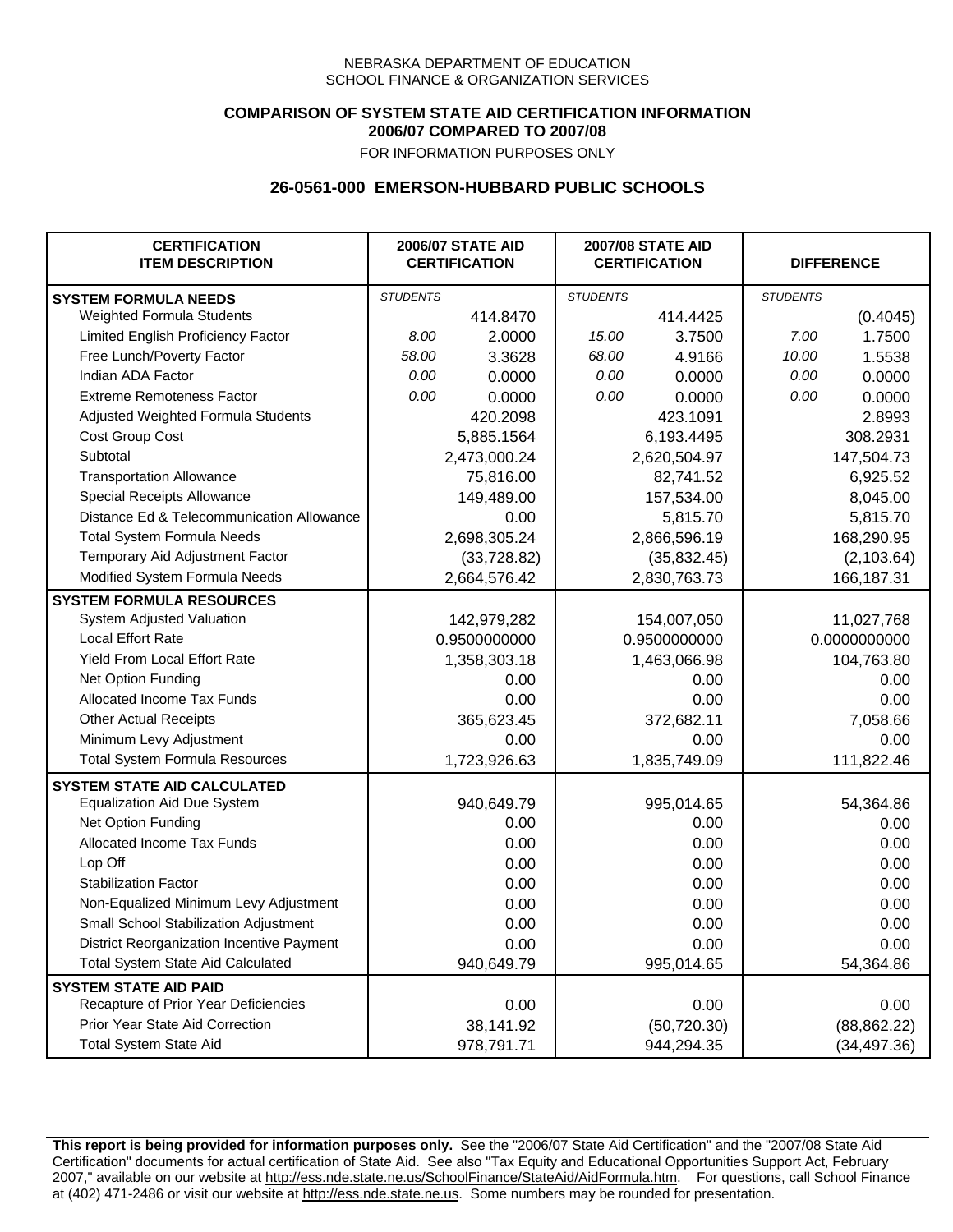### **COMPARISON OF SYSTEM STATE AID CERTIFICATION INFORMATION 2006/07 COMPARED TO 2007/08**

FOR INFORMATION PURPOSES ONLY

# **27-0001-000 FREMONT PUBLIC SCHOOLS**

| <b>CERTIFICATION</b><br><b>ITEM DESCRIPTION</b> | <b>2006/07 STATE AID</b><br><b>CERTIFICATION</b> |                  | <b>2007/08 STATE AID</b><br><b>CERTIFICATION</b> |               | <b>DIFFERENCE</b> |              |
|-------------------------------------------------|--------------------------------------------------|------------------|--------------------------------------------------|---------------|-------------------|--------------|
| <b>SYSTEM FORMULA NEEDS</b>                     | <b>STUDENTS</b>                                  |                  | <b>STUDENTS</b>                                  |               | <b>STUDENTS</b>   |              |
| Weighted Formula Students                       |                                                  | 5,095.4856       |                                                  | 5,153.3614    |                   | 57.8758      |
| Limited English Proficiency Factor              | 255.00                                           | 63.7500          | 269.00                                           | 67.2500       | 14.00             | 3.5000       |
| Free Lunch/Poverty Factor                       | 1,295.00                                         | 157.9945         | 1,344.00                                         | 168.3488      | 49.00             | 10.3544      |
| Indian ADA Factor                               | 0.00                                             | 0.0000           | 0.00                                             | 0.0000        | 0.00              | 0.0000       |
| <b>Extreme Remoteness Factor</b>                | 0.00                                             | 0.0000           | 0.00                                             | 0.0000        | 0.00              | 0.0000       |
| Adjusted Weighted Formula Students              |                                                  | 5,317.2300       |                                                  | 5,388.9602    |                   | 71.7302      |
| Cost Group Cost                                 |                                                  | 5,885.1564       |                                                  | 6,193.4495    |                   | 308.2931     |
| Subtotal                                        |                                                  | 31,292,730.47    |                                                  | 33,376,252.89 |                   | 2,083,522.43 |
| <b>Transportation Allowance</b>                 |                                                  | 229,998.80       |                                                  | 260,303.86    |                   | 30,305.06    |
| Special Receipts Allowance                      |                                                  | 1,967,742.00     |                                                  | 2,217,249.00  |                   | 249,507.00   |
| Distance Ed & Telecommunication Allowance       |                                                  | 0.00             |                                                  | 0.00          |                   | 0.00         |
| <b>Total System Formula Needs</b>               |                                                  | 33,490,471.27    |                                                  | 35,853,805.75 |                   | 2,363,334.49 |
| Temporary Aid Adjustment Factor                 |                                                  | (418, 630.89)    | (448, 172.57)                                    |               | (29, 541.68)      |              |
| Modified System Formula Needs                   | 33,071,840.37                                    |                  |                                                  | 35,405,633.18 | 2,333,792.81      |              |
| <b>SYSTEM FORMULA RESOURCES</b>                 |                                                  |                  |                                                  |               |                   |              |
| <b>System Adjusted Valuation</b>                |                                                  | 1,595,497,023    |                                                  | 1,662,649,054 |                   | 67,152,031   |
| <b>Local Effort Rate</b>                        |                                                  | 0.9500000000     |                                                  | 0.9500000000  |                   | 0.0000000000 |
| <b>Yield From Local Effort Rate</b>             |                                                  | 15, 157, 221. 72 | 15,795,166.01                                    |               | 637,944.29        |              |
| Net Option Funding                              |                                                  | 0.00             | 0.00                                             |               | 0.00              |              |
| Allocated Income Tax Funds                      |                                                  | 456,814.62       | 367,514.78                                       |               | (89, 299.84)      |              |
| <b>Other Actual Receipts</b>                    |                                                  | 4,757,548.73     | 5,136,095.67                                     |               | 378,546.94        |              |
| Minimum Levy Adjustment                         |                                                  | 0.00             |                                                  | 0.00          |                   | 0.00         |
| <b>Total System Formula Resources</b>           |                                                  | 20,371,585.07    |                                                  | 21,298,776.47 |                   | 927,191.40   |
| <b>SYSTEM STATE AID CALCULATED</b>              |                                                  |                  |                                                  |               |                   |              |
| <b>Equalization Aid Due System</b>              |                                                  | 12,700,255.31    |                                                  | 14,106,856.71 |                   | 1,406,601.41 |
| Net Option Funding                              |                                                  | 0.00             |                                                  | 0.00          |                   | 0.00         |
| Allocated Income Tax Funds                      |                                                  | 456,814.62       |                                                  | 367,514.78    |                   | (89, 299.84) |
| Lop Off                                         |                                                  | 0.00             |                                                  | 0.00          |                   | 0.00         |
| <b>Stabilization Factor</b>                     |                                                  | 0.00             |                                                  | 0.00          |                   | 0.00         |
| Non-Equalized Minimum Levy Adjustment           |                                                  | 0.00             |                                                  | 0.00          |                   | 0.00         |
| Small School Stabilization Adjustment           |                                                  | 0.00             |                                                  | 0.00          |                   | 0.00         |
| District Reorganization Incentive Payment       |                                                  | 0.00             |                                                  | 0.00          |                   | 0.00         |
| Total System State Aid Calculated               |                                                  | 13,157,069.93    |                                                  | 14,474,371.50 |                   | 1,317,301.57 |
| <b>SYSTEM STATE AID PAID</b>                    |                                                  |                  |                                                  |               |                   |              |
| Recapture of Prior Year Deficiencies            |                                                  | 0.00             |                                                  | 0.00          |                   | 0.00         |
| Prior Year State Aid Correction                 |                                                  | (23, 279.03)     |                                                  | 456,054.49    |                   | 479,333.52   |
| <b>Total System State Aid</b>                   |                                                  | 13,133,790.89    |                                                  | 14,930,425.99 | 1,796,635.09      |              |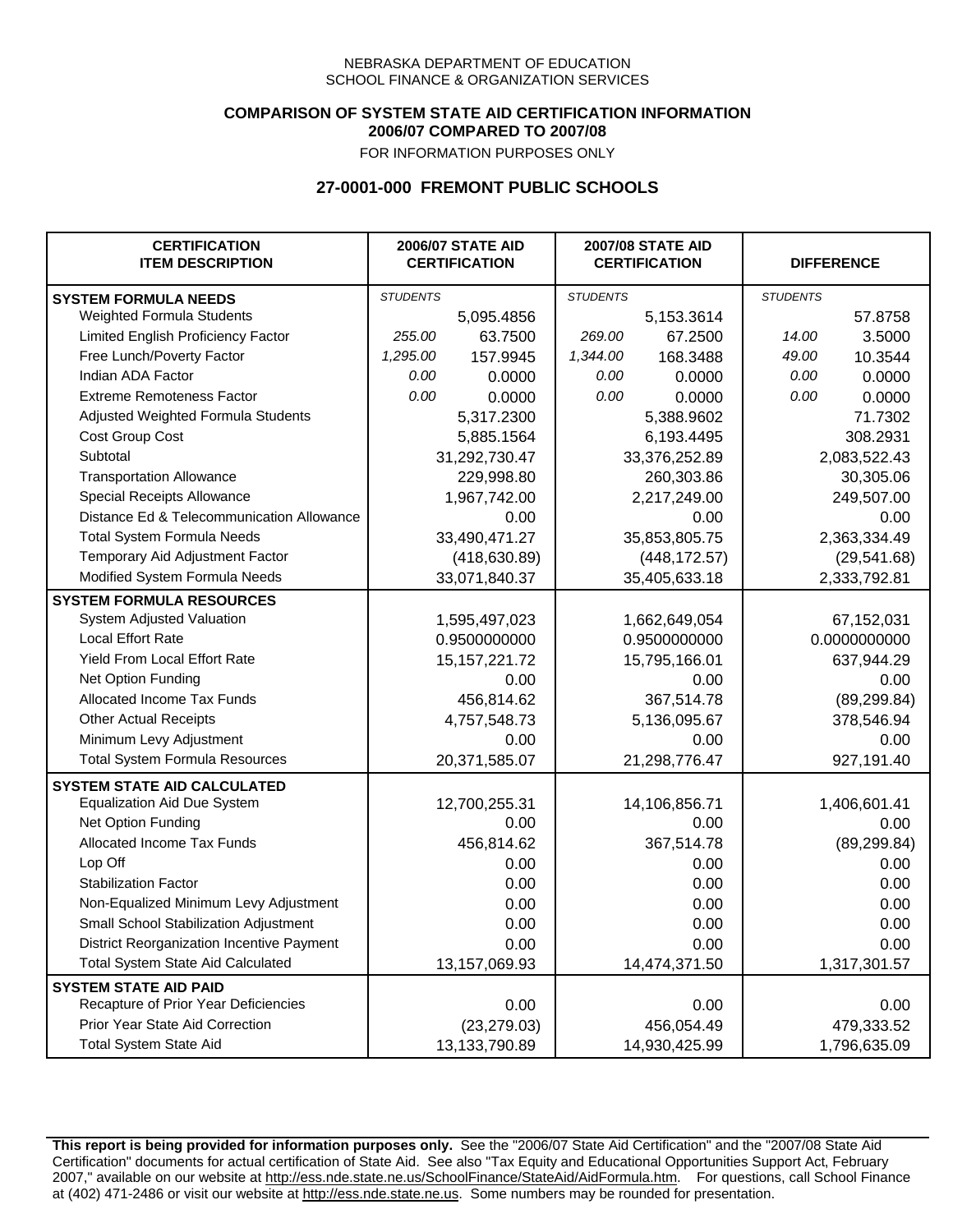### **COMPARISON OF SYSTEM STATE AID CERTIFICATION INFORMATION 2006/07 COMPARED TO 2007/08**

FOR INFORMATION PURPOSES ONLY

## **27-0046-000 DODGE PUBLIC SCHOOLS**

| <b>CERTIFICATION</b><br><b>ITEM DESCRIPTION</b> | <b>2006/07 STATE AID</b><br><b>CERTIFICATION</b> |              | <b>2007/08 STATE AID</b><br><b>CERTIFICATION</b> |              | <b>DIFFERENCE</b> |              |  |
|-------------------------------------------------|--------------------------------------------------|--------------|--------------------------------------------------|--------------|-------------------|--------------|--|
| <b>SYSTEM FORMULA NEEDS</b>                     | <b>STUDENTS</b>                                  |              | <b>STUDENTS</b>                                  |              | <b>STUDENTS</b>   |              |  |
| Weighted Formula Students                       |                                                  | 192.4911     |                                                  | 184.3707     |                   | (8.1204)     |  |
| Limited English Proficiency Factor              | 8.00                                             | 2.0000       | 0.00                                             | 0.0000       | (8.00)            | (2.0000)     |  |
| Free Lunch/Poverty Factor                       | 55.00                                            | 8.1687       | 49.00                                            | 6.6878       | (6.00)            | (1.4809)     |  |
| Indian ADA Factor                               | 0.00                                             | 0.0000       | 0.00                                             | 0.0000       | 0.00              | 0.0000       |  |
| <b>Extreme Remoteness Factor</b>                | 0.00                                             | 0.0000       | 0.00                                             | 0.0000       | 0.00              | 0.0000       |  |
| Adjusted Weighted Formula Students              |                                                  | 202.6598     |                                                  | 191.0585     |                   | (11.6013)    |  |
| Cost Group Cost                                 |                                                  | 5,885.1564   |                                                  | 6,193.4495   |                   | 308.2931     |  |
| Subtotal                                        |                                                  | 1,192,684.43 |                                                  | 1,183,310.95 |                   | (9,373.47)   |  |
| <b>Transportation Allowance</b>                 |                                                  | 42,100.65    |                                                  | 42,976.41    |                   | 875.76       |  |
| Special Receipts Allowance                      |                                                  | 99,954.00    |                                                  | 90,641.00    |                   | (9,313.00)   |  |
| Distance Ed & Telecommunication Allowance       |                                                  | 0.00         |                                                  | 0.00         |                   | 0.00         |  |
| <b>Total System Formula Needs</b>               |                                                  | 1,334,739.08 |                                                  | 1,316,928.36 |                   | (17, 810.71) |  |
| Temporary Aid Adjustment Factor                 |                                                  | (16, 684.24) | (16, 461.60)                                     |              | 222.63            |              |  |
| Modified System Formula Needs                   | 1,318,054.84                                     |              | 1,300,466.76                                     |              | (17,588.08)       |              |  |
| <b>SYSTEM FORMULA RESOURCES</b>                 |                                                  |              |                                                  |              |                   |              |  |
| System Adjusted Valuation                       |                                                  | 121,449,380  |                                                  | 132,020,591  |                   | 10,571,211   |  |
| <b>Local Effort Rate</b>                        |                                                  | 0.9500000000 |                                                  | 0.9500000000 |                   | 0.0000000000 |  |
| Yield From Local Effort Rate                    |                                                  | 1,153,769.11 |                                                  | 1,254,195.61 | 100,426.50        |              |  |
| Net Option Funding                              |                                                  | 9,317.89     | 19,272.60                                        |              | 9,954.71          |              |  |
| Allocated Income Tax Funds                      |                                                  | 36,409.62    | 34,231.28                                        |              | (2, 178.34)       |              |  |
| <b>Other Actual Receipts</b>                    |                                                  | 295,445.10   | 285,867.26                                       |              | (9,577.84)        |              |  |
| Minimum Levy Adjustment                         |                                                  | 0.00         |                                                  | 0.00         |                   | 0.00         |  |
| <b>Total System Formula Resources</b>           |                                                  | 1,494,941.72 |                                                  | 1,593,566.76 |                   | 98,625.04    |  |
| <b>SYSTEM STATE AID CALCULATED</b>              |                                                  |              |                                                  |              |                   |              |  |
| <b>Equalization Aid Due System</b>              |                                                  | 0.00         |                                                  | 0.00         |                   | 0.00         |  |
| Net Option Funding                              |                                                  | 9,317.89     |                                                  | 19,272.60    |                   | 9,954.71     |  |
| Allocated Income Tax Funds                      |                                                  | 36,409.62    |                                                  | 34,231.28    |                   | (2, 178.34)  |  |
| Lop Off                                         |                                                  | 0.00         |                                                  | 0.00         |                   | 0.00         |  |
| <b>Stabilization Factor</b>                     |                                                  | 0.00         |                                                  | 0.00         |                   | 0.00         |  |
| Non-Equalized Minimum Levy Adjustment           |                                                  | 0.00         |                                                  | 0.00         |                   | 0.00         |  |
| Small School Stabilization Adjustment           |                                                  | 0.00         |                                                  | 0.00         |                   | 0.00         |  |
| District Reorganization Incentive Payment       |                                                  | 0.00         |                                                  | 0.00         |                   | 0.00         |  |
| <b>Total System State Aid Calculated</b>        |                                                  | 45,727.51    |                                                  | 53,503.88    |                   | 7,776.38     |  |
| <b>SYSTEM STATE AID PAID</b>                    |                                                  |              |                                                  |              |                   |              |  |
| Recapture of Prior Year Deficiencies            |                                                  | 0.00         |                                                  | 0.00         |                   | 0.00         |  |
| Prior Year State Aid Correction                 |                                                  | 108.97       |                                                  | 318.86       | 209.89            |              |  |
| <b>Total System State Aid</b>                   |                                                  | 45,836.48    |                                                  | 53,822.74    |                   | 7,986.27     |  |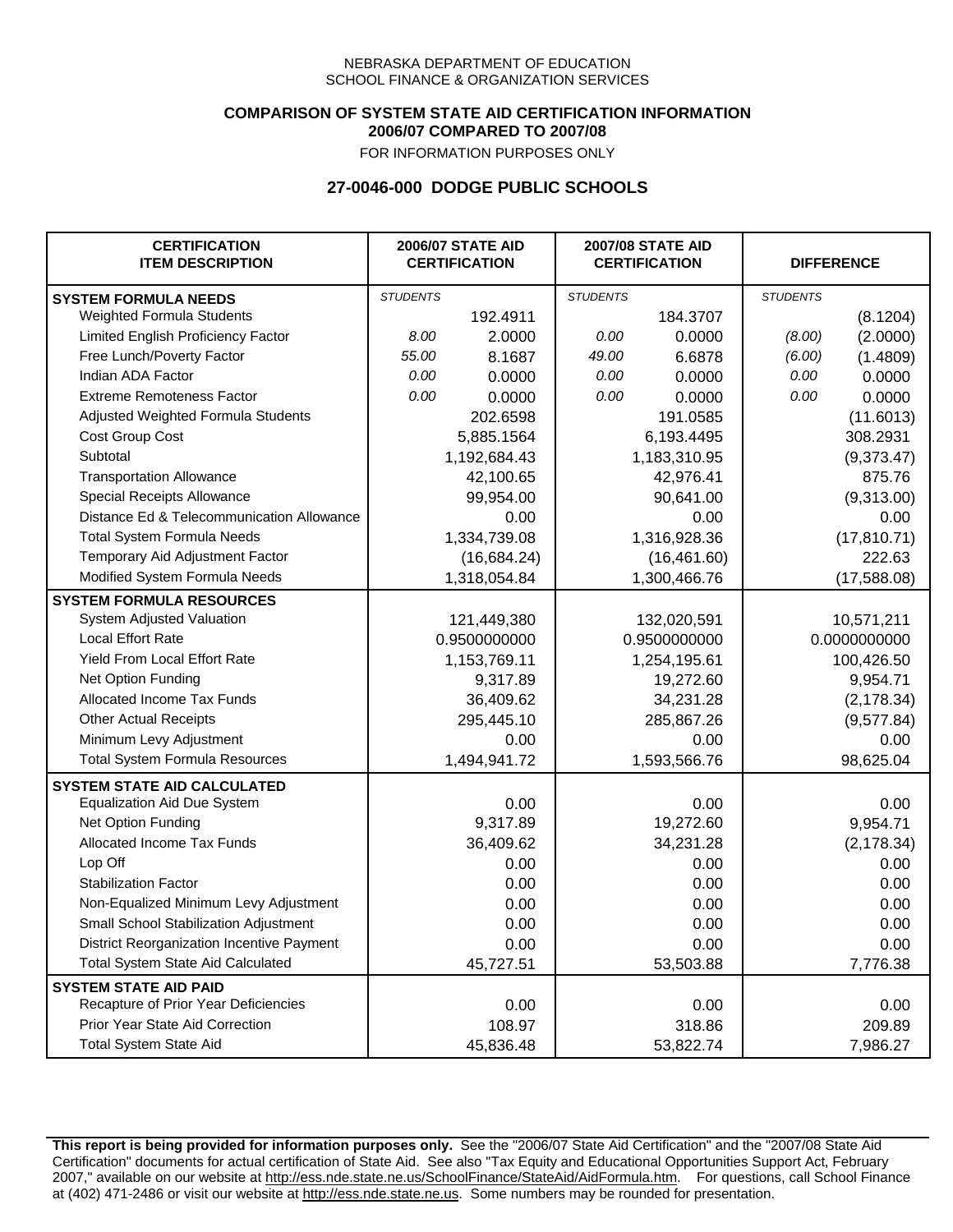## **COMPARISON OF SYSTEM STATE AID CERTIFICATION INFORMATION 2006/07 COMPARED TO 2007/08**

FOR INFORMATION PURPOSES ONLY

## **27-0062-000 SCRIBNER-SNYDER COMMUNITY SCHS**

| <b>CERTIFICATION</b><br><b>ITEM DESCRIPTION</b> |                 | <b>2006/07 STATE AID</b><br><b>CERTIFICATION</b> |                 | <b>2007/08 STATE AID</b><br><b>CERTIFICATION</b> |                 | <b>DIFFERENCE</b> |
|-------------------------------------------------|-----------------|--------------------------------------------------|-----------------|--------------------------------------------------|-----------------|-------------------|
| <b>SYSTEM FORMULA NEEDS</b>                     | <b>STUDENTS</b> |                                                  | <b>STUDENTS</b> |                                                  | <b>STUDENTS</b> |                   |
| Weighted Formula Students                       |                 | 367.2434                                         |                 | 344.8153                                         |                 | (22.4281)         |
| Limited English Proficiency Factor              | 0.00            | 0.0000                                           | 0.00            | 0.0000                                           | 0.00            | 0.0000            |
| Free Lunch/Poverty Factor                       | 54.00           | 3.3960                                           | 70.00           | 6.6018                                           | 16.00           | 3.2057            |
| Indian ADA Factor                               | 0.00            | 0.0000                                           | 0.00            | 0.0000                                           | 0.00            | 0.0000            |
| <b>Extreme Remoteness Factor</b>                | 0.00            | 0.0000                                           | 0.00            | 0.0000                                           | 0.00            | 0.0000            |
| Adjusted Weighted Formula Students              |                 | 370.6394                                         |                 | 351.4170                                         |                 | (19.2224)         |
| Cost Group Cost                                 |                 | 5,885.1564                                       |                 | 6,193.4495                                       |                 | 308.2931          |
| Subtotal                                        |                 | 2,181,271.05                                     |                 | 2,176,483.53                                     |                 | (4,787.52)        |
| <b>Transportation Allowance</b>                 |                 | 22,611.35                                        |                 | 26,096.75                                        |                 | 3,485.40          |
| Special Receipts Allowance                      |                 | 190,949.00                                       |                 | 192,005.00                                       |                 | 1,056.00          |
| Distance Ed & Telecommunication Allowance       |                 | 0.00                                             |                 | 6,987.00                                         |                 | 6,987.00          |
| <b>Total System Formula Needs</b>               |                 | 2,394,831.40                                     |                 | 2,401,572.28                                     |                 | 6,740.88          |
| Temporary Aid Adjustment Factor                 |                 | (29, 935.39)                                     | (30,019.65)     |                                                  | (84.26)         |                   |
| Modified System Formula Needs                   |                 | 2,364,896.01                                     |                 | 2,371,552.63                                     |                 | 6,656.62          |
| <b>SYSTEM FORMULA RESOURCES</b>                 |                 |                                                  |                 |                                                  |                 |                   |
| System Adjusted Valuation                       |                 | 184,592,405                                      |                 | 201,851,885                                      |                 | 17,259,480        |
| <b>Local Effort Rate</b>                        |                 | 0.9500000000                                     |                 | 0.9500000000                                     |                 | 0.0000000000      |
| <b>Yield From Local Effort Rate</b>             |                 | 1,753,627.85                                     | 1,917,592.91    |                                                  | 163,965.06      |                   |
| Net Option Funding                              |                 | 0.00                                             | 0.00            |                                                  | 0.00            |                   |
| Allocated Income Tax Funds                      |                 | 3,957.02                                         | 6,035.04        |                                                  | 2,078.03        |                   |
| <b>Other Actual Receipts</b>                    |                 | 394,047.45                                       | 398,209.25      |                                                  | 4,161.80        |                   |
| Minimum Levy Adjustment                         |                 | 0.00                                             |                 | 0.00                                             |                 | 0.00              |
| <b>Total System Formula Resources</b>           |                 | 2,151,632.31                                     |                 | 2,321,837.20                                     |                 | 170,204.89        |
| <b>SYSTEM STATE AID CALCULATED</b>              |                 |                                                  |                 |                                                  |                 |                   |
| <b>Equalization Aid Due System</b>              |                 | 213,263.69                                       |                 | 49,715.43                                        |                 | (163, 548.27)     |
| Net Option Funding                              |                 | 0.00                                             |                 | 0.00                                             |                 | 0.00              |
| Allocated Income Tax Funds                      |                 | 3,957.02                                         |                 | 6,035.04                                         |                 | 2,078.03          |
| Lop Off                                         |                 | 0.00                                             |                 | 0.00                                             |                 | 0.00              |
| <b>Stabilization Factor</b>                     |                 | 0.00                                             |                 | 0.00                                             |                 | 0.00              |
| Non-Equalized Minimum Levy Adjustment           |                 | 0.00                                             |                 | 0.00                                             |                 | 0.00              |
| Small School Stabilization Adjustment           |                 | 9,122.76                                         |                 | 108,118.43                                       |                 | 98,995.67         |
| District Reorganization Incentive Payment       |                 | 0.00                                             |                 | 0.00                                             |                 | 0.00              |
| <b>Total System State Aid Calculated</b>        |                 | 226,343.47                                       |                 | 163,868.90                                       |                 | (62, 474.57)      |
| <b>SYSTEM STATE AID PAID</b>                    |                 |                                                  |                 |                                                  |                 |                   |
| Recapture of Prior Year Deficiencies            |                 | 0.00                                             |                 | 0.00                                             |                 | 0.00              |
| Prior Year State Aid Correction                 |                 | 43,787.37                                        |                 | (276.55)                                         |                 | (44,063.92)       |
| <b>Total System State Aid</b>                   |                 | 270,130.84                                       |                 | 163,592.35                                       |                 | (106, 538.48)     |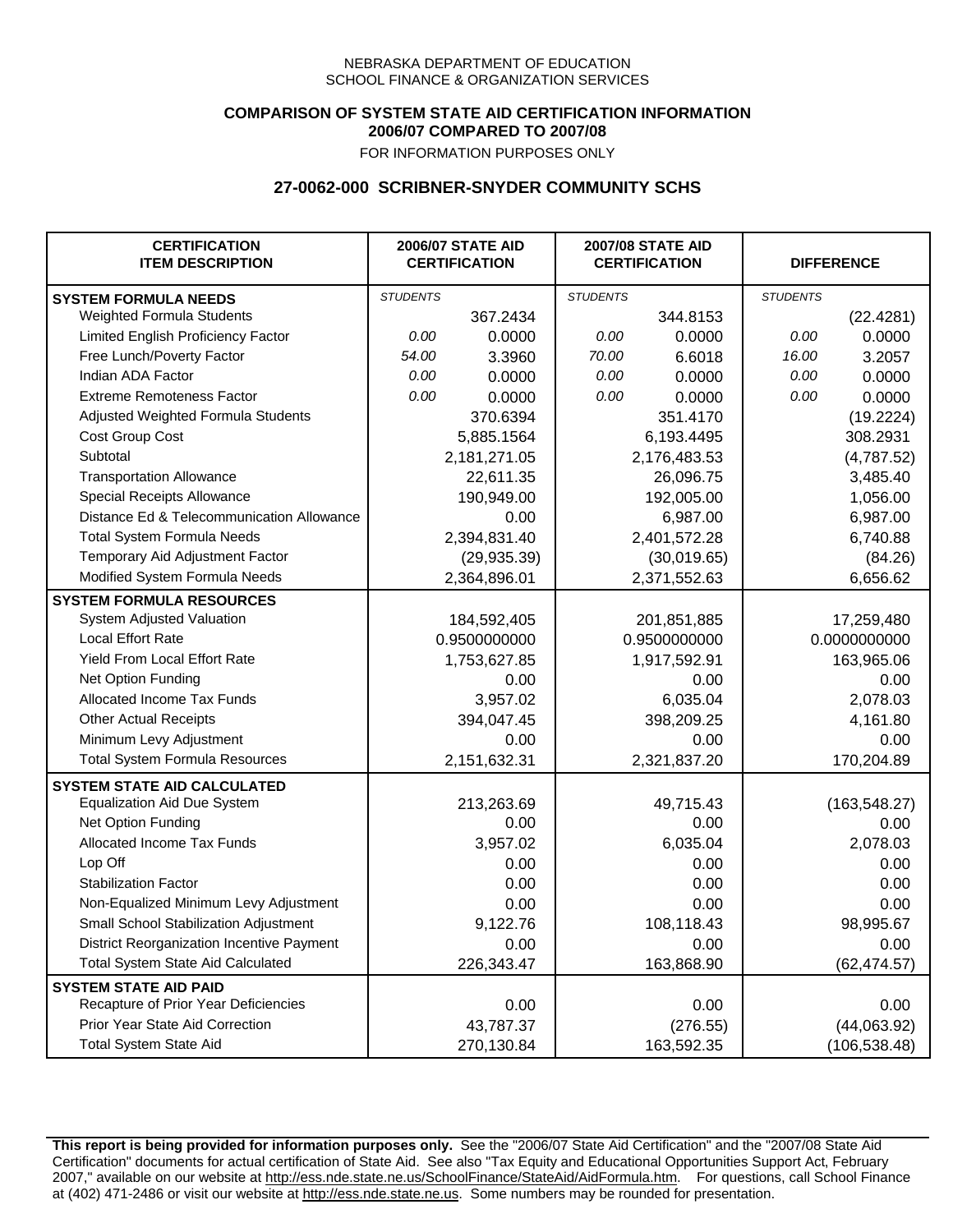### **COMPARISON OF SYSTEM STATE AID CERTIFICATION INFORMATION 2006/07 COMPARED TO 2007/08**

FOR INFORMATION PURPOSES ONLY

# **27-0594-000 LOGAN VIEW PUBLIC SCHOOLS**

| <b>CERTIFICATION</b><br><b>ITEM DESCRIPTION</b> |                 | <b>2006/07 STATE AID</b><br><b>CERTIFICATION</b> | <b>2007/08 STATE AID</b><br><b>CERTIFICATION</b> |              | <b>DIFFERENCE</b> |               |
|-------------------------------------------------|-----------------|--------------------------------------------------|--------------------------------------------------|--------------|-------------------|---------------|
| <b>SYSTEM FORMULA NEEDS</b>                     | <b>STUDENTS</b> |                                                  | <b>STUDENTS</b>                                  |              | <b>STUDENTS</b>   |               |
| Weighted Formula Students                       |                 | 717.2904                                         |                                                  | 711.2794     |                   | (6.0110)      |
| Limited English Proficiency Factor              | 29.00           | 7.2500                                           | 43.00                                            | 10.7500      | 14.00             | 3.5000        |
| Free Lunch/Poverty Factor                       | 143.00          | 13.6440                                          | 117.00                                           | 8.6042       | (26.00)           | (5.0397)      |
| Indian ADA Factor                               | 0.00            | 0.0000                                           | 0.00                                             | 0.0000       | 0.00              | 0.0000        |
| <b>Extreme Remoteness Factor</b>                | 0.00            | 0.0000                                           | 0.00                                             | 0.0000       | 0.00              | 0.0000        |
| Adjusted Weighted Formula Students              |                 | 738.1844                                         |                                                  | 730.6337     |                   | (7.5507)      |
| Cost Group Cost                                 |                 | 5,885.1564                                       |                                                  | 6,193.4495   |                   | 308.2931      |
| Subtotal                                        |                 | 4,344,330.68                                     |                                                  | 4,525,142.75 |                   | 180,812.07    |
| <b>Transportation Allowance</b>                 |                 | 221,065.20                                       |                                                  | 216,150.74   |                   | (4,914.46)    |
| Special Receipts Allowance                      |                 | 402,919.00                                       |                                                  | 423,989.00   |                   | 21,070.00     |
| Distance Ed & Telecommunication Allowance       |                 | 0.00                                             |                                                  | 0.00         |                   | 0.00          |
| <b>Total System Formula Needs</b>               |                 | 4,968,314.88                                     |                                                  | 5,165,282.49 | 196,967.61        |               |
| Temporary Aid Adjustment Factor                 |                 | (62, 103.94)                                     | (64, 566.03)                                     |              | (2,462.10)        |               |
| Modified System Formula Needs                   |                 | 4,906,210.94                                     |                                                  | 5,100,716.46 |                   | 194,505.51    |
| <b>SYSTEM FORMULA RESOURCES</b>                 |                 |                                                  |                                                  |              |                   |               |
| System Adjusted Valuation                       |                 | 324,539,743                                      |                                                  | 349,353,628  |                   | 24,813,885    |
| <b>Local Effort Rate</b>                        |                 | 0.9500000000                                     |                                                  | 0.9500000000 |                   | 0.0000000000  |
| Yield From Local Effort Rate                    |                 | 3,083,127.56                                     | 3,318,859.47                                     |              | 235,731.91        |               |
| Net Option Funding                              |                 | 214,848.94                                       | 156,858.42                                       |              | (57,990.52)       |               |
| Allocated Income Tax Funds                      |                 | 55,469.28                                        | 62,133.32                                        |              | 6,664.04          |               |
| <b>Other Actual Receipts</b>                    |                 | 783,994.00                                       | 871,313.00                                       |              | 87,319.00         |               |
| Minimum Levy Adjustment                         |                 | 0.00                                             |                                                  | 0.00         |                   | 0.00          |
| <b>Total System Formula Resources</b>           |                 | 4,137,439.78                                     |                                                  | 4,409,164.21 |                   | 271,724.43    |
| <b>SYSTEM STATE AID CALCULATED</b>              |                 |                                                  |                                                  |              |                   |               |
| <b>Equalization Aid Due System</b>              |                 | 768,771.16                                       |                                                  | 691,552.25   |                   | (77, 218.91)  |
| Net Option Funding                              |                 | 214,848.94                                       |                                                  | 156,858.42   |                   | (57,990.52)   |
| Allocated Income Tax Funds                      |                 | 55,469.28                                        |                                                  | 62,133.32    |                   | 6,664.04      |
| Lop Off                                         |                 | 0.00                                             |                                                  | 0.00         |                   | 0.00          |
| <b>Stabilization Factor</b>                     |                 | 0.00                                             |                                                  | 0.00         |                   | 0.00          |
| Non-Equalized Minimum Levy Adjustment           |                 | 0.00                                             |                                                  | 0.00         |                   | 0.00          |
| Small School Stabilization Adjustment           |                 | 0.00                                             |                                                  | 0.00         |                   | 0.00          |
| District Reorganization Incentive Payment       |                 | 0.00                                             |                                                  | 0.00         |                   | 0.00          |
| <b>Total System State Aid Calculated</b>        |                 | 1,039,089.38                                     |                                                  | 910,543.99   |                   | (128, 545.40) |
| <b>SYSTEM STATE AID PAID</b>                    |                 |                                                  |                                                  |              |                   |               |
| Recapture of Prior Year Deficiencies            |                 | 0.00                                             |                                                  | 0.00         |                   | 0.00          |
| Prior Year State Aid Correction                 |                 | 36,115.16                                        |                                                  | (27, 823.75) |                   | (63,938.91)   |
| <b>Total System State Aid</b>                   |                 | 1,075,204.55                                     |                                                  | 882,720.24   |                   | (192, 484.31) |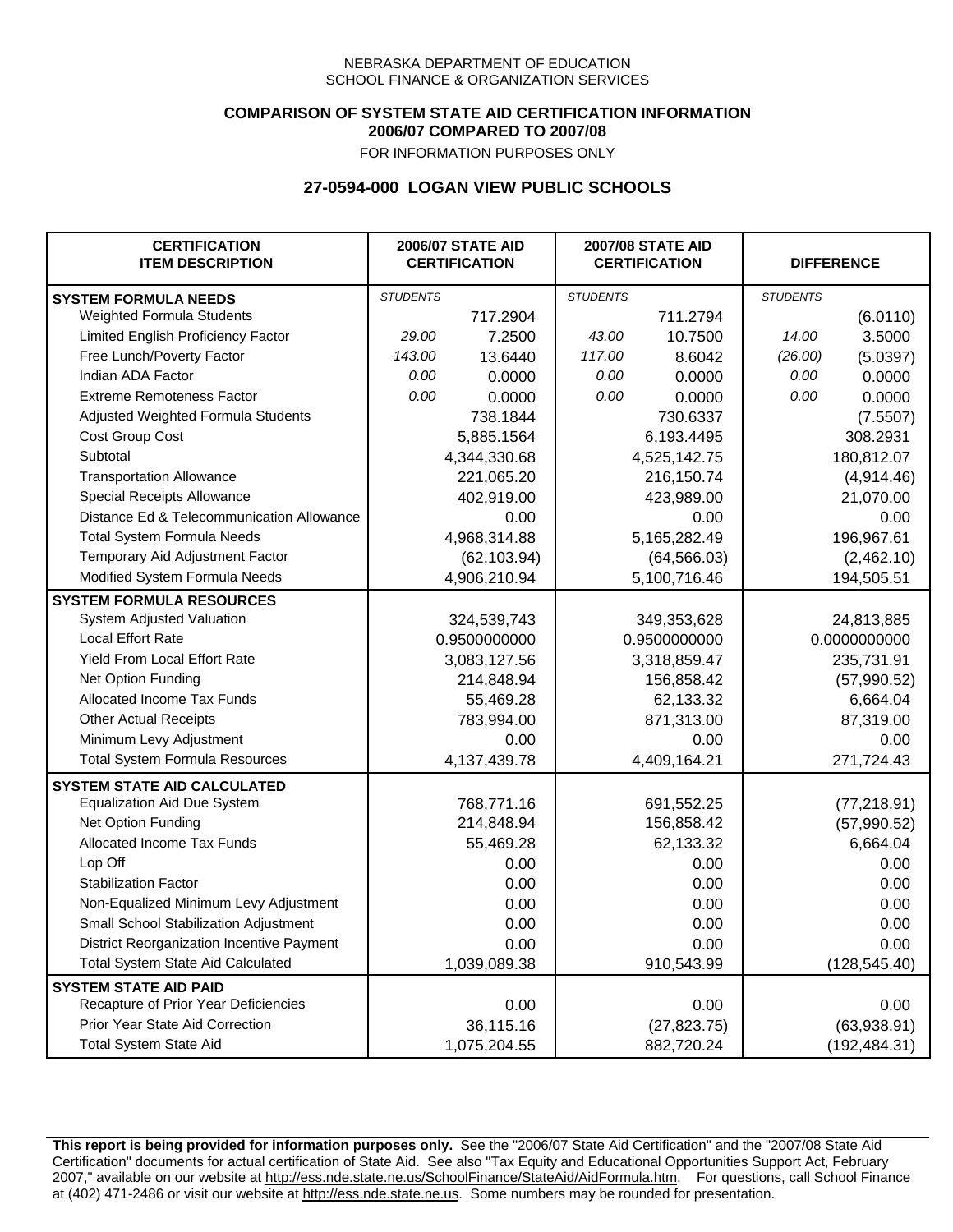## **COMPARISON OF SYSTEM STATE AID CERTIFICATION INFORMATION 2006/07 COMPARED TO 2007/08**

FOR INFORMATION PURPOSES ONLY

## **27-0595-000 NORTH BEND CENTRAL PUBLIC SCHS**

| <b>CERTIFICATION</b><br><b>ITEM DESCRIPTION</b> |                 | <b>2006/07 STATE AID</b><br><b>CERTIFICATION</b> | <b>2007/08 STATE AID</b><br><b>CERTIFICATION</b> |              | <b>DIFFERENCE</b> |              |
|-------------------------------------------------|-----------------|--------------------------------------------------|--------------------------------------------------|--------------|-------------------|--------------|
| <b>SYSTEM FORMULA NEEDS</b>                     | <b>STUDENTS</b> |                                                  | <b>STUDENTS</b>                                  |              | <b>STUDENTS</b>   |              |
| Weighted Formula Students                       |                 | 559.0531                                         |                                                  | 550.6643     |                   | (8.3888)     |
| Limited English Proficiency Factor              | 0.00            | 0.0000                                           | 3.00                                             | 0.7500       | 3.00              | 0.7500       |
| Free Lunch/Poverty Factor                       | 92.00           | 6.7422                                           | 85.00                                            | 5.7775       | (7.00)            | (0.9647)     |
| Indian ADA Factor                               | 0.00            | 0.0000                                           | 0.00                                             | 0.0000       | 0.00              | 0.0000       |
| <b>Extreme Remoteness Factor</b>                | 0.00            | 0.0000                                           | 0.00                                             | 0.0000       | 0.00              | 0.0000       |
| Adjusted Weighted Formula Students              |                 | 565.7953                                         |                                                  | 557.1918     |                   | (8.6035)     |
| Cost Group Cost                                 |                 | 5,885.1564                                       |                                                  | 6,193.4495   |                   | 308.2931     |
| Subtotal                                        |                 | 3,329,793.65                                     |                                                  | 3,450,939.15 |                   | 121,145.50   |
| <b>Transportation Allowance</b>                 |                 | 93,124.08                                        |                                                  | 94,327.54    |                   | 1,203.46     |
| Special Receipts Allowance                      |                 | 308,521.00                                       |                                                  | 303,546.45   |                   | (4,974.55)   |
| Distance Ed & Telecommunication Allowance       |                 | 0.00                                             |                                                  | 10,755.92    |                   | 10,755.92    |
| <b>Total System Formula Needs</b>               |                 | 3,731,438.73                                     |                                                  | 3,859,569.06 | 128,130.33        |              |
| Temporary Aid Adjustment Factor                 |                 | (46, 642.98)                                     | (48, 244.61)                                     |              | (1,601.63)        |              |
| Modified System Formula Needs                   |                 | 3,684,795.75                                     |                                                  | 3,811,324.45 |                   | 126,528.70   |
| <b>SYSTEM FORMULA RESOURCES</b>                 |                 |                                                  |                                                  |              |                   |              |
| System Adjusted Valuation                       |                 | 373,972,380                                      |                                                  | 408,357,443  |                   | 34,385,063   |
| <b>Local Effort Rate</b>                        |                 | 0.9500000000                                     |                                                  | 0.9500000000 | 0.0000000000      |              |
| Yield From Local Effort Rate                    |                 | 3,552,737.61                                     | 3,879,395.71                                     |              | 326,658.10        |              |
| Net Option Funding                              |                 | 0.00                                             | 16,842.69                                        |              | 16,842.69         |              |
| Allocated Income Tax Funds                      |                 | 36,642.47                                        | 53,932.74                                        |              | 17,290.27         |              |
| <b>Other Actual Receipts</b>                    |                 | 687,918.13                                       | 716,076.15                                       |              | 28,158.02         |              |
| Minimum Levy Adjustment                         |                 | 0.00                                             |                                                  | 395,290.00   |                   | 395,290.00   |
| <b>Total System Formula Resources</b>           |                 | 4,277,298.21                                     |                                                  | 5,061,537.29 |                   | 784,239.08   |
| <b>SYSTEM STATE AID CALCULATED</b>              |                 |                                                  |                                                  |              |                   |              |
| <b>Equalization Aid Due System</b>              |                 | 0.00                                             |                                                  | 0.00         |                   | 0.00         |
| Net Option Funding                              |                 | 0.00                                             |                                                  | 16,842.69    |                   | 16,842.69    |
| Allocated Income Tax Funds                      |                 | 36,642.47                                        |                                                  | 53,932.74    |                   | 17,290.27    |
| Lop Off                                         |                 | 0.00                                             |                                                  | 0.00         |                   | 0.00         |
| <b>Stabilization Factor</b>                     |                 | 0.00                                             |                                                  | 0.00         |                   | 0.00         |
| Non-Equalized Minimum Levy Adjustment           |                 | 0.00                                             |                                                  | (53, 932.74) |                   | (53, 932.74) |
| Small School Stabilization Adjustment           |                 | 0.00                                             |                                                  | 0.00         |                   | 0.00         |
| District Reorganization Incentive Payment       |                 | 0.00                                             |                                                  | 0.00         |                   | 0.00         |
| <b>Total System State Aid Calculated</b>        |                 | 36,642.47                                        |                                                  | 16,842.69    |                   | (19, 799.78) |
| <b>SYSTEM STATE AID PAID</b>                    |                 |                                                  |                                                  |              |                   |              |
| Recapture of Prior Year Deficiencies            |                 | 0.00                                             |                                                  | 0.00         |                   | 0.00         |
| Prior Year State Aid Correction                 |                 | 534.38                                           |                                                  | 106.24       |                   | (428.13)     |
| <b>Total System State Aid</b>                   |                 | 37,176.85                                        |                                                  | 16,948.93    | (20, 227.92)      |              |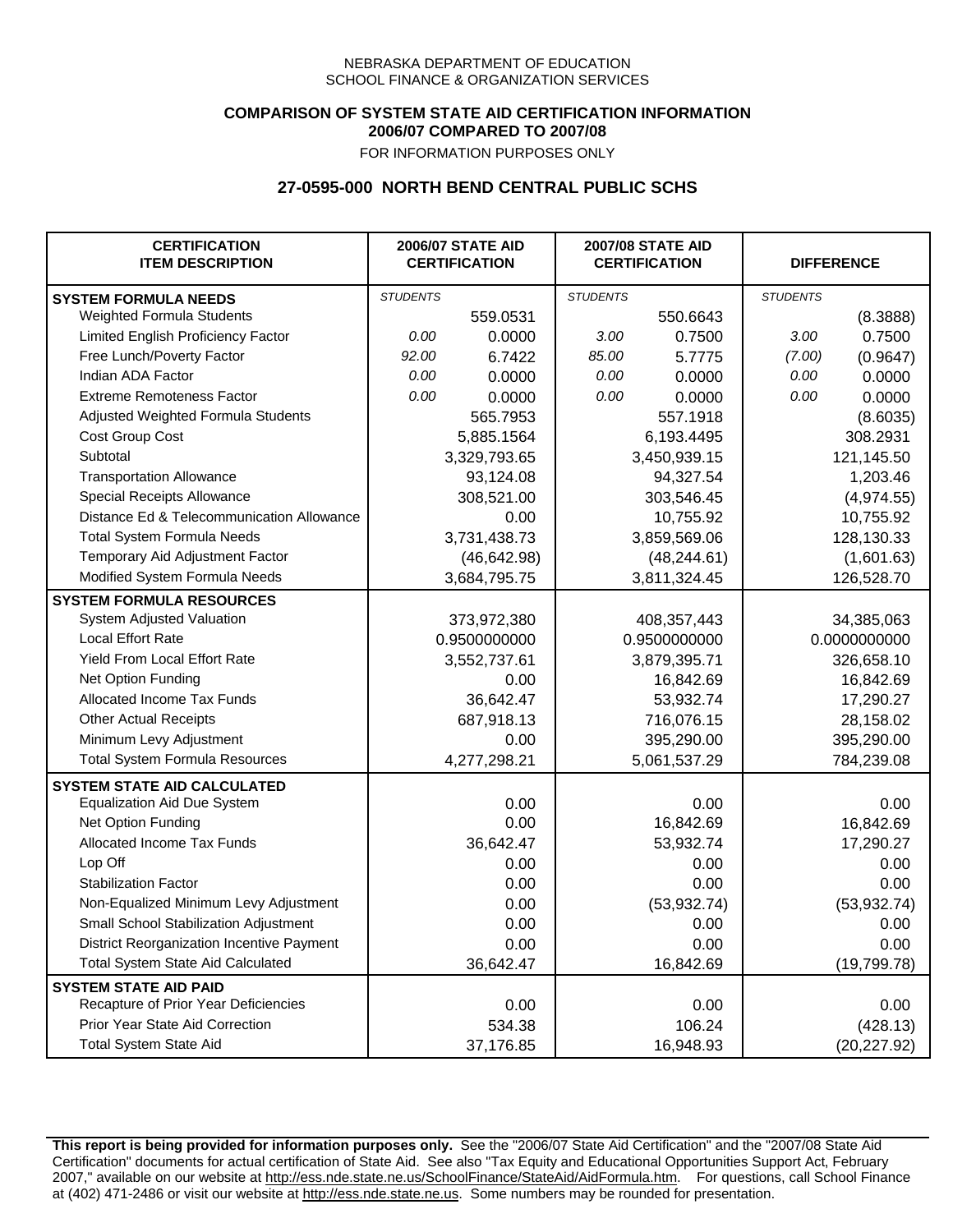### **COMPARISON OF SYSTEM STATE AID CERTIFICATION INFORMATION 2006/07 COMPARED TO 2007/08**

FOR INFORMATION PURPOSES ONLY

## **28-0001-000 OMAHA PUBLIC SCHOOLS**

| <b>CERTIFICATION</b><br><b>ITEM DESCRIPTION</b> |                 | <b>2006/07 STATE AID</b><br><b>CERTIFICATION</b> |                 | <b>2007/08 STATE AID</b><br><b>CERTIFICATION</b> |                 | <b>DIFFERENCE</b> |  |
|-------------------------------------------------|-----------------|--------------------------------------------------|-----------------|--------------------------------------------------|-----------------|-------------------|--|
| <b>SYSTEM FORMULA NEEDS</b>                     | <b>STUDENTS</b> |                                                  | <b>STUDENTS</b> |                                                  | <b>STUDENTS</b> |                   |  |
| Weighted Formula Students                       |                 | 50,625.3185                                      |                 | 51,576.0569                                      |                 | 950.7384          |  |
| Limited English Proficiency Factor              | 5,700.00        | 1,425.0000                                       | 6,053.00        | 1,513.2500                                       | 353.00          | 88.2500           |  |
| Free Lunch/Poverty Factor                       | 21,597.00       | 4,146.1346                                       | 20,225.00       | 3,712.0015                                       | (1,372.00)      | (434.1331)        |  |
| Indian ADA Factor                               | 0.00            | 0.0000                                           | 0.00            | 0.0000                                           | 0.00            | 0.0000            |  |
| <b>Extreme Remoteness Factor</b>                | 0.00            | 0.0000                                           | 0.00            | 0.0000                                           | 0.00            | 0.0000            |  |
| Adjusted Weighted Formula Students              |                 | 56,196.4531                                      |                 | 56,801.3084                                      |                 | 604.8553          |  |
| Cost Group Cost                                 |                 | 5,885.1564                                       |                 | 6,193.4495                                       |                 | 308.2931          |  |
| Subtotal                                        |                 | 330,724,915.83                                   |                 | 351,796,033.51                                   |                 | 21,071,117.68     |  |
| <b>Transportation Allowance</b>                 |                 | 8,946,334.98                                     |                 | 11,095,702.98                                    |                 | 2,149,368.00      |  |
| Special Receipts Allowance                      |                 | 28,273,362.26                                    |                 | 25,949,533.73                                    |                 | (2,323,828.53)    |  |
| Distance Ed & Telecommunication Allowance       |                 | 0.00                                             |                 | 21,338.90                                        |                 | 21,338.90         |  |
| <b>Total System Formula Needs</b>               |                 | 367,944,613.07                                   |                 | 388,862,609.12                                   |                 | 20,917,996.05     |  |
| Temporary Aid Adjustment Factor                 |                 | (4,599,307.66)                                   | (4,860,782.61)  |                                                  | (261, 474.95)   |                   |  |
| Modified System Formula Needs                   | 363,345,305.41  |                                                  |                 | 384,001,826.51                                   |                 | 20,656,521.10     |  |
| <b>SYSTEM FORMULA RESOURCES</b>                 |                 |                                                  |                 |                                                  |                 |                   |  |
| System Adjusted Valuation                       | 16,684,004,876  |                                                  |                 | 17,808,978,951                                   |                 | 1,124,974,075     |  |
| <b>Local Effort Rate</b>                        | 0.9500000000    |                                                  |                 | 0.9500000000                                     |                 | 0.0000000000      |  |
| <b>Yield From Local Effort Rate</b>             |                 | 158,498,046.32                                   |                 | 169,185,300.03                                   |                 | 10,687,253.71     |  |
| Net Option Funding                              |                 | 0.00                                             | 0.00            |                                                  | 0.00            |                   |  |
| Allocated Income Tax Funds                      |                 | 5,391,669.55                                     | 4,979,952.41    |                                                  | (411, 717.15)   |                   |  |
| <b>Other Actual Receipts</b>                    |                 | 63,948,212.16                                    | 64,590,876.82   |                                                  | 642,664.66      |                   |  |
| Minimum Levy Adjustment                         |                 | 0.00                                             |                 | 0.00                                             |                 | 0.00              |  |
| <b>Total System Formula Resources</b>           |                 | 227,837,928.04                                   |                 | 238,756,129.26                                   |                 | 10,918,201.22     |  |
| <b>SYSTEM STATE AID CALCULATED</b>              |                 |                                                  |                 |                                                  |                 |                   |  |
| <b>Equalization Aid Due System</b>              |                 | 135,507,377.37                                   |                 | 145,245,697.25                                   |                 | 9,738,319.88      |  |
| Net Option Funding                              |                 | 0.00                                             |                 | 0.00                                             |                 | 0.00              |  |
| Allocated Income Tax Funds                      |                 | 5,391,669.55                                     |                 | 4,979,952.41                                     |                 | (411, 717.15)     |  |
| Lop Off                                         |                 | 0.00                                             |                 | 0.00                                             |                 | 0.00              |  |
| <b>Stabilization Factor</b>                     |                 | 0.00                                             |                 | 0.00                                             |                 | 0.00              |  |
| Non-Equalized Minimum Levy Adjustment           |                 | 0.00                                             |                 | 0.00                                             |                 | 0.00              |  |
| Small School Stabilization Adjustment           |                 | 0.00                                             |                 | 0.00                                             |                 | 0.00              |  |
| District Reorganization Incentive Payment       |                 | 0.00                                             |                 | 0.00                                             |                 | 0.00              |  |
| <b>Total System State Aid Calculated</b>        | 140,899,046.93  |                                                  |                 | 150,225,649.65                                   |                 | 9,326,602.73      |  |
| <b>SYSTEM STATE AID PAID</b>                    |                 |                                                  |                 |                                                  |                 |                   |  |
| Recapture of Prior Year Deficiencies            |                 | 0.00                                             |                 | 0.00                                             |                 | 0.00              |  |
| Prior Year State Aid Correction                 |                 | (1,814,362.96)                                   |                 | 119,104.05                                       |                 | 1,933,467.01      |  |
| <b>Total System State Aid</b>                   |                 | 139,084,683.97                                   |                 | 150,344,753.70                                   | 11,260,069.74   |                   |  |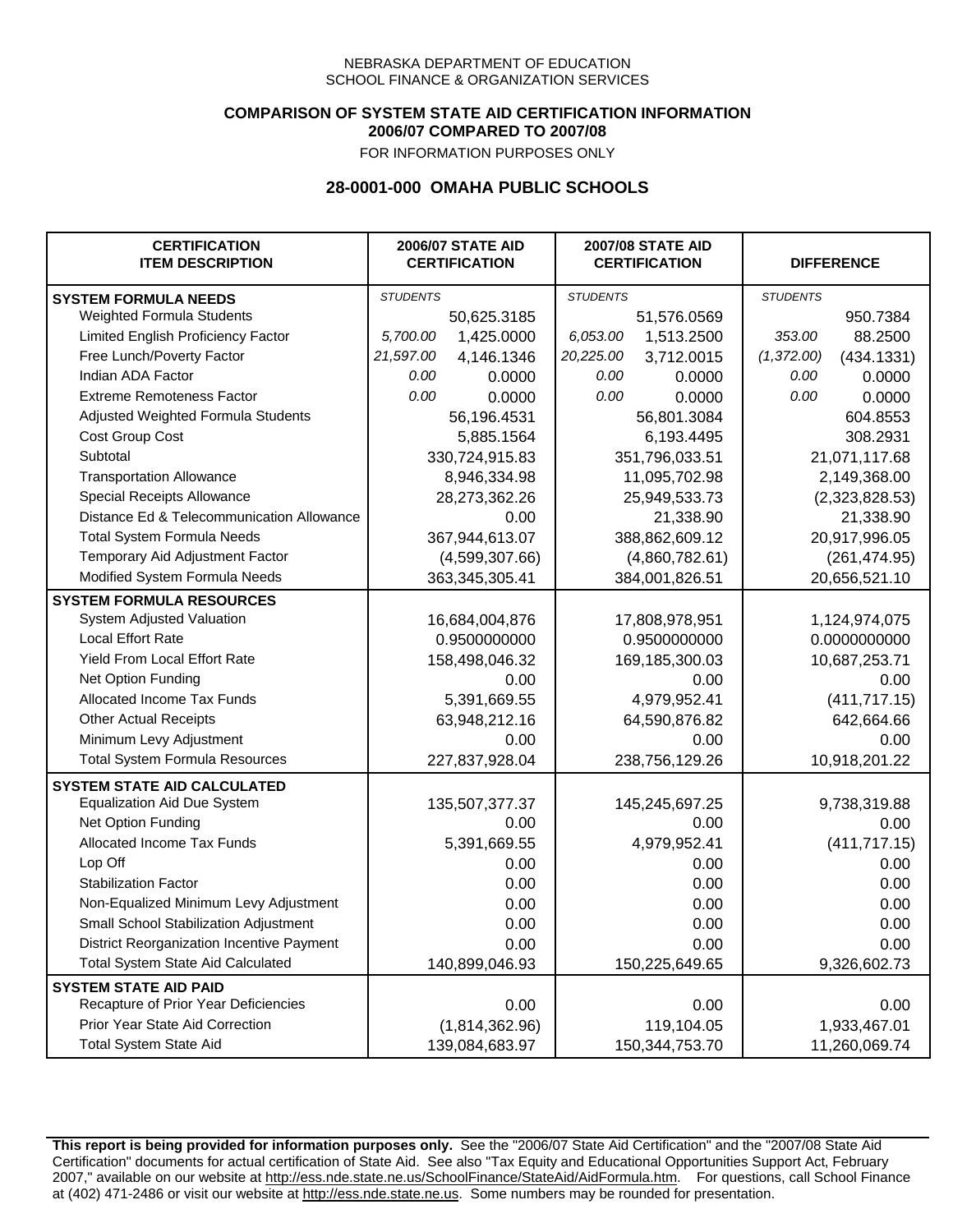### **COMPARISON OF SYSTEM STATE AID CERTIFICATION INFORMATION 2006/07 COMPARED TO 2007/08**

FOR INFORMATION PURPOSES ONLY

## **28-0010-000 ELKHORN PUBLIC SCHOOLS**

| <b>CERTIFICATION</b><br><b>ITEM DESCRIPTION</b> | <b>2006/07 STATE AID</b><br><b>CERTIFICATION</b> |               | <b>2007/08 STATE AID</b><br><b>CERTIFICATION</b> |               | <b>DIFFERENCE</b> |               |
|-------------------------------------------------|--------------------------------------------------|---------------|--------------------------------------------------|---------------|-------------------|---------------|
| <b>SYSTEM FORMULA NEEDS</b>                     | <b>STUDENTS</b>                                  |               | <b>STUDENTS</b>                                  |               | <b>STUDENTS</b>   |               |
| Weighted Formula Students                       |                                                  | 4,551.3910    |                                                  | 4,809.3705    |                   | 257.9795      |
| Limited English Proficiency Factor              | 63.00                                            | 15.7500       | 75.00                                            | 18.7500       | 12.00             | 3.0000        |
| Free Lunch/Poverty Factor                       | 228.00                                           | 1.4706        | 263.00                                           | 2.6021        | 35.00             | 1.1315        |
| Indian ADA Factor                               | 0.00                                             | 0.0000        | 0.00                                             | 0.0000        | 0.00              | 0.0000        |
| <b>Extreme Remoteness Factor</b>                | 0.00                                             | 0.0000        | 0.00                                             | 0.0000        | 0.00              | 0.0000        |
| Adjusted Weighted Formula Students              |                                                  | 4,568.6117    |                                                  | 4,830.7226    |                   | 262.1109      |
| Cost Group Cost                                 |                                                  | 5,885.1564    |                                                  | 6,193.4495    |                   | 308.2931      |
| Subtotal                                        |                                                  | 26,886,994.11 |                                                  | 29,918,836.14 |                   | 3,031,842.03  |
| <b>Transportation Allowance</b>                 |                                                  | 264,181.50    |                                                  | 281,622.70    |                   | 17,441.20     |
| Special Receipts Allowance                      |                                                  | 1,700,117.00  |                                                  | 2,053,491.00  |                   | 353,374.00    |
| Distance Ed & Telecommunication Allowance       |                                                  | 0.00          |                                                  | 44,120.95     |                   | 44,120.95     |
| <b>Total System Formula Needs</b>               |                                                  | 28,851,292.61 |                                                  | 32,298,070.79 |                   | 3,446,778.18  |
| Temporary Aid Adjustment Factor                 |                                                  | (360, 641.16) | (403, 725.88)                                    |               | (43,084.73)       |               |
| Modified System Formula Needs                   | 28,490,651.45                                    |               | 31,894,344.90                                    |               | 3,403,693.45      |               |
| <b>SYSTEM FORMULA RESOURCES</b>                 |                                                  |               |                                                  |               |                   |               |
| System Adjusted Valuation                       |                                                  | 2,304,951,979 |                                                  | 2,745,712,880 |                   | 440,760,901   |
| <b>Local Effort Rate</b>                        |                                                  | 0.9500000000  |                                                  | 0.9500000000  | 0.0000000000      |               |
| Yield From Local Effort Rate                    |                                                  | 21,897,043.80 | 26,084,272.36                                    |               | 4, 187, 228.56    |               |
| Net Option Funding                              |                                                  | 0.00          | 0.00                                             |               | 0.00              |               |
| Allocated Income Tax Funds                      |                                                  | 611,173.90    | 704,260.50                                       |               | 93,086.60         |               |
| <b>Other Actual Receipts</b>                    |                                                  | 4,665,811.00  | 5,393,860.00                                     |               | 728,049.00        |               |
| Minimum Levy Adjustment                         |                                                  | 534,748.86    | 0.00                                             |               |                   | (534, 748.86) |
| <b>Total System Formula Resources</b>           |                                                  | 27,708,777.56 |                                                  | 32,182,392.86 |                   | 4,473,615.30  |
| <b>SYSTEM STATE AID CALCULATED</b>              |                                                  |               |                                                  |               |                   |               |
| <b>Equalization Aid Due System</b>              |                                                  | 781,873.89    |                                                  | 0.00          |                   | (781, 873.89) |
| Net Option Funding                              |                                                  | 0.00          |                                                  | 0.00          |                   | 0.00          |
| Allocated Income Tax Funds                      |                                                  | 611,173.90    |                                                  | 704,260.50    |                   | 93,086.60     |
| Lop Off                                         |                                                  | 0.00          |                                                  | 0.00          |                   | 0.00          |
| <b>Stabilization Factor</b>                     |                                                  | 0.00          |                                                  | 0.00          |                   | 0.00          |
| Non-Equalized Minimum Levy Adjustment           |                                                  | 0.00          |                                                  | 0.00          |                   | 0.00          |
| Small School Stabilization Adjustment           |                                                  | 0.00          |                                                  | 0.00          |                   | 0.00          |
| District Reorganization Incentive Payment       |                                                  | 0.00          |                                                  | 0.00          |                   | 0.00          |
| Total System State Aid Calculated               |                                                  | 1,393,047.79  |                                                  | 704,260.50    |                   | (688, 787.30) |
| <b>SYSTEM STATE AID PAID</b>                    |                                                  |               |                                                  |               |                   |               |
| Recapture of Prior Year Deficiencies            |                                                  | 0.00          |                                                  | 0.00          |                   | 0.00          |
| Prior Year State Aid Correction                 |                                                  | 26,074.01     |                                                  | (79, 222.15)  |                   | (105, 296.16) |
| <b>Total System State Aid</b>                   |                                                  | 1,419,121.80  |                                                  | 625,038.34    |                   | (794, 083.46) |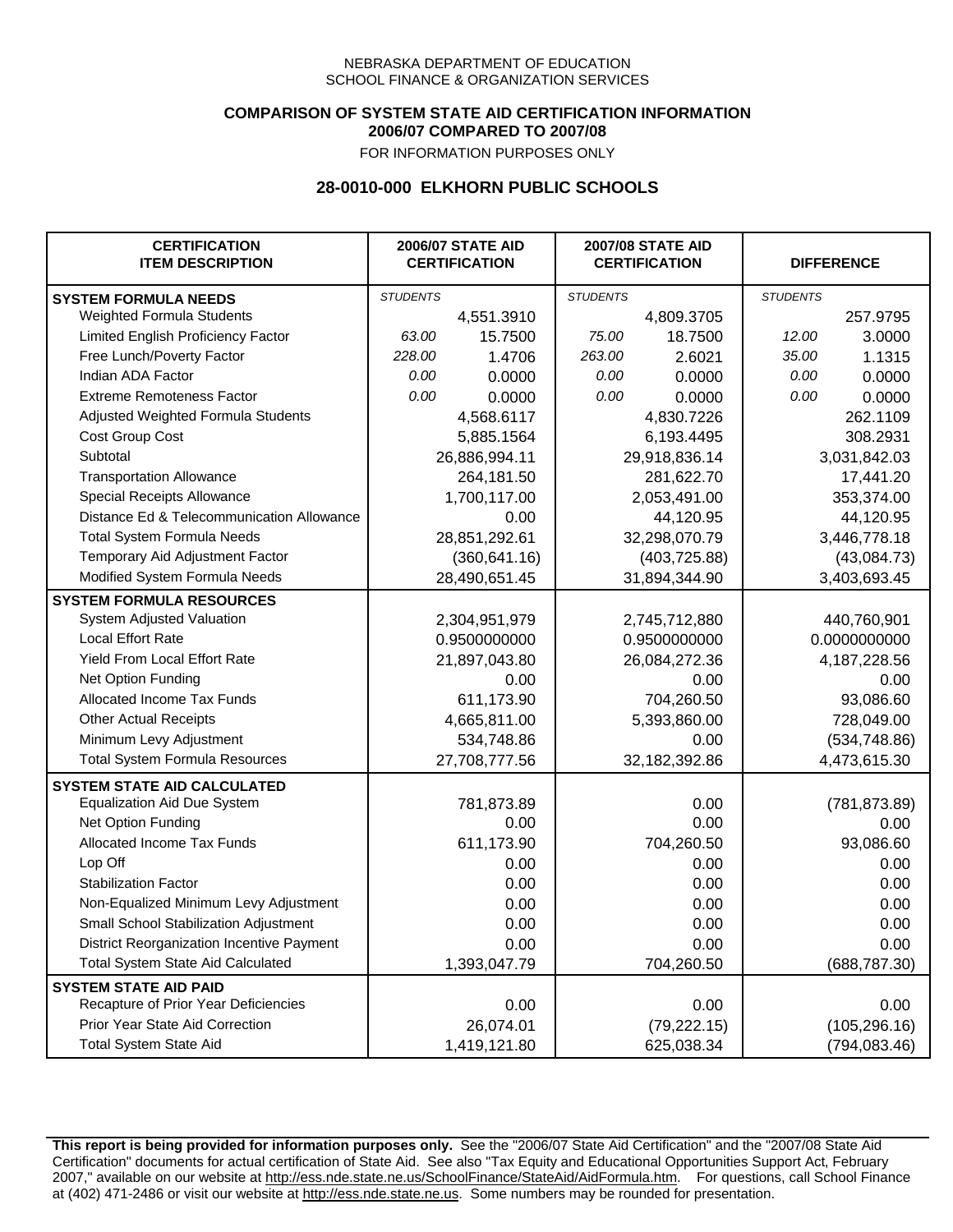## **COMPARISON OF SYSTEM STATE AID CERTIFICATION INFORMATION 2006/07 COMPARED TO 2007/08**

FOR INFORMATION PURPOSES ONLY

## **28-0015-000 DOUGLAS CO WEST COMMUNITY SCHS**

| <b>CERTIFICATION</b><br><b>ITEM DESCRIPTION</b> | <b>2006/07 STATE AID</b><br><b>CERTIFICATION</b> |              | <b>2007/08 STATE AID</b><br><b>CERTIFICATION</b> |              | <b>DIFFERENCE</b> |               |
|-------------------------------------------------|--------------------------------------------------|--------------|--------------------------------------------------|--------------|-------------------|---------------|
| <b>SYSTEM FORMULA NEEDS</b>                     | <b>STUDENTS</b>                                  |              | <b>STUDENTS</b>                                  |              | <b>STUDENTS</b>   |               |
| Weighted Formula Students                       |                                                  | 806.2685     |                                                  | 751.5102     |                   | (54.7583)     |
| Limited English Proficiency Factor              | 6.00                                             | 1.5000       | 3.00                                             | 0.7500       | (3.00)            | (0.7500)      |
| Free Lunch/Poverty Factor                       | 166.00                                           | 15.4734      | 169.00                                           | 18.0783      | 3.00              | 2.6048        |
| Indian ADA Factor                               | 0.00                                             | 0.0000       | 0.00                                             | 0.0000       | 0.00              | 0.0000        |
| <b>Extreme Remoteness Factor</b>                | 0.00                                             | 0.0000       | 0.00                                             | 0.0000       | 0.00              | 0.0000        |
| Adjusted Weighted Formula Students              |                                                  | 823.2419     |                                                  | 770.3384     |                   | (52.9035)     |
| Cost Group Cost                                 |                                                  | 5,885.1564   |                                                  | 6,193.4495   |                   | 308.2931      |
| Subtotal                                        |                                                  | 4,844,907.41 |                                                  | 4,771,052.14 |                   | (73, 855.27)  |
| <b>Transportation Allowance</b>                 |                                                  | 128,091.80   |                                                  | 127,407.06   |                   | (684.74)      |
| Special Receipts Allowance                      |                                                  | 673,398.00   |                                                  | 511,530.00   |                   | (161, 868.00) |
| Distance Ed & Telecommunication Allowance       |                                                  | 0.00         |                                                  | 18,374.38    |                   | 18,374.38     |
| <b>Total System Formula Needs</b>               |                                                  | 5,646,397.21 |                                                  | 5,428,363.58 | (218, 033.63)     |               |
| Temporary Aid Adjustment Factor                 |                                                  | (70, 579.97) | (67, 854.54)                                     |              | 2,725.42          |               |
| Modified System Formula Needs                   |                                                  | 5,575,817.25 |                                                  | 5,360,509.04 |                   | (215, 308.21) |
| <b>SYSTEM FORMULA RESOURCES</b>                 |                                                  |              |                                                  |              |                   |               |
| System Adjusted Valuation                       |                                                  | 475,362,676  |                                                  | 505,919,738  |                   | 30,557,062    |
| <b>Local Effort Rate</b>                        |                                                  | 0.9500000000 |                                                  | 0.9500000000 |                   | 0.0000000000  |
| Yield From Local Effort Rate                    |                                                  | 4,515,945.42 | 4,806,237.51                                     |              | 290,292.09        |               |
| Net Option Funding                              |                                                  | 0.00         |                                                  | 0.00         |                   | 0.00          |
| Allocated Income Tax Funds                      |                                                  | 134,844.72   |                                                  | 142,738.06   |                   | 7,893.34      |
| <b>Other Actual Receipts</b>                    |                                                  | 1,469,505.92 | 1,280,412.44                                     |              | (189,093.48)      |               |
| Minimum Levy Adjustment                         |                                                  | 0.00         |                                                  | 0.00         |                   | 0.00          |
| <b>Total System Formula Resources</b>           |                                                  | 6,120,296.07 |                                                  | 6,229,388.01 |                   | 109,091.95    |
| <b>SYSTEM STATE AID CALCULATED</b>              |                                                  |              |                                                  |              |                   |               |
| <b>Equalization Aid Due System</b>              |                                                  | 0.00         |                                                  | 0.00         |                   | 0.00          |
| Net Option Funding                              |                                                  | 0.00         |                                                  | 0.00         |                   | 0.00          |
| Allocated Income Tax Funds                      |                                                  | 134,844.72   |                                                  | 142,738.06   |                   | 7,893.34      |
| Lop Off                                         |                                                  | 0.00         |                                                  | 0.00         |                   | 0.00          |
| <b>Stabilization Factor</b>                     |                                                  | 0.00         |                                                  | 0.00         |                   | 0.00          |
| Non-Equalized Minimum Levy Adjustment           |                                                  | 0.00         |                                                  | 0.00         |                   | 0.00          |
| Small School Stabilization Adjustment           |                                                  | 0.00         |                                                  | 0.00         |                   | 0.00          |
| District Reorganization Incentive Payment       |                                                  | 222,303.85   |                                                  | 0.00         |                   | (222, 303.85) |
| <b>Total System State Aid Calculated</b>        |                                                  | 357,148.57   |                                                  | 142,738.06   |                   | (214, 410.51) |
| <b>SYSTEM STATE AID PAID</b>                    |                                                  |              |                                                  |              |                   |               |
| Recapture of Prior Year Deficiencies            |                                                  | 0.00         |                                                  | 0.00         |                   | 0.00          |
| Prior Year State Aid Correction                 |                                                  | 920.40       |                                                  | (3,220.42)   |                   | (4, 140.81)   |
| <b>Total System State Aid</b>                   |                                                  | 358,068.97   |                                                  | 139,517.64   |                   | (218, 551.33) |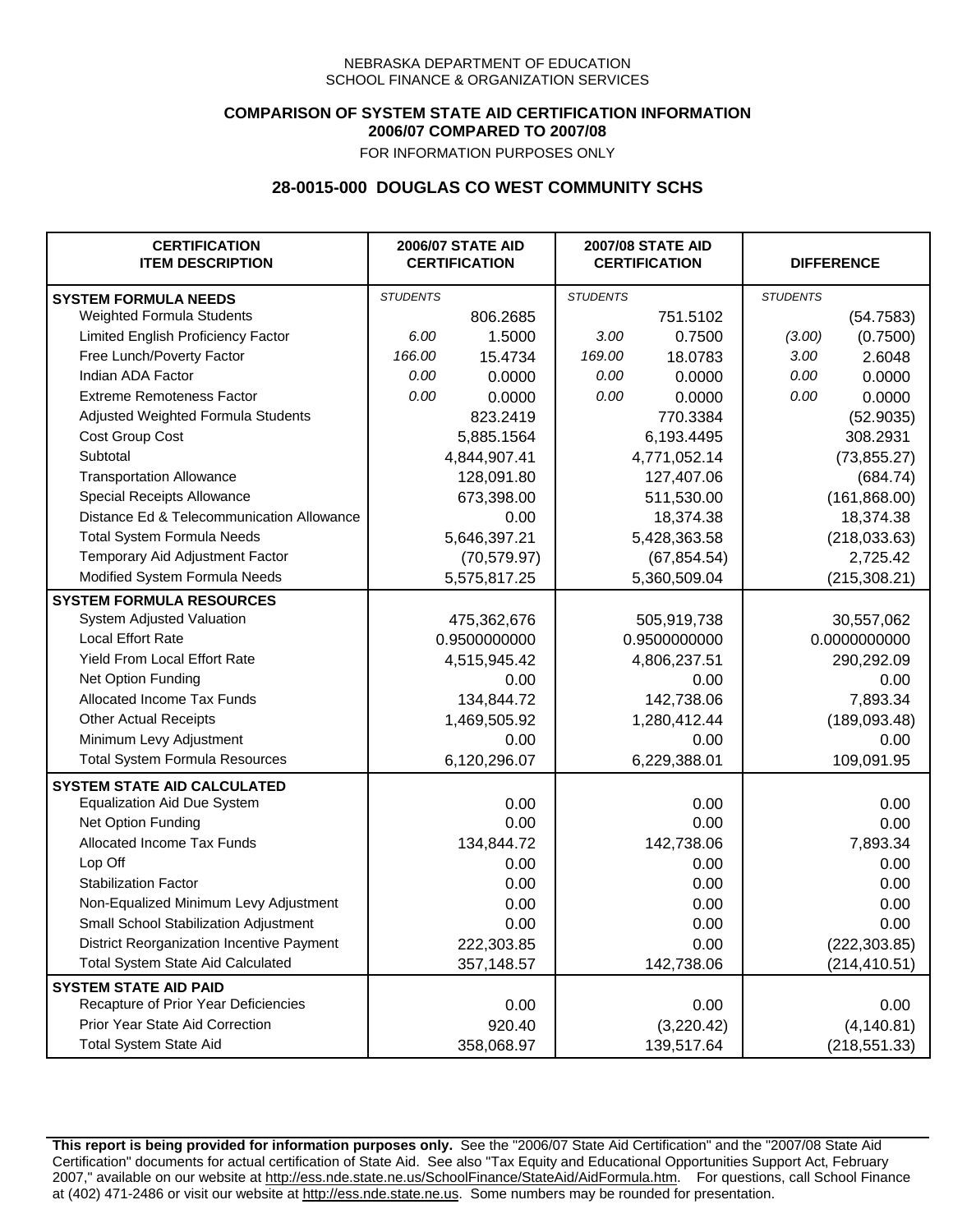### **COMPARISON OF SYSTEM STATE AID CERTIFICATION INFORMATION 2006/07 COMPARED TO 2007/08**

FOR INFORMATION PURPOSES ONLY

## **28-0017-000 MILLARD PUBLIC SCHOOLS**

| <b>CERTIFICATION</b><br><b>ITEM DESCRIPTION</b> |                 | <b>2006/07 STATE AID</b><br><b>CERTIFICATION</b> | <b>2007/08 STATE AID</b><br><b>CERTIFICATION</b> |                |                 | <b>DIFFERENCE</b> |
|-------------------------------------------------|-----------------|--------------------------------------------------|--------------------------------------------------|----------------|-----------------|-------------------|
| <b>SYSTEM FORMULA NEEDS</b>                     | <b>STUDENTS</b> |                                                  | <b>STUDENTS</b>                                  |                | <b>STUDENTS</b> |                   |
| <b>Weighted Formula Students</b>                |                 | 23,723.8649                                      |                                                  | 24,488.5084    |                 | 764.6435          |
| Limited English Proficiency Factor              | 158.00          | 39.5000                                          | 329.00                                           | 82.2500        | 171.00          | 42.7500           |
| Free Lunch/Poverty Factor                       | 1,271.00        | 12.4011                                          | 1,286.00                                         | 11.4395        | 15.00           | (0.9616)          |
| Indian ADA Factor                               | 0.00            | 0.0000                                           | 0.00                                             | 0.0000         | 0.00            | 0.0000            |
| <b>Extreme Remoteness Factor</b>                | 0.00            | 0.0000                                           | 0.00                                             | 0.0000         | 0.00            | 0.0000            |
| Adjusted Weighted Formula Students              |                 | 23,775.7660                                      |                                                  | 24,582.1979    |                 | 806.4319          |
| Cost Group Cost                                 |                 | 5,885.1564                                       |                                                  | 6,193.4495     | 308.2931        |                   |
| Subtotal                                        |                 | 139,924,101.81                                   |                                                  | 152,248,600.74 |                 | 12,324,498.93     |
| <b>Transportation Allowance</b>                 |                 | 1,041,216.85                                     |                                                  | 1,096,131.03   |                 | 54,914.18         |
| Special Receipts Allowance                      |                 | 9,630,437.00                                     |                                                  | 10,928,620.00  |                 | 1,298,183.00      |
| Distance Ed & Telecommunication Allowance       |                 | 0.00                                             |                                                  | 35,833.67      |                 | 35,833.67         |
| <b>Total System Formula Needs</b>               |                 | 150,595,755.66                                   |                                                  | 164,309,185.44 |                 | 13,713,429.78     |
| Temporary Aid Adjustment Factor                 |                 | (1,882,446.95)                                   | (2,053,864.82)                                   |                | (171, 417.87)   |                   |
| Modified System Formula Needs                   | 148,713,308.72  |                                                  |                                                  | 162,255,320.63 | 13,542,011.91   |                   |
| <b>SYSTEM FORMULA RESOURCES</b>                 |                 |                                                  |                                                  |                |                 |                   |
| System Adjusted Valuation                       | 7,838,744,963   |                                                  |                                                  | 8,400,766,759  |                 | 562,021,796       |
| Local Effort Rate                               |                 | 0.9500000000                                     |                                                  | 0.9500000000   |                 | 0.0000000000      |
| Yield From Local Effort Rate                    |                 | 74,468,077.15                                    | 79,807,284.21                                    |                | 5,339,207.06    |                   |
| Net Option Funding                              |                 | 3,672,937.47                                     | 5,356,515.92                                     |                | 1,683,578.45    |                   |
| Allocated Income Tax Funds                      |                 | 4,195,111.45                                     | 4,350,642.53                                     |                | 155,531.08      |                   |
| <b>Other Actual Receipts</b>                    |                 | 24,437,074.37                                    | 26,275,891.69                                    |                | 1,838,817.32    |                   |
| Minimum Levy Adjustment                         |                 | 0.00                                             | 0.00                                             |                | 0.00            |                   |
| <b>Total System Formula Resources</b>           |                 | 106,773,200.44                                   |                                                  | 115,790,334.36 |                 | 9,017,133.92      |
| <b>SYSTEM STATE AID CALCULATED</b>              |                 |                                                  |                                                  |                |                 |                   |
| <b>Equalization Aid Due System</b>              |                 | 41,940,108.28                                    |                                                  | 46,464,986.27  |                 | 4,524,877.99      |
| Net Option Funding                              |                 | 3,672,937.47                                     |                                                  | 5,356,515.92   |                 | 1,683,578.45      |
| Allocated Income Tax Funds                      |                 | 4,195,111.45                                     |                                                  | 4,350,642.53   |                 | 155,531.08        |
| Lop Off                                         |                 | 0.00                                             |                                                  | 0.00           |                 | 0.00              |
| <b>Stabilization Factor</b>                     |                 | 0.00                                             |                                                  | 0.00           |                 | 0.00              |
| Non-Equalized Minimum Levy Adjustment           |                 | 0.00                                             |                                                  | 0.00           |                 | 0.00              |
| <b>Small School Stabilization Adjustment</b>    |                 | 0.00                                             |                                                  | 0.00           |                 | 0.00              |
| District Reorganization Incentive Payment       |                 | 0.00                                             |                                                  | 0.00           |                 | 0.00              |
| <b>Total System State Aid Calculated</b>        | 49,808,157.20   |                                                  |                                                  | 56,172,144.72  |                 | 6,363,987.52      |
| <b>SYSTEM STATE AID PAID</b>                    |                 |                                                  |                                                  |                |                 |                   |
| Recapture of Prior Year Deficiencies            |                 | 0.00                                             |                                                  | 0.00           |                 | 0.00              |
| Prior Year State Aid Correction                 |                 | (40, 514.85)                                     |                                                  | 477,582.25     |                 | 518,097.10        |
| <b>Total System State Aid</b>                   |                 | 49,767,642.35                                    |                                                  | 56,649,726.98  | 6,882,084.62    |                   |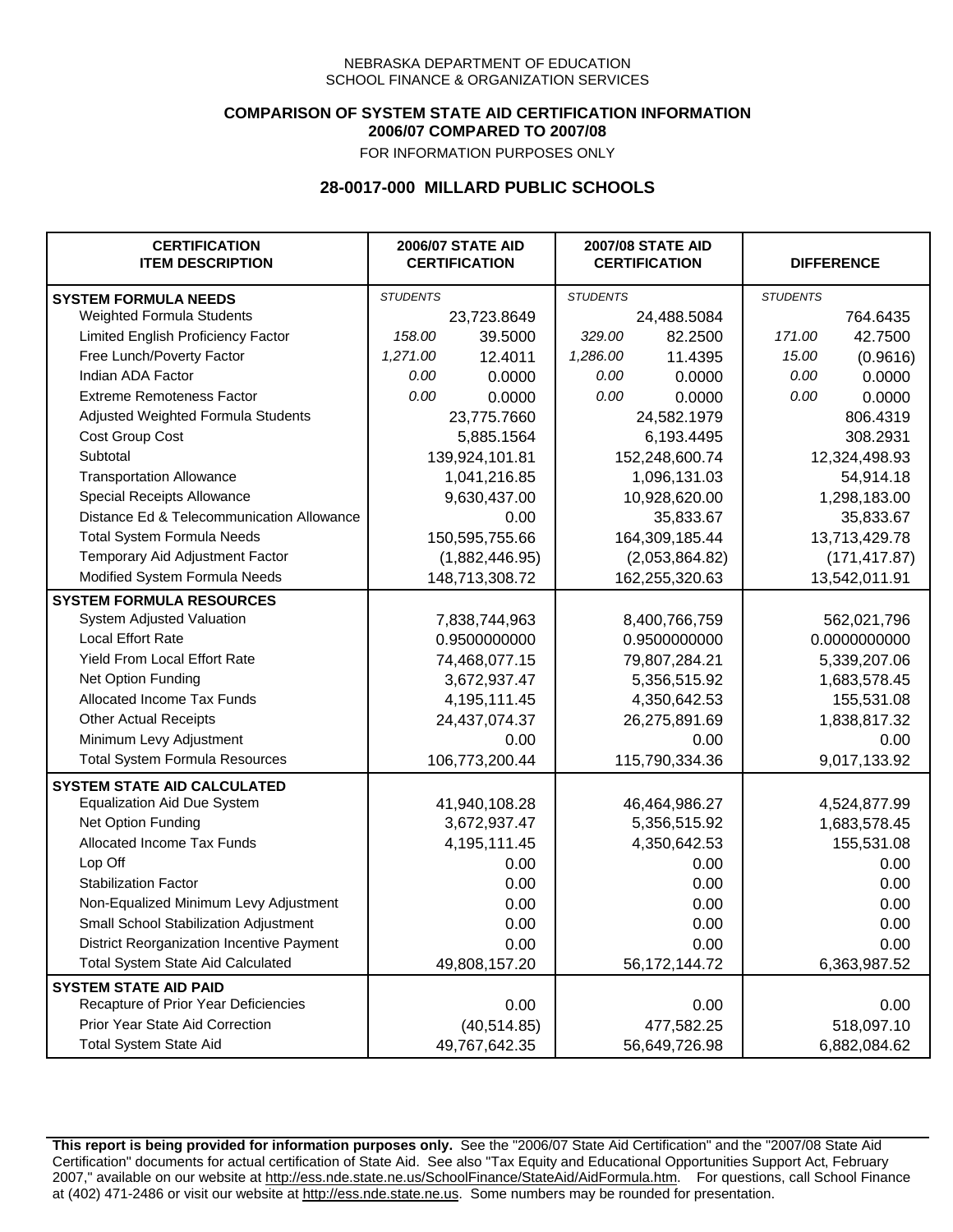### **COMPARISON OF SYSTEM STATE AID CERTIFICATION INFORMATION 2006/07 COMPARED TO 2007/08**

FOR INFORMATION PURPOSES ONLY

## **28-0054-000 RALSTON PUBLIC SCHOOLS**

| <b>CERTIFICATION</b><br><b>ITEM DESCRIPTION</b> |                 | <b>2006/07 STATE AID</b><br><b>CERTIFICATION</b> | <b>2007/08 STATE AID</b><br><b>CERTIFICATION</b> |               | <b>DIFFERENCE</b> |               |
|-------------------------------------------------|-----------------|--------------------------------------------------|--------------------------------------------------|---------------|-------------------|---------------|
| <b>SYSTEM FORMULA NEEDS</b>                     | <b>STUDENTS</b> |                                                  | <b>STUDENTS</b>                                  |               | <b>STUDENTS</b>   |               |
| Weighted Formula Students                       |                 | 3,618.9775                                       |                                                  | 3,724.0983    |                   | 105.1208      |
| Limited English Proficiency Factor              | 136.00          | 34.0000                                          | 190.00                                           | 47.5000       | 54.00             | 13.5000       |
| Free Lunch/Poverty Factor                       | 724.00          | 67.3558                                          | 800.00                                           | 81.0458       | 76.00             | 13.6901       |
| Indian ADA Factor                               | 0.00            | 0.0000                                           | 0.00                                             | 0.0000        | 0.00              | 0.0000        |
| <b>Extreme Remoteness Factor</b>                | 0.00            | 0.0000                                           | 0.00                                             | 0.0000        | 0.00              | 0.0000        |
| Adjusted Weighted Formula Students              |                 | 3,720.3333                                       |                                                  | 3,852.6441    |                   | 132.3109      |
| Cost Group Cost                                 |                 | 5,885.1564                                       |                                                  | 6,193.4495    |                   | 308.2931      |
| Subtotal                                        |                 | 21,894,743.21                                    |                                                  | 23,861,156.82 |                   | 1,966,413.61  |
| <b>Transportation Allowance</b>                 |                 | 0.00                                             |                                                  | 0.00          |                   | 0.00          |
| Special Receipts Allowance                      |                 | 2,278,646.00                                     |                                                  | 2,360,347.00  |                   | 81,701.00     |
| Distance Ed & Telecommunication Allowance       |                 | 0.00                                             |                                                  | 0.00          |                   | 0.00          |
| <b>Total System Formula Needs</b>               |                 | 24,173,389.21                                    |                                                  | 26,221,503.82 |                   | 2,048,114.61  |
| Temporary Aid Adjustment Factor                 |                 | (302, 167.37)                                    | (327,768.80)                                     |               | (25,601.43)       |               |
| Modified System Formula Needs                   | 23,871,221.85   |                                                  | 25,893,735.02                                    |               | 2,022,513.17      |               |
| <b>SYSTEM FORMULA RESOURCES</b>                 |                 |                                                  |                                                  |               |                   |               |
| System Adjusted Valuation                       |                 | 1,378,410,595                                    |                                                  | 1,432,317,367 |                   | 53,906,772    |
| <b>Local Effort Rate</b>                        |                 | 0.9500000000                                     |                                                  | 0.9500000000  | 0.0000000000      |               |
| Yield From Local Effort Rate                    |                 | 13,094,900.65                                    | 13,607,014.99                                    |               | 512,114.33        |               |
| Net Option Funding                              |                 | 1,912,850.93                                     | 2,268,704.05                                     |               | 355,853.12        |               |
| Allocated Income Tax Funds                      |                 | 404,139.21                                       | 386,203.17                                       |               | (17,936.04)       |               |
| <b>Other Actual Receipts</b>                    |                 | 4,633,024.00                                     | 4,710,431.00                                     |               | 77,407.00         |               |
| Minimum Levy Adjustment                         |                 | 0.00                                             |                                                  | 0.00          |                   | 0.00          |
| <b>Total System Formula Resources</b>           |                 | 20,044,914.79                                    |                                                  | 20,972,353.21 |                   | 927,438.42    |
| <b>SYSTEM STATE AID CALCULATED</b>              |                 |                                                  |                                                  |               |                   |               |
| <b>Equalization Aid Due System</b>              |                 | 3,826,307.06                                     |                                                  | 4,921,381.81  |                   | 1,095,074.75  |
| Net Option Funding                              |                 | 1,912,850.93                                     |                                                  | 2,268,704.05  |                   | 355,853.12    |
| Allocated Income Tax Funds                      |                 | 404,139.21                                       |                                                  | 386,203.17    |                   | (17,936.04)   |
| Lop Off                                         |                 | 0.00                                             |                                                  | 0.00          |                   | 0.00          |
| <b>Stabilization Factor</b>                     |                 | 0.00                                             |                                                  | 0.00          |                   | 0.00          |
| Non-Equalized Minimum Levy Adjustment           |                 | 0.00                                             |                                                  | 0.00          |                   | 0.00          |
| Small School Stabilization Adjustment           |                 | 0.00                                             |                                                  | 0.00          |                   | 0.00          |
| District Reorganization Incentive Payment       |                 | 0.00                                             |                                                  | 0.00          |                   | 0.00          |
| <b>Total System State Aid Calculated</b>        |                 | 6,143,297.20                                     |                                                  | 7,576,289.04  |                   | 1,432,991.84  |
| <b>SYSTEM STATE AID PAID</b>                    |                 |                                                  |                                                  |               |                   |               |
| Recapture of Prior Year Deficiencies            |                 | 0.00                                             |                                                  | 0.00          |                   | 0.00          |
| Prior Year State Aid Correction                 |                 | 310,743.16                                       |                                                  | (490, 365.89) |                   | (801, 109.04) |
| <b>Total System State Aid</b>                   |                 | 6,454,040.35                                     |                                                  | 7,085,923.15  | 631,882.80        |               |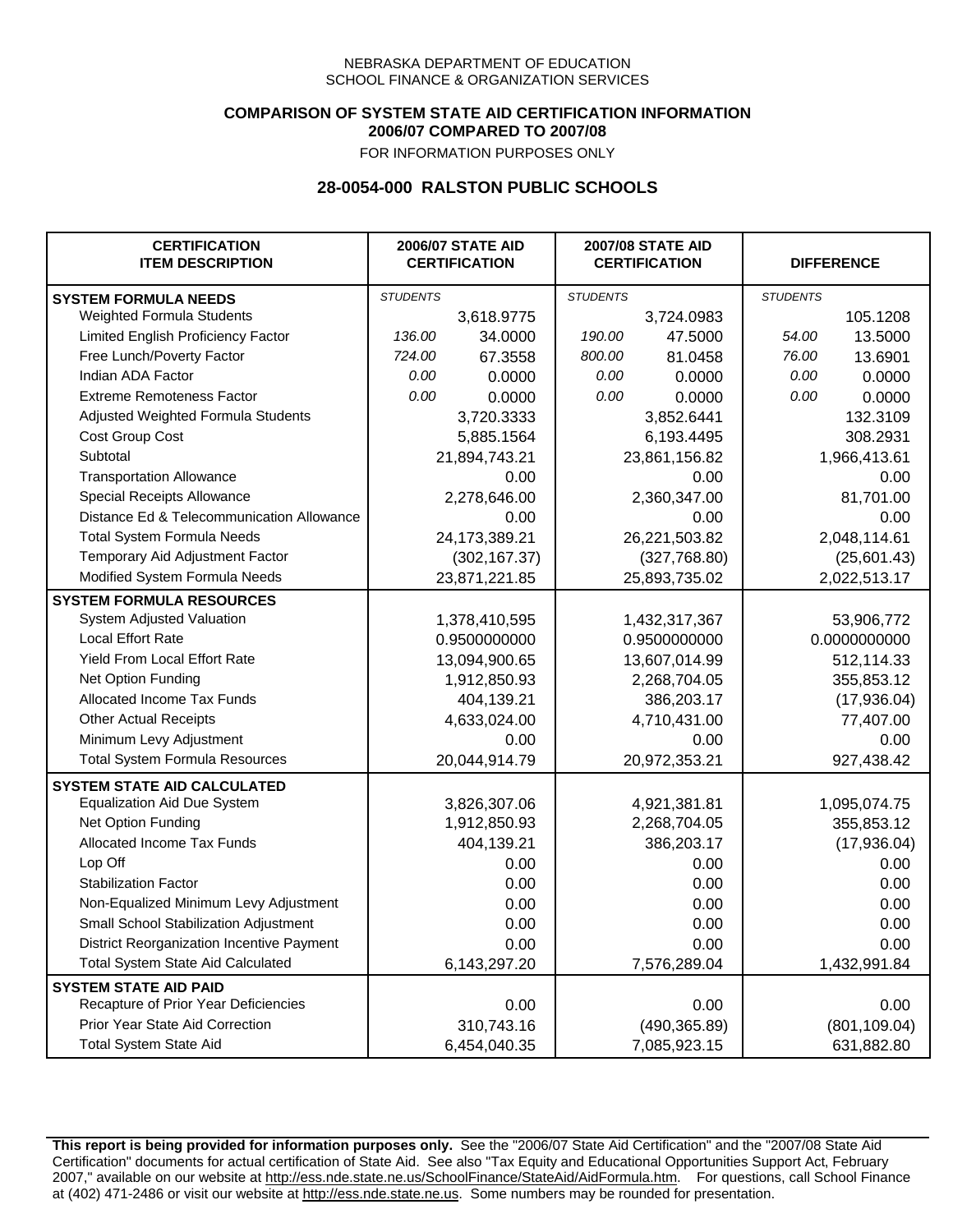### **COMPARISON OF SYSTEM STATE AID CERTIFICATION INFORMATION 2006/07 COMPARED TO 2007/08**

FOR INFORMATION PURPOSES ONLY

## **28-0059-000 BENNINGTON PUBLIC SCHOOLS**

| <b>CERTIFICATION</b><br><b>ITEM DESCRIPTION</b> |                 | <b>2006/07 STATE AID</b><br><b>CERTIFICATION</b> | <b>2007/08 STATE AID</b><br><b>CERTIFICATION</b> |              | <b>DIFFERENCE</b> |              |
|-------------------------------------------------|-----------------|--------------------------------------------------|--------------------------------------------------|--------------|-------------------|--------------|
| <b>SYSTEM FORMULA NEEDS</b>                     | <b>STUDENTS</b> |                                                  | <b>STUDENTS</b>                                  |              | <b>STUDENTS</b>   |              |
| Weighted Formula Students                       |                 | 821.8384                                         |                                                  | 952.1483     |                   | 130.3099     |
| Limited English Proficiency Factor              | 0.00            | 0.0000                                           | 11.00                                            | 2.7500       | 11.00             | 2.7500       |
| Free Lunch/Poverty Factor                       | 52.00           | 0.8120                                           | 65.00                                            | 1.1750       | 13.00             | 0.3630       |
| Indian ADA Factor                               | 0.00            | 0.0000                                           | 0.00                                             | 0.0000       | 0.00              | 0.0000       |
| <b>Extreme Remoteness Factor</b>                | 0.00            | 0.0000                                           | 0.00                                             | 0.0000       | 0.00              | 0.0000       |
| Adjusted Weighted Formula Students              |                 | 822.6504                                         |                                                  | 956.0733     |                   | 133.4229     |
| Cost Group Cost                                 |                 | 5,885.1564                                       |                                                  | 6,193.4495   |                   | 308.2931     |
| Subtotal                                        |                 | 4,841,426.21                                     |                                                  | 5,921,391.57 |                   | 1,079,965.37 |
| <b>Transportation Allowance</b>                 |                 | 27,864.00                                        |                                                  | 38,492.50    |                   | 10,628.50    |
| Special Receipts Allowance                      |                 | 334,237.00                                       |                                                  | 388,095.00   |                   | 53,858.00    |
| Distance Ed & Telecommunication Allowance       |                 | 0.00                                             |                                                  | 16,950.87    |                   | 16,950.87    |
| <b>Total System Formula Needs</b>               |                 | 5,203,527.21                                     |                                                  | 6,364,929.94 | 1,161,402.74      |              |
| Temporary Aid Adjustment Factor                 |                 | (65,044.09)                                      | (79, 561.62)                                     |              | (14, 517.53)      |              |
| Modified System Formula Needs                   |                 | 5,138,483.12                                     |                                                  | 6,285,368.32 |                   | 1,146,885.20 |
| <b>SYSTEM FORMULA RESOURCES</b>                 |                 |                                                  |                                                  |              |                   |              |
| System Adjusted Valuation                       |                 | 389,665,621                                      |                                                  | 489,237,006  |                   | 99,571,385   |
| <b>Local Effort Rate</b>                        |                 | 0.9500000000                                     |                                                  | 0.9500000000 |                   | 0.0000000000 |
| <b>Yield From Local Effort Rate</b>             |                 | 3,701,823.40                                     |                                                  | 4,647,751.56 |                   | 945,928.16   |
| Net Option Funding                              |                 | 0.00                                             |                                                  | 0.00         |                   | 0.00         |
| Allocated Income Tax Funds                      |                 | 129,395.89                                       |                                                  | 153,072.40   |                   | 23,676.50    |
| <b>Other Actual Receipts</b>                    |                 | 917,543.45                                       | 1,063,611.74                                     |              | 146,068.29        |              |
| Minimum Levy Adjustment                         |                 | 0.00                                             |                                                  | 0.00         |                   | 0.00         |
| <b>Total System Formula Resources</b>           |                 | 4,748,762.74                                     |                                                  | 5,864,435.69 |                   | 1,115,672.95 |
| <b>SYSTEM STATE AID CALCULATED</b>              |                 |                                                  |                                                  |              |                   |              |
| <b>Equalization Aid Due System</b>              |                 | 389,720.38                                       |                                                  | 420,932.63   |                   | 31,212.25    |
| Net Option Funding                              |                 | 0.00                                             |                                                  | 0.00         |                   | 0.00         |
| Allocated Income Tax Funds                      |                 | 129,395.89                                       |                                                  | 153,072.40   |                   | 23,676.50    |
| Lop Off                                         |                 | 0.00                                             |                                                  | 0.00         |                   | 0.00         |
| <b>Stabilization Factor</b>                     |                 | 0.00                                             |                                                  | 0.00         |                   | 0.00         |
| Non-Equalized Minimum Levy Adjustment           |                 | 0.00                                             |                                                  | 0.00         |                   | 0.00         |
| Small School Stabilization Adjustment           |                 | 0.00                                             |                                                  | 0.00         |                   | 0.00         |
| District Reorganization Incentive Payment       |                 | 0.00                                             |                                                  | 0.00         |                   | 0.00         |
| <b>Total System State Aid Calculated</b>        |                 | 519,116.27                                       |                                                  | 574,005.02   |                   | 54,888.75    |
| <b>SYSTEM STATE AID PAID</b>                    |                 |                                                  |                                                  |              |                   |              |
| Recapture of Prior Year Deficiencies            |                 | 0.00                                             |                                                  | 0.00         |                   | 0.00         |
| Prior Year State Aid Correction                 |                 | 52,326.75                                        |                                                  | 20,704.32    |                   | (31, 622.44) |
| <b>Total System State Aid</b>                   |                 | 571,443.02                                       |                                                  | 594,709.34   |                   | 23,266.32    |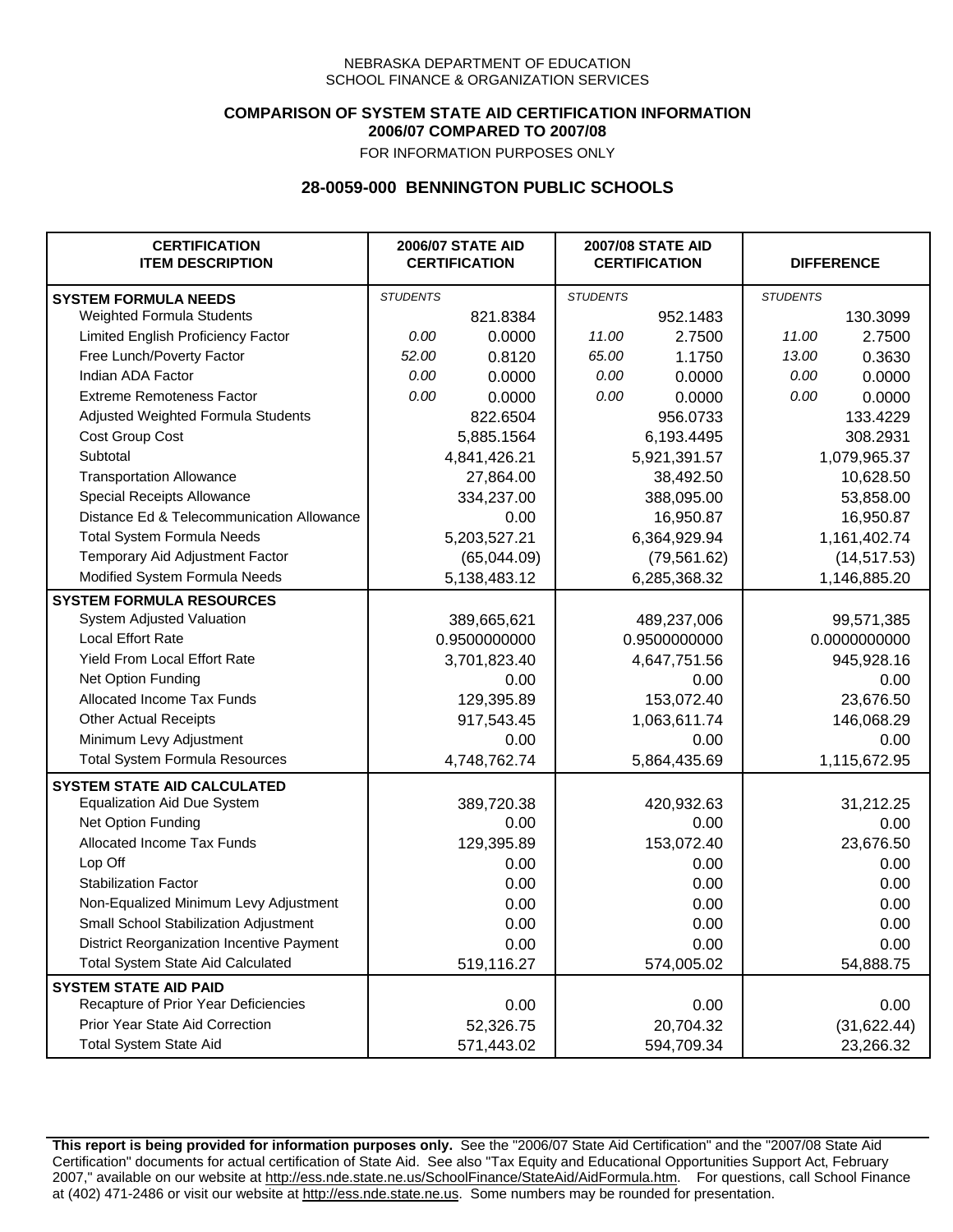## **COMPARISON OF SYSTEM STATE AID CERTIFICATION INFORMATION 2006/07 COMPARED TO 2007/08**

FOR INFORMATION PURPOSES ONLY

## **28-0066-000 WESTSIDE COMMUNITY SCHOOLS**

| <b>CERTIFICATION</b><br><b>ITEM DESCRIPTION</b> | <b>2006/07 STATE AID</b><br><b>CERTIFICATION</b> |               | <b>2007/08 STATE AID</b><br><b>CERTIFICATION</b> |               |                 | <b>DIFFERENCE</b> |  |
|-------------------------------------------------|--------------------------------------------------|---------------|--------------------------------------------------|---------------|-----------------|-------------------|--|
| <b>SYSTEM FORMULA NEEDS</b>                     | <b>STUDENTS</b>                                  |               | <b>STUDENTS</b>                                  |               | <b>STUDENTS</b> |                   |  |
| Weighted Formula Students                       |                                                  | 7,006.2707    |                                                  | 7,080.4003    |                 | 74.1296           |  |
| Limited English Proficiency Factor              | 131.00                                           | 32.7500       | 147.00                                           | 36.7500       | 16.00           | 4.0000            |  |
| Free Lunch/Poverty Factor                       | 743.00                                           | 29.1848       | 873.00                                           | 41.9066       | 130.00          | 12.7218           |  |
| Indian ADA Factor                               | 0.00                                             | 0.0000        | 0.00                                             | 0.0000        | 0.00            | 0.0000            |  |
| <b>Extreme Remoteness Factor</b>                | 0.00                                             | 0.0000        | 0.00                                             | 0.0000        | 0.00            | 0.0000            |  |
| Adjusted Weighted Formula Students              |                                                  | 7,068.2055    |                                                  | 7,159.0569    |                 | 90.8514           |  |
| Cost Group Cost                                 |                                                  | 5,885.1564    |                                                  | 6,193.4495    |                 | 308.2931          |  |
| Subtotal                                        |                                                  | 41,597,495.00 |                                                  | 44,339,257.23 |                 | 2,741,762.23      |  |
| <b>Transportation Allowance</b>                 |                                                  | 179,010.00    |                                                  | 196,690.00    |                 | 17,680.00         |  |
| Special Receipts Allowance                      |                                                  | 3,023,290.00  |                                                  | 3,091,244.00  |                 | 67,954.00         |  |
| Distance Ed & Telecommunication Allowance       |                                                  | 0.00          |                                                  | 0.00          |                 | 0.00              |  |
| <b>Total System Formula Needs</b>               |                                                  | 44,799,795.00 |                                                  | 47,627,191.23 |                 | 2,827,396.23      |  |
| Temporary Aid Adjustment Factor                 |                                                  | (559, 997.44) | (595, 339.89)                                    |               | (35, 342.45)    |                   |  |
| Modified System Formula Needs                   | 44,239,797.56                                    |               | 47,031,851.34                                    |               | 2,792,053.78    |                   |  |
| <b>SYSTEM FORMULA RESOURCES</b>                 |                                                  |               |                                                  |               |                 |                   |  |
| System Adjusted Valuation                       |                                                  | 2,886,375,170 |                                                  | 3,030,395,925 |                 | 144,020,755       |  |
| <b>Local Effort Rate</b>                        |                                                  | 0.9500000000  |                                                  | 0.9500000000  | 0.0000000000    |                   |  |
| Yield From Local Effort Rate                    |                                                  | 27,420,564.12 | 28,788,761.29                                    |               | 1,368,197.17    |                   |  |
| Net Option Funding                              |                                                  | 11,232,268.97 | 12,006,072.22                                    |               | 773,803.25      |                   |  |
| Allocated Income Tax Funds                      |                                                  | 1,505,102.92  | 1,433,496.48                                     |               | (71,606.45)     |                   |  |
| <b>Other Actual Receipts</b>                    |                                                  | 7,359,944.00  | 7,443,694.00                                     |               | 83,750.00       |                   |  |
| Minimum Levy Adjustment                         |                                                  | 0.00          |                                                  | 0.00          |                 | 0.00              |  |
| <b>Total System Formula Resources</b>           |                                                  | 47,517,880.01 |                                                  | 49,672,023.99 |                 | 2,154,143.98      |  |
| <b>SYSTEM STATE AID CALCULATED</b>              |                                                  |               |                                                  |               |                 |                   |  |
| <b>Equalization Aid Due System</b>              |                                                  | 0.00          |                                                  | 0.00          |                 | 0.00              |  |
| Net Option Funding                              |                                                  | 11,232,268.97 |                                                  | 12,006,072.22 |                 | 773,803.25        |  |
| Allocated Income Tax Funds                      |                                                  | 1,505,102.92  |                                                  | 1,433,496.48  |                 | (71,606.45)       |  |
| Lop Off                                         |                                                  | 0.00          |                                                  | 0.00          |                 | 0.00              |  |
| <b>Stabilization Factor</b>                     |                                                  | 0.00          |                                                  | 0.00          |                 | 0.00              |  |
| Non-Equalized Minimum Levy Adjustment           |                                                  | 0.00          |                                                  | 0.00          |                 | 0.00              |  |
| Small School Stabilization Adjustment           |                                                  | 0.00          |                                                  | 0.00          |                 | 0.00              |  |
| District Reorganization Incentive Payment       |                                                  | 0.00          |                                                  | 0.00          |                 | 0.00              |  |
| <b>Total System State Aid Calculated</b>        |                                                  | 12,737,371.89 |                                                  | 13,439,568.70 |                 | 702,196.81        |  |
| <b>SYSTEM STATE AID PAID</b>                    |                                                  |               |                                                  |               |                 |                   |  |
| Recapture of Prior Year Deficiencies            |                                                  | 0.00          |                                                  | 0.00          |                 | 0.00              |  |
| Prior Year State Aid Correction                 |                                                  | 973.39        |                                                  | 1,200.83      |                 | 227.43            |  |
| <b>Total System State Aid</b>                   |                                                  | 12,738,345.28 |                                                  | 13,440,769.52 | 702,424.24      |                   |  |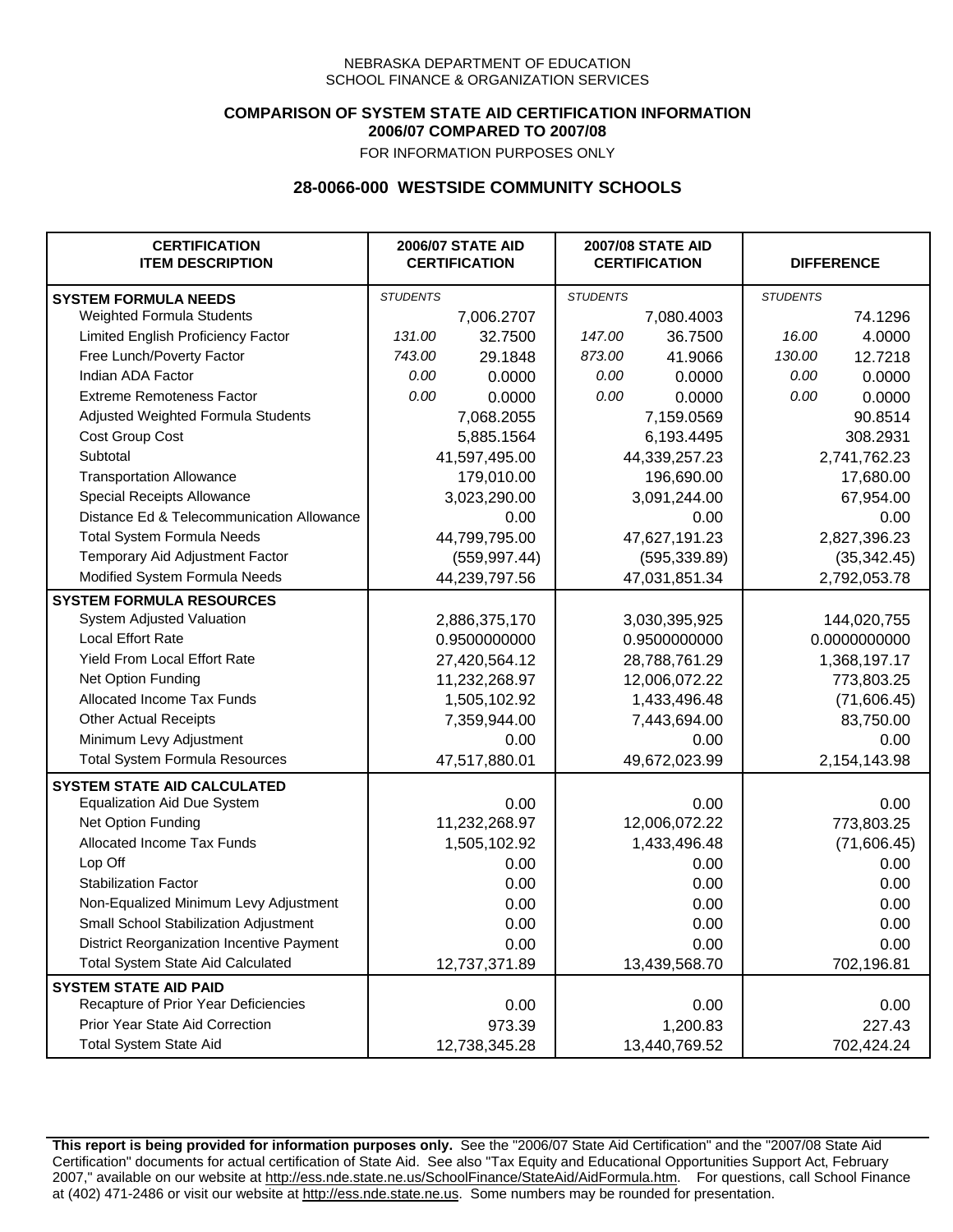## **COMPARISON OF SYSTEM STATE AID CERTIFICATION INFORMATION 2006/07 COMPARED TO 2007/08**

FOR INFORMATION PURPOSES ONLY

## **29-0117-000 DUNDY COUNTY PUBLIC SCHOOLS**

| <b>CERTIFICATION</b><br><b>ITEM DESCRIPTION</b> |                 | <b>2006/07 STATE AID</b><br><b>CERTIFICATION</b> | <b>2007/08 STATE AID</b><br><b>CERTIFICATION</b> |               | <b>DIFFERENCE</b> |              |
|-------------------------------------------------|-----------------|--------------------------------------------------|--------------------------------------------------|---------------|-------------------|--------------|
| <b>SYSTEM FORMULA NEEDS</b>                     | <b>STUDENTS</b> |                                                  | <b>STUDENTS</b>                                  |               | <b>STUDENTS</b>   |              |
| Weighted Formula Students                       |                 | 366.8974                                         |                                                  | 369.8402      |                   | 2.9428       |
| Limited English Proficiency Factor              | 9.00            | 2.2500                                           | 11.00                                            | 2.7500        | 2.00              | 0.5000       |
| Free Lunch/Poverty Factor                       | 102.00          | 13.8230                                          | 115.00                                           | 17.7183       | 13.00             | 3.8953       |
| Indian ADA Factor                               | 0.00            | 0.0000                                           | 0.00                                             | 0.0000        | 0.00              | 0.0000       |
| <b>Extreme Remoteness Factor</b>                | 0.00            | 0.0000                                           | 0.00                                             | 0.0000        | 0.00              | 0.0000       |
| Adjusted Weighted Formula Students              |                 | 382.9704                                         |                                                  | 390.3084      |                   | 7.3381       |
| Cost Group Cost                                 |                 | 8,672.7450                                       |                                                  | 9,486.1706    |                   | 813.4256     |
| Subtotal                                        |                 | 3,321,404.44                                     |                                                  | 3,702,532.52  |                   | 381,128.08   |
| <b>Transportation Allowance</b>                 |                 | 326,148.46                                       |                                                  | 393,261.10    |                   | 67,112.64    |
| Special Receipts Allowance                      |                 | 202,079.00                                       |                                                  | 215,640.00    |                   | 13,561.00    |
| Distance Ed & Telecommunication Allowance       |                 | 0.00                                             |                                                  | 9,350.00      |                   | 9,350.00     |
| <b>Total System Formula Needs</b>               |                 | 3,849,631.90                                     |                                                  | 4,320,783.62  | 471,151.72        |              |
| Temporary Aid Adjustment Factor                 |                 | (48, 120.40)                                     | (54,009.80)                                      |               | (5,889.40)        |              |
| Modified System Formula Needs                   |                 | 3,801,511.50                                     |                                                  | 4,266,773.83  |                   | 465,262.33   |
| <b>SYSTEM FORMULA RESOURCES</b>                 |                 |                                                  |                                                  |               |                   |              |
| System Adjusted Valuation                       |                 | 248,453,923                                      |                                                  | 263,727,475   |                   | 15,273,552   |
| <b>Local Effort Rate</b>                        |                 | 0.9500000000                                     |                                                  | 0.9500000000  |                   | 0.0000000000 |
| Yield From Local Effort Rate                    |                 | 2,360,312.27                                     |                                                  | 2,505,411.01  |                   | 145,098.74   |
| Net Option Funding                              |                 | 0.00                                             |                                                  | 0.00          |                   | 0.00         |
| Allocated Income Tax Funds                      |                 | 484.79                                           |                                                  | 18,699.53     |                   | 18,214.74    |
| <b>Other Actual Receipts</b>                    |                 | 477,029.38                                       |                                                  | 530,273.03    | 53,243.65         |              |
| Minimum Levy Adjustment                         |                 | 0.00                                             |                                                  | 0.00          |                   | 0.00         |
| <b>Total System Formula Resources</b>           |                 | 2,837,826.44                                     |                                                  | 3,054,383.57  |                   | 216,557.13   |
| <b>SYSTEM STATE AID CALCULATED</b>              |                 |                                                  |                                                  |               |                   |              |
| <b>Equalization Aid Due System</b>              |                 | 963,685.06                                       |                                                  | 1,212,390.25  |                   | 248,705.20   |
| Net Option Funding                              |                 | 0.00                                             |                                                  | 0.00          |                   | 0.00         |
| Allocated Income Tax Funds                      |                 | 484.79                                           |                                                  | 18,699.53     |                   | 18,214.74    |
| Lop Off                                         |                 | (123,040.03)                                     |                                                  | (203, 414.75) |                   | (80, 374.71) |
| <b>Stabilization Factor</b>                     |                 | 0.00                                             |                                                  | 0.00          |                   | 0.00         |
| Non-Equalized Minimum Levy Adjustment           |                 | 0.00                                             |                                                  | 0.00          |                   | 0.00         |
| Small School Stabilization Adjustment           |                 | 0.00                                             |                                                  | 0.00          |                   | 0.00         |
| District Reorganization Incentive Payment       |                 | 0.00                                             |                                                  | 0.00          |                   | 0.00         |
| <b>Total System State Aid Calculated</b>        |                 | 841,129.82                                       |                                                  | 1,027,675.04  |                   | 186,545.22   |
| <b>SYSTEM STATE AID PAID</b>                    |                 |                                                  |                                                  |               |                   |              |
| Recapture of Prior Year Deficiencies            |                 | 0.00                                             |                                                  | 0.00          |                   | 0.00         |
| Prior Year State Aid Correction                 |                 | 13,569.06                                        |                                                  | (3,695.29)    |                   | (17, 264.35) |
| <b>Total System State Aid</b>                   |                 | 854,698.88                                       |                                                  | 1,023,979.75  |                   | 169,280.87   |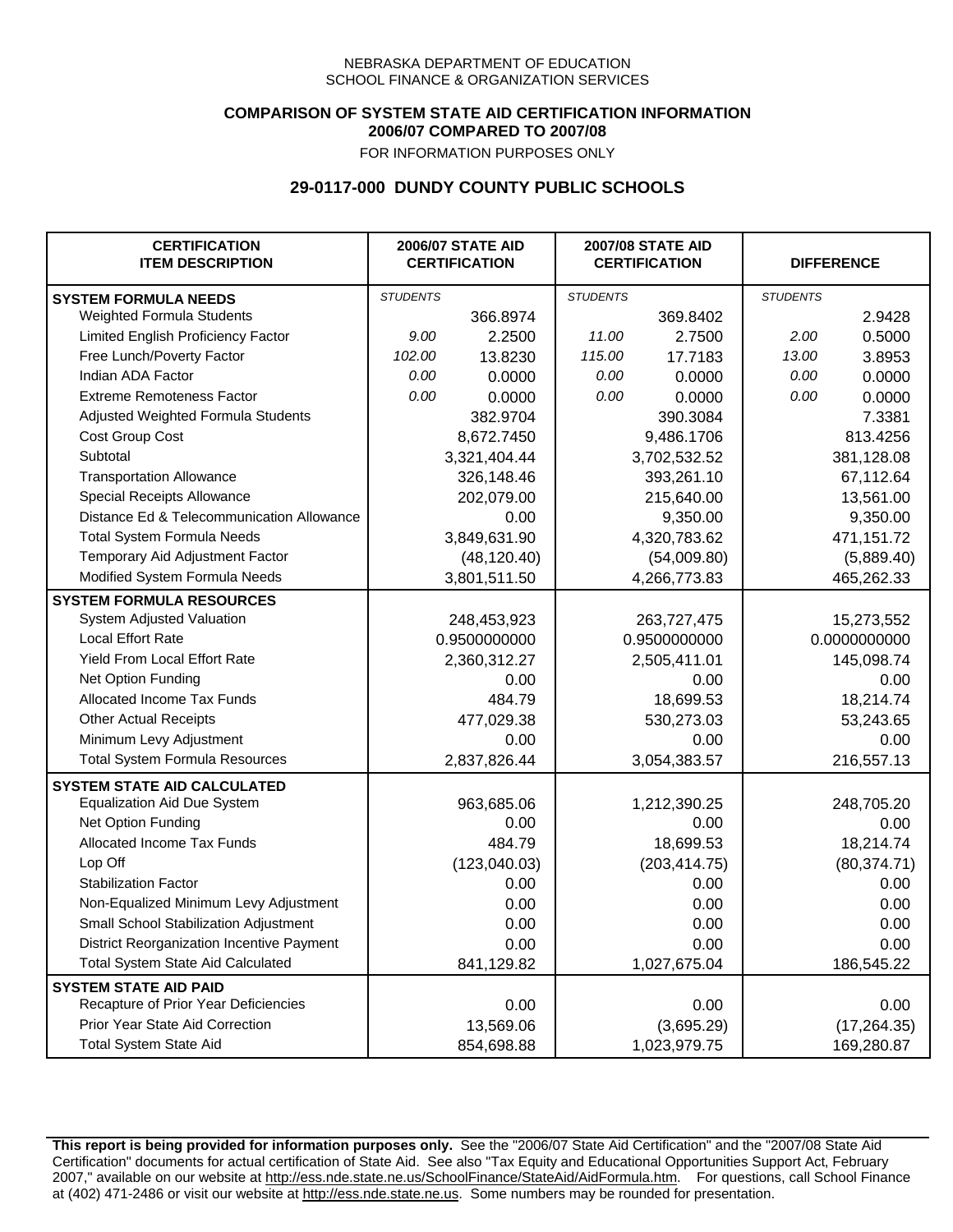## **COMPARISON OF SYSTEM STATE AID CERTIFICATION INFORMATION 2006/07 COMPARED TO 2007/08**

FOR INFORMATION PURPOSES ONLY

## **30-0001-000 EXETER-MILLIGAN PUBLIC SCHOOLS**

| <b>CERTIFICATION</b><br><b>ITEM DESCRIPTION</b> |                 | <b>2006/07 STATE AID</b><br><b>CERTIFICATION</b> | <b>2007/08 STATE AID</b><br><b>CERTIFICATION</b> |              | <b>DIFFERENCE</b> |              |
|-------------------------------------------------|-----------------|--------------------------------------------------|--------------------------------------------------|--------------|-------------------|--------------|
| <b>SYSTEM FORMULA NEEDS</b>                     | <b>STUDENTS</b> |                                                  | <b>STUDENTS</b>                                  |              | <b>STUDENTS</b>   |              |
| Weighted Formula Students                       |                 | 329.4190                                         |                                                  | 303.6930     |                   | (25.7260)    |
| Limited English Proficiency Factor              | 0.00            | 0.0000                                           | 0.00                                             | 0.0000       | 0.00              | 0.0000       |
| Free Lunch/Poverty Factor                       | 59.00           | 4.8311                                           | 50.00                                            | 3.6380       | (9.00)            | (1.1931)     |
| Indian ADA Factor                               | 0.00            | 0.0000                                           | 0.00                                             | 0.0000       | 0.00              | 0.0000       |
| <b>Extreme Remoteness Factor</b>                | 0.00            | 0.0000                                           | 0.00                                             | 0.0000       | 0.00              | 0.0000       |
| Adjusted Weighted Formula Students              |                 | 334.2501                                         |                                                  | 307.3310     |                   | (26.9192)    |
| Cost Group Cost                                 |                 | 5,885.1564                                       |                                                  | 6,193.4495   |                   | 308.2931     |
| Subtotal                                        |                 | 1,967,114.39                                     |                                                  | 1,903,438.83 |                   | (63, 675.56) |
| <b>Transportation Allowance</b>                 |                 | 88,144.20                                        |                                                  | 147,378.66   |                   | 59,234.46    |
| Special Receipts Allowance                      |                 | 227,790.00                                       |                                                  | 227,458.00   |                   | (332.00)     |
| Distance Ed & Telecommunication Allowance       |                 | 0.00                                             |                                                  | 0.00         |                   | 0.00         |
| <b>Total System Formula Needs</b>               |                 | 2,283,048.59                                     |                                                  | 2,278,275.49 |                   | (4,773.10)   |
| Temporary Aid Adjustment Factor                 |                 | (28, 538.11)                                     |                                                  | (28, 478.44) |                   | 59.66        |
| Modified System Formula Needs                   |                 | 2,254,510.48                                     |                                                  | 2,249,797.05 |                   | (4,713.43)   |
| <b>SYSTEM FORMULA RESOURCES</b>                 |                 |                                                  |                                                  |              |                   |              |
| System Adjusted Valuation                       |                 | 204,330,642                                      |                                                  | 208,677,450  |                   | 4,346,808    |
| <b>Local Effort Rate</b>                        |                 | 0.9500000000                                     |                                                  | 0.9500000000 |                   | 0.0000000000 |
| Yield From Local Effort Rate                    |                 | 1,941,141.10                                     |                                                  | 1,982,435.78 |                   | 41,294.68    |
| Net Option Funding                              |                 | 0.00                                             |                                                  | 0.00         |                   | 0.00         |
| Allocated Income Tax Funds                      |                 | 307.75                                           |                                                  | 1,685.65     |                   | 1,377.90     |
| <b>Other Actual Receipts</b>                    |                 | 440,427.20                                       |                                                  | 444,052.66   |                   | 3,625.46     |
| Minimum Levy Adjustment                         |                 | 0.00                                             |                                                  | 0.00         |                   | 0.00         |
| <b>Total System Formula Resources</b>           |                 | 2,381,876.05                                     |                                                  | 2,428,174.08 |                   | 46,298.03    |
| <b>SYSTEM STATE AID CALCULATED</b>              |                 |                                                  |                                                  |              |                   |              |
| <b>Equalization Aid Due System</b>              |                 | 0.00                                             |                                                  | 0.00         |                   | 0.00         |
| Net Option Funding                              |                 | 0.00                                             |                                                  | 0.00         |                   | 0.00         |
| Allocated Income Tax Funds                      |                 | 307.75                                           |                                                  | 1,685.65     |                   | 1,377.90     |
| Lop Off                                         |                 | 0.00                                             |                                                  | 0.00         |                   | 0.00         |
| <b>Stabilization Factor</b>                     |                 | 0.00                                             |                                                  | 0.00         |                   | 0.00         |
| Non-Equalized Minimum Levy Adjustment           |                 | 0.00                                             |                                                  | 0.00         |                   | 0.00         |
| Small School Stabilization Adjustment           |                 | 0.00                                             |                                                  | 0.00         |                   | 0.00         |
| District Reorganization Incentive Payment       |                 | 0.00                                             |                                                  | 0.00         |                   | 0.00         |
| <b>Total System State Aid Calculated</b>        |                 | 307.75                                           |                                                  | 1,685.65     |                   | 1,377.90     |
| <b>SYSTEM STATE AID PAID</b>                    |                 |                                                  |                                                  |              |                   |              |
| Recapture of Prior Year Deficiencies            |                 | 0.00                                             |                                                  | 0.00         |                   | 0.00         |
| Prior Year State Aid Correction                 |                 | 119.37                                           |                                                  | 122.51       |                   | 3.14         |
| <b>Total System State Aid</b>                   |                 | 427.13                                           |                                                  | 1,808.16     |                   | 1,381.04     |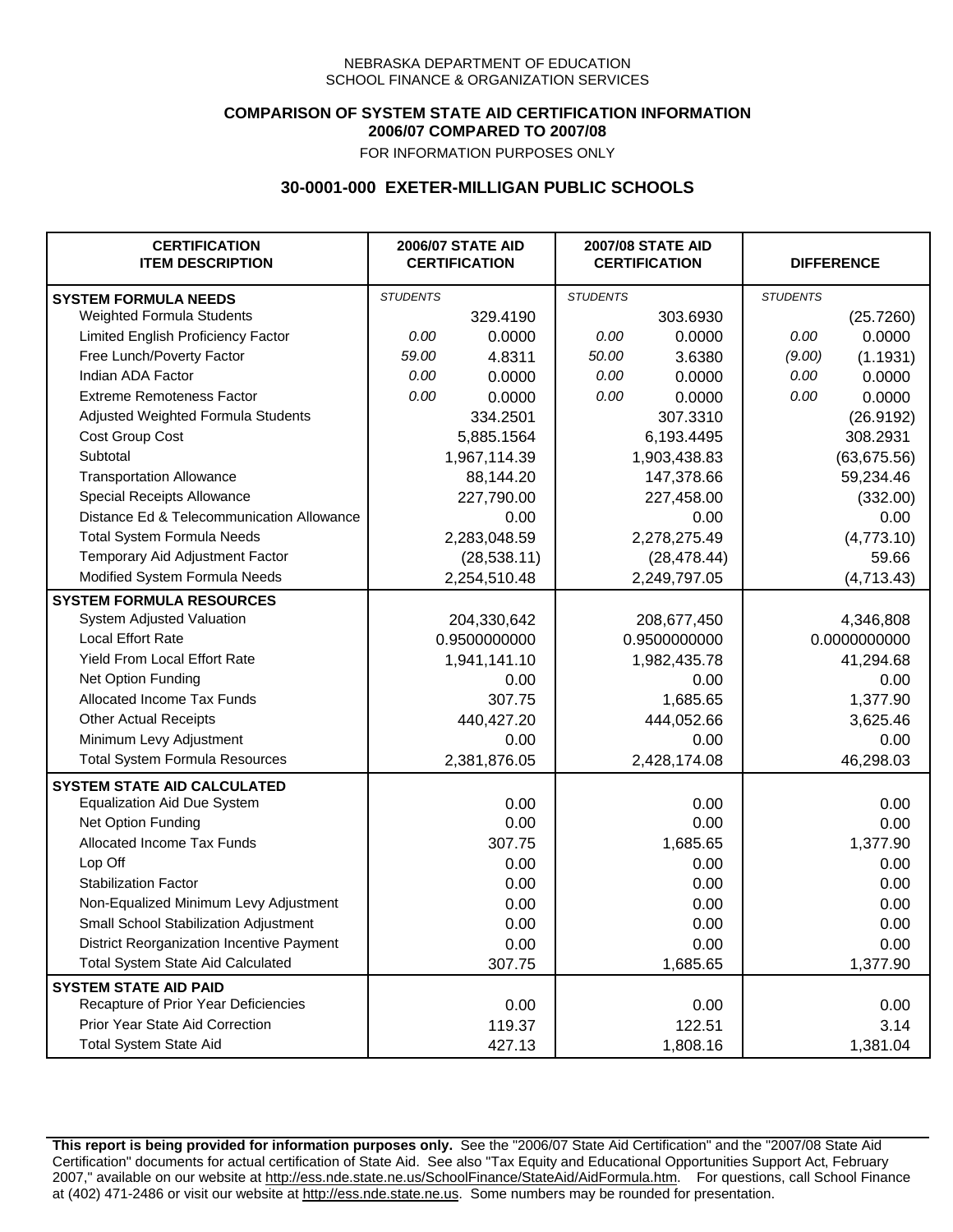## **COMPARISON OF SYSTEM STATE AID CERTIFICATION INFORMATION 2006/07 COMPARED TO 2007/08**

FOR INFORMATION PURPOSES ONLY

## **30-0025-000 FILLMORE CENTRAL PUBLIC SCHS**

| <b>CERTIFICATION</b><br><b>ITEM DESCRIPTION</b> |                 | <b>2006/07 STATE AID</b><br><b>CERTIFICATION</b> | <b>2007/08 STATE AID</b><br><b>CERTIFICATION</b> |              | <b>DIFFERENCE</b> |              |
|-------------------------------------------------|-----------------|--------------------------------------------------|--------------------------------------------------|--------------|-------------------|--------------|
| <b>SYSTEM FORMULA NEEDS</b>                     | <b>STUDENTS</b> |                                                  | <b>STUDENTS</b>                                  |              | <b>STUDENTS</b>   |              |
| Weighted Formula Students                       |                 | 713.1613                                         |                                                  | 715.9806     |                   | 2.8194       |
| Limited English Proficiency Factor              | 0.00            | 0.0000                                           | 1.00                                             | 0.2500       | 1.00              | 0.2500       |
| Free Lunch/Poverty Factor                       | 148.00          | 14.3150                                          | 152.00                                           | 15.0695      | 4.00              | 0.7545       |
| Indian ADA Factor                               | 0.00            | 0.0000                                           | 0.00                                             | 0.0000       | 0.00              | 0.0000       |
| <b>Extreme Remoteness Factor</b>                | 0.00            | 0.0000                                           | 0.00                                             | 0.0000       | 0.00              | 0.0000       |
| Adjusted Weighted Formula Students              |                 | 727.4763                                         |                                                  | 731.3001     |                   | 3.8238       |
| Cost Group Cost                                 |                 | 5,885.1564                                       |                                                  | 6,193.4495   |                   | 308.2931     |
| Subtotal                                        |                 | 4,281,311.55                                     |                                                  | 4,529,270.25 |                   | 247,958.70   |
| <b>Transportation Allowance</b>                 |                 | 111,505.26                                       |                                                  | 156,581.26   |                   | 45,076.00    |
| Special Receipts Allowance                      |                 | 683,033.61                                       |                                                  | 870,384.00   |                   | 187,350.39   |
| Distance Ed & Telecommunication Allowance       |                 | 0.00                                             |                                                  | 0.00         |                   | 0.00         |
| <b>Total System Formula Needs</b>               |                 | 5,075,850.42                                     |                                                  | 5,556,235.51 |                   | 480,385.09   |
| Temporary Aid Adjustment Factor                 |                 | (63, 448.13)                                     |                                                  | (69, 452.94) |                   | (6,004.81)   |
| Modified System Formula Needs                   |                 | 5,012,402.29                                     |                                                  | 5,486,782.57 |                   | 474,380.28   |
| <b>SYSTEM FORMULA RESOURCES</b>                 |                 |                                                  |                                                  |              |                   |              |
| System Adjusted Valuation                       |                 | 351,408,171                                      |                                                  | 361,186,360  |                   | 9,778,189    |
| <b>Local Effort Rate</b>                        |                 | 0.9500000000                                     |                                                  | 0.9500000000 |                   | 0.0000000000 |
| Yield From Local Effort Rate                    |                 | 3,338,377.62                                     |                                                  | 3,431,270.42 |                   | 92,892.80    |
| Net Option Funding                              |                 | 0.00                                             |                                                  | 0.00         |                   | 0.00         |
| Allocated Income Tax Funds                      |                 | 12,240.36                                        |                                                  | 14,355.87    |                   | 2,115.51     |
| <b>Other Actual Receipts</b>                    |                 | 1,200,868.47                                     | 1,377,468.55                                     |              | 176,600.08        |              |
| Minimum Levy Adjustment                         |                 | 0.00                                             |                                                  | 0.00         |                   | 0.00         |
| <b>Total System Formula Resources</b>           |                 | 4,551,486.46                                     |                                                  | 4,823,094.84 |                   | 271,608.39   |
| <b>SYSTEM STATE AID CALCULATED</b>              |                 |                                                  |                                                  |              |                   |              |
| <b>Equalization Aid Due System</b>              |                 | 460,915.83                                       |                                                  | 663,687.73   |                   | 202,771.89   |
| Net Option Funding                              |                 | 0.00                                             |                                                  | 0.00         |                   | 0.00         |
| Allocated Income Tax Funds                      |                 | 12,240.36                                        |                                                  | 14,355.87    |                   | 2,115.51     |
| Lop Off                                         |                 | 0.00                                             |                                                  | 0.00         |                   | 0.00         |
| <b>Stabilization Factor</b>                     |                 | 0.00                                             |                                                  | 0.00         |                   | 0.00         |
| Non-Equalized Minimum Levy Adjustment           |                 | 0.00                                             |                                                  | 0.00         |                   | 0.00         |
| Small School Stabilization Adjustment           |                 | 0.00                                             |                                                  | 0.00         |                   | 0.00         |
| District Reorganization Incentive Payment       |                 | 0.00                                             |                                                  | 0.00         |                   | 0.00         |
| <b>Total System State Aid Calculated</b>        |                 | 473,156.20                                       |                                                  | 678,043.60   |                   | 204,887.40   |
| <b>SYSTEM STATE AID PAID</b>                    |                 |                                                  |                                                  |              |                   |              |
| Recapture of Prior Year Deficiencies            |                 | 0.00                                             |                                                  | 0.00         |                   | 0.00         |
| Prior Year State Aid Correction                 |                 | (1,654.86)                                       |                                                  | (18,741.91)  |                   | (17,087.06)  |
| <b>Total System State Aid</b>                   |                 | 471,501.34                                       |                                                  | 659,301.69   |                   | 187,800.35   |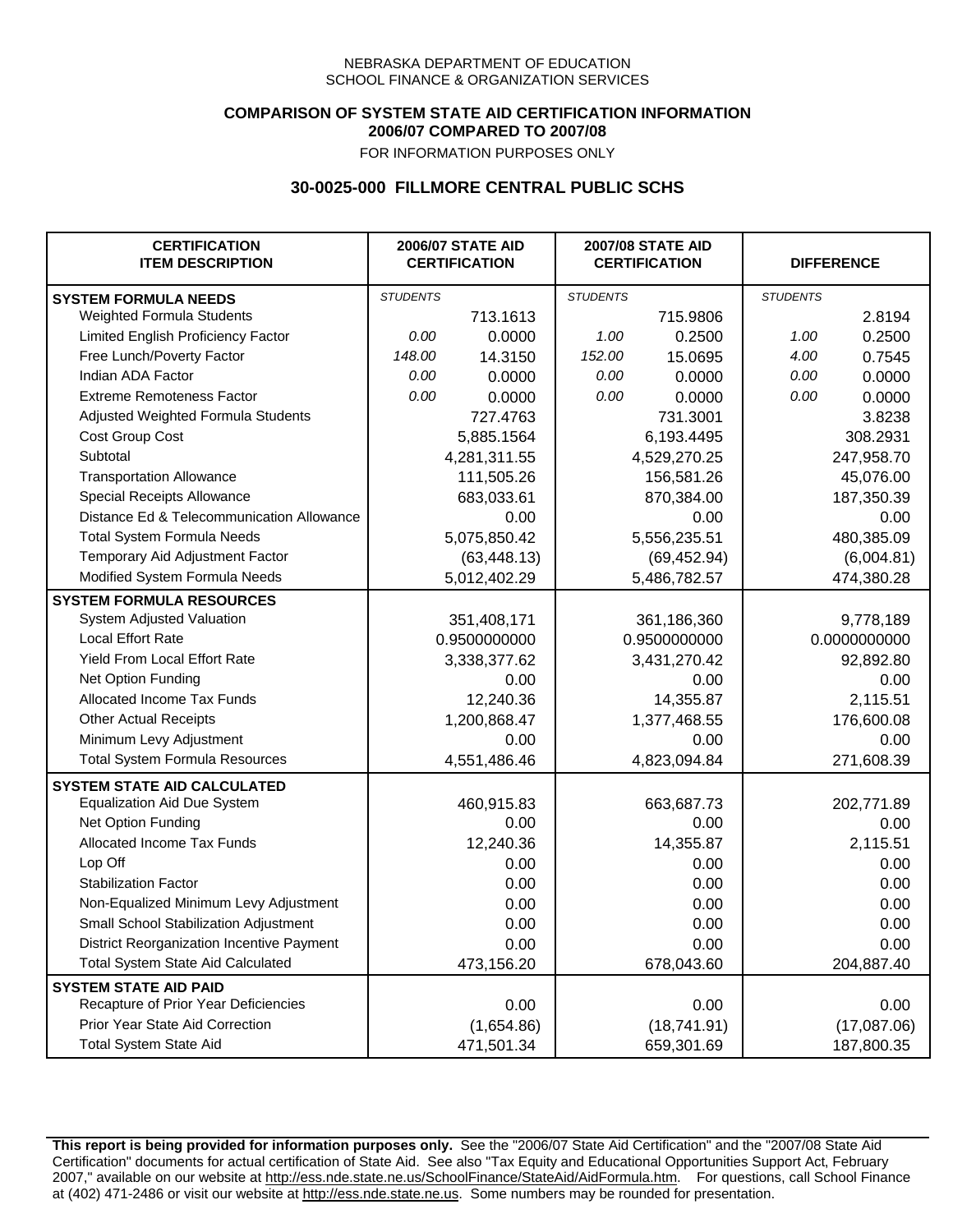## **COMPARISON OF SYSTEM STATE AID CERTIFICATION INFORMATION 2006/07 COMPARED TO 2007/08**

FOR INFORMATION PURPOSES ONLY

## **30-0054-000 SHICKLEY PUBLIC SCHOOLS**

| <b>CERTIFICATION</b><br><b>ITEM DESCRIPTION</b> |                 | <b>2006/07 STATE AID</b><br><b>CERTIFICATION</b> |                 | <b>2007/08 STATE AID</b><br><b>CERTIFICATION</b> |                 | <b>DIFFERENCE</b> |
|-------------------------------------------------|-----------------|--------------------------------------------------|-----------------|--------------------------------------------------|-----------------|-------------------|
| <b>SYSTEM FORMULA NEEDS</b>                     | <b>STUDENTS</b> |                                                  | <b>STUDENTS</b> |                                                  | <b>STUDENTS</b> |                   |
| Weighted Formula Students                       |                 | 162.3783                                         |                 | 152.8746                                         |                 | (9.5037)          |
| Limited English Proficiency Factor              | 0.00            | 0.0000                                           | 0.00            | 0.0000                                           | 0.00            | 0.0000            |
| Free Lunch/Poverty Factor                       | 30.00           | 2.5542                                           | 20.00           | 1.0691                                           | (10.00)         | (1.4851)          |
| Indian ADA Factor                               | 0.00            | 0.0000                                           | 0.00            | 0.0000                                           | 0.00            | 0.0000            |
| <b>Extreme Remoteness Factor</b>                | 0.00            | 0.0000                                           | 0.00            | 0.0000                                           | 0.00            | 0.0000            |
| Adjusted Weighted Formula Students              |                 | 164.9325                                         |                 | 153.9437                                         |                 | (10.9887)         |
| Cost Group Cost                                 |                 | 7,482.7963                                       |                 | 7,975.8019                                       |                 | 493.0057          |
| Subtotal                                        |                 | 1,234,156.05                                     |                 | 1,227,824.82                                     |                 | (6, 331.23)       |
| <b>Transportation Allowance</b>                 |                 | 50,808.06                                        |                 | 55,450.24                                        |                 | 4,642.18          |
| Special Receipts Allowance                      |                 | 85,497.00                                        |                 | 105,905.00                                       |                 | 20,408.00         |
| Distance Ed & Telecommunication Allowance       |                 | 0.00                                             |                 | 0.00                                             |                 | 0.00              |
| <b>Total System Formula Needs</b>               |                 | 1,370,461.11                                     |                 | 1,389,180.06                                     |                 | 18,718.95         |
| Temporary Aid Adjustment Factor                 |                 | (17, 130.76)                                     | (17, 364.75)    |                                                  | (233.99)        |                   |
| Modified System Formula Needs                   |                 | 1,353,330.35                                     |                 | 1,371,815.31                                     |                 | 18,484.96         |
| <b>SYSTEM FORMULA RESOURCES</b>                 |                 |                                                  |                 |                                                  |                 |                   |
| System Adjusted Valuation                       |                 | 150,888,217                                      |                 | 151,584,080                                      |                 | 695,863           |
| <b>Local Effort Rate</b>                        |                 | 0.9500000000                                     |                 | 0.9500000000                                     |                 | 0.0000000000      |
| Yield From Local Effort Rate                    |                 | 1,433,438.06                                     |                 | 1,440,048.76                                     |                 | 6,610.70          |
| Net Option Funding                              |                 | 15,607.05                                        |                 | 27,303.01                                        |                 | 11,695.95         |
| Allocated Income Tax Funds                      |                 | 23,068.26                                        |                 | 26,137.55                                        |                 | 3,069.28          |
| <b>Other Actual Receipts</b>                    |                 | 212,933.75                                       | 228,553.45      |                                                  | 15,619.70       |                   |
| Minimum Levy Adjustment                         |                 | 0.00                                             |                 | 0.00                                             |                 | 0.00              |
| <b>Total System Formula Resources</b>           |                 | 1,685,047.13                                     |                 | 1,722,042.76                                     |                 | 36,995.64         |
| <b>SYSTEM STATE AID CALCULATED</b>              |                 |                                                  |                 |                                                  |                 |                   |
| <b>Equalization Aid Due System</b>              |                 | 0.00                                             |                 | 0.00                                             |                 | 0.00              |
| Net Option Funding                              |                 | 15,607.05                                        |                 | 27,303.01                                        |                 | 11,695.95         |
| Allocated Income Tax Funds                      |                 | 23,068.26                                        |                 | 26,137.55                                        |                 | 3,069.28          |
| Lop Off                                         |                 | 0.00                                             |                 | 0.00                                             |                 | 0.00              |
| <b>Stabilization Factor</b>                     |                 | 0.00                                             |                 | 0.00                                             |                 | 0.00              |
| Non-Equalized Minimum Levy Adjustment           |                 | 0.00                                             |                 | 0.00                                             |                 | 0.00              |
| Small School Stabilization Adjustment           |                 | 0.00                                             |                 | 0.00                                             |                 | 0.00              |
| District Reorganization Incentive Payment       |                 | 0.00                                             |                 | 0.00                                             |                 | 0.00              |
| <b>Total System State Aid Calculated</b>        |                 | 38,675.31                                        |                 | 53,440.55                                        |                 | 14,765.24         |
| <b>SYSTEM STATE AID PAID</b>                    |                 |                                                  |                 |                                                  |                 |                   |
| Recapture of Prior Year Deficiencies            |                 | 0.00                                             |                 | 0.00                                             |                 | 0.00              |
| Prior Year State Aid Correction                 |                 | (123.09)                                         |                 | (10.48)                                          |                 | 112.61            |
| <b>Total System State Aid</b>                   |                 | 38,552.23                                        |                 | 53,430.07                                        |                 | 14,877.85         |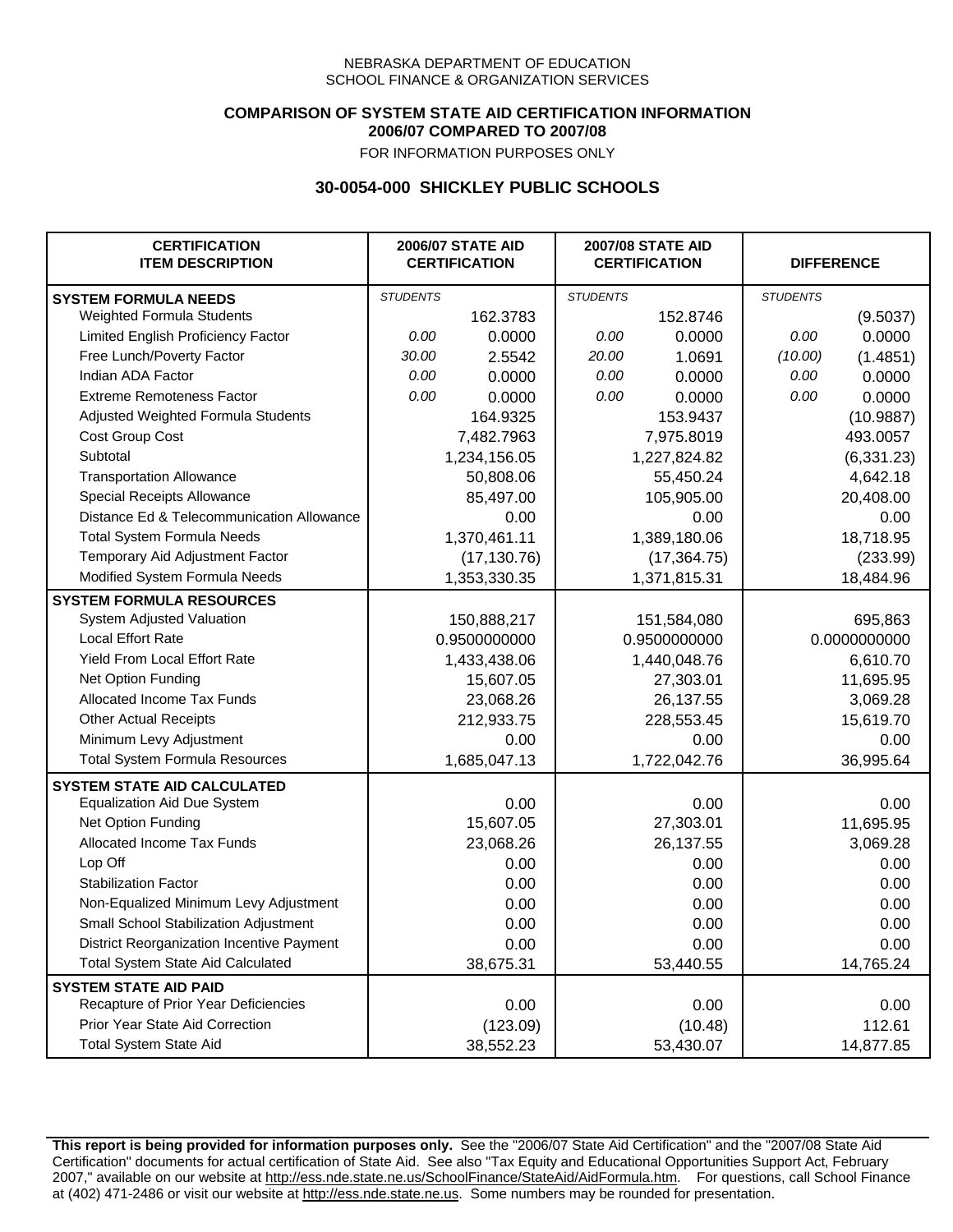## **COMPARISON OF SYSTEM STATE AID CERTIFICATION INFORMATION 2006/07 COMPARED TO 2007/08**

FOR INFORMATION PURPOSES ONLY

## **31-0506-000 FRANKLIN PUBLIC SCHOOLS**

| <b>CERTIFICATION</b><br><b>ITEM DESCRIPTION</b> |                 | <b>2006/07 STATE AID</b><br><b>CERTIFICATION</b> | <b>2007/08 STATE AID</b><br><b>CERTIFICATION</b> |              | <b>DIFFERENCE</b> |              |
|-------------------------------------------------|-----------------|--------------------------------------------------|--------------------------------------------------|--------------|-------------------|--------------|
| <b>SYSTEM FORMULA NEEDS</b>                     | <b>STUDENTS</b> |                                                  | <b>STUDENTS</b>                                  |              | <b>STUDENTS</b>   |              |
| Weighted Formula Students                       |                 | 385.4479                                         |                                                  | 375.0366     |                   | (10.4113)    |
| Limited English Proficiency Factor              | 0.00            | 0.0000                                           | 0.00                                             | 0.0000       | 0.00              | 0.0000       |
| Free Lunch/Poverty Factor                       | 109.00          | 15.3874                                          | 97.00                                            | 12.2473      | (12.00)           | (3.1401)     |
| Indian ADA Factor                               | 0.00            | 0.0000                                           | 0.00                                             | 0.0000       | 0.00              | 0.0000       |
| <b>Extreme Remoteness Factor</b>                | 0.00            | 0.0000                                           | 0.00                                             | 0.0000       | 0.00              | 0.0000       |
| Adjusted Weighted Formula Students              |                 | 400.8353                                         |                                                  | 387.2839     |                   | (13.5514)    |
| Cost Group Cost                                 |                 | 7,482.7963                                       |                                                  | 7,975.8019   |                   | 493.0057     |
| Subtotal                                        |                 | 2,999,369.16                                     |                                                  | 3,088,899.72 |                   | 89,530.57    |
| <b>Transportation Allowance</b>                 |                 | 105,996.60                                       |                                                  | 108,127.88   |                   | 2,131.28     |
| Special Receipts Allowance                      |                 | 171,008.00                                       |                                                  | 199,032.00   |                   | 28,024.00    |
| Distance Ed & Telecommunication Allowance       |                 | 0.00                                             |                                                  | 0.00         |                   | 0.00         |
| <b>Total System Formula Needs</b>               |                 | 3,276,373.76                                     |                                                  | 3,396,059.60 |                   | 119,685.85   |
| Temporary Aid Adjustment Factor                 |                 | (40, 954.67)                                     |                                                  | (42, 450.75) |                   | (1,496.07)   |
| Modified System Formula Needs                   |                 | 3,235,419.08                                     |                                                  | 3,353,608.86 |                   | 118,189.77   |
| <b>SYSTEM FORMULA RESOURCES</b>                 |                 |                                                  |                                                  |              |                   |              |
| System Adjusted Valuation                       |                 | 175,474,775                                      |                                                  | 169,945,601  |                   | (5,529,174)  |
| <b>Local Effort Rate</b>                        |                 | 0.9500000000                                     |                                                  | 0.9500000000 |                   | 0.0000000000 |
| Yield From Local Effort Rate                    |                 | 1,667,010.36                                     |                                                  | 1,614,483.21 |                   | (52, 527.15) |
| Net Option Funding                              |                 | 2,583.77                                         |                                                  | 7,321.90     |                   | 4,738.13     |
| Allocated Income Tax Funds                      |                 | 31,306.62                                        |                                                  | 29,475.99    |                   | (1,830.64)   |
| <b>Other Actual Receipts</b>                    |                 | 330,330.00                                       |                                                  | 386,358.00   |                   | 56,028.00    |
| Minimum Levy Adjustment                         |                 | 0.00                                             |                                                  | 0.00         |                   | 0.00         |
| <b>Total System Formula Resources</b>           |                 | 2,031,230.76                                     |                                                  | 2,037,639.09 |                   | 6,408.34     |
| <b>SYSTEM STATE AID CALCULATED</b>              |                 |                                                  |                                                  |              |                   |              |
| <b>Equalization Aid Due System</b>              |                 | 1,204,188.33                                     |                                                  | 1,315,969.76 |                   | 111,781.44   |
| Net Option Funding                              |                 | 2,583.77                                         |                                                  | 7,321.90     |                   | 4,738.13     |
| Allocated Income Tax Funds                      |                 | 31,306.62                                        |                                                  | 29,475.99    |                   | (1,830.64)   |
| Lop Off                                         |                 | 0.00                                             |                                                  | 0.00         |                   | 0.00         |
| <b>Stabilization Factor</b>                     |                 | 0.00                                             |                                                  | 0.00         |                   | 0.00         |
| Non-Equalized Minimum Levy Adjustment           |                 | 0.00                                             |                                                  | 0.00         |                   | 0.00         |
| Small School Stabilization Adjustment           |                 | 0.00                                             |                                                  | 0.00         |                   | 0.00         |
| District Reorganization Incentive Payment       |                 | 0.00                                             |                                                  | 0.00         |                   | 0.00         |
| <b>Total System State Aid Calculated</b>        |                 | 1,238,078.72                                     |                                                  | 1,352,767.65 |                   | 114,688.93   |
| <b>SYSTEM STATE AID PAID</b>                    |                 |                                                  |                                                  |              |                   |              |
| Recapture of Prior Year Deficiencies            |                 | 0.00                                             |                                                  | 0.00         |                   | 0.00         |
| Prior Year State Aid Correction                 |                 | 88,056.58                                        |                                                  | 8,203.75     |                   | (79, 852.83) |
| <b>Total System State Aid</b>                   |                 | 1,326,135.30                                     |                                                  | 1,360,971.40 |                   | 34,836.10    |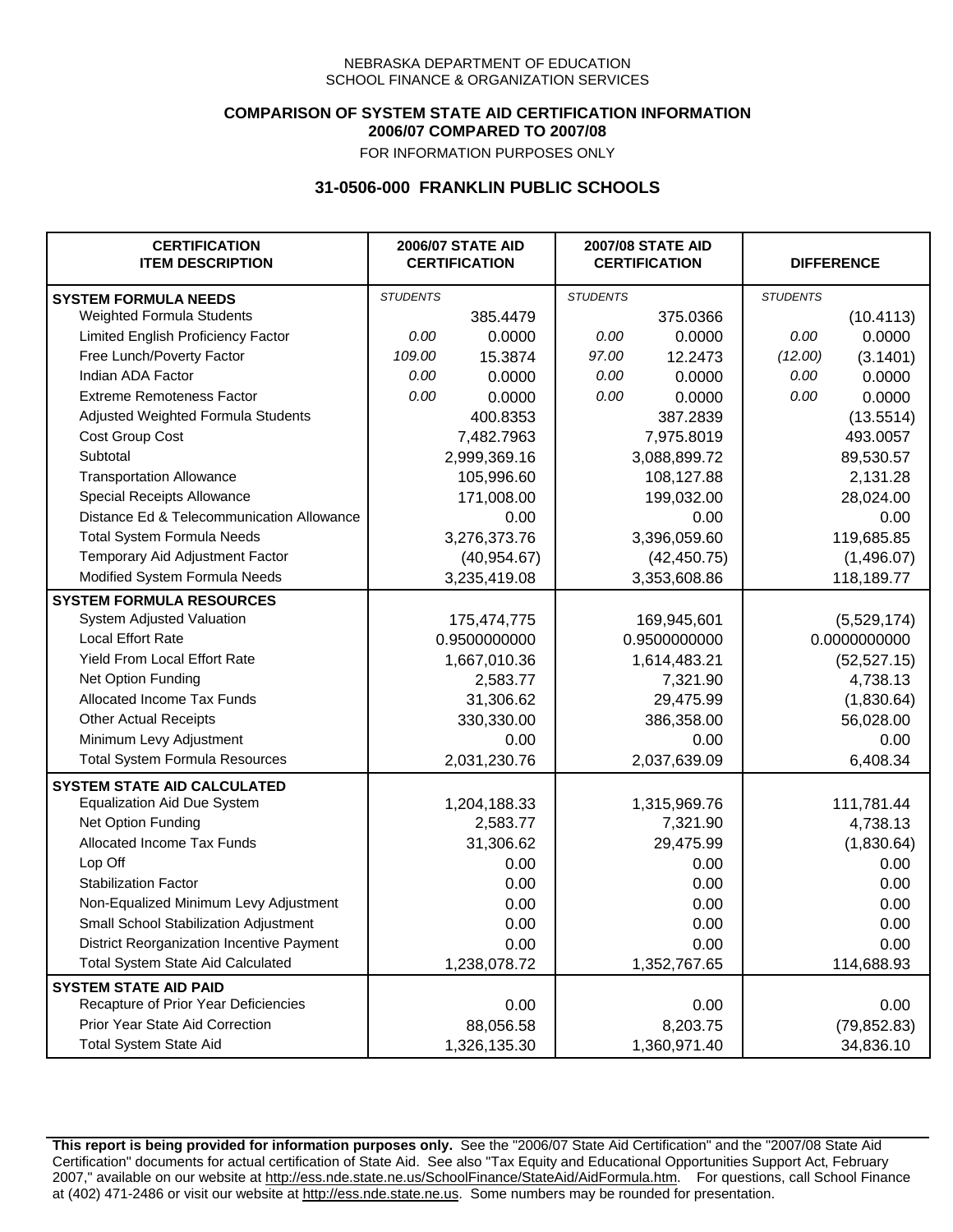### **COMPARISON OF SYSTEM STATE AID CERTIFICATION INFORMATION 2006/07 COMPARED TO 2007/08**

FOR INFORMATION PURPOSES ONLY

# **32-0046-000 MAYWOOD PUBLIC SCHOOLS**

| <b>CERTIFICATION</b><br><b>ITEM DESCRIPTION</b> |                 | <b>2006/07 STATE AID</b><br><b>CERTIFICATION</b> | <b>2007/08 STATE AID</b><br><b>CERTIFICATION</b> |              |                 | <b>DIFFERENCE</b> |
|-------------------------------------------------|-----------------|--------------------------------------------------|--------------------------------------------------|--------------|-----------------|-------------------|
| <b>SYSTEM FORMULA NEEDS</b>                     | <b>STUDENTS</b> |                                                  | <b>STUDENTS</b>                                  |              | <b>STUDENTS</b> |                   |
| <b>Weighted Formula Students</b>                |                 | 190.9066                                         |                                                  | 199.5231     |                 | 8.6165            |
| Limited English Proficiency Factor              | 0.00            | 0.0000                                           | 0.00                                             | 0.0000       | 0.00            | 0.0000            |
| Free Lunch/Poverty Factor                       | 44.00           | 4.8005                                           | 39.00                                            | 3.5266       | (5.00)          | (1.2738)          |
| Indian ADA Factor                               | 0.00            | 0.0000                                           | 0.00                                             | 0.0000       | 0.00            | 0.0000            |
| <b>Extreme Remoteness Factor</b>                | 0.00            | 0.0000                                           | 0.00                                             | 0.0000       | 0.00            | 0.0000            |
| Adjusted Weighted Formula Students              |                 | 195.7070                                         |                                                  | 203.0497     |                 | 7.3427            |
| Cost Group Cost                                 |                 | 7,482.7963                                       |                                                  | 7,975.8019   |                 | 493.0057          |
| Subtotal                                        |                 | 1,464,435.95                                     |                                                  | 1,619,484.37 |                 | 155,048.42        |
| <b>Transportation Allowance</b>                 |                 | 138,602.55                                       |                                                  | 136,428.11   |                 | (2, 174.44)       |
| Special Receipts Allowance                      |                 | 99,467.34                                        |                                                  | 90,100.27    |                 | (9,367.07)        |
| Distance Ed & Telecommunication Allowance       |                 | 0.00                                             |                                                  | 11,993.83    |                 | 11,993.83         |
| <b>Total System Formula Needs</b>               |                 | 1,702,505.84                                     |                                                  | 1,858,006.58 | 155,500.73      |                   |
| Temporary Aid Adjustment Factor                 |                 | (21, 281.32)                                     | (23, 225.08)                                     |              | (1,943.76)      |                   |
| Modified System Formula Needs                   |                 | 1,681,224.52                                     |                                                  | 1,834,781.49 |                 | 153,556.97        |
| <b>SYSTEM FORMULA RESOURCES</b>                 |                 |                                                  |                                                  |              |                 |                   |
| System Adjusted Valuation                       |                 | 121,105,998                                      |                                                  | 119,627,573  |                 | (1,478,425)       |
| <b>Local Effort Rate</b>                        |                 | 0.9500000000                                     |                                                  | 0.9500000000 |                 | 0.0000000000      |
| Yield From Local Effort Rate                    |                 | 1,150,506.98                                     |                                                  | 1,136,461.94 |                 | (14,045.04)       |
| Net Option Funding                              |                 | 0.00                                             |                                                  | 0.00         |                 | 0.00              |
| Allocated Income Tax Funds                      |                 | 0.00                                             | 0.00                                             |              | 0.00            |                   |
| <b>Other Actual Receipts</b>                    |                 | 236,578.05                                       | 204,519.52                                       |              | (32,058.53)     |                   |
| Minimum Levy Adjustment                         |                 | 0.00                                             |                                                  | 0.00         |                 | 0.00              |
| <b>Total System Formula Resources</b>           |                 | 1,387,085.04                                     |                                                  | 1,340,981.47 |                 | (46, 103.57)      |
| <b>SYSTEM STATE AID CALCULATED</b>              |                 |                                                  |                                                  |              |                 |                   |
| <b>Equalization Aid Due System</b>              |                 | 294,139.48                                       |                                                  | 493,800.03   |                 | 199,660.54        |
| Net Option Funding                              |                 | 0.00                                             |                                                  | 0.00         |                 | 0.00              |
| Allocated Income Tax Funds                      |                 | 0.00                                             |                                                  | 0.00         |                 | 0.00              |
| Lop Off                                         |                 | 0.00                                             |                                                  | 0.00         |                 | 0.00              |
| <b>Stabilization Factor</b>                     |                 | 0.00                                             |                                                  | 0.00         |                 | 0.00              |
| Non-Equalized Minimum Levy Adjustment           |                 | 0.00                                             |                                                  | 0.00         |                 | 0.00              |
| Small School Stabilization Adjustment           |                 | 0.00                                             |                                                  | 0.00         |                 | 0.00              |
| District Reorganization Incentive Payment       |                 | 0.00                                             |                                                  | 0.00         |                 | 0.00              |
| <b>Total System State Aid Calculated</b>        |                 | 294,139.48                                       |                                                  | 493,800.03   |                 | 199,660.54        |
| <b>SYSTEM STATE AID PAID</b>                    |                 |                                                  |                                                  |              |                 |                   |
| Recapture of Prior Year Deficiencies            |                 | 0.00                                             |                                                  | 0.00         |                 | 0.00              |
| Prior Year State Aid Correction                 |                 | (3,009.27)                                       |                                                  | 10,972.91    |                 | 13,982.18         |
| <b>Total System State Aid</b>                   |                 | 291,130.22                                       |                                                  | 504,772.94   |                 | 213,642.72        |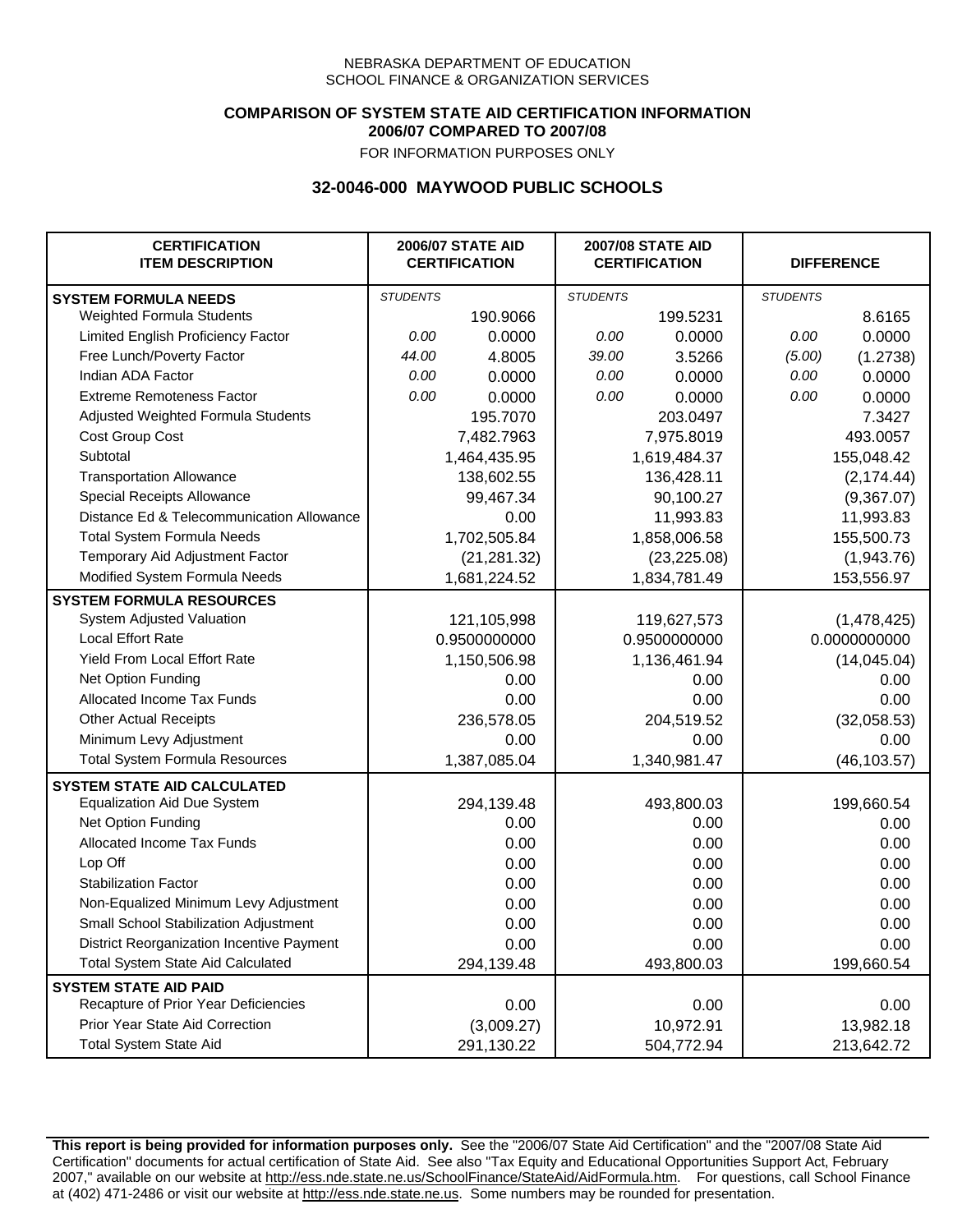## **COMPARISON OF SYSTEM STATE AID CERTIFICATION INFORMATION 2006/07 COMPARED TO 2007/08**

FOR INFORMATION PURPOSES ONLY

# **32-0095-000 EUSTIS-FARNAM PUBLIC SCHOOLS**

| <b>CERTIFICATION</b><br><b>ITEM DESCRIPTION</b> |                 | <b>2006/07 STATE AID</b><br><b>CERTIFICATION</b> | <b>2007/08 STATE AID</b><br><b>CERTIFICATION</b> |              |                 | <b>DIFFERENCE</b> |
|-------------------------------------------------|-----------------|--------------------------------------------------|--------------------------------------------------|--------------|-----------------|-------------------|
| <b>SYSTEM FORMULA NEEDS</b>                     | <b>STUDENTS</b> |                                                  | <b>STUDENTS</b>                                  |              | <b>STUDENTS</b> |                   |
| Weighted Formula Students                       |                 | 273.3409                                         |                                                  | 251.2039     |                 | (22.1370)         |
| Limited English Proficiency Factor              | 0.00            | 0.0000                                           | 0.00                                             | 0.0000       | 0.00            | 0.0000            |
| Free Lunch/Poverty Factor                       | 67.00           | 8.1224                                           | 49.00                                            | 4.4451       | (18.00)         | (3.6774)          |
| Indian ADA Factor                               | 0.00            | 0.0000                                           | 0.00                                             | 0.0000       | 0.00            | 0.0000            |
| <b>Extreme Remoteness Factor</b>                | 0.00            | 0.0000                                           | 0.00                                             | 0.0000       | 0.00            | 0.0000            |
| Adjusted Weighted Formula Students              |                 | 281.4633                                         |                                                  | 255.6490     |                 | (25.8144)         |
| Cost Group Cost                                 |                 | 7,482.7963                                       |                                                  | 7,975.8019   |                 | 493.0057          |
| Subtotal                                        |                 | 2,106,132.71                                     |                                                  | 2,039,005.50 |                 | (67, 127.22)      |
| <b>Transportation Allowance</b>                 |                 | 123,202.94                                       |                                                  | 148,149.77   |                 | 24,946.84         |
| Special Receipts Allowance                      |                 | 157,750.04                                       |                                                  | 155,938.21   |                 | (1,811.82)        |
| Distance Ed & Telecommunication Allowance       |                 | 0.00                                             |                                                  | 9,350.00     |                 | 9,350.00          |
| <b>Total System Formula Needs</b>               |                 | 2,387,085.69                                     |                                                  | 2,352,443.48 |                 | (34, 642.20)      |
| Temporary Aid Adjustment Factor                 |                 | (29, 838.57)                                     | (29, 405.54)                                     |              | 433.03          |                   |
| Modified System Formula Needs                   |                 | 2,357,247.11                                     |                                                  | 2,323,037.94 |                 | (34, 209.18)      |
| <b>SYSTEM FORMULA RESOURCES</b>                 |                 |                                                  |                                                  |              |                 |                   |
| System Adjusted Valuation                       |                 | 161,034,976                                      |                                                  | 154,873,908  |                 | (6, 161, 068)     |
| <b>Local Effort Rate</b>                        |                 | 0.9500000000                                     |                                                  | 0.9500000000 |                 | 0.0000000000      |
| Yield From Local Effort Rate                    |                 | 1,529,832.27                                     |                                                  | 1,471,302.13 |                 | (58, 530.15)      |
| Net Option Funding                              |                 | 87,473.35                                        |                                                  | 22,919.54    |                 | (64, 553.80)      |
| Allocated Income Tax Funds                      |                 | 20,480.25                                        |                                                  | 18,610.59    |                 | (1,869.65)        |
| <b>Other Actual Receipts</b>                    |                 | 317,126.33                                       | 310,952.84                                       |              | (6, 173.49)     |                   |
| Minimum Levy Adjustment                         |                 | 0.00                                             | 0.00                                             |              | 0.00            |                   |
| <b>Total System Formula Resources</b>           |                 | 1,954,912.19                                     |                                                  | 1,823,785.10 |                 | (131, 127.09)     |
| <b>SYSTEM STATE AID CALCULATED</b>              |                 |                                                  |                                                  |              |                 |                   |
| <b>Equalization Aid Due System</b>              |                 | 402,334.92                                       |                                                  | 499,252.84   |                 | 96,917.92         |
| Net Option Funding                              |                 | 87,473.35                                        |                                                  | 22,919.54    |                 | (64, 553.80)      |
| Allocated Income Tax Funds                      |                 | 20,480.25                                        |                                                  | 18,610.59    |                 | (1,869.65)        |
| Lop Off                                         |                 | 0.00                                             |                                                  | 0.00         |                 | 0.00              |
| <b>Stabilization Factor</b>                     |                 | 0.00                                             |                                                  | 0.00         |                 | 0.00              |
| Non-Equalized Minimum Levy Adjustment           |                 | 0.00                                             |                                                  | 0.00         |                 | 0.00              |
| Small School Stabilization Adjustment           |                 | 0.00                                             |                                                  | 0.00         |                 | 0.00              |
| District Reorganization Incentive Payment       |                 | 0.00                                             |                                                  | 0.00         |                 | 0.00              |
| <b>Total System State Aid Calculated</b>        |                 | 510,288.51                                       |                                                  | 540,782.98   |                 | 30,494.46         |
| <b>SYSTEM STATE AID PAID</b>                    |                 |                                                  |                                                  |              |                 |                   |
| Recapture of Prior Year Deficiencies            |                 | 0.00                                             |                                                  | 0.00         |                 | 0.00              |
| Prior Year State Aid Correction                 |                 | 10,990.72                                        |                                                  | 26,543.85    |                 | 15,553.13         |
| <b>Total System State Aid</b>                   |                 | 521,279.23                                       |                                                  | 567,326.83   |                 | 46,047.59         |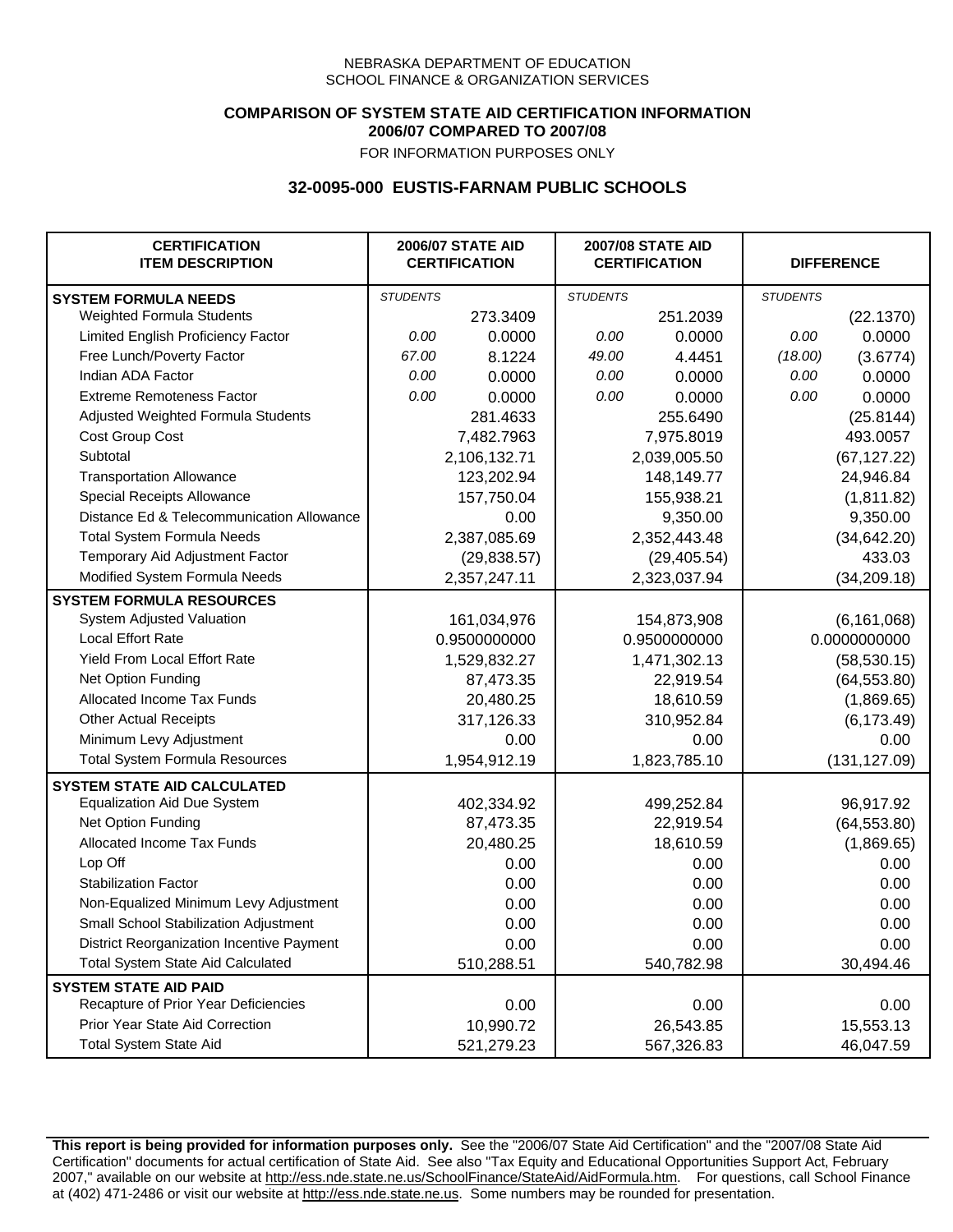## **COMPARISON OF SYSTEM STATE AID CERTIFICATION INFORMATION 2006/07 COMPARED TO 2007/08**

FOR INFORMATION PURPOSES ONLY

## **32-0125-000 MEDICINE VALLEY PUBLIC SCHOOLS**

| <b>CERTIFICATION</b><br><b>ITEM DESCRIPTION</b> |                 | <b>2006/07 STATE AID</b><br><b>CERTIFICATION</b> | <b>2007/08 STATE AID</b><br><b>CERTIFICATION</b> |              | <b>DIFFERENCE</b> |              |
|-------------------------------------------------|-----------------|--------------------------------------------------|--------------------------------------------------|--------------|-------------------|--------------|
| <b>SYSTEM FORMULA NEEDS</b>                     | <b>STUDENTS</b> |                                                  | <b>STUDENTS</b>                                  |              | <b>STUDENTS</b>   |              |
| Weighted Formula Students                       |                 | 280.3996                                         |                                                  | 278.1238     |                   | (2.2758)     |
| Limited English Proficiency Factor              | 0.00            | 0.0000                                           | 0.00                                             | 0.0000       | 0.00              | 0.0000       |
| Free Lunch/Poverty Factor                       | 60.00           | 6.0655                                           | 65.00                                            | 7.4146       | 5.00              | 1.3492       |
| Indian ADA Factor                               | 0.00            | 0.0000                                           | 0.00                                             | 0.0000       | 0.00              | 0.0000       |
| <b>Extreme Remoteness Factor</b>                | 0.00            | 0.0000                                           | 0.00                                             | 0.0000       | 0.00              | 0.0000       |
| Adjusted Weighted Formula Students              |                 | 286.4651                                         |                                                  | 285.5384     |                   | (0.9266)     |
| Cost Group Cost                                 |                 | 7,482.7963                                       |                                                  | 7,975.8019   |                   | 493.0057     |
| Subtotal                                        |                 | 2,143,559.70                                     |                                                  | 2,277,397.85 |                   | 133,838.16   |
| <b>Transportation Allowance</b>                 |                 | 128,878.46                                       |                                                  | 154,225.97   |                   | 25,347.51    |
| Special Receipts Allowance                      |                 | 128,702.00                                       |                                                  | 128,362.00   |                   | (340.00)     |
| Distance Ed & Telecommunication Allowance       |                 | 0.00                                             |                                                  | 13,772.06    |                   | 13,772.06    |
| <b>Total System Formula Needs</b>               |                 | 2,401,140.16                                     |                                                  | 2,573,757.88 |                   | 172,617.73   |
| Temporary Aid Adjustment Factor                 |                 | (30,014.25)                                      |                                                  | (32, 171.97) |                   | (2, 157.72)  |
| Modified System Formula Needs                   |                 | 2,371,125.91                                     |                                                  | 2,541,585.91 |                   | 170,460.00   |
| <b>SYSTEM FORMULA RESOURCES</b>                 |                 |                                                  |                                                  |              |                   |              |
| System Adjusted Valuation                       |                 | 107,487,009                                      |                                                  | 106,176,826  |                   | (1,310,183)  |
| <b>Local Effort Rate</b>                        |                 | 0.9500000000                                     |                                                  | 0.9500000000 |                   | 0.0000000000 |
| Yield From Local Effort Rate                    |                 | 1,021,126.59                                     |                                                  | 1,008,679.85 |                   | (12, 446.74) |
| Net Option Funding                              |                 | 83,669.46                                        |                                                  | 120,336.51   |                   | 36,667.05    |
| Allocated Income Tax Funds                      |                 | 14,439.78                                        |                                                  | 14,708.46    |                   | 268.68       |
| <b>Other Actual Receipts</b>                    |                 | 292,652.04                                       | 284,664.34                                       |              | (7,987.70)        |              |
| Minimum Levy Adjustment                         |                 | 0.00                                             | 0.00                                             |              |                   | 0.00         |
| <b>Total System Formula Resources</b>           |                 | 1,411,887.87                                     |                                                  | 1,428,389.16 |                   | 16,501.29    |
| <b>SYSTEM STATE AID CALCULATED</b>              |                 |                                                  |                                                  |              |                   |              |
| <b>Equalization Aid Due System</b>              |                 | 959,238.04                                       |                                                  | 1,113,196.75 |                   | 153,958.71   |
| Net Option Funding                              |                 | 83,669.46                                        |                                                  | 120,336.51   |                   | 36,667.05    |
| Allocated Income Tax Funds                      |                 | 14,439.78                                        |                                                  | 14,708.46    |                   | 268.68       |
| Lop Off                                         |                 | 0.00                                             |                                                  | 0.00         |                   | 0.00         |
| <b>Stabilization Factor</b>                     |                 | 0.00                                             |                                                  | 0.00         |                   | 0.00         |
| Non-Equalized Minimum Levy Adjustment           |                 | 0.00                                             |                                                  | 0.00         |                   | 0.00         |
| Small School Stabilization Adjustment           |                 | 0.00                                             |                                                  | 0.00         |                   | 0.00         |
| District Reorganization Incentive Payment       |                 | 0.00                                             |                                                  | 0.00         |                   | 0.00         |
| <b>Total System State Aid Calculated</b>        |                 | 1,057,347.28                                     |                                                  | 1,248,241.72 |                   | 190,894.44   |
| <b>SYSTEM STATE AID PAID</b>                    |                 |                                                  |                                                  |              |                   |              |
| Recapture of Prior Year Deficiencies            |                 | 0.00                                             |                                                  | 0.00         |                   | 0.00         |
| Prior Year State Aid Correction                 |                 | 46,095.61                                        |                                                  | 110,756.79   |                   | 64,661.18    |
| <b>Total System State Aid</b>                   |                 | 1,103,442.89                                     |                                                  | 1,358,998.52 |                   | 255,555.62   |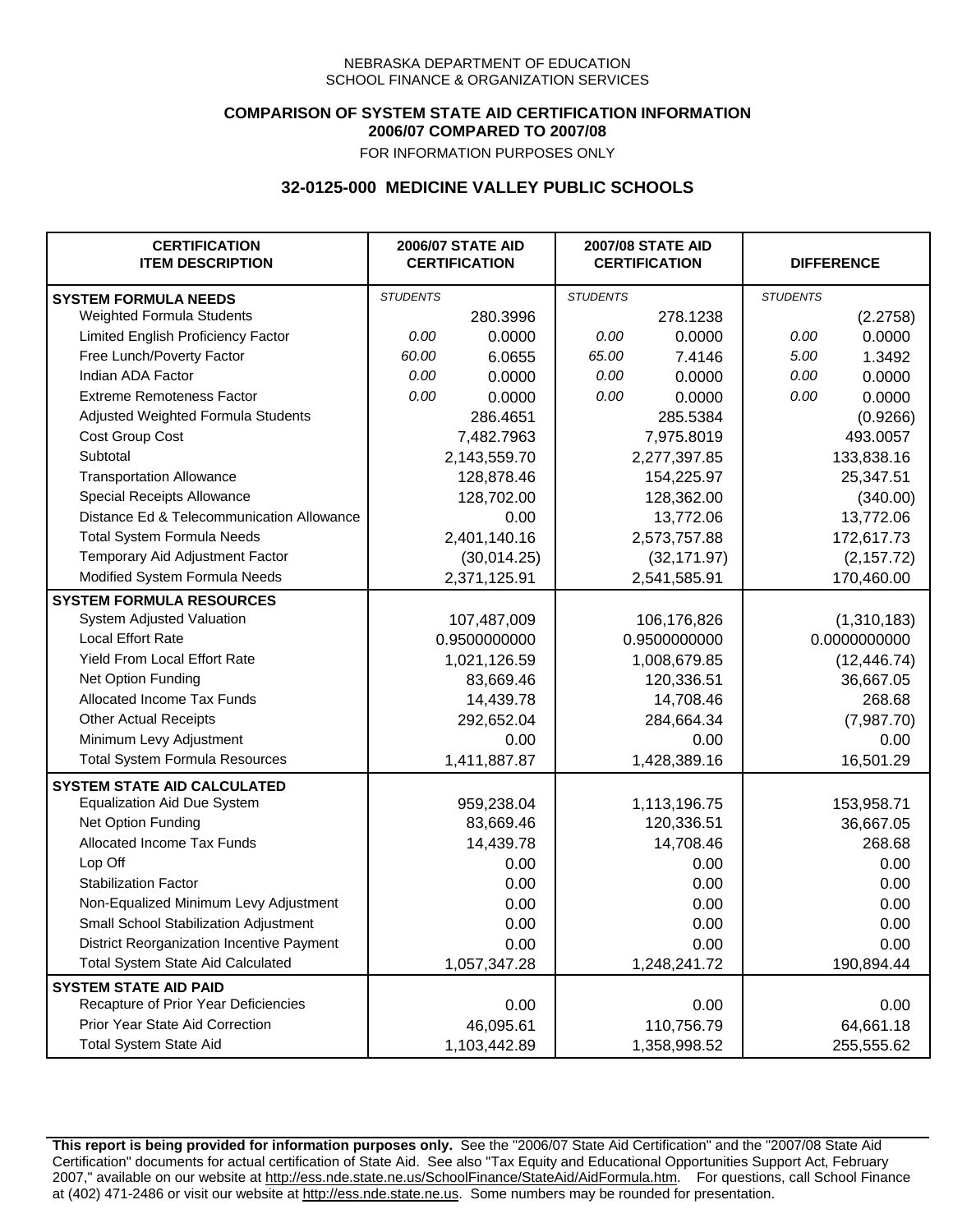### **COMPARISON OF SYSTEM STATE AID CERTIFICATION INFORMATION 2006/07 COMPARED TO 2007/08**

FOR INFORMATION PURPOSES ONLY

## **33-0018-000 ARAPAHOE PUBLIC SCHOOLS**

| <b>CERTIFICATION</b><br><b>ITEM DESCRIPTION</b> |                 | <b>2006/07 STATE AID</b><br><b>CERTIFICATION</b> |                 | <b>2007/08 STATE AID</b><br><b>CERTIFICATION</b> |                 | <b>DIFFERENCE</b> |
|-------------------------------------------------|-----------------|--------------------------------------------------|-----------------|--------------------------------------------------|-----------------|-------------------|
| <b>SYSTEM FORMULA NEEDS</b>                     | <b>STUDENTS</b> |                                                  | <b>STUDENTS</b> |                                                  | <b>STUDENTS</b> |                   |
| Weighted Formula Students                       |                 | 378.2131                                         |                 | 374.9647                                         |                 | (3.2484)          |
| Limited English Proficiency Factor              | 0.00            | 0.0000                                           | 0.00            | 0.0000                                           | 0.00            | 0.0000            |
| Free Lunch/Poverty Factor                       | 69.00           | 5.6325                                           | 94.00           | 11.3333                                          | 25.00           | 5.7007            |
| Indian ADA Factor                               | 0.00            | 0.0000                                           | 0.00            | 0.0000                                           | 0.00            | 0.0000            |
| <b>Extreme Remoteness Factor</b>                | 0.00            | 0.0000                                           | 0.00            | 0.0000                                           | 0.00            | 0.0000            |
| Adjusted Weighted Formula Students              |                 | 383.8456                                         |                 | 386.2980                                         |                 | 2.4524            |
| Cost Group Cost                                 |                 | 7,482.7963                                       |                 | 7,975.8019                                       |                 | 493.0057          |
| Subtotal                                        |                 | 2,872,238.55                                     |                 | 3,081,036.34                                     |                 | 208,797.78        |
| <b>Transportation Allowance</b>                 |                 | 123,489.36                                       |                 | 122,079.52                                       |                 | (1,409.84)        |
| Special Receipts Allowance                      |                 | 218,930.00                                       |                 | 209,575.00                                       |                 | (9,355.00)        |
| Distance Ed & Telecommunication Allowance       |                 | 0.00                                             |                 | 0.00                                             |                 | 0.00              |
| <b>Total System Formula Needs</b>               |                 | 3,214,657.91                                     |                 | 3,412,690.86                                     | 198,032.94      |                   |
| Temporary Aid Adjustment Factor                 |                 | (40, 183.22)                                     | (42,658.64)     |                                                  | (2,475.41)      |                   |
| Modified System Formula Needs                   |                 | 3,174,474.69                                     |                 | 3,370,032.22                                     |                 | 195,557.53        |
| <b>SYSTEM FORMULA RESOURCES</b>                 |                 |                                                  |                 |                                                  |                 |                   |
| System Adjusted Valuation                       |                 | 156,457,304                                      |                 | 156,280,504                                      |                 | (176, 800)        |
| <b>Local Effort Rate</b>                        |                 | 0.9500000000                                     |                 | 0.9500000000                                     | 0.0000000000    |                   |
| Yield From Local Effort Rate                    |                 | 1,486,344.39                                     | 1,484,664.79    |                                                  | (1,679.60)      |                   |
| Net Option Funding                              |                 | 0.00                                             | 0.00            |                                                  | 0.00            |                   |
| Allocated Income Tax Funds                      |                 | 0.00                                             | 0.00            |                                                  | 0.00            |                   |
| <b>Other Actual Receipts</b>                    |                 | 432,452.00                                       | 439,923.00      |                                                  | 7,471.00        |                   |
| Minimum Levy Adjustment                         |                 | 0.00                                             |                 | 0.00                                             |                 | 0.00              |
| <b>Total System Formula Resources</b>           |                 | 1,918,796.39                                     |                 | 1,924,587.79                                     |                 | 5,791.40          |
| <b>SYSTEM STATE AID CALCULATED</b>              |                 |                                                  |                 |                                                  |                 |                   |
| <b>Equalization Aid Due System</b>              |                 | 1,255,678.30                                     |                 | 1,445,444.43                                     |                 | 189,766.13        |
| Net Option Funding                              |                 | 0.00                                             |                 | 0.00                                             |                 | 0.00              |
| Allocated Income Tax Funds                      |                 | 0.00                                             |                 | 0.00                                             |                 | 0.00              |
| Lop Off                                         |                 | 0.00                                             |                 | 0.00                                             |                 | 0.00              |
| <b>Stabilization Factor</b>                     |                 | 0.00                                             |                 | 0.00                                             |                 | 0.00              |
| Non-Equalized Minimum Levy Adjustment           |                 | 0.00                                             |                 | 0.00                                             |                 | 0.00              |
| Small School Stabilization Adjustment           |                 | 0.00                                             |                 | 0.00                                             |                 | 0.00              |
| District Reorganization Incentive Payment       |                 | 0.00                                             |                 | 0.00                                             |                 | 0.00              |
| <b>Total System State Aid Calculated</b>        |                 | 1,255,678.30                                     |                 | 1,445,444.43                                     |                 | 189,766.13        |
| <b>SYSTEM STATE AID PAID</b>                    |                 |                                                  |                 |                                                  |                 |                   |
| Recapture of Prior Year Deficiencies            |                 | 0.00                                             |                 | 0.00                                             |                 | 0.00              |
| Prior Year State Aid Correction                 |                 | (28, 364.40)                                     |                 | (75, 559.59)                                     |                 | (47, 195.19)      |
| <b>Total System State Aid</b>                   |                 | 1,227,313.90                                     |                 | 1,369,884.85                                     |                 | 142,570.95        |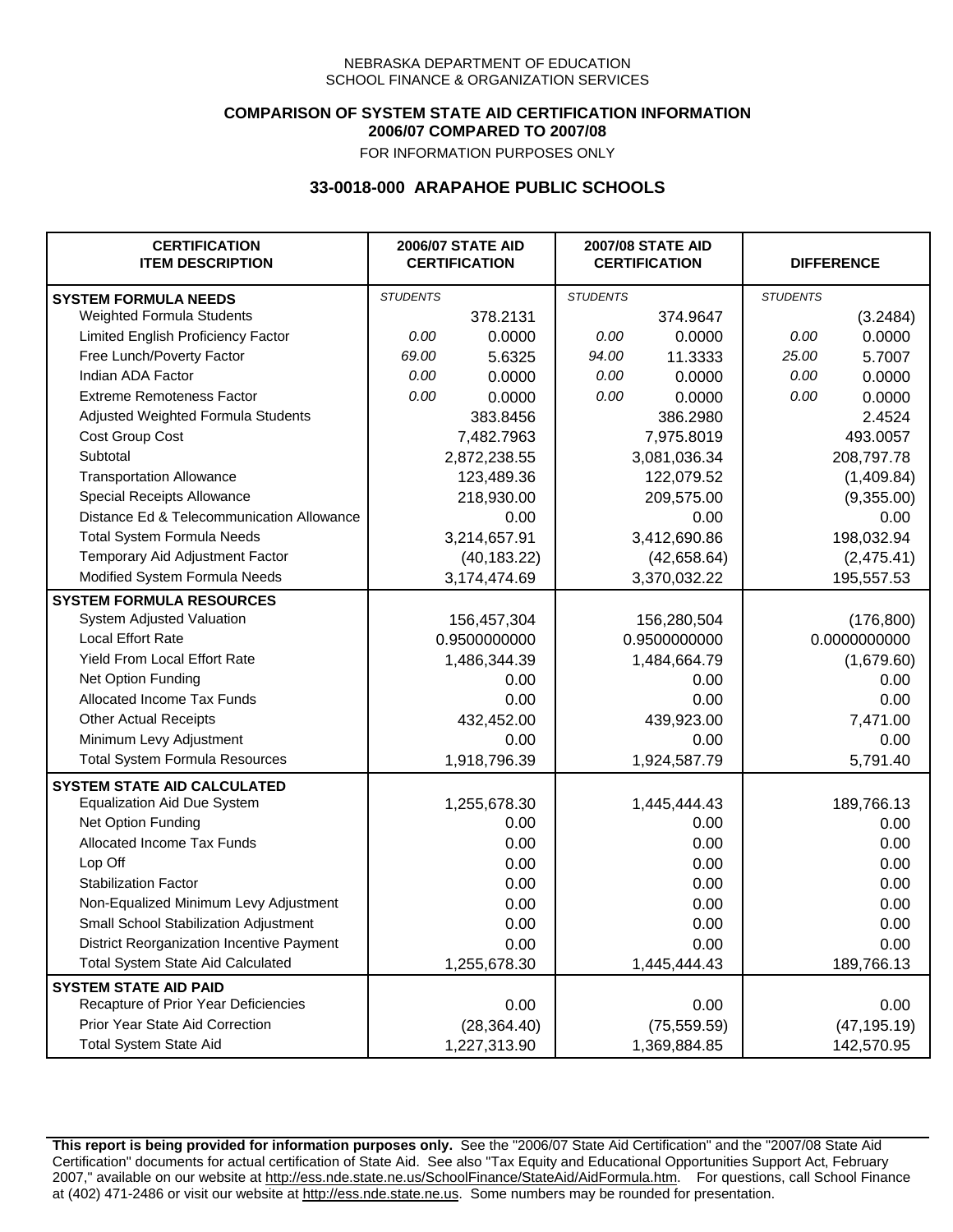### **COMPARISON OF SYSTEM STATE AID CERTIFICATION INFORMATION 2006/07 COMPARED TO 2007/08**

FOR INFORMATION PURPOSES ONLY

## **33-0021-000 CAMBRIDGE PUBLIC SCHOOLS**

| <b>CERTIFICATION</b><br><b>ITEM DESCRIPTION</b> |                 | <b>2006/07 STATE AID</b><br><b>CERTIFICATION</b> | <b>2007/08 STATE AID</b><br><b>CERTIFICATION</b> |              |                 | <b>DIFFERENCE</b> |
|-------------------------------------------------|-----------------|--------------------------------------------------|--------------------------------------------------|--------------|-----------------|-------------------|
| <b>SYSTEM FORMULA NEEDS</b>                     | <b>STUDENTS</b> |                                                  | <b>STUDENTS</b>                                  |              | <b>STUDENTS</b> |                   |
| Weighted Formula Students                       |                 | 374.1714                                         |                                                  | 387.1311     |                 | 12.9596           |
| Limited English Proficiency Factor              | 0.00            | 0.0000                                           | 0.00                                             | 0.0000       | 0.00            | 0.0000            |
| Free Lunch/Poverty Factor                       | 91.00           | 10.6617                                          | 72.00                                            | 6.0800       | (19.00)         | (4.5817)          |
| Indian ADA Factor                               | 0.00            | 0.0000                                           | 0.00                                             | 0.0000       | 0.00            | 0.0000            |
| <b>Extreme Remoteness Factor</b>                | 0.00            | 0.0000                                           | 0.00                                             | 0.0000       | 0.00            | 0.0000            |
| Adjusted Weighted Formula Students              |                 | 384.8332                                         |                                                  | 393.2111     |                 | 8.3779            |
| Cost Group Cost                                 |                 | 7,482.7963                                       |                                                  | 7,975.8019   |                 | 493.0057          |
| Subtotal                                        |                 | 2,879,628.14                                     |                                                  | 3,136,173.50 |                 | 256,545.37        |
| <b>Transportation Allowance</b>                 |                 | 169,856.00                                       |                                                  | 191,423.00   |                 | 21,567.00         |
| Special Receipts Allowance                      |                 | 177,376.00                                       |                                                  | 168,799.00   |                 | (8,577.00)        |
| Distance Ed & Telecommunication Allowance       |                 | 0.00                                             |                                                  | 4,121.65     |                 | 4,121.65          |
| <b>Total System Formula Needs</b>               |                 | 3,226,860.14                                     | 3,500,517.15                                     |              | 273,657.02      |                   |
| Temporary Aid Adjustment Factor                 |                 | (40, 335.75)                                     | (43,756.46)                                      |              | (3,420.71)      |                   |
| Modified System Formula Needs                   |                 | 3,186,524.38                                     |                                                  | 3,456,760.69 |                 | 270,236.30        |
| <b>SYSTEM FORMULA RESOURCES</b>                 |                 |                                                  |                                                  |              |                 |                   |
| System Adjusted Valuation                       |                 | 118,943,780                                      |                                                  | 116,926,652  |                 | (2,017,128)       |
| <b>Local Effort Rate</b>                        |                 | 0.9500000000                                     |                                                  | 0.9500000000 |                 | 0.0000000000      |
| Yield From Local Effort Rate                    |                 | 1,129,965.91                                     |                                                  | 1,110,803.19 |                 | (19, 162.72)      |
| Net Option Funding                              |                 | 377,512.36                                       |                                                  | 432,274.19   |                 | 54,761.83         |
| Allocated Income Tax Funds                      |                 | 25,719.83                                        |                                                  | 27,848.71    |                 | 2,128.88          |
| <b>Other Actual Receipts</b>                    |                 | 358,524.00                                       | 359,936.00                                       |              | 1,412.00        |                   |
| Minimum Levy Adjustment                         |                 | 0.00                                             |                                                  | 0.00         |                 | 0.00              |
| <b>Total System Formula Resources</b>           |                 | 1,891,722.10                                     |                                                  | 1,930,862.09 |                 | 39,139.99         |
| <b>SYSTEM STATE AID CALCULATED</b>              |                 |                                                  |                                                  |              |                 |                   |
| <b>Equalization Aid Due System</b>              |                 | 1,294,802.28                                     |                                                  | 1,525,898.60 |                 | 231,096.31        |
| Net Option Funding                              |                 | 377,512.36                                       |                                                  | 432,274.19   |                 | 54,761.83         |
| <b>Allocated Income Tax Funds</b>               |                 | 25,719.83                                        |                                                  | 27,848.71    |                 | 2,128.88          |
| Lop Off                                         |                 | 0.00                                             |                                                  | 0.00         |                 | 0.00              |
| <b>Stabilization Factor</b>                     |                 | 0.00                                             |                                                  | 0.00         |                 | 0.00              |
| Non-Equalized Minimum Levy Adjustment           |                 | 0.00                                             |                                                  | 0.00         |                 | 0.00              |
| Small School Stabilization Adjustment           |                 | 0.00                                             |                                                  | 0.00         |                 | 0.00              |
| District Reorganization Incentive Payment       |                 | 0.00                                             |                                                  | 0.00         |                 | 0.00              |
| Total System State Aid Calculated               |                 | 1,698,034.47                                     |                                                  | 1,986,021.50 |                 | 287,987.02        |
| <b>SYSTEM STATE AID PAID</b>                    |                 |                                                  |                                                  |              |                 |                   |
| Recapture of Prior Year Deficiencies            |                 | 0.00                                             |                                                  | 0.00         |                 | 0.00              |
| Prior Year State Aid Correction                 |                 | 66,641.21                                        |                                                  | (31, 414.55) |                 | (98,055.76)       |
| <b>Total System State Aid</b>                   |                 | 1,764,675.68                                     |                                                  | 1,954,606.94 |                 | 189,931.26        |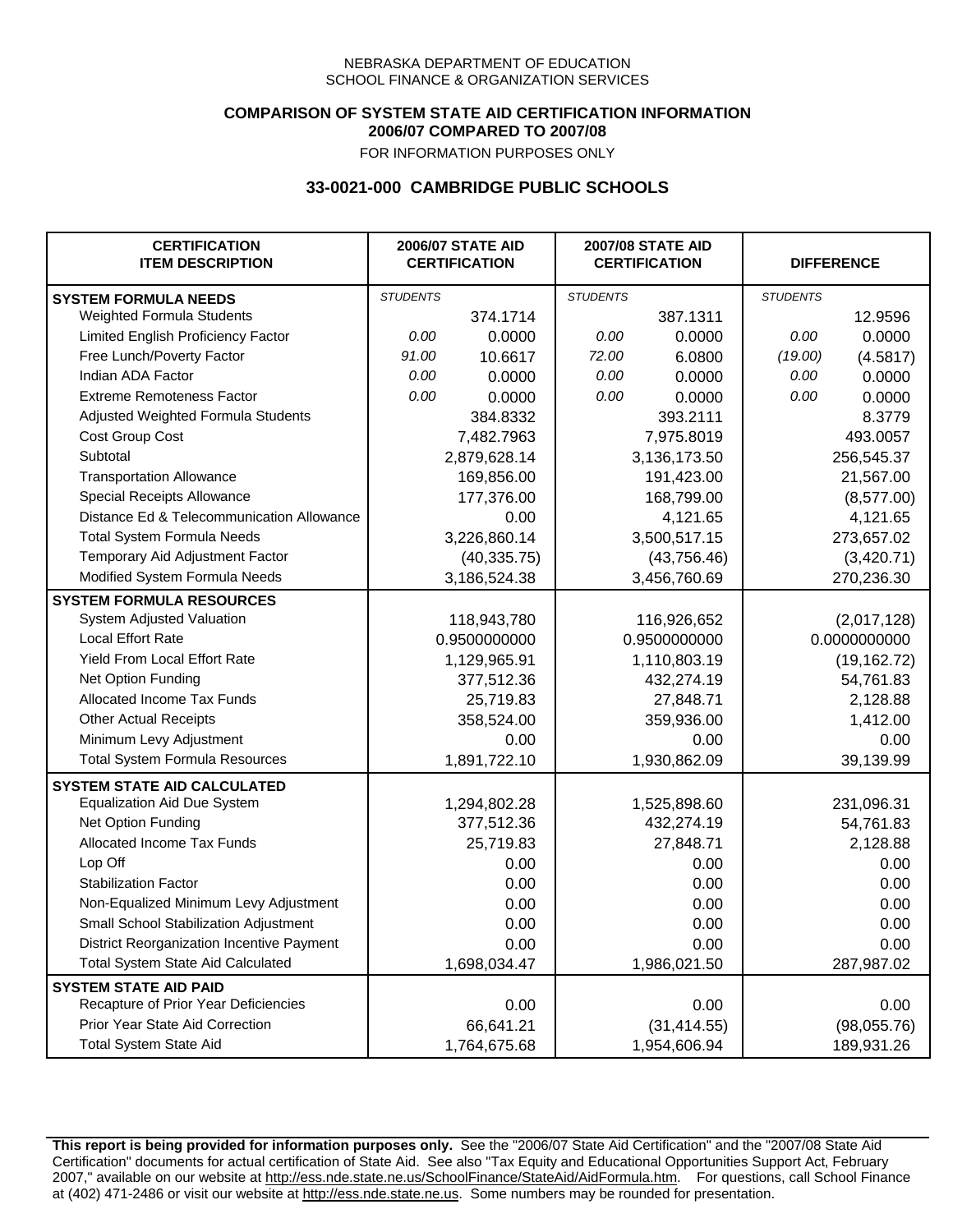## **COMPARISON OF SYSTEM STATE AID CERTIFICATION INFORMATION 2006/07 COMPARED TO 2007/08**

FOR INFORMATION PURPOSES ONLY

## **33-0540-000 SOUTHERN VALLEY SCHOOLS**

| <b>CERTIFICATION</b><br><b>ITEM DESCRIPTION</b> |                 | <b>2006/07 STATE AID</b><br><b>CERTIFICATION</b> | <b>2007/08 STATE AID</b><br><b>CERTIFICATION</b> |              |                 | <b>DIFFERENCE</b> |
|-------------------------------------------------|-----------------|--------------------------------------------------|--------------------------------------------------|--------------|-----------------|-------------------|
| <b>SYSTEM FORMULA NEEDS</b>                     | <b>STUDENTS</b> |                                                  | <b>STUDENTS</b>                                  |              | <b>STUDENTS</b> |                   |
| Weighted Formula Students                       |                 | 588.3268                                         |                                                  | 598.3864     |                 | 10.0596           |
| Limited English Proficiency Factor              | 0.00            | 0.0000                                           | 0.00                                             | 0.0000       | 0.00            | 0.0000            |
| Free Lunch/Poverty Factor                       | 178.00          | 27.2744                                          | 175.00                                           | 25.9430      | (3.00)          | (1.3315)          |
| Indian ADA Factor                               | 0.00            | 0.0000                                           | 0.00                                             | 0.0000       | 0.00            | 0.0000            |
| <b>Extreme Remoteness Factor</b>                | 0.00            | 0.0000                                           | 0.00                                             | 0.0000       | 0.00            | 0.0000            |
| Adjusted Weighted Formula Students              |                 | 615.6012                                         |                                                  | 624.3293     |                 | 8.7281            |
| Cost Group Cost                                 |                 | 7,482.7963                                       |                                                  | 7,975.8019   |                 | 493.0057          |
| Subtotal                                        |                 | 4,606,418.47                                     |                                                  | 4,979,527.11 |                 | 373,108.64        |
| <b>Transportation Allowance</b>                 |                 | 201,765.00                                       |                                                  | 258,717.66   |                 | 56,952.66         |
| Special Receipts Allowance                      |                 | 239,974.00                                       |                                                  | 252,765.00   |                 | 12,791.00         |
| Distance Ed & Telecommunication Allowance       |                 | 0.00                                             |                                                  | 0.00         |                 | 0.00              |
| <b>Total System Formula Needs</b>               |                 | 5,048,157.47                                     |                                                  | 5,491,009.77 | 442,852.30      |                   |
| Temporary Aid Adjustment Factor                 |                 | (63, 101.97)                                     | (68, 637.62)                                     |              | (5,535.65)      |                   |
| Modified System Formula Needs                   |                 | 4,985,055.50                                     |                                                  | 5,422,372.14 |                 | 437,316.64        |
| <b>SYSTEM FORMULA RESOURCES</b>                 |                 |                                                  |                                                  |              |                 |                   |
| System Adjusted Valuation                       |                 | 266,079,119                                      |                                                  | 259,003,106  |                 | (7,076,013)       |
| <b>Local Effort Rate</b>                        |                 | 0.9500000000                                     |                                                  | 0.9500000000 |                 | 0.0000000000      |
| <b>Yield From Local Effort Rate</b>             |                 | 2,527,751.63                                     |                                                  | 2,460,529.51 |                 | (67, 222.12)      |
| Net Option Funding                              |                 | 0.00                                             |                                                  | 0.00         |                 | 0.00              |
| Allocated Income Tax Funds                      |                 | 0.00                                             |                                                  | 0.00         |                 | 0.00              |
| <b>Other Actual Receipts</b>                    |                 | 600,286.00                                       | 605,008.00                                       |              | 4,722.00        |                   |
| Minimum Levy Adjustment                         |                 | 0.00                                             |                                                  | 0.00         |                 | 0.00              |
| <b>Total System Formula Resources</b>           |                 | 3,128,037.63                                     |                                                  | 3,065,537.51 |                 | (62, 500.12)      |
| <b>SYSTEM STATE AID CALCULATED</b>              |                 |                                                  |                                                  |              |                 |                   |
| <b>Equalization Aid Due System</b>              |                 | 1,857,017.87                                     |                                                  | 2,356,834.64 |                 | 499,816.77        |
| Net Option Funding                              |                 | 0.00                                             |                                                  | 0.00         |                 | 0.00              |
| Allocated Income Tax Funds                      |                 | 0.00                                             |                                                  | 0.00         |                 | 0.00              |
| Lop Off                                         |                 | 0.00                                             |                                                  | 0.00         |                 | 0.00              |
| <b>Stabilization Factor</b>                     |                 | 0.00                                             |                                                  | 0.00         |                 | 0.00              |
| Non-Equalized Minimum Levy Adjustment           |                 | 0.00                                             |                                                  | 0.00         |                 | 0.00              |
| Small School Stabilization Adjustment           |                 | 0.00                                             |                                                  | 0.00         |                 | 0.00              |
| District Reorganization Incentive Payment       |                 | 0.00                                             |                                                  | 0.00         |                 | 0.00              |
| Total System State Aid Calculated               |                 | 1,857,017.87                                     |                                                  | 2,356,834.64 |                 | 499,816.77        |
| <b>SYSTEM STATE AID PAID</b>                    |                 |                                                  |                                                  |              |                 |                   |
| Recapture of Prior Year Deficiencies            |                 | 0.00                                             |                                                  | 0.00         |                 | 0.00              |
| Prior Year State Aid Correction                 |                 | (71, 902.83)                                     |                                                  | (20, 127.79) |                 | 51,775.04         |
| <b>Total System State Aid</b>                   |                 | 1,785,115.04                                     |                                                  | 2,336,706.85 |                 | 551,591.80        |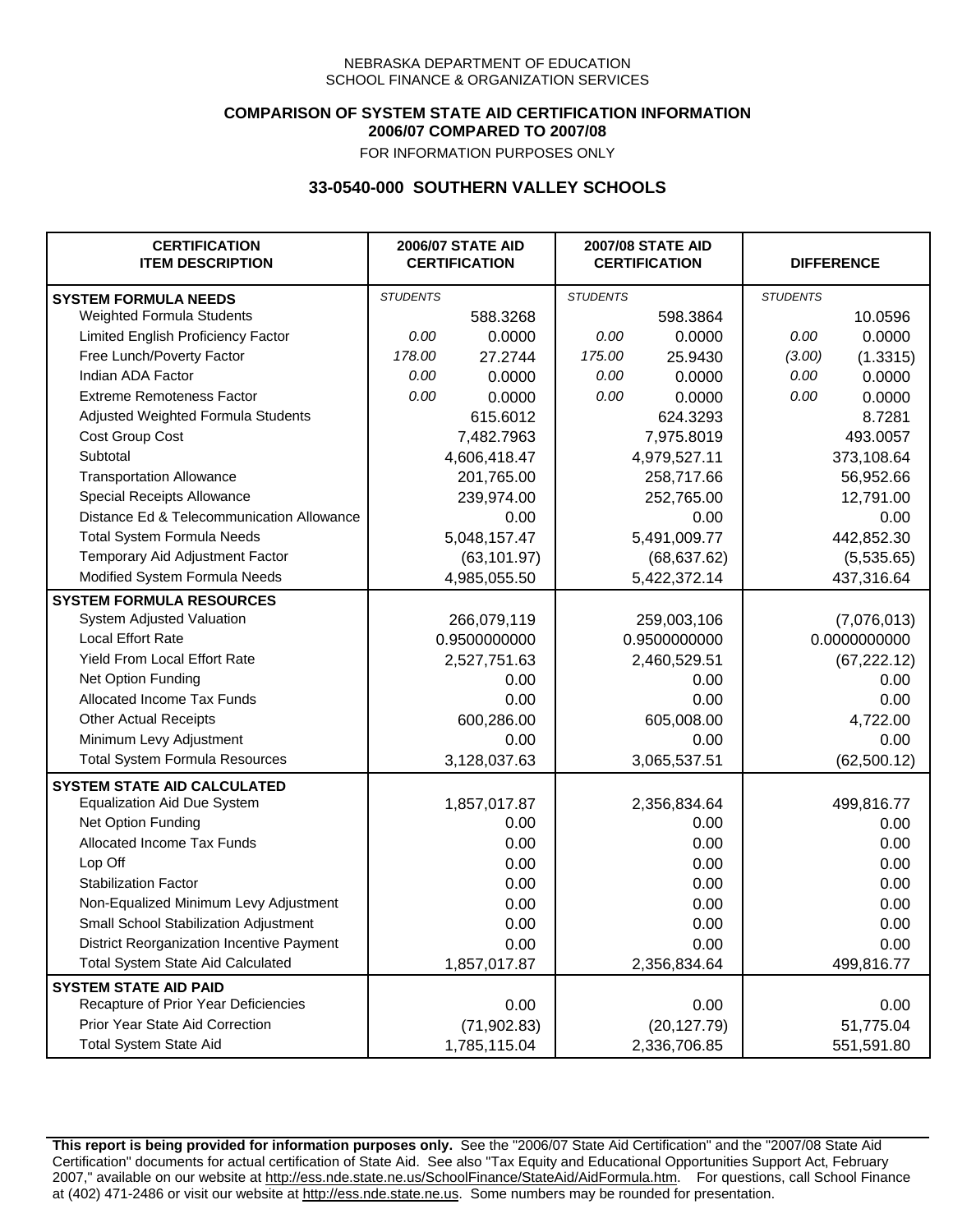### **COMPARISON OF SYSTEM STATE AID CERTIFICATION INFORMATION 2006/07 COMPARED TO 2007/08**

FOR INFORMATION PURPOSES ONLY

## **34-0001-000 SOUTHERN SCHOOL DIST 1**

| <b>CERTIFICATION</b><br><b>ITEM DESCRIPTION</b> |                 | <b>2006/07 STATE AID</b><br><b>CERTIFICATION</b> | <b>2007/08 STATE AID</b><br><b>CERTIFICATION</b> |              | <b>DIFFERENCE</b> |              |
|-------------------------------------------------|-----------------|--------------------------------------------------|--------------------------------------------------|--------------|-------------------|--------------|
| <b>SYSTEM FORMULA NEEDS</b>                     | <b>STUDENTS</b> |                                                  | <b>STUDENTS</b>                                  |              | <b>STUDENTS</b>   |              |
| Weighted Formula Students                       |                 | 561.8919                                         |                                                  | 549.0794     |                   | (12.8125)    |
| Limited English Proficiency Factor              | 0.00            | 0.0000                                           | 0.00                                             | 0.0000       | 0.00              | 0.0000       |
| Free Lunch/Poverty Factor                       | 178.00          | 27.8767                                          | 176.00                                           | 27.8675      | (2.00)            | (0.0092)     |
| Indian ADA Factor                               | 0.00            | 0.0000                                           | 0.00                                             | 0.0000       | 0.00              | 0.0000       |
| <b>Extreme Remoteness Factor</b>                | 0.00            | 0.0000                                           | 0.00                                             | 0.0000       | 0.00              | 0.0000       |
| Adjusted Weighted Formula Students              |                 | 589.7687                                         |                                                  | 576.9470     |                   | (12.8217)    |
| Cost Group Cost                                 |                 | 5,885.1564                                       |                                                  | 6,193.4495   |                   | 308.2931     |
| Subtotal                                        |                 | 3,470,880.76                                     |                                                  | 3,573,291.92 |                   | 102,411.16   |
| <b>Transportation Allowance</b>                 |                 | 91,198.41                                        |                                                  | 104,174.95   |                   | 12,976.54    |
| Special Receipts Allowance                      |                 | 415,388.00                                       |                                                  | 427,243.00   |                   | 11,855.00    |
| Distance Ed & Telecommunication Allowance       |                 | 0.00                                             |                                                  | 0.00         |                   | 0.00         |
| <b>Total System Formula Needs</b>               |                 | 3,977,467.17                                     |                                                  | 4,104,709.87 |                   | 127,242.70   |
| Temporary Aid Adjustment Factor                 |                 | (49, 718.34)                                     | (51, 308.87)                                     |              | (1,590.53)        |              |
| Modified System Formula Needs                   |                 | 3,927,748.83                                     |                                                  | 4,053,400.99 |                   | 125,652.16   |
| <b>SYSTEM FORMULA RESOURCES</b>                 |                 |                                                  |                                                  |              |                   |              |
| System Adjusted Valuation                       |                 | 145,673,632                                      |                                                  | 155,783,103  |                   | 10,109,471   |
| <b>Local Effort Rate</b>                        |                 | 0.9500000000                                     |                                                  | 0.9500000000 |                   | 0.0000000000 |
| Yield From Local Effort Rate                    |                 | 1,383,899.50                                     |                                                  | 1,479,939.48 |                   | 96,039.97    |
| Net Option Funding                              |                 | 0.00                                             |                                                  | 0.00         |                   | 0.00         |
| Allocated Income Tax Funds                      |                 | 0.00                                             |                                                  | 0.00         |                   | 0.00         |
| <b>Other Actual Receipts</b>                    |                 | 698,277.36                                       | 687,995.75                                       |              | (10, 281.61)      |              |
| Minimum Levy Adjustment                         |                 | 0.00                                             |                                                  | 0.00         |                   | 0.00         |
| <b>Total System Formula Resources</b>           |                 | 2,082,176.86                                     |                                                  | 2,167,935.23 |                   | 85,758.36    |
| <b>SYSTEM STATE AID CALCULATED</b>              |                 |                                                  |                                                  |              |                   |              |
| <b>Equalization Aid Due System</b>              |                 | 1,845,571.97                                     |                                                  | 1,885,465.77 |                   | 39,893.80    |
| Net Option Funding                              |                 | 0.00                                             |                                                  | 0.00         |                   | 0.00         |
| <b>Allocated Income Tax Funds</b>               |                 | 0.00                                             |                                                  | 0.00         |                   | 0.00         |
| Lop Off                                         |                 | 0.00                                             |                                                  | 0.00         |                   | 0.00         |
| <b>Stabilization Factor</b>                     |                 | 0.00                                             |                                                  | 0.00         |                   | 0.00         |
| Non-Equalized Minimum Levy Adjustment           |                 | 0.00                                             |                                                  | 0.00         |                   | 0.00         |
| Small School Stabilization Adjustment           |                 | 0.00                                             |                                                  | 0.00         |                   | 0.00         |
| District Reorganization Incentive Payment       |                 | 0.00                                             |                                                  | 0.00         |                   | 0.00         |
| Total System State Aid Calculated               |                 | 1,845,571.97                                     |                                                  | 1,885,465.77 |                   | 39,893.80    |
| <b>SYSTEM STATE AID PAID</b>                    |                 |                                                  |                                                  |              |                   |              |
| Recapture of Prior Year Deficiencies            |                 | 0.00                                             |                                                  | 0.00         |                   | 0.00         |
| Prior Year State Aid Correction                 |                 | (59, 453.22)                                     |                                                  | 23,301.96    |                   | 82,755.18    |
| <b>Total System State Aid</b>                   |                 | 1,786,118.75                                     |                                                  | 1,908,767.72 |                   | 122,648.97   |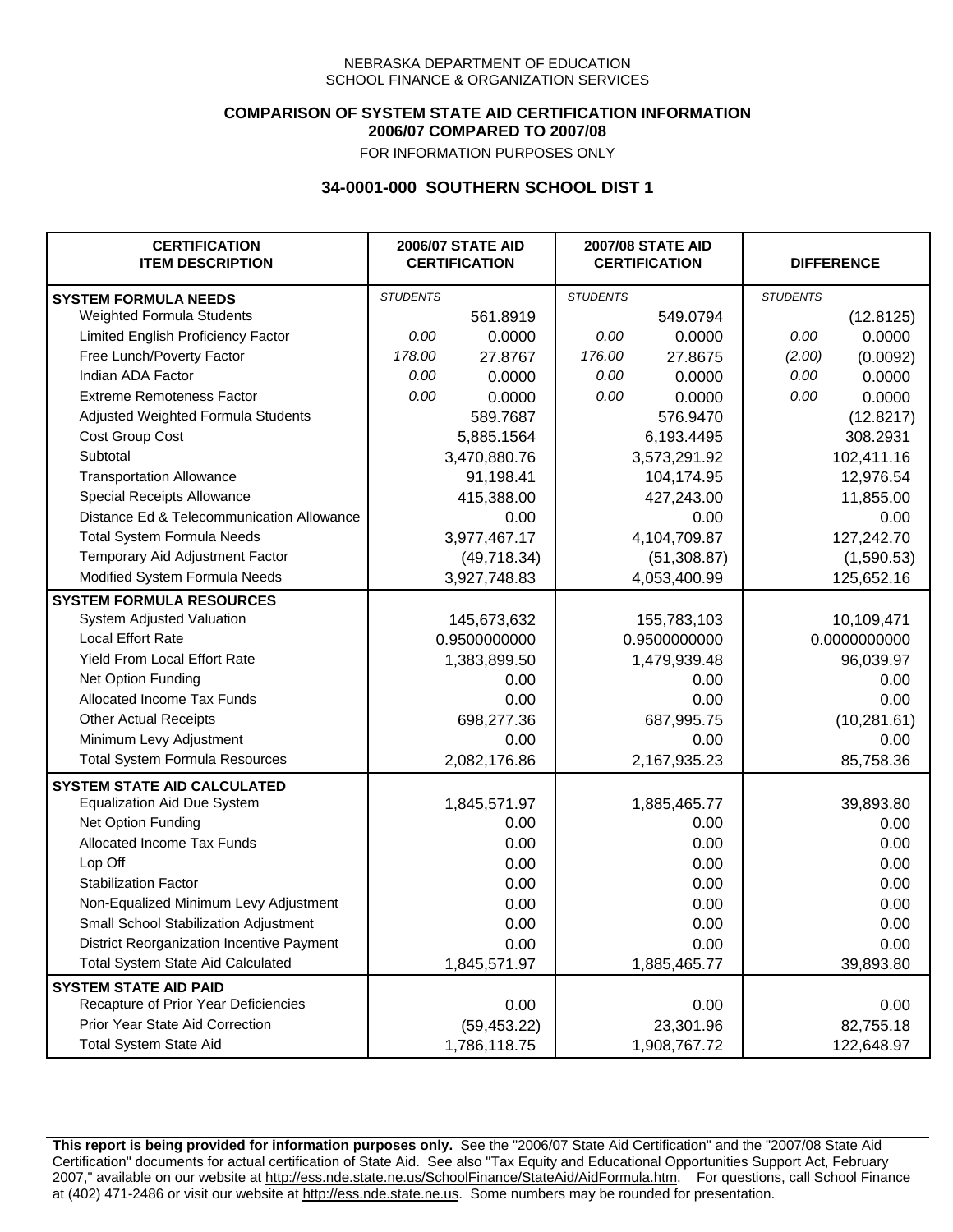### **COMPARISON OF SYSTEM STATE AID CERTIFICATION INFORMATION 2006/07 COMPARED TO 2007/08**

FOR INFORMATION PURPOSES ONLY

## **34-0015-000 BEATRICE PUBLIC SCHOOLS**

| <b>CERTIFICATION</b><br><b>ITEM DESCRIPTION</b> |                 | <b>2006/07 STATE AID</b><br><b>CERTIFICATION</b> | <b>2007/08 STATE AID</b><br><b>CERTIFICATION</b> |               |                 | <b>DIFFERENCE</b> |
|-------------------------------------------------|-----------------|--------------------------------------------------|--------------------------------------------------|---------------|-----------------|-------------------|
| <b>SYSTEM FORMULA NEEDS</b>                     | <b>STUDENTS</b> |                                                  | <b>STUDENTS</b>                                  |               | <b>STUDENTS</b> |                   |
| Weighted Formula Students                       |                 | 2,587.3640                                       |                                                  | 2,549.6150    |                 | (37.7489)         |
| Limited English Proficiency Factor              | 1.00            | 0.2500                                           | 3.00                                             | 0.7500        | 2.00            | 0.5000            |
| Free Lunch/Poverty Factor                       | 497.00          | 44.1240                                          | 516.00                                           | 48.6361       | 19.00           | 4.5121            |
| Indian ADA Factor                               | 0.00            | 0.0000                                           | 0.00                                             | 0.0000        | 0.00            | 0.0000            |
| <b>Extreme Remoteness Factor</b>                | 0.00            | 0.0000                                           | 0.00                                             | 0.0000        | 0.00            | 0.0000            |
| Adjusted Weighted Formula Students              |                 | 2,631.7379                                       |                                                  | 2,599.0012    |                 | (32.7368)         |
| Cost Group Cost                                 |                 | 5,885.1564                                       | 6,193.4495                                       |               |                 | 308.2931          |
| Subtotal                                        |                 | 15,488,189.40                                    |                                                  | 16,096,782.32 |                 | 608,592.92        |
| <b>Transportation Allowance</b>                 |                 | 197,547.66                                       |                                                  | 216,982.00    |                 | 19,434.34         |
| Special Receipts Allowance                      |                 | 1,564,840.74                                     |                                                  | 1,915,983.57  |                 | 351,142.83        |
| Distance Ed & Telecommunication Allowance       |                 | 0.00                                             |                                                  | 8,105.76      |                 | 8,105.76          |
| <b>Total System Formula Needs</b>               |                 | 17,250,577.80                                    |                                                  | 18,237,853.65 | 987,275.85      |                   |
| Temporary Aid Adjustment Factor                 |                 | (215, 632.22)                                    | (227, 973.17)                                    |               | (12, 340.95)    |                   |
| Modified System Formula Needs                   | 17,034,945.58   |                                                  | 18,009,880.48                                    |               | 974,934.90      |                   |
| <b>SYSTEM FORMULA RESOURCES</b>                 |                 |                                                  |                                                  |               |                 |                   |
| System Adjusted Valuation                       |                 | 719,777,344                                      |                                                  | 769,724,983   |                 | 49,947,639        |
| <b>Local Effort Rate</b>                        |                 | 0.9500000000                                     |                                                  | 0.9500000000  |                 | 0.0000000000      |
| Yield From Local Effort Rate                    |                 | 6,837,884.77                                     |                                                  | 7,312,387.34  |                 | 474,502.57        |
| Net Option Funding                              |                 | 0.00                                             | 0.00                                             |               | 0.00            |                   |
| Allocated Income Tax Funds                      |                 | 188,199.29                                       | 224,259.38                                       |               | 36,060.09       |                   |
| <b>Other Actual Receipts</b>                    |                 | 2,883,235.37                                     | 3,316,047.22                                     |               | 432,811.85      |                   |
| Minimum Levy Adjustment                         |                 | 0.00                                             | 0.00                                             |               | 0.00            |                   |
| <b>Total System Formula Resources</b>           |                 | 9,909,319.42                                     |                                                  | 10,852,693.94 |                 | 943,374.51        |
| <b>SYSTEM STATE AID CALCULATED</b>              |                 |                                                  |                                                  |               |                 |                   |
| <b>Equalization Aid Due System</b>              |                 | 7,125,626.15                                     |                                                  | 7,157,186.54  |                 | 31,560.39         |
| Net Option Funding                              |                 | 0.00                                             |                                                  | 0.00          |                 | 0.00              |
| Allocated Income Tax Funds                      |                 | 188,199.29                                       |                                                  | 224,259.38    |                 | 36,060.09         |
| Lop Off                                         |                 | 0.00                                             |                                                  | 0.00          |                 | 0.00              |
| <b>Stabilization Factor</b>                     |                 | 0.00                                             |                                                  | 0.00          |                 | 0.00              |
| Non-Equalized Minimum Levy Adjustment           |                 | 0.00                                             |                                                  | 0.00          |                 | 0.00              |
| Small School Stabilization Adjustment           |                 | 0.00                                             |                                                  | 0.00          |                 | 0.00              |
| District Reorganization Incentive Payment       |                 | 0.00                                             |                                                  | 0.00          |                 | 0.00              |
| <b>Total System State Aid Calculated</b>        |                 | 7,313,825.44                                     |                                                  | 7,381,445.92  |                 | 67,620.48         |
| <b>SYSTEM STATE AID PAID</b>                    |                 |                                                  |                                                  |               |                 |                   |
| Recapture of Prior Year Deficiencies            |                 | 0.00                                             |                                                  | 0.00          |                 | 0.00              |
| Prior Year State Aid Correction                 |                 | (156,004.50)                                     |                                                  | (113, 530.86) |                 | 42,473.64         |
| <b>Total System State Aid</b>                   |                 | 7,157,820.93                                     |                                                  | 7,267,915.06  | 110,094.12      |                   |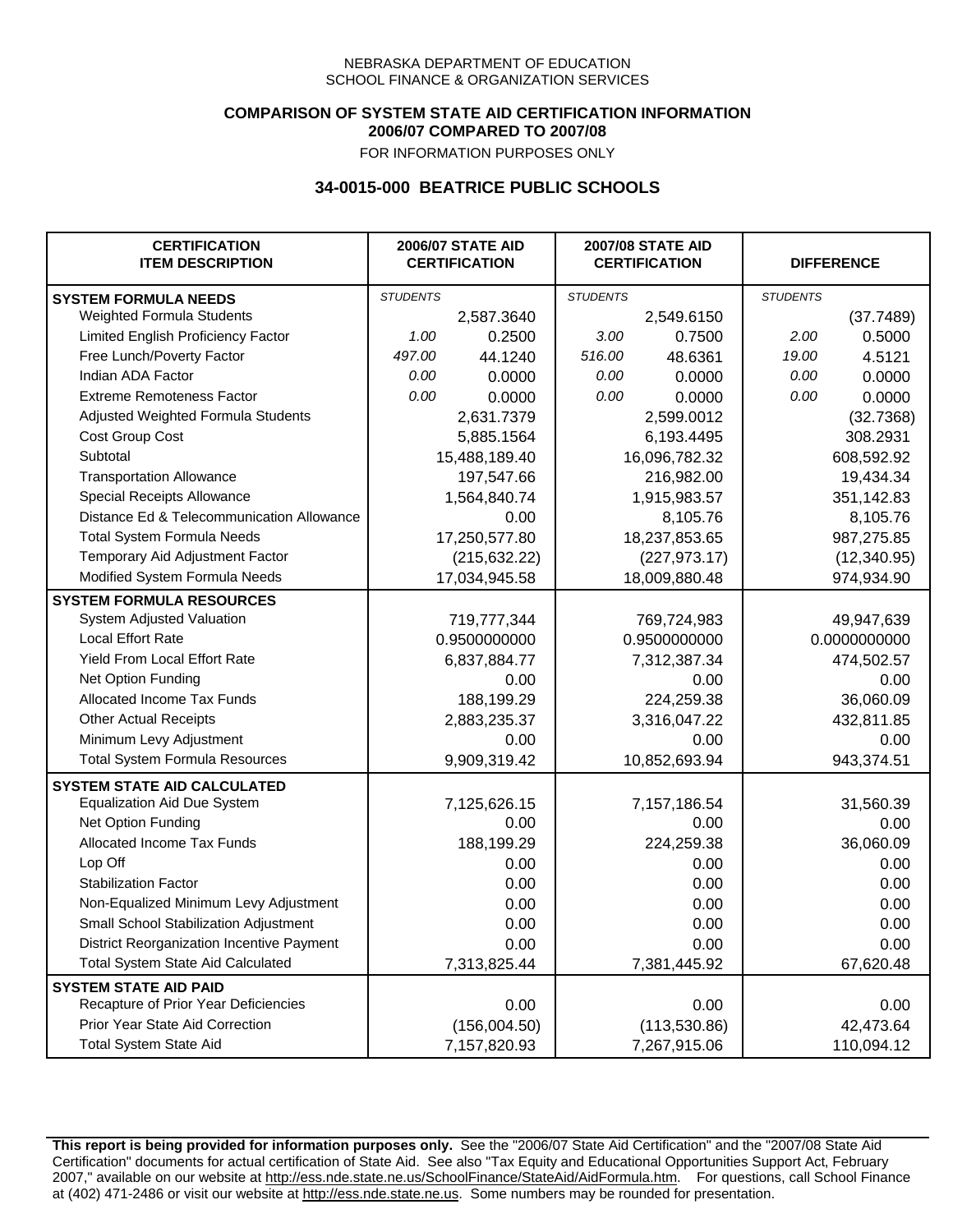### **COMPARISON OF SYSTEM STATE AID CERTIFICATION INFORMATION 2006/07 COMPARED TO 2007/08**

FOR INFORMATION PURPOSES ONLY

## **34-0034-000 FREEMAN PUBLIC SCHOOLS**

| <b>CERTIFICATION</b><br><b>ITEM DESCRIPTION</b> |                 | <b>2006/07 STATE AID</b><br><b>CERTIFICATION</b> | <b>2007/08 STATE AID</b><br><b>CERTIFICATION</b> |              | <b>DIFFERENCE</b> |               |
|-------------------------------------------------|-----------------|--------------------------------------------------|--------------------------------------------------|--------------|-------------------|---------------|
| <b>SYSTEM FORMULA NEEDS</b>                     | <b>STUDENTS</b> |                                                  | <b>STUDENTS</b>                                  |              | <b>STUDENTS</b>   |               |
| <b>Weighted Formula Students</b>                |                 | 384.4894                                         |                                                  | 378.0582     |                   | (6.4312)      |
| Limited English Proficiency Factor              | 0.00            | 0.0000                                           | 0.00                                             | 0.0000       | 0.00              | 0.0000        |
| Free Lunch/Poverty Factor                       | 34.00           | 0.8596                                           | 34.00                                            | 0.9318       | 0.00              | 0.0722        |
| Indian ADA Factor                               | 0.00            | 0.0000                                           | 0.00                                             | 0.0000       | 0.00              | 0.0000        |
| <b>Extreme Remoteness Factor</b>                | 0.00            | 0.0000                                           | 0.00                                             | 0.0000       | 0.00              | 0.0000        |
| Adjusted Weighted Formula Students              |                 | 385.3490                                         |                                                  | 378.9899     |                   | (6.3590)      |
| Cost Group Cost                                 |                 | 5,885.1564                                       |                                                  | 6,193.4495   |                   | 308.2931      |
| Subtotal                                        |                 | 2,267,838.93                                     |                                                  | 2,347,255.05 |                   | 79,416.13     |
| <b>Transportation Allowance</b>                 |                 | 123,046.81                                       |                                                  | 128,639.58   |                   | 5,592.77      |
| Special Receipts Allowance                      |                 | 192,952.00                                       |                                                  | 251,011.00   |                   | 58,059.00     |
| Distance Ed & Telecommunication Allowance       |                 | 0.00                                             |                                                  | 0.00         |                   | 0.00          |
| <b>Total System Formula Needs</b>               |                 | 2,583,837.74                                     |                                                  | 2,726,905.63 |                   | 143,067.90    |
| Temporary Aid Adjustment Factor                 |                 | (32, 297.97)                                     | (34,086.32)                                      |              | (1,788.35)        |               |
| Modified System Formula Needs                   |                 | 2,551,539.77                                     |                                                  | 2,692,819.31 |                   | 141,279.55    |
| <b>SYSTEM FORMULA RESOURCES</b>                 |                 |                                                  |                                                  |              |                   |               |
| System Adjusted Valuation                       |                 | 190,802,742                                      |                                                  | 209,594,415  |                   | 18,791,673    |
| <b>Local Effort Rate</b>                        |                 | 0.9500000000                                     |                                                  | 0.9500000000 |                   | 0.0000000000  |
| Yield From Local Effort Rate                    |                 | 1,812,626.05                                     |                                                  | 1,991,146.94 |                   | 178,520.89    |
| Net Option Funding                              |                 | 0.00                                             |                                                  | 0.00         |                   | 0.00          |
| Allocated Income Tax Funds                      |                 | 1,693.95                                         | 372.99                                           |              | (1,320.96)        |               |
| <b>Other Actual Receipts</b>                    |                 | 410,431.41                                       | 484,080.18                                       |              | 73,648.77         |               |
| Minimum Levy Adjustment                         |                 | 0.00                                             |                                                  | 0.00         |                   | 0.00          |
| <b>Total System Formula Resources</b>           |                 | 2,224,751.41                                     |                                                  | 2,475,600.11 |                   | 250,848.71    |
| <b>SYSTEM STATE AID CALCULATED</b>              |                 |                                                  |                                                  |              |                   |               |
| <b>Equalization Aid Due System</b>              |                 | 326,788.36                                       |                                                  | 217,219.20   |                   | (109, 569.16) |
| Net Option Funding                              |                 | 0.00                                             |                                                  | 0.00         |                   | 0.00          |
| Allocated Income Tax Funds                      |                 | 1,693.95                                         |                                                  | 372.99       |                   | (1,320.96)    |
| Lop Off                                         |                 | 0.00                                             |                                                  | 0.00         |                   | 0.00          |
| <b>Stabilization Factor</b>                     |                 | 0.00                                             |                                                  | 0.00         |                   | 0.00          |
| Non-Equalized Minimum Levy Adjustment           |                 | 0.00                                             |                                                  | 0.00         |                   | 0.00          |
| Small School Stabilization Adjustment           |                 | 0.00                                             |                                                  | 0.00         |                   | 0.00          |
| District Reorganization Incentive Payment       |                 | 0.00                                             |                                                  | 0.00         |                   | 0.00          |
| <b>Total System State Aid Calculated</b>        |                 | 328,482.31                                       |                                                  | 217,592.19   |                   | (110, 890.12) |
| <b>SYSTEM STATE AID PAID</b>                    |                 |                                                  |                                                  |              |                   |               |
| Recapture of Prior Year Deficiencies            |                 | 0.00                                             |                                                  | 0.00         |                   | 0.00          |
| Prior Year State Aid Correction                 |                 | (18,504.90)                                      |                                                  | (31, 124.98) |                   | (12,620.08)   |
| <b>Total System State Aid</b>                   |                 | 309,977.41                                       |                                                  | 186,467.22   |                   | (123, 510.20) |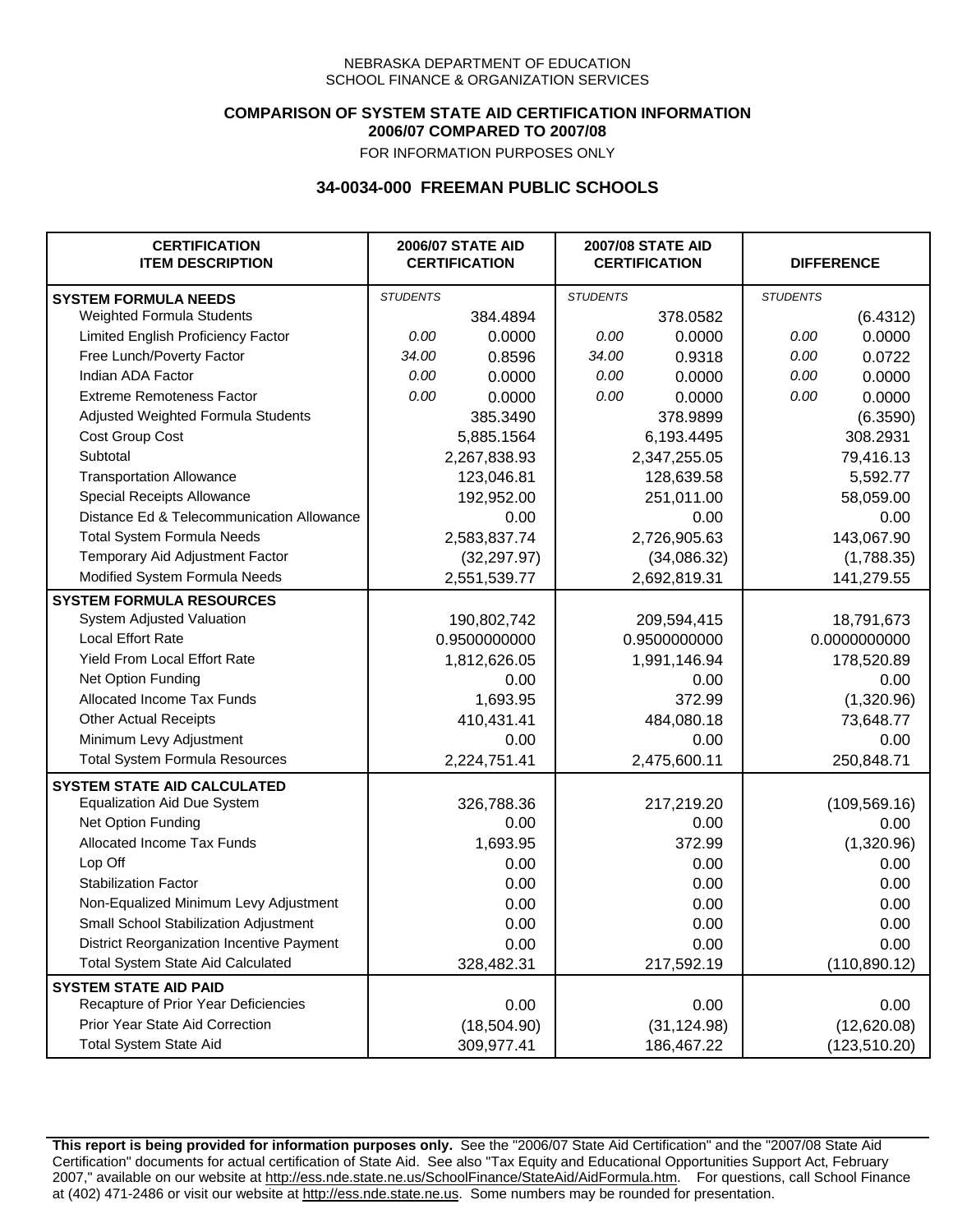## **COMPARISON OF SYSTEM STATE AID CERTIFICATION INFORMATION 2006/07 COMPARED TO 2007/08**

FOR INFORMATION PURPOSES ONLY

## **34-0100-000 DILLER-ODELL PUBLIC SCHOOLS**

| <b>CERTIFICATION</b><br><b>ITEM DESCRIPTION</b> |                 | <b>2006/07 STATE AID</b><br><b>CERTIFICATION</b> | <b>2007/08 STATE AID</b><br><b>CERTIFICATION</b> |              | <b>DIFFERENCE</b> |              |
|-------------------------------------------------|-----------------|--------------------------------------------------|--------------------------------------------------|--------------|-------------------|--------------|
| <b>SYSTEM FORMULA NEEDS</b>                     | <b>STUDENTS</b> |                                                  | <b>STUDENTS</b>                                  |              | <b>STUDENTS</b>   |              |
| Weighted Formula Students                       |                 | 328.3408                                         |                                                  | 322.7488     |                   | (5.5920)     |
| Limited English Proficiency Factor              | 0.00            | 0.0000                                           | 0.00                                             | 0.0000       | 0.00              | 0.0000       |
| Free Lunch/Poverty Factor                       | 38.00           | 1.7079                                           | 45.00                                            | 2.6059       | 7.00              | 0.8981       |
| Indian ADA Factor                               | 0.00            | 0.0000                                           | 0.00                                             | 0.0000       | 0.00              | 0.0000       |
| <b>Extreme Remoteness Factor</b>                | 0.00            | 0.0000                                           | 0.00                                             | 0.0000       | 0.00              | 0.0000       |
| Adjusted Weighted Formula Students              |                 | 330.0487                                         |                                                  | 325.3547     |                   | (4.6940)     |
| Cost Group Cost                                 |                 | 5,885.1564                                       |                                                  | 6,193.4495   |                   | 308.2931     |
| Subtotal                                        |                 | 1,942,388.07                                     |                                                  | 2,015,068.04 |                   | 72,679.96    |
| <b>Transportation Allowance</b>                 |                 | 113,428.64                                       |                                                  | 121,622.06   |                   | 8,193.42     |
| Special Receipts Allowance                      |                 | 153,326.00                                       |                                                  | 151,753.00   |                   | (1,573.00)   |
| Distance Ed & Telecommunication Allowance       |                 | 0.00                                             |                                                  | 0.00         |                   | 0.00         |
| <b>Total System Formula Needs</b>               |                 | 2,209,142.71                                     |                                                  | 2,288,443.10 |                   | 79,300.38    |
| Temporary Aid Adjustment Factor                 |                 | (27,614.28)                                      |                                                  | (28,605.54)  |                   | (991.25)     |
| Modified System Formula Needs                   |                 | 2,181,528.43                                     |                                                  | 2,259,837.56 |                   | 78,309.13    |
| <b>SYSTEM FORMULA RESOURCES</b>                 |                 |                                                  |                                                  |              |                   |              |
| System Adjusted Valuation                       |                 | 167,456,518                                      |                                                  | 177,696,570  |                   | 10,240,052   |
| <b>Local Effort Rate</b>                        |                 | 0.9500000000                                     |                                                  | 0.9500000000 |                   | 0.0000000000 |
| Yield From Local Effort Rate                    |                 | 1,590,836.92                                     |                                                  | 1,688,117.42 |                   | 97,280.49    |
| Net Option Funding                              |                 | 0.00                                             |                                                  | 0.00         |                   | 0.00         |
| Allocated Income Tax Funds                      |                 | 13,480.13                                        |                                                  | 1,110.43     |                   | (12, 369.70) |
| <b>Other Actual Receipts</b>                    |                 | 352,011.00                                       |                                                  | 357,519.00   | 5,508.00          |              |
| Minimum Levy Adjustment                         |                 | 0.00                                             |                                                  | 0.00         |                   | 0.00         |
| <b>Total System Formula Resources</b>           |                 | 1,956,328.05                                     |                                                  | 2,046,746.84 |                   | 90,418.79    |
| <b>SYSTEM STATE AID CALCULATED</b>              |                 |                                                  |                                                  |              |                   |              |
| <b>Equalization Aid Due System</b>              |                 | 225,200.38                                       |                                                  | 213,090.72   |                   | (12, 109.66) |
| Net Option Funding                              |                 | 0.00                                             |                                                  | 0.00         |                   | 0.00         |
| Allocated Income Tax Funds                      |                 | 13,480.13                                        |                                                  | 1,110.43     |                   | (12, 369.70) |
| Lop Off                                         |                 | 0.00                                             |                                                  | 0.00         |                   | 0.00         |
| <b>Stabilization Factor</b>                     |                 | 0.00                                             |                                                  | 0.00         |                   | 0.00         |
| Non-Equalized Minimum Levy Adjustment           |                 | 0.00                                             |                                                  | 0.00         |                   | 0.00         |
| Small School Stabilization Adjustment           |                 | 0.00                                             |                                                  | 0.00         |                   | 0.00         |
| District Reorganization Incentive Payment       |                 | 0.00                                             |                                                  | 0.00         |                   | 0.00         |
| <b>Total System State Aid Calculated</b>        |                 | 238,680.51                                       |                                                  | 214,201.14   |                   | (24, 479.36) |
| <b>SYSTEM STATE AID PAID</b>                    |                 |                                                  |                                                  |              |                   |              |
| Recapture of Prior Year Deficiencies            |                 | 0.00                                             |                                                  | 0.00         |                   | 0.00         |
| Prior Year State Aid Correction                 |                 | 21,211.71                                        |                                                  | (11, 179.28) |                   | (32, 390.98) |
| <b>Total System State Aid</b>                   |                 | 259,892.21                                       |                                                  | 203,021.86   |                   | (56, 870.35) |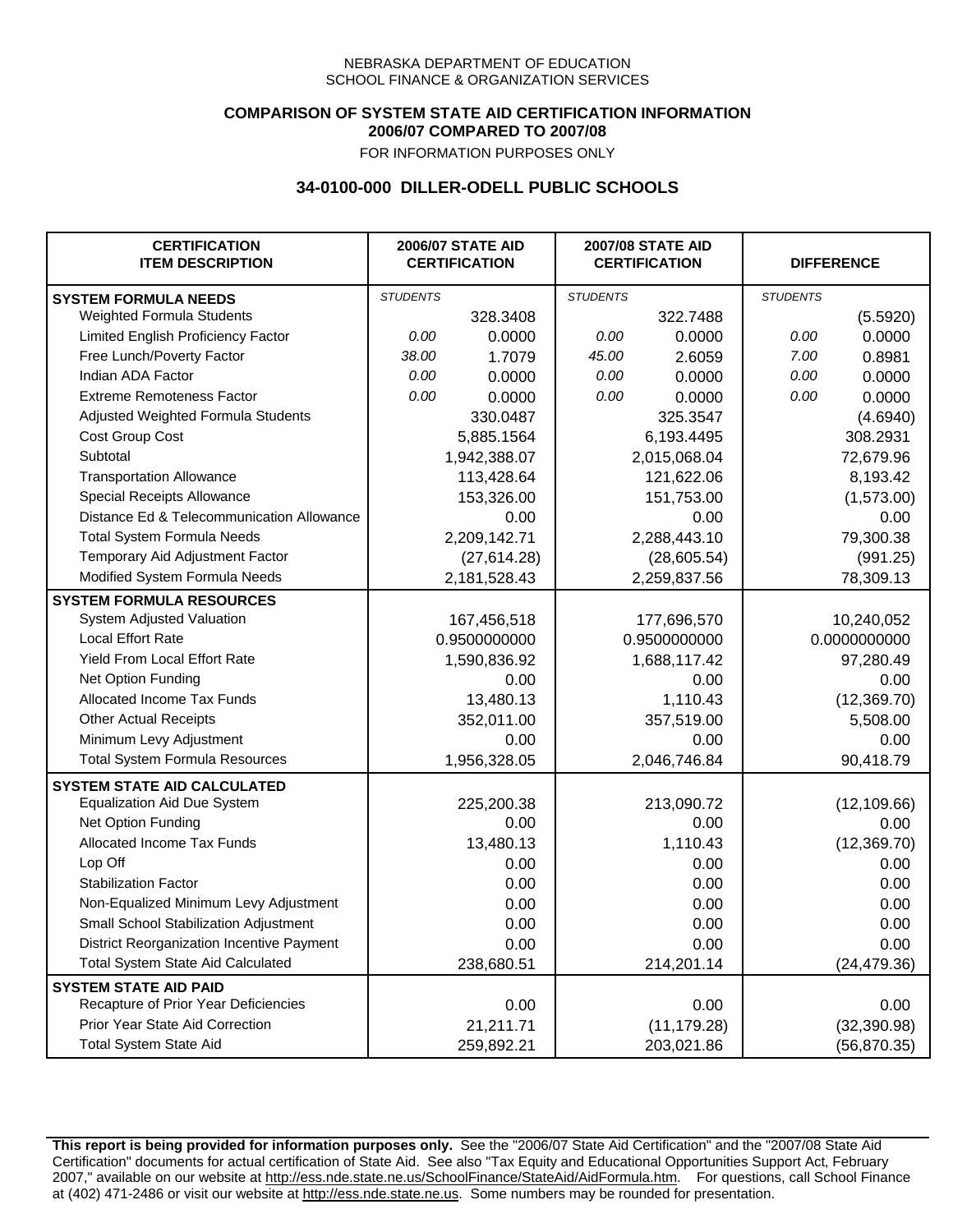### **COMPARISON OF SYSTEM STATE AID CERTIFICATION INFORMATION 2006/07 COMPARED TO 2007/08**

FOR INFORMATION PURPOSES ONLY

## **35-0001-000 GARDEN COUNTY SCHOOLS**

| <b>CERTIFICATION</b><br><b>ITEM DESCRIPTION</b> |                 | <b>2006/07 STATE AID</b><br><b>CERTIFICATION</b> | <b>2007/08 STATE AID</b><br><b>CERTIFICATION</b> |              | <b>DIFFERENCE</b> |               |
|-------------------------------------------------|-----------------|--------------------------------------------------|--------------------------------------------------|--------------|-------------------|---------------|
| <b>SYSTEM FORMULA NEEDS</b>                     | <b>STUDENTS</b> |                                                  | <b>STUDENTS</b>                                  |              | <b>STUDENTS</b>   |               |
| Weighted Formula Students                       |                 | 346.1509                                         |                                                  | 335.9717     |                   | (10.1792)     |
| Limited English Proficiency Factor              | 0.00            | 0.0000                                           | 0.00                                             | 0.0000       | 0.00              | 0.0000        |
| Free Lunch/Poverty Factor                       | 106.00          | 16.5850                                          | 96.00                                            | 13.9943      | (10.00)           | (2.5907)      |
| Indian ADA Factor                               | 0.00            | 0.0000                                           | 0.00                                             | 0.0000       | 0.00              | 0.0000        |
| <b>Extreme Remoteness Factor</b>                | 0.00            | 0.0000                                           | 0.00                                             | 0.0000       | 0.00              | 0.0000        |
| Adjusted Weighted Formula Students              |                 | 362.7358                                         |                                                  | 349.9659     |                   | (12.7699)     |
| Cost Group Cost                                 |                 | 8,672.7450                                       |                                                  | 9,486.1706   |                   | 813.4256      |
| Subtotal                                        |                 | 3,145,915.18                                     |                                                  | 3,319,836.35 |                   | 173,921.17    |
| <b>Transportation Allowance</b>                 |                 | 120,972.93                                       |                                                  | 138,461.08   |                   | 17,488.15     |
| Special Receipts Allowance                      |                 | 311,709.14                                       |                                                  | 274,375.24   |                   | (37, 333.90)  |
| Distance Ed & Telecommunication Allowance       |                 | 0.00                                             |                                                  | 0.00         |                   | 0.00          |
| <b>Total System Formula Needs</b>               |                 | 3,578,597.25                                     | 3,732,672.67                                     |              | 154,075.43        |               |
| Temporary Aid Adjustment Factor                 |                 | (44, 732.47)                                     | (46,658.41)                                      |              | (1,925.94)        |               |
| Modified System Formula Needs                   |                 | 3,533,864.78                                     |                                                  | 3,686,014.27 |                   | 152,149.48    |
| <b>SYSTEM FORMULA RESOURCES</b>                 |                 |                                                  |                                                  |              |                   |               |
| System Adjusted Valuation                       |                 | 332,718,117                                      |                                                  | 321,658,039  |                   | (11,060,078)  |
| <b>Local Effort Rate</b>                        |                 | 0.9500000000                                     |                                                  | 0.9500000000 |                   | 0.0000000000  |
| Yield From Local Effort Rate                    |                 | 3,160,822.11                                     |                                                  | 3,055,751.37 |                   | (105, 070.74) |
| Net Option Funding                              |                 | 25,335.01                                        |                                                  | 0.00         |                   | (25, 335.01)  |
| Allocated Income Tax Funds                      |                 | 33,090.91                                        |                                                  | 0.00         |                   | (33,090.91)   |
| <b>Other Actual Receipts</b>                    |                 | 701,758.88                                       |                                                  | 776,403.60   | 74,644.72         |               |
| Minimum Levy Adjustment                         |                 | 0.00                                             |                                                  | 0.00         |                   | 0.00          |
| <b>Total System Formula Resources</b>           |                 | 3,921,006.92                                     |                                                  | 3,832,154.97 |                   | (88, 851.94)  |
| <b>SYSTEM STATE AID CALCULATED</b>              |                 |                                                  |                                                  |              |                   |               |
| <b>Equalization Aid Due System</b>              |                 | 0.00                                             |                                                  | 0.00         |                   | 0.00          |
| Net Option Funding                              |                 | 25,335.01                                        |                                                  | 0.00         |                   | (25, 335.01)  |
| Allocated Income Tax Funds                      |                 | 33,090.91                                        |                                                  | 0.00         |                   | (33,090.91)   |
| Lop Off                                         |                 | 0.00                                             |                                                  | 0.00         |                   | 0.00          |
| <b>Stabilization Factor</b>                     |                 | 0.00                                             |                                                  | 48,931.71    |                   | 48,931.71     |
| Non-Equalized Minimum Levy Adjustment           |                 | 0.00                                             |                                                  | 0.00         |                   | 0.00          |
| Small School Stabilization Adjustment           |                 | 0.00                                             |                                                  | 0.00         |                   | 0.00          |
| District Reorganization Incentive Payment       |                 | 0.00                                             |                                                  | 0.00         |                   | 0.00          |
| <b>Total System State Aid Calculated</b>        |                 | 58,425.92                                        |                                                  | 48,931.71    |                   | (9,494.21)    |
| <b>SYSTEM STATE AID PAID</b>                    |                 |                                                  |                                                  |              |                   |               |
| Recapture of Prior Year Deficiencies            |                 | 0.00                                             |                                                  | 0.00         |                   | 0.00          |
| Prior Year State Aid Correction                 |                 | 0.00                                             |                                                  | (34.25)      |                   | (34.25)       |
| <b>Total System State Aid</b>                   |                 | 58,425.92                                        |                                                  | 48,897.45    |                   | (9,528.47)    |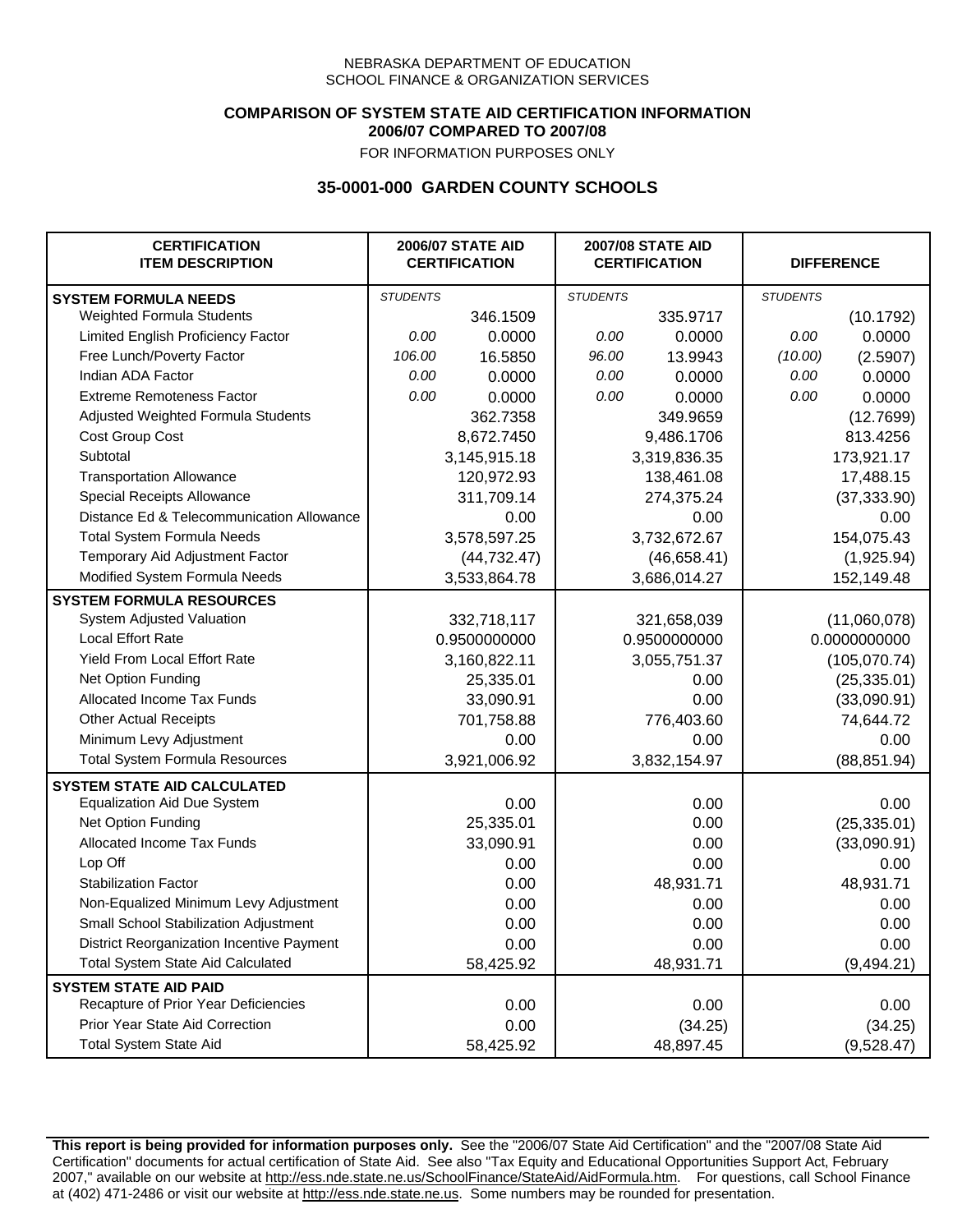### **COMPARISON OF SYSTEM STATE AID CERTIFICATION INFORMATION 2006/07 COMPARED TO 2007/08**

FOR INFORMATION PURPOSES ONLY

## **36-0100-000 BURWELL PUBLIC SCHOOLS**

| <b>CERTIFICATION</b><br><b>ITEM DESCRIPTION</b> |                 | <b>2006/07 STATE AID</b><br><b>CERTIFICATION</b> | <b>2007/08 STATE AID</b><br><b>CERTIFICATION</b> |              | <b>DIFFERENCE</b> |              |
|-------------------------------------------------|-----------------|--------------------------------------------------|--------------------------------------------------|--------------|-------------------|--------------|
| <b>SYSTEM FORMULA NEEDS</b>                     | <b>STUDENTS</b> |                                                  | <b>STUDENTS</b>                                  |              | <b>STUDENTS</b>   |              |
| <b>Weighted Formula Students</b>                |                 | 400.6945                                         |                                                  | 379.0151     |                   | (21.6794)    |
| Limited English Proficiency Factor              | 0.00            | 0.0000                                           | 0.00                                             | 0.0000       | 0.00              | 0.0000       |
| Free Lunch/Poverty Factor                       | 85.95           | 8.7265                                           | 94.43                                            | 11.3045      | 8.47              | 2.5780       |
| Indian ADA Factor                               | 0.00            | 0.0000                                           | 0.00                                             | 0.0000       | 0.00              | 0.0000       |
| <b>Extreme Remoteness Factor</b>                | 0.00            | 0.0000                                           | 0.00                                             | 0.0000       | 0.00              | 0.0000       |
| Adjusted Weighted Formula Students              |                 | 409.4210                                         |                                                  | 390.3196     |                   | (19.1014)    |
| Cost Group Cost                                 |                 | 7,482.7963                                       |                                                  | 7,975.8019   |                   | 493.0057     |
| Subtotal                                        |                 | 3,063,613.72                                     |                                                  | 3,113,111.49 |                   | 49,497.77    |
| <b>Transportation Allowance</b>                 |                 | 70,324.76                                        |                                                  | 53,954.55    |                   | (16, 370.21) |
| Special Receipts Allowance                      |                 | 223,431.79                                       |                                                  | 228,526.22   |                   | 5,094.44     |
| Distance Ed & Telecommunication Allowance       |                 | 0.00                                             |                                                  | 0.00         |                   | 0.00         |
| <b>Total System Formula Needs</b>               |                 | 3,357,370.27                                     | 3,395,592.26                                     |              | 38,221.99         |              |
| Temporary Aid Adjustment Factor                 |                 | (41, 967.13)                                     | (42, 444.90)                                     |              | (477.77)          |              |
| Modified System Formula Needs                   |                 | 3,315,403.14                                     |                                                  | 3,353,147.36 |                   | 37,744.22    |
| <b>SYSTEM FORMULA RESOURCES</b>                 |                 |                                                  |                                                  |              |                   |              |
| System Adjusted Valuation                       |                 | 150,105,317                                      |                                                  | 161,093,753  |                   | 10,988,436   |
| <b>Local Effort Rate</b>                        |                 | 0.9500000000                                     |                                                  | 0.9500000000 |                   | 0.0000000000 |
| Yield From Local Effort Rate                    |                 | 1,426,000.51                                     |                                                  | 1,530,390.65 |                   | 104,390.14   |
| Net Option Funding                              |                 | 209,108.09                                       | 174,512.77                                       |              | (34, 595.32)      |              |
| Allocated Income Tax Funds                      |                 | 28,049.38                                        | 30,847.54                                        |              | 2,798.16          |              |
| <b>Other Actual Receipts</b>                    |                 | 431,622.20                                       |                                                  | 454,688.08   | 23,065.88         |              |
| Minimum Levy Adjustment                         |                 | 0.00                                             |                                                  | 0.00         |                   | 0.00         |
| <b>Total System Formula Resources</b>           |                 | 2,094,780.18                                     |                                                  | 2,190,439.04 |                   | 95,658.86    |
| <b>SYSTEM STATE AID CALCULATED</b>              |                 |                                                  |                                                  |              |                   |              |
| <b>Equalization Aid Due System</b>              |                 | 1,220,622.96                                     |                                                  | 1,162,708.32 |                   | (57, 914.65) |
| Net Option Funding                              |                 | 209,108.09                                       |                                                  | 174,512.77   |                   | (34, 595.32) |
| Allocated Income Tax Funds                      |                 | 28,049.38                                        |                                                  | 30,847.54    |                   | 2,798.16     |
| Lop Off                                         |                 | 0.00                                             |                                                  | 0.00         |                   | 0.00         |
| <b>Stabilization Factor</b>                     |                 | 0.00                                             |                                                  | 0.00         |                   | 0.00         |
| Non-Equalized Minimum Levy Adjustment           |                 | 0.00                                             |                                                  | 0.00         |                   | 0.00         |
| Small School Stabilization Adjustment           |                 | 0.00                                             |                                                  | 0.00         |                   | 0.00         |
| District Reorganization Incentive Payment       |                 | 0.00                                             |                                                  | 0.00         |                   | 0.00         |
| <b>Total System State Aid Calculated</b>        |                 | 1,457,780.44                                     |                                                  | 1,368,068.63 |                   | (89,711.81)  |
| <b>SYSTEM STATE AID PAID</b>                    |                 |                                                  |                                                  |              |                   |              |
| Recapture of Prior Year Deficiencies            |                 | 0.00                                             |                                                  | 0.00         |                   | 0.00         |
| Prior Year State Aid Correction                 |                 | (1,425.66)                                       |                                                  | (2,318.44)   |                   | (892.78)     |
| <b>Total System State Aid</b>                   |                 | 1,456,354.78                                     |                                                  | 1,365,750.19 |                   | (90, 604.58) |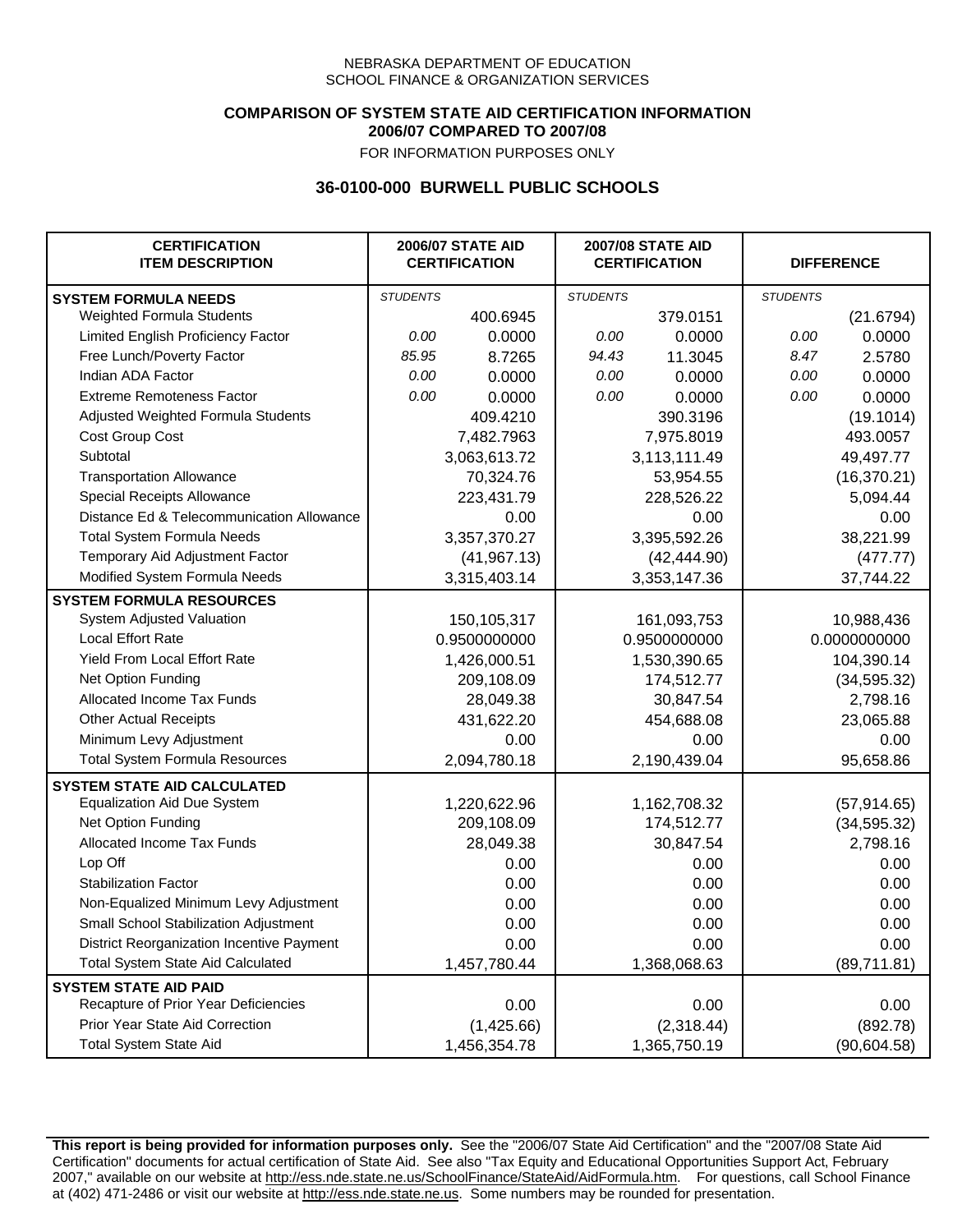### **COMPARISON OF SYSTEM STATE AID CERTIFICATION INFORMATION 2006/07 COMPARED TO 2007/08**

FOR INFORMATION PURPOSES ONLY

## **37-0030-000 ELWOOD PUBLIC SCHOOLS**

| <b>CERTIFICATION</b><br><b>ITEM DESCRIPTION</b> |                 | <b>2006/07 STATE AID</b><br><b>CERTIFICATION</b> | <b>2007/08 STATE AID</b><br><b>CERTIFICATION</b> |              | <b>DIFFERENCE</b> |              |
|-------------------------------------------------|-----------------|--------------------------------------------------|--------------------------------------------------|--------------|-------------------|--------------|
| <b>SYSTEM FORMULA NEEDS</b>                     | <b>STUDENTS</b> |                                                  | <b>STUDENTS</b>                                  |              | <b>STUDENTS</b>   |              |
| <b>Weighted Formula Students</b>                |                 | 315.5643                                         |                                                  | 299.2738     |                   | (16.2904)    |
| Limited English Proficiency Factor              | 0.00            | 0.0000                                           | 0.00                                             | 0.0000       | 0.00              | 0.0000       |
| Free Lunch/Poverty Factor                       | 63.00           | 5.8105                                           | 58.00                                            | 5.1933       | (5.00)            | (0.6172)     |
| Indian ADA Factor                               | 0.00            | 0.0000                                           | 0.00                                             | 0.0000       | 0.00              | 0.0000       |
| <b>Extreme Remoteness Factor</b>                | 0.00            | 0.0000                                           | 0.00                                             | 0.0000       | 0.00              | 0.0000       |
| Adjusted Weighted Formula Students              |                 | 321.3747                                         |                                                  | 304.4671     |                   | (16.9076)    |
| Cost Group Cost                                 |                 | 5,885.1564                                       |                                                  | 6,193.4495   |                   | 308.2931     |
| Subtotal                                        |                 | 1,891,340.63                                     |                                                  | 1,885,701.78 |                   | (5,638.85)   |
| <b>Transportation Allowance</b>                 |                 | 71,818.49                                        |                                                  | 80,071.15    |                   | 8,252.66     |
| Special Receipts Allowance                      |                 | 175,112.00                                       |                                                  | 184,866.39   |                   | 9,754.39     |
| Distance Ed & Telecommunication Allowance       |                 | 0.00                                             |                                                  | 0.00         |                   | 0.00         |
| <b>Total System Formula Needs</b>               |                 | 2,138,271.12                                     | 2,150,639.32                                     |              | 12,368.20         |              |
| Temporary Aid Adjustment Factor                 |                 | (26, 728.39)                                     | (26, 882.99)                                     |              | (154.60)          |              |
| Modified System Formula Needs                   |                 | 2,111,542.73                                     |                                                  | 2,123,756.33 |                   | 12,213.59    |
| <b>SYSTEM FORMULA RESOURCES</b>                 |                 |                                                  |                                                  |              |                   |              |
| System Adjusted Valuation                       |                 | 185,054,575                                      |                                                  | 192,731,139  |                   | 7,676,564    |
| <b>Local Effort Rate</b>                        |                 | 0.9500000000                                     |                                                  | 0.9500000000 |                   | 0.0000000000 |
| <b>Yield From Local Effort Rate</b>             |                 | 1,758,018.46                                     |                                                  | 1,830,945.82 | 72,927.36         |              |
| Net Option Funding                              |                 | 39,183.98                                        | 80,957.73                                        |              | 41,773.76         |              |
| Allocated Income Tax Funds                      |                 | 31,446.85                                        | 31,023.73                                        |              | (423.13)          |              |
| <b>Other Actual Receipts</b>                    |                 | 435,561.52                                       |                                                  | 452,601.77   | 17,040.25         |              |
| Minimum Levy Adjustment                         |                 | 0.00                                             |                                                  | 0.00         |                   | 0.00         |
| <b>Total System Formula Resources</b>           |                 | 2,264,210.81                                     |                                                  | 2,395,529.05 |                   | 131,318.24   |
| <b>SYSTEM STATE AID CALCULATED</b>              |                 |                                                  |                                                  |              |                   |              |
| <b>Equalization Aid Due System</b>              |                 | 0.00                                             |                                                  | 0.00         |                   | 0.00         |
| Net Option Funding                              |                 | 39,183.98                                        |                                                  | 80,957.73    |                   | 41,773.76    |
| Allocated Income Tax Funds                      |                 | 31,446.85                                        |                                                  | 31,023.73    |                   | (423.13)     |
| Lop Off                                         |                 | 0.00                                             |                                                  | 0.00         |                   | 0.00         |
| <b>Stabilization Factor</b>                     |                 | 0.00                                             |                                                  | 0.00         |                   | 0.00         |
| Non-Equalized Minimum Levy Adjustment           |                 | 0.00                                             |                                                  | 0.00         |                   | 0.00         |
| Small School Stabilization Adjustment           |                 | 0.00                                             |                                                  | 0.00         |                   | 0.00         |
| District Reorganization Incentive Payment       |                 | 0.00                                             |                                                  | 0.00         |                   | 0.00         |
| <b>Total System State Aid Calculated</b>        |                 | 70,630.83                                        |                                                  | 111,981.46   |                   | 41,350.63    |
| <b>SYSTEM STATE AID PAID</b>                    |                 |                                                  |                                                  |              |                   |              |
| Recapture of Prior Year Deficiencies            |                 | 0.00                                             |                                                  | 0.00         |                   | 0.00         |
| Prior Year State Aid Correction                 |                 | 319.22                                           |                                                  | (3.38)       |                   | (322.61)     |
| <b>Total System State Aid</b>                   |                 | 70,950.05                                        |                                                  | 111,978.08   |                   | 41,028.03    |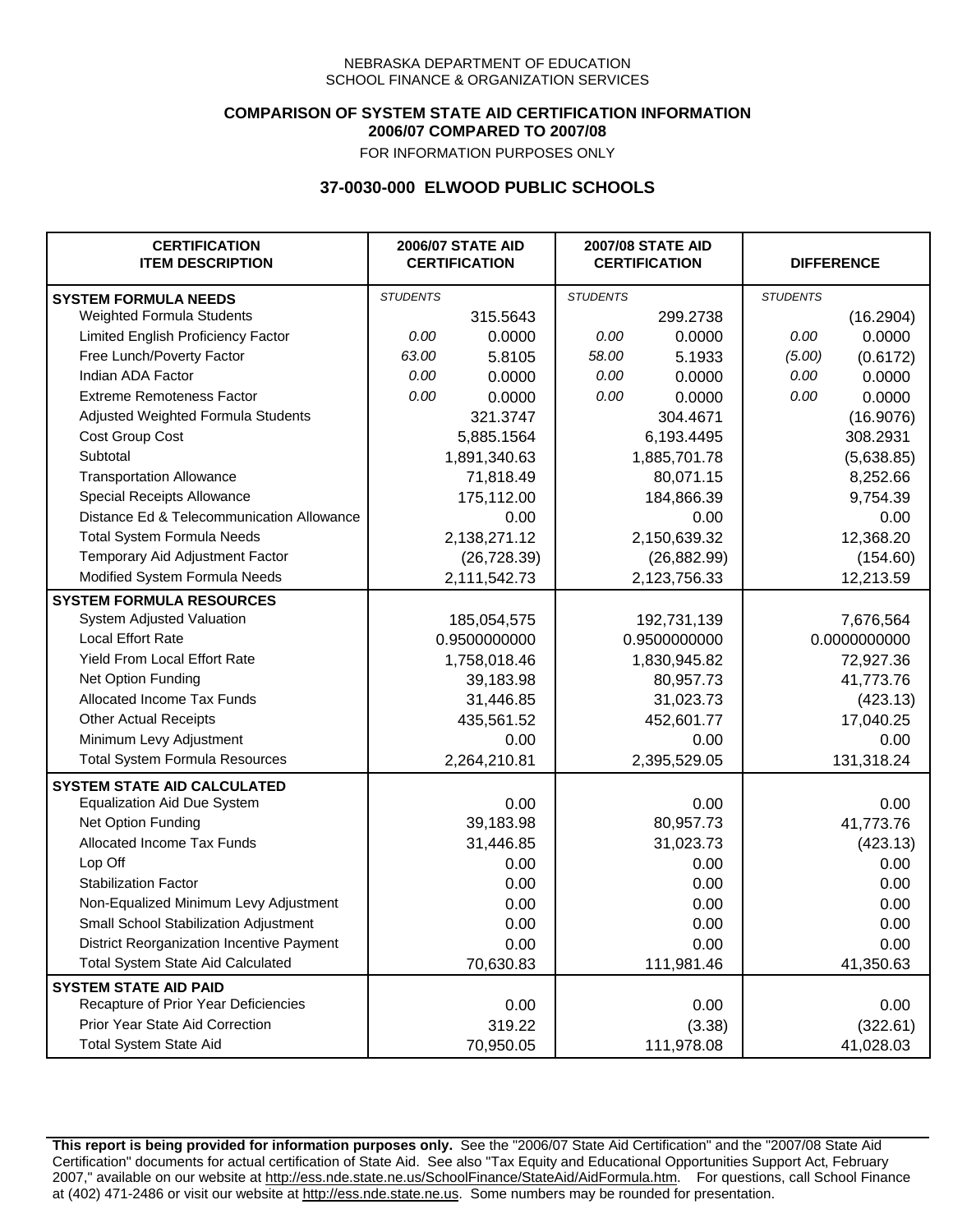### **COMPARISON OF SYSTEM STATE AID CERTIFICATION INFORMATION 2006/07 COMPARED TO 2007/08**

FOR INFORMATION PURPOSES ONLY

# **38-0011-000 DISTRICT 11 AREA SCHOOLS**

| <b>CERTIFICATION</b><br><b>ITEM DESCRIPTION</b> |                 | <b>2006/07 STATE AID</b><br><b>CERTIFICATION</b> | <b>2007/08 STATE AID</b><br><b>CERTIFICATION</b> |              | <b>DIFFERENCE</b> |               |
|-------------------------------------------------|-----------------|--------------------------------------------------|--------------------------------------------------|--------------|-------------------|---------------|
| <b>SYSTEM FORMULA NEEDS</b>                     | <b>STUDENTS</b> |                                                  | <b>STUDENTS</b>                                  |              | <b>STUDENTS</b>   |               |
| Weighted Formula Students                       |                 | 161.4075                                         |                                                  | 167.6365     |                   | 6.2290        |
| Limited English Proficiency Factor              | 0.00            | 0.0000                                           | 0.00                                             | 0.0000       | 0.00              | 0.0000        |
| Free Lunch/Poverty Factor                       | 30.00           | 2.3846                                           | 31.00                                            | 2.5130       | 1.00              | 0.1284        |
| Indian ADA Factor                               | 0.00            | 0.0000                                           | 0.00                                             | 0.0000       | 0.00              | 0.0000        |
| <b>Extreme Remoteness Factor</b>                | 144.62          | 18.0769                                          | 147.48                                           | 18.4351      | 2.87              | 0.3582        |
| Adjusted Weighted Formula Students              |                 | 181.8691                                         |                                                  | 188.5846     |                   | 6.7156        |
| Cost Group Cost                                 |                 | 8,672.7450                                       |                                                  | 9,486.1706   |                   | 813.4256      |
| Subtotal                                        |                 | 1,577,304.14                                     |                                                  | 1,788,946.00 |                   | 211,641.86    |
| <b>Transportation Allowance</b>                 |                 | 63,121.12                                        |                                                  | 57,752.05    |                   | (5,369.07)    |
| Special Receipts Allowance                      |                 | 147,048.95                                       |                                                  | 112,715.27   |                   | (34, 333.68)  |
| Distance Ed & Telecommunication Allowance       |                 | 0.00                                             |                                                  | 0.00         |                   | 0.00          |
| <b>Total System Formula Needs</b>               |                 | 1,787,474.21                                     |                                                  | 1,959,413.32 |                   | 171,939.11    |
| Temporary Aid Adjustment Factor                 |                 | (22, 343.43)                                     | (24, 492.67)                                     |              | (2, 149.24)       |               |
| Modified System Formula Needs                   |                 | 1,765,130.78                                     |                                                  | 1,934,920.65 |                   | 169,789.87    |
| <b>SYSTEM FORMULA RESOURCES</b>                 |                 |                                                  |                                                  |              |                   |               |
| System Adjusted Valuation                       |                 | 231,849,451                                      |                                                  | 219,765,343  |                   | (12,084,108)  |
| <b>Local Effort Rate</b>                        |                 | 0.9500000000                                     |                                                  | 0.9500000000 |                   | 0.0000000000  |
| Yield From Local Effort Rate                    |                 | 2,202,569.78                                     |                                                  | 2,087,770.76 |                   | (114, 799.03) |
| Net Option Funding                              |                 | 47,693.35                                        |                                                  | 0.00         |                   | (47, 693.35)  |
| Allocated Income Tax Funds                      |                 | 19,625.97                                        |                                                  | 778.24       |                   | (18, 847.73)  |
| <b>Other Actual Receipts</b>                    |                 | 330,106.96                                       | 303,097.76                                       |              | (27,009.19)       |               |
| Minimum Levy Adjustment                         |                 | 0.00                                             |                                                  | 132,738.27   |                   | 132,738.27    |
| <b>Total System Formula Resources</b>           |                 | 2,599,996.06                                     |                                                  | 2,524,385.03 |                   | (75,611.03)   |
| <b>SYSTEM STATE AID CALCULATED</b>              |                 |                                                  |                                                  |              |                   |               |
| <b>Equalization Aid Due System</b>              |                 | 0.00                                             |                                                  | 0.00         |                   | 0.00          |
| Net Option Funding                              |                 | 47,693.35                                        |                                                  | 0.00         |                   | (47, 693.35)  |
| Allocated Income Tax Funds                      |                 | 19,625.97                                        |                                                  | 778.24       |                   | (18, 847.73)  |
| Lop Off                                         |                 | 0.00                                             |                                                  | 0.00         |                   | 0.00          |
| <b>Stabilization Factor</b>                     |                 | 0.00                                             |                                                  | 0.00         |                   | 0.00          |
| Non-Equalized Minimum Levy Adjustment           |                 | 0.00                                             |                                                  | (778.24)     |                   | (778.24)      |
| Small School Stabilization Adjustment           |                 | 0.00                                             |                                                  | 0.00         |                   | 0.00          |
| District Reorganization Incentive Payment       |                 | 0.00                                             |                                                  | 0.00         |                   | 0.00          |
| Total System State Aid Calculated               |                 | 67,319.32                                        |                                                  | 0.00         |                   | (67, 319.32)  |
| <b>SYSTEM STATE AID PAID</b>                    |                 |                                                  |                                                  |              |                   |               |
| Recapture of Prior Year Deficiencies            |                 | 0.00                                             |                                                  | 0.00         |                   | 0.00          |
| Prior Year State Aid Correction                 |                 | 527.54                                           |                                                  | 293.93       |                   | (233.61)      |
| <b>Total System State Aid</b>                   |                 | 67,846.87                                        |                                                  | 293.93       |                   | (67, 552.93)  |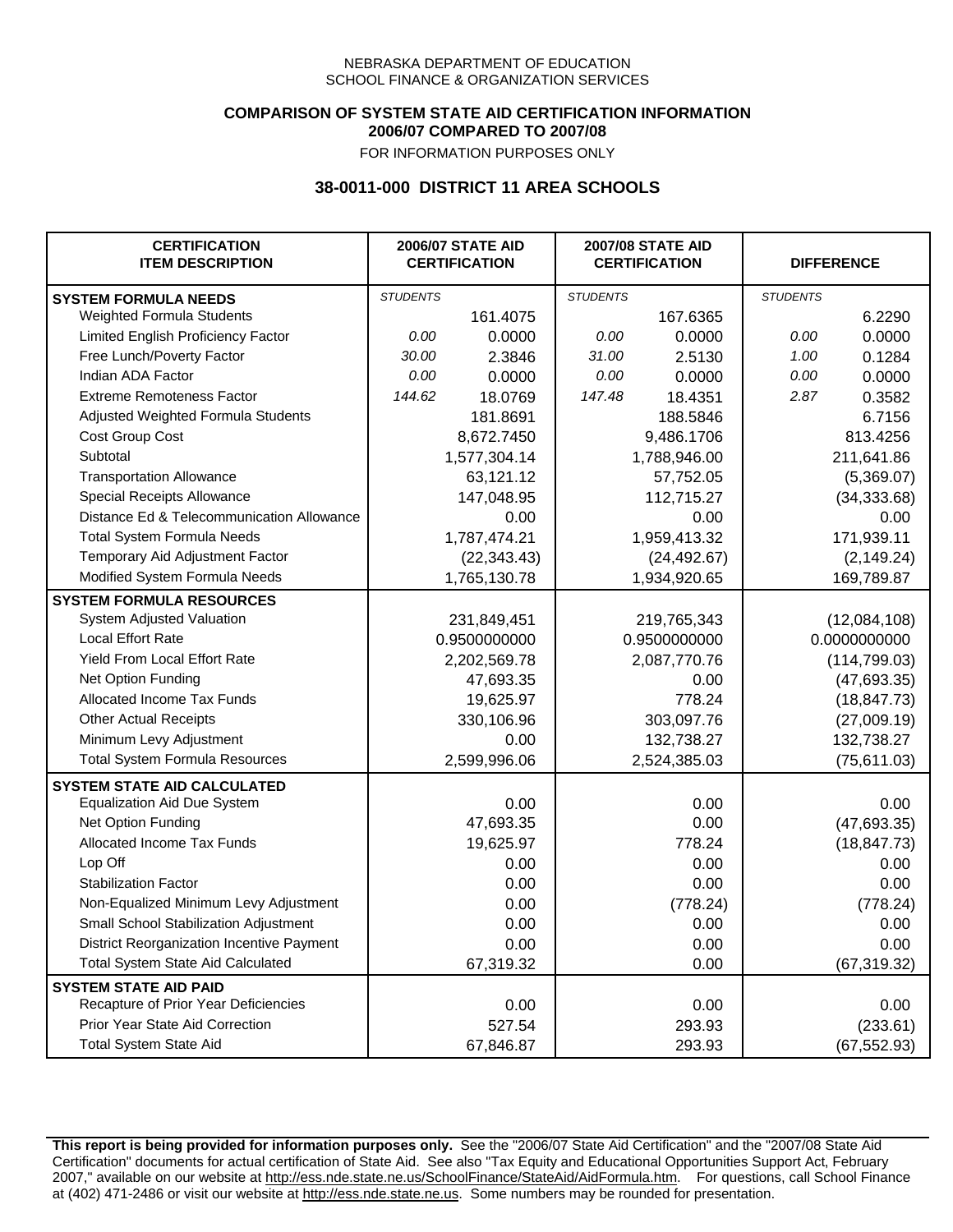## **COMPARISON OF SYSTEM STATE AID CERTIFICATION INFORMATION 2006/07 COMPARED TO 2007/08**

FOR INFORMATION PURPOSES ONLY

## **39-0010-000 GREELEY-WOLBACH PUBLIC SCHOOLS**

| <b>CERTIFICATION</b><br><b>ITEM DESCRIPTION</b> |                 | <b>2006/07 STATE AID</b><br><b>CERTIFICATION</b> | <b>2007/08 STATE AID</b><br><b>CERTIFICATION</b> |              | <b>DIFFERENCE</b> |              |
|-------------------------------------------------|-----------------|--------------------------------------------------|--------------------------------------------------|--------------|-------------------|--------------|
| <b>SYSTEM FORMULA NEEDS</b>                     | <b>STUDENTS</b> |                                                  | <b>STUDENTS</b>                                  |              | <b>STUDENTS</b>   |              |
| Weighted Formula Students                       |                 | 216.1048                                         |                                                  | 219.0682     |                   | 2.9634       |
| Limited English Proficiency Factor              | 0.00            | 0.0000                                           | 1.00                                             | 0.2500       | 1.00              | 0.2500       |
| Free Lunch/Poverty Factor                       | 64.00           | 9.6048                                           | 73.00                                            | 12.1051      | 9.00              | 2.5003       |
| Indian ADA Factor                               | 0.00            | 0.0000                                           | 0.00                                             | 0.0000       | 0.00              | 0.0000       |
| <b>Extreme Remoteness Factor</b>                | 0.00            | 0.0000                                           | 0.00                                             | 0.0000       | 0.00              | 0.0000       |
| Adjusted Weighted Formula Students              |                 | 225.7096                                         |                                                  | 231.4233     |                   | 5.7137       |
| Cost Group Cost                                 |                 | 7,482.7963                                       |                                                  | 7,975.8019   |                   | 493.0057     |
| Subtotal                                        |                 | 1,688,939.28                                     |                                                  | 1,845,786.45 |                   | 156,847.17   |
| <b>Transportation Allowance</b>                 |                 | 105,743.00                                       |                                                  | 118,708.00   |                   | 12,965.00    |
| Special Receipts Allowance                      |                 | 148,435.00                                       |                                                  | 149,959.00   |                   | 1,524.00     |
| Distance Ed & Telecommunication Allowance       |                 | 0.00                                             |                                                  | 0.00         |                   | 0.00         |
| <b>Total System Formula Needs</b>               |                 | 1,943,117.28                                     | 2,114,453.45                                     |              | 171,336.17        |              |
| Temporary Aid Adjustment Factor                 |                 | (24, 288.97)                                     | (26, 430.67)                                     |              | (2, 141.70)       |              |
| Modified System Formula Needs                   |                 | 1,918,828.32                                     |                                                  | 2,088,022.79 |                   | 169,194.47   |
| <b>SYSTEM FORMULA RESOURCES</b>                 |                 |                                                  |                                                  |              |                   |              |
| System Adjusted Valuation                       |                 | 154,898,094                                      |                                                  | 157,241,697  |                   | 2,343,603    |
| <b>Local Effort Rate</b>                        |                 | 0.9500000000                                     |                                                  | 0.9500000000 |                   | 0.0000000000 |
| Yield From Local Effort Rate                    |                 | 1,471,531.89                                     |                                                  | 1,493,796.12 |                   | 22,264.23    |
| Net Option Funding                              |                 | 34,971.69                                        |                                                  | 0.00         |                   | (34, 971.69) |
| Allocated Income Tax Funds                      |                 | 13,432.96                                        | 0.00                                             |              | (13, 432.96)      |              |
| <b>Other Actual Receipts</b>                    |                 | 264,606.00                                       | 273,595.00                                       |              | 8,989.00          |              |
| Minimum Levy Adjustment                         |                 | 0.00                                             | 0.00                                             |              |                   | 0.00         |
| <b>Total System Formula Resources</b>           |                 | 1,784,542.55                                     |                                                  | 1,767,391.12 |                   | (17, 151.43) |
| <b>SYSTEM STATE AID CALCULATED</b>              |                 |                                                  |                                                  |              |                   |              |
| <b>Equalization Aid Due System</b>              |                 | 134,285.77                                       |                                                  | 320,631.66   |                   | 186,345.89   |
| Net Option Funding                              |                 | 34,971.69                                        |                                                  | 0.00         |                   | (34, 971.69) |
| Allocated Income Tax Funds                      |                 | 13,432.96                                        |                                                  | 0.00         |                   | (13, 432.96) |
| Lop Off                                         |                 | 0.00                                             |                                                  | 0.00         |                   | 0.00         |
| <b>Stabilization Factor</b>                     |                 | 0.00                                             |                                                  | 0.00         |                   | 0.00         |
| Non-Equalized Minimum Levy Adjustment           |                 | 0.00                                             |                                                  | 0.00         |                   | 0.00         |
| Small School Stabilization Adjustment           |                 | 0.00                                             |                                                  | 0.00         |                   | 0.00         |
| District Reorganization Incentive Payment       |                 | 0.00                                             |                                                  | 0.00         |                   | 0.00         |
| <b>Total System State Aid Calculated</b>        |                 | 182,690.43                                       |                                                  | 320,631.66   |                   | 137,941.24   |
| <b>SYSTEM STATE AID PAID</b>                    |                 |                                                  |                                                  |              |                   |              |
| Recapture of Prior Year Deficiencies            |                 | 0.00                                             |                                                  | 0.00         |                   | 0.00         |
| Prior Year State Aid Correction                 |                 | 0.00                                             |                                                  | (3,971.24)   |                   | (3,971.24)   |
| <b>Total System State Aid</b>                   |                 | 182,690.43                                       |                                                  | 316,660.42   |                   | 133,969.99   |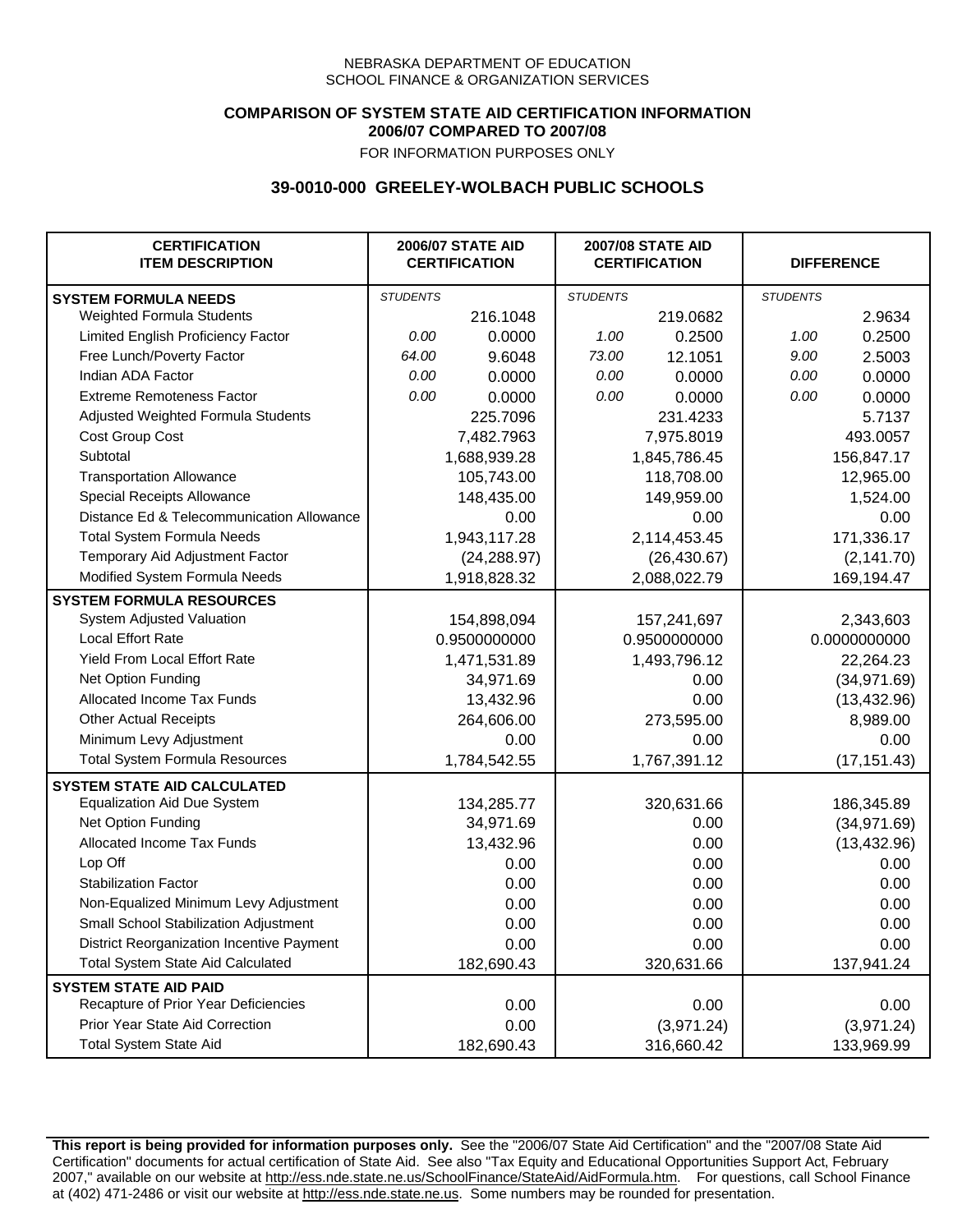### **COMPARISON OF SYSTEM STATE AID CERTIFICATION INFORMATION 2006/07 COMPARED TO 2007/08**

FOR INFORMATION PURPOSES ONLY

## **39-0055-000 SPALDING PUBLIC SCHOOLS**

| <b>CERTIFICATION</b><br><b>ITEM DESCRIPTION</b> |                 | <b>2006/07 STATE AID</b><br><b>CERTIFICATION</b> | <b>2007/08 STATE AID</b><br><b>CERTIFICATION</b> |              | <b>DIFFERENCE</b> |              |
|-------------------------------------------------|-----------------|--------------------------------------------------|--------------------------------------------------|--------------|-------------------|--------------|
| <b>SYSTEM FORMULA NEEDS</b>                     | <b>STUDENTS</b> |                                                  | <b>STUDENTS</b>                                  |              | <b>STUDENTS</b>   |              |
| <b>Weighted Formula Students</b>                |                 | 131.2031                                         |                                                  | 120.9967     |                   | (10.2064)    |
| Limited English Proficiency Factor              | 0.00            | 0.0000                                           | 0.00                                             | 0.0000       | 0.00              | 0.0000       |
| Free Lunch/Poverty Factor                       | 61.00           | 12.3486                                          | 74.00                                            | 16.7006      | 13.00             | 4.3520       |
| Indian ADA Factor                               | 0.00            | 0.0000                                           | 0.00                                             | 0.0000       | 0.00              | 0.0000       |
| <b>Extreme Remoteness Factor</b>                | 0.00            | 0.0000                                           | 0.00                                             | 0.0000       | 0.00              | 0.0000       |
| Adjusted Weighted Formula Students              |                 | 143.5517                                         |                                                  | 137.6974     |                   | (5.8544)     |
| Cost Group Cost                                 |                 | 7,482.7963                                       | 7,975.8019                                       |              | 493.0057          |              |
| Subtotal                                        |                 | 1,074,168.33                                     |                                                  | 1,098,246.89 |                   | 24,078.56    |
| <b>Transportation Allowance</b>                 |                 | 0.00                                             |                                                  | 0.00         |                   | 0.00         |
| Special Receipts Allowance                      |                 | 97,987.00                                        |                                                  | 99,392.00    |                   | 1,405.00     |
| Distance Ed & Telecommunication Allowance       |                 | 0.00                                             |                                                  | 11,497.10    |                   | 11,497.10    |
| <b>Total System Formula Needs</b>               |                 | 1,172,155.33                                     | 1,209,135.99                                     |              | 36,980.66         |              |
| Temporary Aid Adjustment Factor                 |                 | (14,651.94)                                      | (15, 114.20)                                     |              | (462.26)          |              |
| Modified System Formula Needs                   |                 | 1,157,503.39                                     |                                                  | 1,194,021.79 |                   | 36,518.40    |
| <b>SYSTEM FORMULA RESOURCES</b>                 |                 |                                                  |                                                  |              |                   |              |
| System Adjusted Valuation                       |                 | 87,177,898                                       |                                                  | 84,350,611   |                   | (2,827,287)  |
| <b>Local Effort Rate</b>                        |                 | 0.9500000000                                     |                                                  | 0.9500000000 |                   | 0.0000000000 |
| <b>Yield From Local Effort Rate</b>             |                 | 828,190.03                                       | 801,330.80                                       |              | (26, 859.23)      |              |
| Net Option Funding                              |                 | 73,029.65                                        | 93,364.64                                        |              | 20,334.99         |              |
| Allocated Income Tax Funds                      |                 | 12,396.61                                        | 10,945.65                                        |              | (1,450.97)        |              |
| <b>Other Actual Receipts</b>                    |                 | 179,201.00                                       | 196,406.00                                       |              | 17,205.00         |              |
| Minimum Levy Adjustment                         |                 | 0.00                                             |                                                  | 0.00         |                   | 0.00         |
| <b>Total System Formula Resources</b>           |                 | 1,092,817.29                                     |                                                  | 1,102,047.09 |                   | 9,229.80     |
| <b>SYSTEM STATE AID CALCULATED</b>              |                 |                                                  |                                                  |              |                   |              |
| <b>Equalization Aid Due System</b>              |                 | 64,686.10                                        |                                                  | 91,974.70    |                   | 27,288.60    |
| Net Option Funding                              |                 | 73,029.65                                        |                                                  | 93,364.64    |                   | 20,334.99    |
| Allocated Income Tax Funds                      |                 | 12,396.61                                        |                                                  | 10,945.65    |                   | (1,450.97)   |
| Lop Off                                         |                 | 0.00                                             |                                                  | 0.00         |                   | 0.00         |
| <b>Stabilization Factor</b>                     |                 | 0.00                                             |                                                  | 0.00         |                   | 0.00         |
| Non-Equalized Minimum Levy Adjustment           |                 | 0.00                                             |                                                  | 0.00         |                   | 0.00         |
| Small School Stabilization Adjustment           |                 | 0.00                                             |                                                  | 0.00         |                   | 0.00         |
| District Reorganization Incentive Payment       |                 | 0.00                                             |                                                  | 0.00         |                   | 0.00         |
| <b>Total System State Aid Calculated</b>        |                 | 150,112.36                                       |                                                  | 196,284.98   |                   | 46,172.63    |
| <b>SYSTEM STATE AID PAID</b>                    |                 |                                                  |                                                  |              |                   |              |
| Recapture of Prior Year Deficiencies            |                 | 0.00                                             |                                                  | 0.00         |                   | 0.00         |
| Prior Year State Aid Correction                 |                 | 18,835.21                                        |                                                  | 65,292.19    |                   | 46,456.98    |
| <b>Total System State Aid</b>                   |                 | 168,947.56                                       |                                                  | 261,577.17   |                   | 92,629.61    |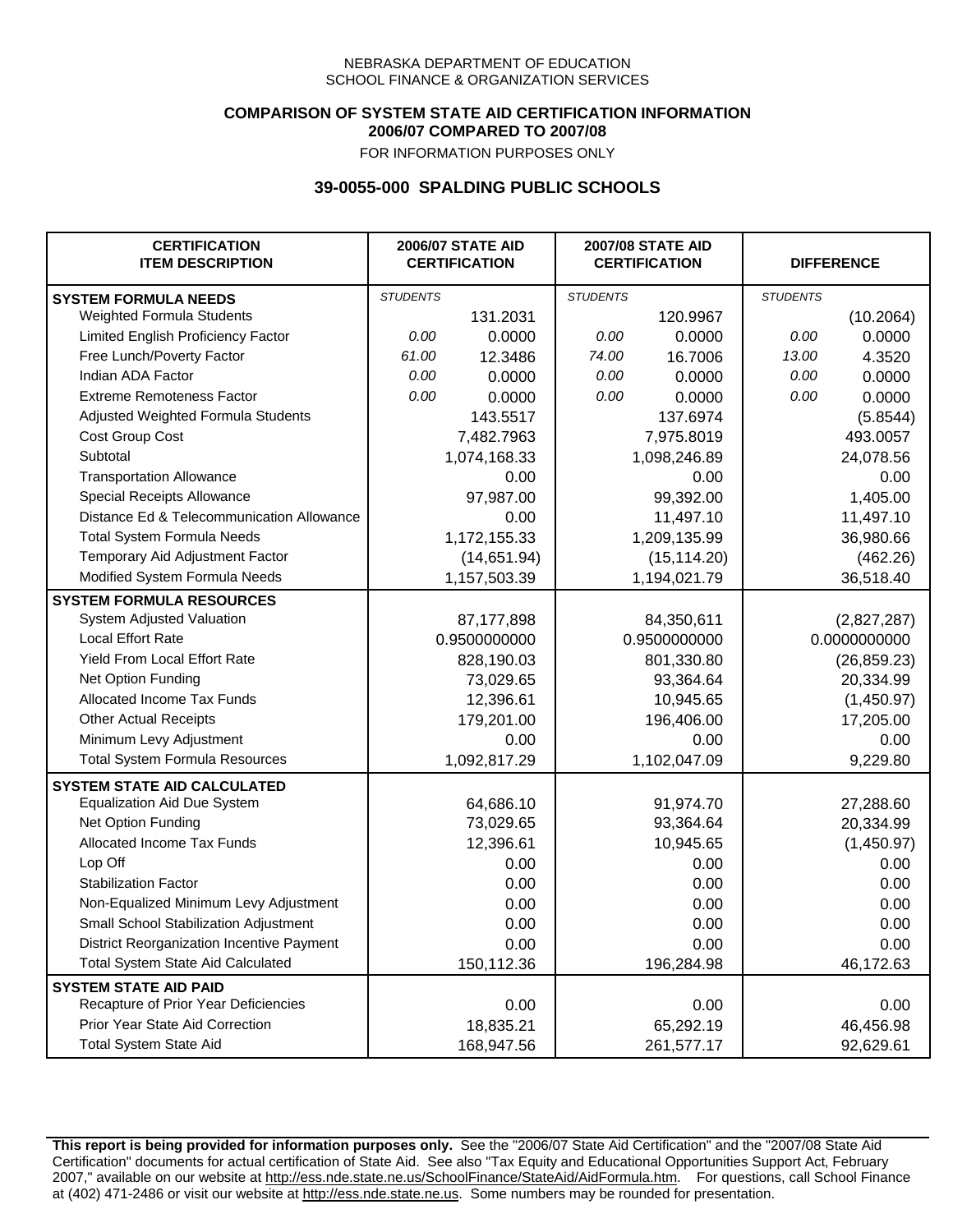## **COMPARISON OF SYSTEM STATE AID CERTIFICATION INFORMATION 2006/07 COMPARED TO 2007/08**

FOR INFORMATION PURPOSES ONLY

## **39-0501-000 NORTH LOUP SCOTIA PUBLIC SCHS**

| <b>CERTIFICATION</b><br><b>ITEM DESCRIPTION</b> |                 | <b>2006/07 STATE AID</b><br><b>CERTIFICATION</b> | <b>2007/08 STATE AID</b><br><b>CERTIFICATION</b> |              | <b>DIFFERENCE</b> |              |
|-------------------------------------------------|-----------------|--------------------------------------------------|--------------------------------------------------|--------------|-------------------|--------------|
| <b>SYSTEM FORMULA NEEDS</b>                     | <b>STUDENTS</b> |                                                  | <b>STUDENTS</b>                                  |              | <b>STUDENTS</b>   |              |
| Weighted Formula Students                       |                 | 232.0971                                         |                                                  | 222.3511     |                   | (9.7460)     |
| Limited English Proficiency Factor              | 0.00            | 0.0000                                           | 0.00                                             | 0.0000       | 0.00              | 0.0000       |
| Free Lunch/Poverty Factor                       | 86.09           | 15.5167                                          | 82.12                                            | 14.7848      | (3.98)            | (0.7319)     |
| Indian ADA Factor                               | 0.00            | 0.0000                                           | 0.00                                             | 0.0000       | 0.00              | 0.0000       |
| <b>Extreme Remoteness Factor</b>                | 0.00            | 0.0000                                           | 0.00                                             | 0.0000       | 0.00              | 0.0000       |
| Adjusted Weighted Formula Students              |                 | 247.6138                                         |                                                  | 237.1359     |                   | (10.4778)    |
| Cost Group Cost                                 |                 | 7,482.7963                                       |                                                  | 7,975.8019   |                   | 493.0057     |
| Subtotal                                        |                 | 1,852,843.53                                     |                                                  | 1,891,349.35 |                   | 38,505.82    |
| <b>Transportation Allowance</b>                 |                 | 75,965.50                                        |                                                  | 98,713.70    |                   | 22,748.20    |
| Special Receipts Allowance                      |                 | 78,244.12                                        |                                                  | 80,425.65    |                   | 2,181.54     |
| Distance Ed & Telecommunication Allowance       |                 | 0.00                                             |                                                  | 0.00         |                   | 0.00         |
| <b>Total System Formula Needs</b>               |                 | 2,007,053.14                                     |                                                  | 2,070,488.70 |                   | 63,435.56    |
| Temporary Aid Adjustment Factor                 |                 | (25,088.16)                                      | (25, 881.11)                                     |              | (792.94)          |              |
| Modified System Formula Needs                   |                 | 1,981,964.97                                     |                                                  | 2,044,607.59 |                   | 62,642.62    |
| <b>SYSTEM FORMULA RESOURCES</b>                 |                 |                                                  |                                                  |              |                   |              |
| System Adjusted Valuation                       |                 | 105,402,994                                      |                                                  | 106,938,970  |                   | 1,535,976    |
| <b>Local Effort Rate</b>                        |                 | 0.9500000000                                     |                                                  | 0.9500000000 |                   | 0.0000000000 |
| Yield From Local Effort Rate                    |                 | 1,001,328.44                                     | 1,015,920.22                                     |              | 14,591.77         |              |
| Net Option Funding                              |                 | 0.00                                             | 0.00                                             |              | 0.00              |              |
| Allocated Income Tax Funds                      |                 | 0.00                                             | 0.00                                             |              | 0.00              |              |
| <b>Other Actual Receipts</b>                    |                 | 193,516.48                                       | 214,617.41                                       |              | 21,100.93         |              |
| Minimum Levy Adjustment                         |                 | 0.00                                             |                                                  | 0.00         |                   | 0.00         |
| <b>Total System Formula Resources</b>           |                 | 1,194,844.93                                     |                                                  | 1,230,537.62 |                   | 35,692.70    |
| <b>SYSTEM STATE AID CALCULATED</b>              |                 |                                                  |                                                  |              |                   |              |
| <b>Equalization Aid Due System</b>              |                 | 787,120.05                                       |                                                  | 814,069.97   |                   | 26,949.92    |
| Net Option Funding                              |                 | 0.00                                             |                                                  | 0.00         |                   | 0.00         |
| Allocated Income Tax Funds                      |                 | 0.00                                             |                                                  | 0.00         |                   | 0.00         |
| Lop Off                                         |                 | 0.00                                             |                                                  | 0.00         |                   | 0.00         |
| <b>Stabilization Factor</b>                     |                 | 0.00                                             |                                                  | 0.00         |                   | 0.00         |
| Non-Equalized Minimum Levy Adjustment           |                 | 0.00                                             |                                                  | 0.00         |                   | 0.00         |
| Small School Stabilization Adjustment           |                 | 0.00                                             |                                                  | 0.00         |                   | 0.00         |
| District Reorganization Incentive Payment       |                 | 0.00                                             |                                                  | 0.00         |                   | 0.00         |
| <b>Total System State Aid Calculated</b>        |                 | 787,120.05                                       |                                                  | 814,069.97   |                   | 26,949.92    |
| <b>SYSTEM STATE AID PAID</b>                    |                 |                                                  |                                                  |              |                   |              |
| Recapture of Prior Year Deficiencies            |                 | 0.00                                             |                                                  | 0.00         |                   | 0.00         |
| Prior Year State Aid Correction                 |                 | 20,099.05                                        |                                                  | 63,132.81    |                   | 43,033.77    |
| <b>Total System State Aid</b>                   |                 | 807,219.09                                       |                                                  | 877,202.78   |                   | 69,983.69    |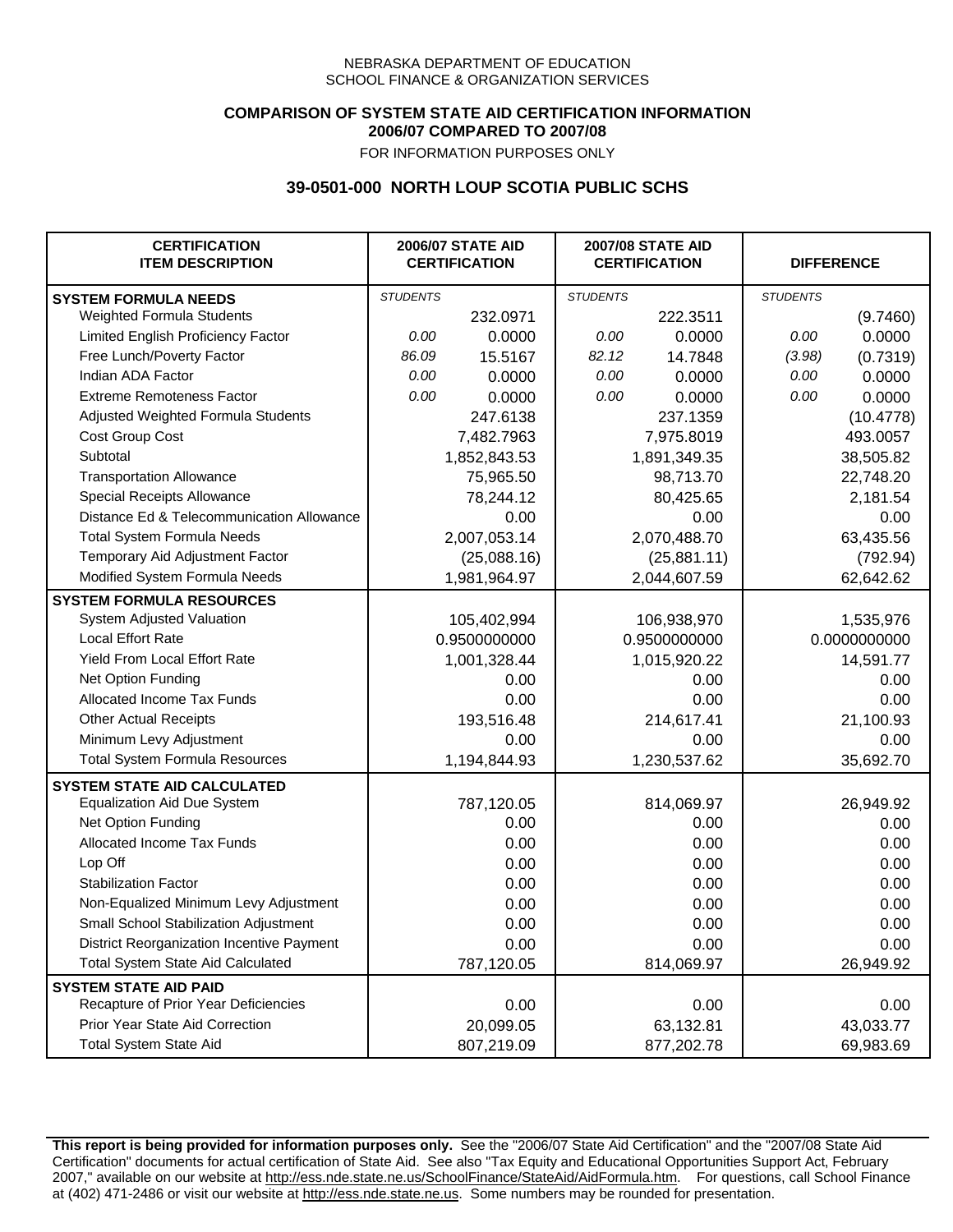## **COMPARISON OF SYSTEM STATE AID CERTIFICATION INFORMATION 2006/07 COMPARED TO 2007/08**

FOR INFORMATION PURPOSES ONLY

## **40-0002-000 GRAND ISLAND PUBLIC SCHOOLS**

| <b>CERTIFICATION</b><br><b>ITEM DESCRIPTION</b> |                 | <b>2006/07 STATE AID</b><br><b>CERTIFICATION</b> | <b>2007/08 STATE AID</b><br><b>CERTIFICATION</b> |               |                 | <b>DIFFERENCE</b> |
|-------------------------------------------------|-----------------|--------------------------------------------------|--------------------------------------------------|---------------|-----------------|-------------------|
| <b>SYSTEM FORMULA NEEDS</b>                     | <b>STUDENTS</b> |                                                  | <b>STUDENTS</b>                                  |               | <b>STUDENTS</b> |                   |
| Weighted Formula Students                       |                 | 8,729.7301                                       |                                                  | 8,721.9143    |                 | (7.8158)          |
| Limited English Proficiency Factor              | 1,516.00        | 379.0000                                         | 1,884.00                                         | 471.0000      | 368.00          | 92.0000           |
| Free Lunch/Poverty Factor                       | 3,349.00        | 597.7328                                         | 3,656.00                                         | 689.9302      | 307.00          | 92.1974           |
| Indian ADA Factor                               | 0.00            | 0.0000                                           | 0.00                                             | 0.0000        | 0.00            | 0.0000            |
| <b>Extreme Remoteness Factor</b>                | 0.00            | 0.0000                                           | 0.00                                             | 0.0000        | 0.00            | 0.0000            |
| Adjusted Weighted Formula Students              |                 | 9,706.4629                                       |                                                  | 9,882.8445    |                 | 176.3816          |
| Cost Group Cost                                 |                 | 5,885.1564                                       | 6,193.4495                                       |               |                 | 308.2931          |
| Subtotal                                        |                 | 57,124,052.30                                    |                                                  | 61,208,897.93 |                 | 4,084,845.62      |
| <b>Transportation Allowance</b>                 |                 | 0.00                                             |                                                  | 131,720.00    |                 | 131,720.00        |
| Special Receipts Allowance                      |                 | 3,762,490.00                                     |                                                  | 3,870,837.00  |                 | 108,347.00        |
| Distance Ed & Telecommunication Allowance       |                 | 0.00                                             |                                                  | 21,680.09     |                 | 21,680.09         |
| <b>Total System Formula Needs</b>               |                 | 60,886,542.30                                    | 65,233,135.02                                    |               |                 | 4,346,592.71      |
| Temporary Aid Adjustment Factor                 |                 | (761,081.78)                                     | (815, 414.19)                                    |               | (54, 332.41)    |                   |
| Modified System Formula Needs                   | 60,125,460.52   |                                                  |                                                  | 64,417,720.83 | 4,292,260.31    |                   |
| <b>SYSTEM FORMULA RESOURCES</b>                 |                 |                                                  |                                                  |               |                 |                   |
| System Adjusted Valuation                       | 2,210,703,898   |                                                  |                                                  | 2,308,408,152 |                 | 97,704,254        |
| <b>Local Effort Rate</b>                        | 0.9500000000    |                                                  |                                                  | 0.9500000000  |                 | 0.0000000000      |
| Yield From Local Effort Rate                    | 21,001,687.03   |                                                  |                                                  | 21,929,877.44 |                 | 928,190.41        |
| Net Option Funding                              |                 | 0.00                                             |                                                  | 0.00          |                 | 0.00              |
| Allocated Income Tax Funds                      |                 | 216,950.38                                       | 169,735.05                                       |               | (47, 215.33)    |                   |
| <b>Other Actual Receipts</b>                    |                 | 8,322,627.40                                     | 8,803,639.98                                     |               | 481,012.58      |                   |
| Minimum Levy Adjustment                         |                 | 0.00                                             | 0.00                                             |               | 0.00            |                   |
| <b>Total System Formula Resources</b>           |                 | 29,541,264.81                                    |                                                  | 30,903,252.48 |                 | 1,361,987.67      |
| <b>SYSTEM STATE AID CALCULATED</b>              |                 |                                                  |                                                  |               |                 |                   |
| <b>Equalization Aid Due System</b>              |                 | 30,584,195.71                                    |                                                  | 33,514,468.35 |                 | 2,930,272.64      |
| Net Option Funding                              |                 | 0.00                                             |                                                  | 0.00          |                 | 0.00              |
| Allocated Income Tax Funds                      |                 | 216,950.38                                       |                                                  | 169,735.05    |                 | (47, 215.33)      |
| Lop Off                                         |                 | 0.00                                             |                                                  | 0.00          |                 | 0.00              |
| <b>Stabilization Factor</b>                     |                 | 0.00                                             |                                                  | 0.00          |                 | 0.00              |
| Non-Equalized Minimum Levy Adjustment           |                 | 0.00                                             |                                                  | 0.00          |                 | 0.00              |
| Small School Stabilization Adjustment           |                 | 0.00                                             |                                                  | 0.00          |                 | 0.00              |
| District Reorganization Incentive Payment       |                 | 0.00                                             |                                                  | 0.00          |                 | 0.00              |
| <b>Total System State Aid Calculated</b>        |                 | 30,801,146.09                                    |                                                  | 33,684,203.40 |                 | 2,883,057.31      |
| <b>SYSTEM STATE AID PAID</b>                    |                 |                                                  |                                                  |               |                 |                   |
| Recapture of Prior Year Deficiencies            |                 | 0.00                                             |                                                  | 0.00          |                 | 0.00              |
| Prior Year State Aid Correction                 |                 | (396, 522.90)                                    |                                                  | (35, 378.67)  |                 | 361,144.22        |
| <b>Total System State Aid</b>                   |                 | 30,404,623.20                                    |                                                  | 33,648,824.73 | 3,244,201.54    |                   |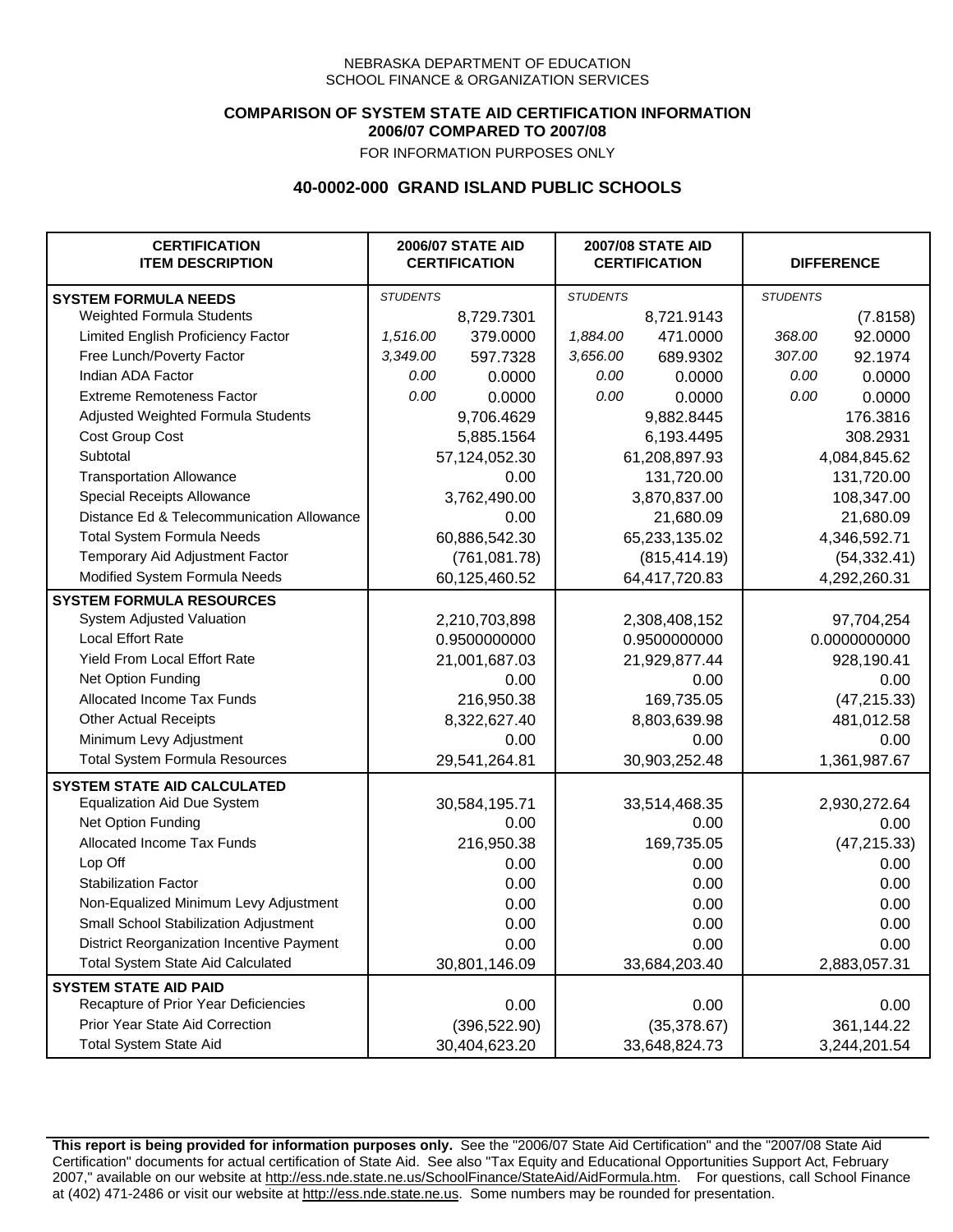### **COMPARISON OF SYSTEM STATE AID CERTIFICATION INFORMATION 2006/07 COMPARED TO 2007/08**

FOR INFORMATION PURPOSES ONLY

## **40-0082-000 NORTHWEST PUBLIC SCHOOLS**

| <b>CERTIFICATION</b><br><b>ITEM DESCRIPTION</b> | <b>2006/07 STATE AID</b><br><b>CERTIFICATION</b> |               |                 | <b>2007/08 STATE AID</b><br><b>CERTIFICATION</b> |                 | <b>DIFFERENCE</b> |  |
|-------------------------------------------------|--------------------------------------------------|---------------|-----------------|--------------------------------------------------|-----------------|-------------------|--|
| <b>SYSTEM FORMULA NEEDS</b>                     | <b>STUDENTS</b>                                  |               | <b>STUDENTS</b> |                                                  | <b>STUDENTS</b> |                   |  |
| Weighted Formula Students                       |                                                  | 1,683.2140    |                 | 1,680.5554                                       |                 | (2.6587)          |  |
| Limited English Proficiency Factor              | 5.00                                             | 1.2500        | 7.00            | 1.7500                                           | 2.00            | 0.5000            |  |
| Free Lunch/Poverty Factor                       | 213.00                                           | 11.3279       | 226.00          | 13.2758                                          | 13.00           | 1.9479            |  |
| Indian ADA Factor                               | 0.00                                             | 0.0000        | 0.00            | 0.0000                                           | 0.00            | 0.0000            |  |
| <b>Extreme Remoteness Factor</b>                | 0.00                                             | 0.0000        | 0.00            | 0.0000                                           | 0.00            | 0.0000            |  |
| Adjusted Weighted Formula Students              |                                                  | 1,695.7919    |                 | 1,695.5812                                       |                 | (0.2107)          |  |
| Cost Group Cost                                 |                                                  | 5,885.1564    | 6,193.4495      |                                                  |                 | 308.2931          |  |
| Subtotal                                        |                                                  | 9,980,000.64  |                 | 10,501,496.41                                    |                 | 521,495.77        |  |
| <b>Transportation Allowance</b>                 |                                                  | 38,624.59     |                 | 42,578.70                                        |                 | 3,954.11          |  |
| Special Receipts Allowance                      |                                                  | 702,598.00    |                 | 697,512.00                                       |                 | (5,086.00)        |  |
| Distance Ed & Telecommunication Allowance       |                                                  | 0.00          |                 | 0.00                                             |                 | 0.00              |  |
| <b>Total System Formula Needs</b>               |                                                  | 10,721,223.23 |                 | 11,241,587.11                                    |                 | 520,363.88        |  |
| Temporary Aid Adjustment Factor                 |                                                  | (134, 015.29) | (140, 519.84)   |                                                  | (6,504.55)      |                   |  |
| Modified System Formula Needs                   |                                                  | 10,587,207.94 |                 | 11,101,067.27                                    |                 | 513,859.33        |  |
| <b>SYSTEM FORMULA RESOURCES</b>                 |                                                  |               |                 |                                                  |                 |                   |  |
| System Adjusted Valuation                       |                                                  | 434,685,359   |                 | 433,413,907                                      |                 | (1,271,452)       |  |
| <b>Local Effort Rate</b>                        |                                                  | 0.9500000000  |                 | 0.9500000000                                     |                 | 0.0000000000      |  |
| Yield From Local Effort Rate                    |                                                  | 4,129,510.91  | 4,117,432.12    |                                                  | (12,078.79)     |                   |  |
| Net Option Funding                              |                                                  | 4,555,437.86  | 4,725,713.13    |                                                  | 170,275.27      |                   |  |
| Allocated Income Tax Funds                      |                                                  | 123,288.86    | 125,742.17      |                                                  | 2,453.31        |                   |  |
| <b>Other Actual Receipts</b>                    |                                                  | 1,584,364.55  | 1,609,118.47    |                                                  | 24,753.92       |                   |  |
| Minimum Levy Adjustment                         |                                                  | 0.00          | 0.00            |                                                  | 0.00            |                   |  |
| <b>Total System Formula Resources</b>           |                                                  | 10,392,602.18 |                 | 10,578,005.89                                    |                 | 185,403.71        |  |
| <b>SYSTEM STATE AID CALCULATED</b>              |                                                  |               |                 |                                                  |                 |                   |  |
| <b>Equalization Aid Due System</b>              |                                                  | 194,605.76    |                 | 523,061.38                                       |                 | 328,455.62        |  |
| Net Option Funding                              |                                                  | 4,555,437.86  |                 | 4,725,713.13                                     |                 | 170,275.27        |  |
| Allocated Income Tax Funds                      |                                                  | 123,288.86    |                 | 125,742.17                                       |                 | 2,453.31          |  |
| Lop Off                                         |                                                  | 0.00          |                 | 0.00                                             |                 | 0.00              |  |
| <b>Stabilization Factor</b>                     |                                                  | 0.00          |                 | 0.00                                             |                 | 0.00              |  |
| Non-Equalized Minimum Levy Adjustment           |                                                  | 0.00          |                 | 0.00                                             |                 | 0.00              |  |
| Small School Stabilization Adjustment           |                                                  | 0.00          |                 | 0.00                                             |                 | 0.00              |  |
| District Reorganization Incentive Payment       |                                                  | 0.00          |                 | 0.00                                             |                 | 0.00              |  |
| <b>Total System State Aid Calculated</b>        |                                                  | 4,873,332.48  |                 | 5,374,516.68                                     |                 | 501,184.20        |  |
| <b>SYSTEM STATE AID PAID</b>                    |                                                  |               |                 |                                                  |                 |                   |  |
| Recapture of Prior Year Deficiencies            |                                                  | 0.00          |                 | 0.00                                             |                 | 0.00              |  |
| Prior Year State Aid Correction                 |                                                  | 192,106.08    |                 | (20,007.33)                                      |                 | (212, 113.41)     |  |
| <b>Total System State Aid</b>                   |                                                  | 5,065,438.55  | 5,354,509.35    |                                                  | 289,070.80      |                   |  |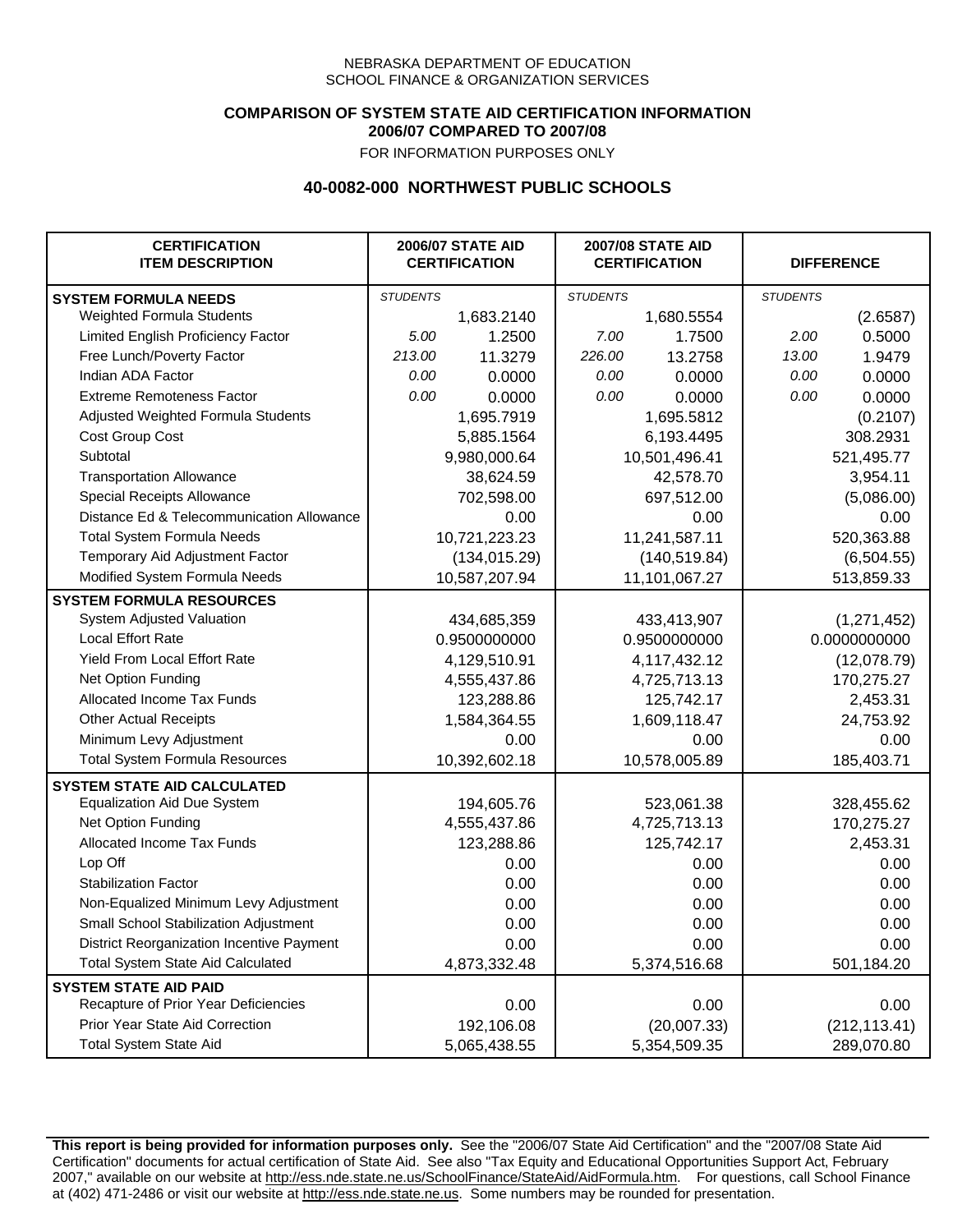### **COMPARISON OF SYSTEM STATE AID CERTIFICATION INFORMATION 2006/07 COMPARED TO 2007/08**

FOR INFORMATION PURPOSES ONLY

## **40-0083-000 WOOD RIVER RURAL SCHOOLS**

| <b>CERTIFICATION</b><br><b>ITEM DESCRIPTION</b> |                 | <b>2006/07 STATE AID</b><br><b>CERTIFICATION</b> | <b>2007/08 STATE AID</b><br><b>CERTIFICATION</b> |              | <b>DIFFERENCE</b> |               |
|-------------------------------------------------|-----------------|--------------------------------------------------|--------------------------------------------------|--------------|-------------------|---------------|
| <b>SYSTEM FORMULA NEEDS</b>                     | <b>STUDENTS</b> |                                                  | <b>STUDENTS</b>                                  |              | <b>STUDENTS</b>   |               |
| Weighted Formula Students                       |                 | 679.1634                                         |                                                  | 672.2061     |                   | (6.9573)      |
| Limited English Proficiency Factor              | 47.00           | 11.7500                                          | 52.00                                            | 13.0000      | 5.00              | 1.2500        |
| Free Lunch/Poverty Factor                       | 166.00          | 19.6466                                          | 142.00                                           | 14.0475      | (24.00)           | (5.5990)      |
| Indian ADA Factor                               | 0.00            | 0.0000                                           | 0.00                                             | 0.0000       | 0.00              | 0.0000        |
| <b>Extreme Remoteness Factor</b>                | 0.00            | 0.0000                                           | 0.00                                             | 0.0000       | 0.00              | 0.0000        |
| Adjusted Weighted Formula Students              |                 | 710.5599                                         |                                                  | 699.2536     |                   | (11.3063)     |
| Cost Group Cost                                 |                 | 5,885.1564                                       |                                                  | 6,193.4495   |                   | 308.2931      |
| Subtotal                                        |                 | 4, 181, 756. 17                                  |                                                  | 4,330,791.80 |                   | 149,035.63    |
| <b>Transportation Allowance</b>                 |                 | 84,884.97                                        |                                                  | 102,468.00   |                   | 17,583.03     |
| Special Receipts Allowance                      |                 | 259,891.00                                       |                                                  | 280,754.00   |                   | 20,863.00     |
| Distance Ed & Telecommunication Allowance       |                 | 0.00                                             |                                                  | 0.00         |                   | 0.00          |
| <b>Total System Formula Needs</b>               |                 | 4,526,532.14                                     |                                                  | 4,714,013.80 | 187,481.66        |               |
| Temporary Aid Adjustment Factor                 |                 | (56, 581.65)                                     | (58, 925.17)                                     |              | (2,343.52)        |               |
| Modified System Formula Needs                   |                 | 4,469,950.49                                     |                                                  | 4,655,088.63 |                   | 185,138.14    |
| <b>SYSTEM FORMULA RESOURCES</b>                 |                 |                                                  |                                                  |              |                   |               |
| System Adjusted Valuation                       |                 | 342,623,779                                      |                                                  | 334,028,787  |                   | (8,594,992)   |
| <b>Local Effort Rate</b>                        |                 | 0.9500000000                                     |                                                  | 0.9500000000 |                   | 0.0000000000  |
| Yield From Local Effort Rate                    |                 | 3,254,925.90                                     | 3,173,273.48                                     |              |                   | (81, 652.42)  |
| Net Option Funding                              |                 | 22,029.43                                        | 0.00                                             |              | (22,029.43)       |               |
| Allocated Income Tax Funds                      |                 | 54,757.61                                        | 0.00                                             |              | (54, 757.61)      |               |
| <b>Other Actual Receipts</b>                    |                 | 665,111.44                                       | 722,313.00                                       |              | 57,201.56         |               |
| Minimum Levy Adjustment                         |                 | 0.00                                             |                                                  | 0.00         |                   | 0.00          |
| <b>Total System Formula Resources</b>           |                 | 3,996,824.38                                     |                                                  | 3,895,586.48 |                   | (101, 237.90) |
| <b>SYSTEM STATE AID CALCULATED</b>              |                 |                                                  |                                                  |              |                   |               |
| <b>Equalization Aid Due System</b>              |                 | 473,126.11                                       |                                                  | 759,502.15   |                   | 286,376.04    |
| Net Option Funding                              |                 | 22,029.43                                        |                                                  | 0.00         |                   | (22,029.43)   |
| Allocated Income Tax Funds                      |                 | 54,757.61                                        |                                                  | 0.00         |                   | (54, 757.61)  |
| Lop Off                                         |                 | 0.00                                             |                                                  | 0.00         |                   | 0.00          |
| <b>Stabilization Factor</b>                     |                 | 0.00                                             |                                                  | 0.00         |                   | 0.00          |
| Non-Equalized Minimum Levy Adjustment           |                 | 0.00                                             |                                                  | 0.00         |                   | 0.00          |
| Small School Stabilization Adjustment           |                 | 0.00                                             |                                                  | 0.00         |                   | 0.00          |
| District Reorganization Incentive Payment       |                 | 0.00                                             |                                                  | 0.00         |                   | 0.00          |
| <b>Total System State Aid Calculated</b>        |                 | 549,913.15                                       |                                                  | 759,502.15   |                   | 209,589.00    |
| <b>SYSTEM STATE AID PAID</b>                    |                 |                                                  |                                                  |              |                   |               |
| Recapture of Prior Year Deficiencies            |                 | 0.00                                             |                                                  | 0.00         |                   | 0.00          |
| Prior Year State Aid Correction                 |                 | (7, 552.46)                                      |                                                  | (21,077.18)  |                   | (13,524.71)   |
| <b>Total System State Aid</b>                   |                 | 542,360.69                                       |                                                  | 738,424.97   |                   | 196,064.29    |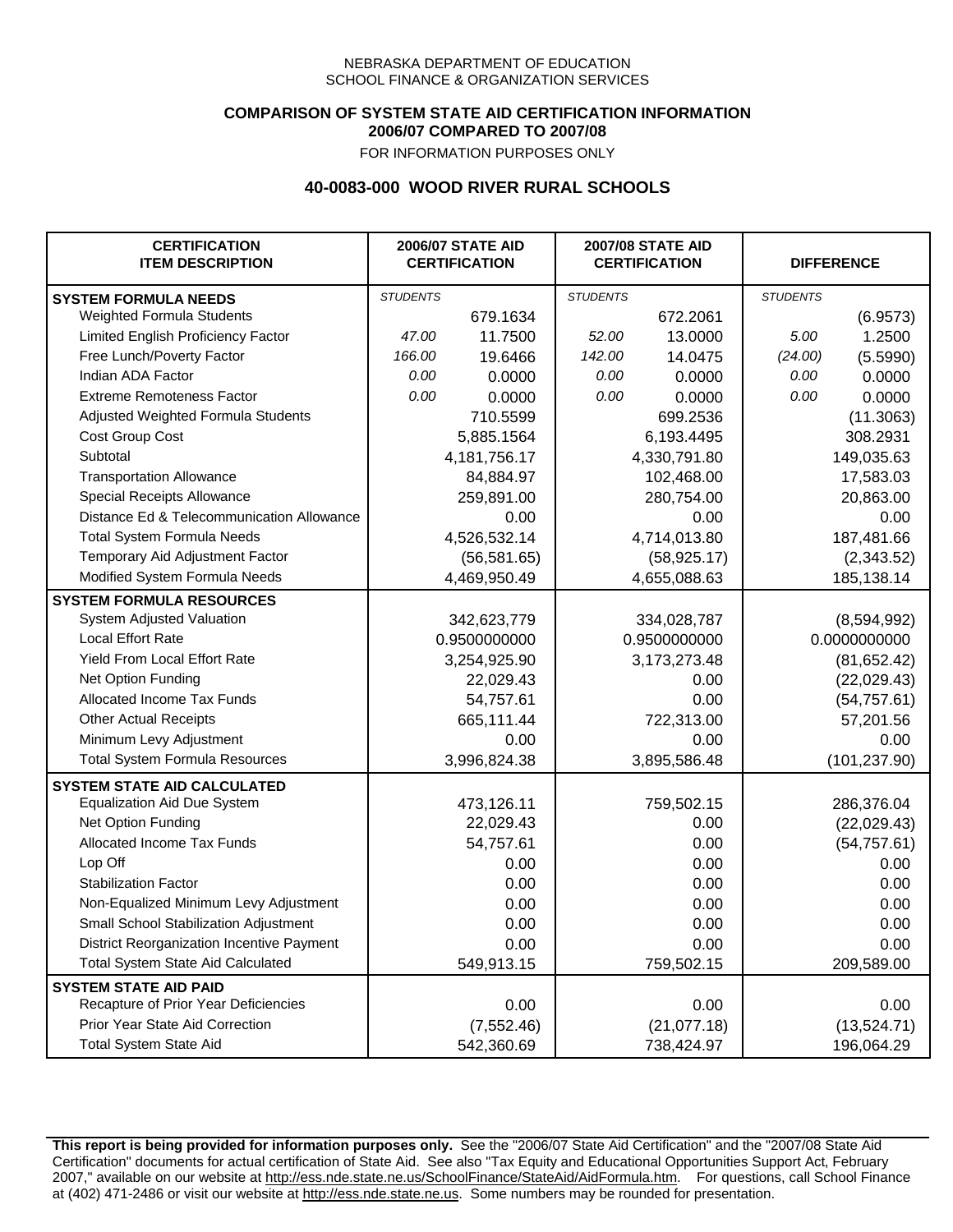## **COMPARISON OF SYSTEM STATE AID CERTIFICATION INFORMATION 2006/07 COMPARED TO 2007/08**

FOR INFORMATION PURPOSES ONLY

## **40-0126-000 DONIPHAN-TRUMBULL PUBLIC SCHS**

| <b>CERTIFICATION</b><br><b>ITEM DESCRIPTION</b> |                 | <b>2006/07 STATE AID</b><br><b>CERTIFICATION</b> | <b>2007/08 STATE AID</b><br><b>CERTIFICATION</b> |              | <b>DIFFERENCE</b> |             |
|-------------------------------------------------|-----------------|--------------------------------------------------|--------------------------------------------------|--------------|-------------------|-------------|
| <b>SYSTEM FORMULA NEEDS</b>                     | <b>STUDENTS</b> |                                                  | <b>STUDENTS</b>                                  |              | <b>STUDENTS</b>   |             |
| Weighted Formula Students                       |                 | 613.6544                                         |                                                  | 632.8546     |                   | 19.2003     |
| Limited English Proficiency Factor              | 6.00            | 1.5000                                           | 27.00                                            | 6.7500       | 21.00             | 5.2500      |
| Free Lunch/Poverty Factor                       | 58.00           | 1.8641                                           | 53.00                                            | 1.2991       | (5.00)            | (0.5650)    |
| Indian ADA Factor                               | 0.00            | 0.0000                                           | 0.00                                             | 0.0000       | 0.00              | 0.0000      |
| <b>Extreme Remoteness Factor</b>                | 0.00            | 0.0000                                           | 0.00                                             | 0.0000       | 0.00              | 0.0000      |
| Adjusted Weighted Formula Students              |                 | 617.0185                                         |                                                  | 640.9037     |                   | 23.8852     |
| Cost Group Cost                                 |                 | 5,885.1564                                       |                                                  | 6,193.4495   |                   | 308.2931    |
| Subtotal                                        |                 | 3,631,250.22                                     |                                                  | 3,969,404.68 |                   | 338,154.46  |
| <b>Transportation Allowance</b>                 |                 | 100,265.04                                       |                                                  | 137,421.34   |                   | 37,156.30   |
| Special Receipts Allowance                      |                 | 326,493.00                                       |                                                  | 379,082.00   |                   | 52,589.00   |
| Distance Ed & Telecommunication Allowance       |                 | 0.00                                             |                                                  | 6,012.90     |                   | 6,012.90    |
| <b>Total System Formula Needs</b>               |                 | 4,058,008.26                                     |                                                  | 4,491,920.92 |                   | 433,912.66  |
| Temporary Aid Adjustment Factor                 |                 | (50, 725.10)                                     | (56, 149.01)                                     |              | (5,423.91)        |             |
| Modified System Formula Needs                   |                 | 4,007,283.16                                     |                                                  | 4,435,771.91 |                   | 428,488.75  |
| <b>SYSTEM FORMULA RESOURCES</b>                 |                 |                                                  |                                                  |              |                   |             |
| System Adjusted Valuation                       |                 | 296,140,638                                      |                                                  | 294,443,387  |                   | (1,697,251) |
| <b>Local Effort Rate</b>                        |                 | 0.9500000000                                     |                                                  | 0.9500000000 | 0.0000000000      |             |
| Yield From Local Effort Rate                    |                 | 2,813,336.06                                     | 2,797,212.18                                     |              | (16, 123.88)      |             |
| Net Option Funding                              |                 | 0.00                                             | 0.00                                             |              | 0.00              |             |
| Allocated Income Tax Funds                      |                 | 15,655.63                                        | 21,456.30                                        |              | 5,800.67          |             |
| <b>Other Actual Receipts</b>                    |                 | 707,108.00                                       | 784,949.00                                       |              | 77,841.00         |             |
| Minimum Levy Adjustment                         |                 | 0.00                                             |                                                  | 0.00         |                   | 0.00        |
| <b>Total System Formula Resources</b>           |                 | 3,536,099.69                                     |                                                  | 3,603,617.48 |                   | 67,517.78   |
| <b>SYSTEM STATE AID CALCULATED</b>              |                 |                                                  |                                                  |              |                   |             |
| <b>Equalization Aid Due System</b>              |                 | 471,183.46                                       |                                                  | 832,154.43   |                   | 360,970.97  |
| Net Option Funding                              |                 | 0.00                                             |                                                  | 0.00         |                   | 0.00        |
| Allocated Income Tax Funds                      |                 | 15,655.63                                        |                                                  | 21,456.30    |                   | 5,800.67    |
| Lop Off                                         |                 | 0.00                                             |                                                  | 0.00         |                   | 0.00        |
| <b>Stabilization Factor</b>                     |                 | 0.00                                             |                                                  | 0.00         |                   | 0.00        |
| Non-Equalized Minimum Levy Adjustment           |                 | 0.00                                             |                                                  | 0.00         |                   | 0.00        |
| Small School Stabilization Adjustment           |                 | 0.00                                             |                                                  | 0.00         |                   | 0.00        |
| District Reorganization Incentive Payment       |                 | 0.00                                             |                                                  | 0.00         |                   | 0.00        |
| <b>Total System State Aid Calculated</b>        |                 | 486,839.09                                       |                                                  | 853,610.73   |                   | 366,771.64  |
| <b>SYSTEM STATE AID PAID</b>                    |                 |                                                  |                                                  |              |                   |             |
| Recapture of Prior Year Deficiencies            |                 | 0.00                                             |                                                  | 0.00         |                   | 0.00        |
| Prior Year State Aid Correction                 |                 | 45,815.08                                        |                                                  | 46,746.30    |                   | 931.22      |
| <b>Total System State Aid</b>                   |                 | 532,654.17                                       |                                                  | 900,357.03   | 367,702.86        |             |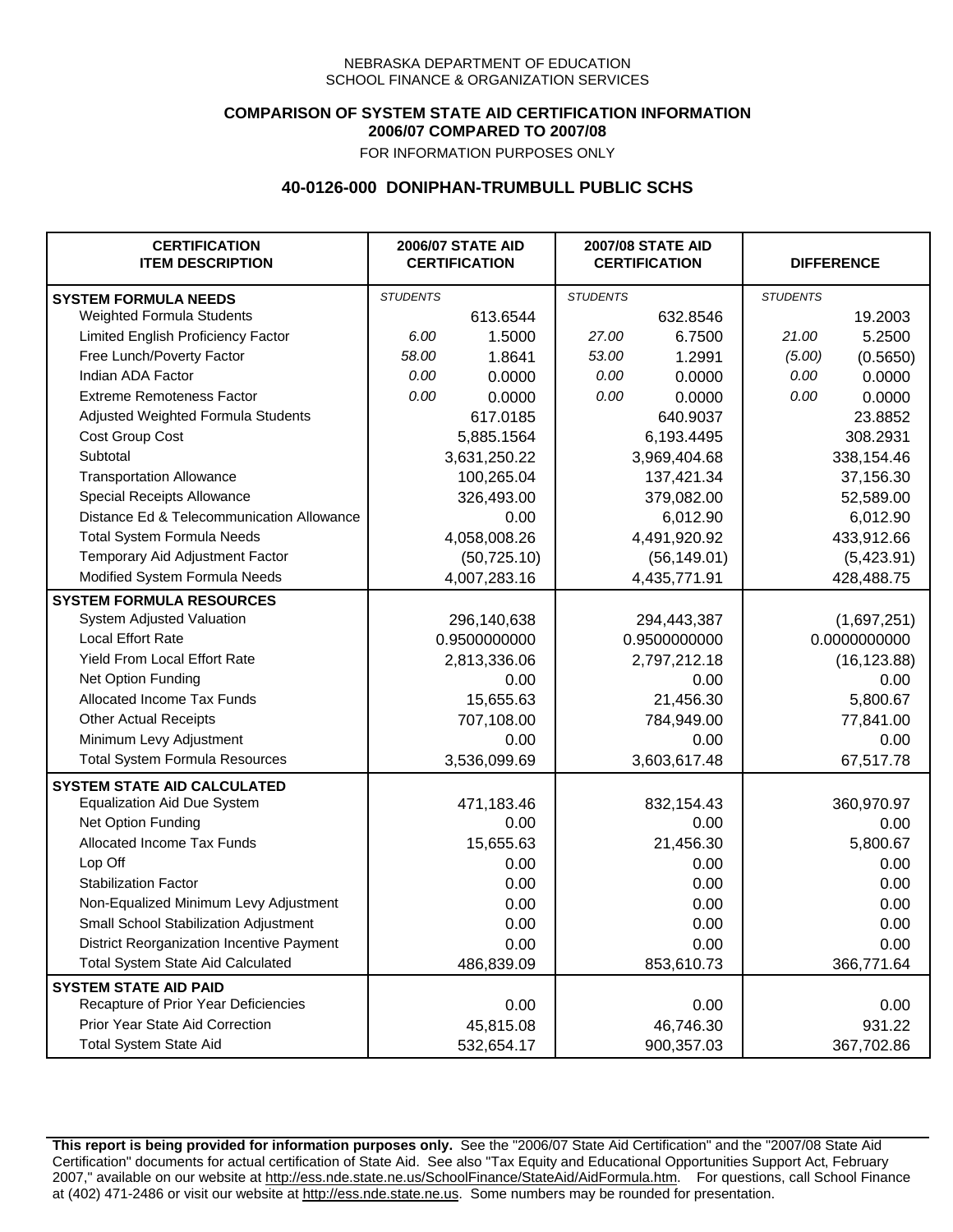### **COMPARISON OF SYSTEM STATE AID CERTIFICATION INFORMATION 2006/07 COMPARED TO 2007/08**

FOR INFORMATION PURPOSES ONLY

## **41-0002-000 GILTNER PUBLIC SCHOOLS**

| <b>CERTIFICATION</b><br><b>ITEM DESCRIPTION</b> |                 | <b>2006/07 STATE AID</b><br><b>CERTIFICATION</b> | <b>2007/08 STATE AID</b><br><b>CERTIFICATION</b> |              |                 | <b>DIFFERENCE</b> |
|-------------------------------------------------|-----------------|--------------------------------------------------|--------------------------------------------------|--------------|-----------------|-------------------|
| <b>SYSTEM FORMULA NEEDS</b>                     | <b>STUDENTS</b> |                                                  | <b>STUDENTS</b>                                  |              | <b>STUDENTS</b> |                   |
| Weighted Formula Students                       |                 | 229.7473                                         |                                                  | 224.5826     |                 | (5.1646)          |
| Limited English Proficiency Factor              | 0.00            | 0.0000                                           | 0.00                                             | 0.0000       | 0.00            | 0.0000            |
| Free Lunch/Poverty Factor                       | 50.00           | 5.1621                                           | 29.00                                            | 1.4889       | (21.00)         | (3.6732)          |
| Indian ADA Factor                               | 0.00            | 0.0000                                           | 0.00                                             | 0.0000       | 0.00            | 0.0000            |
| <b>Extreme Remoteness Factor</b>                | 0.00            | 0.0000                                           | 0.00                                             | 0.0000       | 0.00            | 0.0000            |
| Adjusted Weighted Formula Students              |                 | 234.9093                                         |                                                  | 226.0715     |                 | (8.8378)          |
| Cost Group Cost                                 |                 | 5,885.1564                                       |                                                  | 6,193.4495   |                 | 308.2931          |
| Subtotal                                        |                 | 1,382,478.15                                     |                                                  | 1,400,162.39 |                 | 17,684.24         |
| <b>Transportation Allowance</b>                 |                 | 82,322.27                                        |                                                  | 85,530.71    |                 | 3,208.44          |
| Special Receipts Allowance                      |                 | 140,381.00                                       |                                                  | 115,214.00   |                 | (25, 167.00)      |
| Distance Ed & Telecommunication Allowance       |                 | 0.00                                             |                                                  | 0.00         |                 | 0.00              |
| <b>Total System Formula Needs</b>               |                 | 1,605,181.42                                     |                                                  | 1,600,907.10 |                 | (4,274.32)        |
| Temporary Aid Adjustment Factor                 |                 | (20,064.77)                                      | (20,011.34)                                      |              | 53.43           |                   |
| Modified System Formula Needs                   |                 | 1,585,116.65                                     |                                                  | 1,580,895.76 |                 | (4,220.89)        |
| <b>SYSTEM FORMULA RESOURCES</b>                 |                 |                                                  |                                                  |              |                 |                   |
| System Adjusted Valuation                       |                 | 109,518,538                                      |                                                  | 110,439,652  |                 | 921,114           |
| <b>Local Effort Rate</b>                        |                 | 0.9500000000                                     |                                                  | 0.9500000000 |                 | 0.0000000000      |
| Yield From Local Effort Rate                    |                 | 1,040,426.11                                     |                                                  | 1,049,176.69 |                 | 8,750.58          |
| Net Option Funding                              |                 | 325,219.27                                       |                                                  | 293,939.18   |                 | (31, 280.10)      |
| Allocated Income Tax Funds                      |                 | 15,283.76                                        | 16,591.86                                        |              | 1,308.10        |                   |
| <b>Other Actual Receipts</b>                    |                 | 280,037.62                                       | 287,154.48                                       |              | 7,116.86        |                   |
| Minimum Levy Adjustment                         |                 | 0.00                                             |                                                  | 0.00         |                 | 0.00              |
| <b>Total System Formula Resources</b>           |                 | 1,660,966.77                                     |                                                  | 1,646,862.21 |                 | (14, 104.55)      |
| <b>SYSTEM STATE AID CALCULATED</b>              |                 |                                                  |                                                  |              |                 |                   |
| <b>Equalization Aid Due System</b>              |                 | 0.00                                             |                                                  | 0.00         |                 | 0.00              |
| Net Option Funding                              |                 | 325,219.27                                       |                                                  | 293,939.18   |                 | (31, 280.10)      |
| Allocated Income Tax Funds                      |                 | 15,283.76                                        |                                                  | 16,591.86    |                 | 1,308.10          |
| Lop Off                                         |                 | 0.00                                             |                                                  | 0.00         |                 | 0.00              |
| <b>Stabilization Factor</b>                     |                 | 0.00                                             |                                                  | 0.00         |                 | 0.00              |
| Non-Equalized Minimum Levy Adjustment           |                 | 0.00                                             |                                                  | 0.00         |                 | 0.00              |
| <b>Small School Stabilization Adjustment</b>    |                 | 0.00                                             |                                                  | 125,267.74   |                 | 125,267.74        |
| District Reorganization Incentive Payment       |                 | 0.00                                             |                                                  | 0.00         |                 | 0.00              |
| <b>Total System State Aid Calculated</b>        |                 | 340,503.04                                       |                                                  | 435,798.78   |                 | 95,295.75         |
| <b>SYSTEM STATE AID PAID</b>                    |                 |                                                  |                                                  |              |                 |                   |
| Recapture of Prior Year Deficiencies            |                 | 0.00                                             |                                                  | 0.00         |                 | 0.00              |
| Prior Year State Aid Correction                 |                 | (175.15)                                         |                                                  | (453.96)     |                 | (278.81)          |
| <b>Total System State Aid</b>                   |                 | 340,327.88                                       |                                                  | 435,344.82   |                 | 95,016.94         |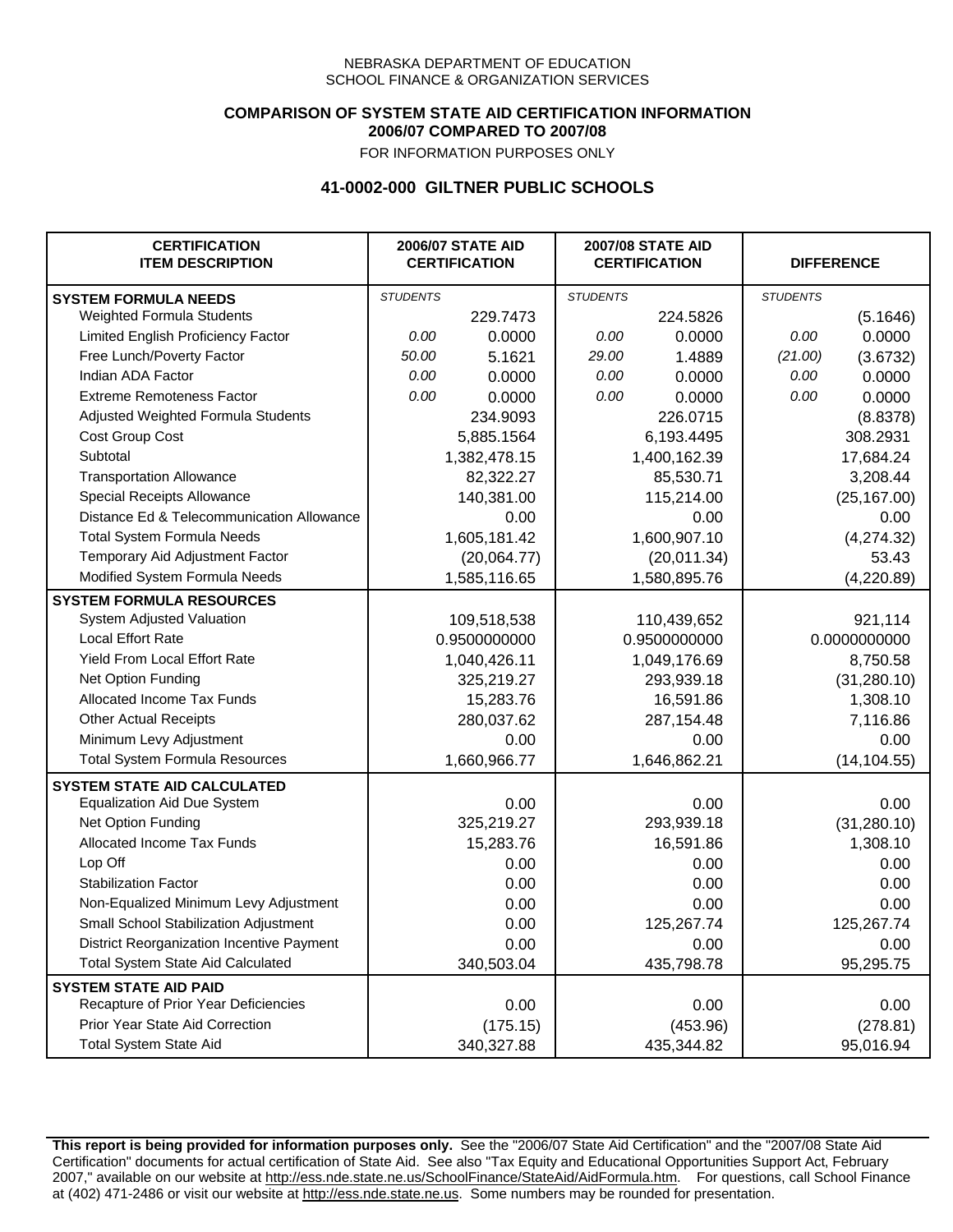### **COMPARISON OF SYSTEM STATE AID CERTIFICATION INFORMATION 2006/07 COMPARED TO 2007/08**

FOR INFORMATION PURPOSES ONLY

## **41-0091-000 HAMPTON PUBLIC SCHOOLS**

| <b>CERTIFICATION</b><br><b>ITEM DESCRIPTION</b> |                 | <b>2006/07 STATE AID</b><br><b>CERTIFICATION</b> | <b>2007/08 STATE AID</b><br><b>CERTIFICATION</b> |              |                 | <b>DIFFERENCE</b> |
|-------------------------------------------------|-----------------|--------------------------------------------------|--------------------------------------------------|--------------|-----------------|-------------------|
| <b>SYSTEM FORMULA NEEDS</b>                     | <b>STUDENTS</b> |                                                  | <b>STUDENTS</b>                                  |              | <b>STUDENTS</b> |                   |
| Weighted Formula Students                       |                 | 169.1099                                         |                                                  | 180.0738     |                 | 10.9639           |
| Limited English Proficiency Factor              | 0.00            | 0.0000                                           | 0.00                                             | 0.0000       | 0.00            | 0.0000            |
| Free Lunch/Poverty Factor                       | 29.00           | 2.2231                                           | 31.00                                            | 2.4776       | 2.00            | 0.2545            |
| Indian ADA Factor                               | 0.00            | 0.0000                                           | 0.00                                             | 0.0000       | 0.00            | 0.0000            |
| <b>Extreme Remoteness Factor</b>                | 0.00            | 0.0000                                           | 0.00                                             | 0.0000       | 0.00            | 0.0000            |
| Adjusted Weighted Formula Students              |                 | 171.3330                                         |                                                  | 182.5514     |                 | 11.2184           |
| Cost Group Cost                                 |                 | 5,885.1564                                       |                                                  | 6,193.4495   |                 | 308.2931          |
| Subtotal                                        |                 | 1,008,321.22                                     |                                                  | 1,130,622.86 |                 | 122,301.64        |
| <b>Transportation Allowance</b>                 |                 | 41,293.00                                        |                                                  | 44,764.00    |                 | 3,471.00          |
| Special Receipts Allowance                      |                 | 113,284.00                                       |                                                  | 123,836.00   |                 | 10,552.00         |
| Distance Ed & Telecommunication Allowance       |                 | 0.00                                             |                                                  | 0.00         |                 | 0.00              |
| <b>Total System Formula Needs</b>               |                 | 1,162,898.22                                     |                                                  | 1,299,222.86 |                 | 136,324.64        |
| Temporary Aid Adjustment Factor                 |                 | (14, 536.23)                                     |                                                  | (16, 240.29) |                 | (1,704.06)        |
| Modified System Formula Needs                   |                 | 1,148,361.99                                     |                                                  | 1,282,982.57 |                 | 134,620.58        |
| <b>SYSTEM FORMULA RESOURCES</b>                 |                 |                                                  |                                                  |              |                 |                   |
| System Adjusted Valuation                       |                 | 121,547,249                                      |                                                  | 121,819,750  |                 | 272,501           |
| <b>Local Effort Rate</b>                        |                 | 0.9500000000                                     |                                                  | 0.9500000000 |                 | 0.0000000000      |
| Yield From Local Effort Rate                    |                 | 1,154,698.87                                     |                                                  | 1,157,287.63 |                 | 2,588.76          |
| Net Option Funding                              |                 | 0.00                                             |                                                  | 76,923.89    |                 | 76,923.89         |
| Allocated Income Tax Funds                      |                 | 20,041.45                                        |                                                  | 22,172.73    |                 | 2,131.28          |
| <b>Other Actual Receipts</b>                    |                 | 234,306.00                                       |                                                  | 235,642.00   | 1,336.00        |                   |
| Minimum Levy Adjustment                         |                 | 0.00                                             |                                                  | 0.00         |                 | 0.00              |
| <b>Total System Formula Resources</b>           |                 | 1,409,046.31                                     |                                                  | 1,492,026.24 |                 | 82,979.93         |
| <b>SYSTEM STATE AID CALCULATED</b>              |                 |                                                  |                                                  |              |                 |                   |
| <b>Equalization Aid Due System</b>              |                 | 0.00                                             |                                                  | 0.00         |                 | 0.00              |
| Net Option Funding                              |                 | 0.00                                             |                                                  | 76,923.89    |                 | 76,923.89         |
| <b>Allocated Income Tax Funds</b>               |                 | 20,041.45                                        |                                                  | 22,172.73    |                 | 2,131.28          |
| Lop Off                                         |                 | 0.00                                             |                                                  | 0.00         |                 | 0.00              |
| <b>Stabilization Factor</b>                     |                 | 76,585.02                                        |                                                  | 0.00         |                 | (76, 585.02)      |
| Non-Equalized Minimum Levy Adjustment           |                 | 0.00                                             |                                                  | 0.00         |                 | 0.00              |
| Small School Stabilization Adjustment           |                 | 0.00                                             |                                                  | 0.00         |                 | 0.00              |
| District Reorganization Incentive Payment       |                 | 0.00                                             |                                                  | 0.00         |                 | 0.00              |
| <b>Total System State Aid Calculated</b>        |                 | 96,626.47                                        |                                                  | 99,096.62    |                 | 2,470.15          |
| <b>SYSTEM STATE AID PAID</b>                    |                 |                                                  |                                                  |              |                 |                   |
| Recapture of Prior Year Deficiencies            |                 | 0.00                                             |                                                  | 0.00         |                 | 0.00              |
| Prior Year State Aid Correction                 |                 | (103.74)                                         |                                                  | 0.00         |                 | 103.74            |
| <b>Total System State Aid</b>                   |                 | 96,522.73                                        |                                                  | 99,096.62    |                 | 2,573.89          |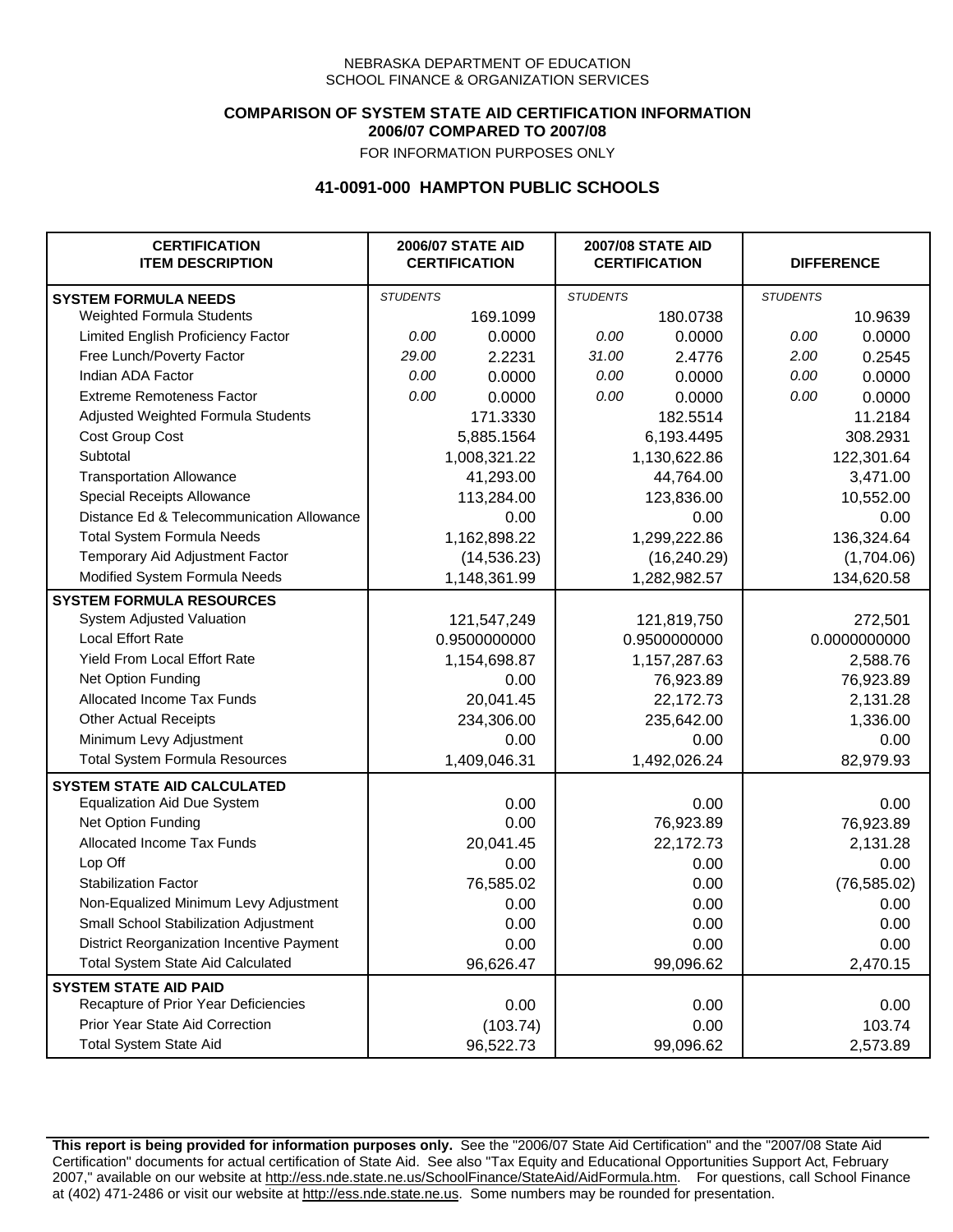### **COMPARISON OF SYSTEM STATE AID CERTIFICATION INFORMATION 2006/07 COMPARED TO 2007/08**

FOR INFORMATION PURPOSES ONLY

## **41-0504-000 AURORA PUBLIC SCHOOLS**

| <b>CERTIFICATION</b><br><b>ITEM DESCRIPTION</b> |                 | <b>2006/07 STATE AID</b><br><b>CERTIFICATION</b> | <b>2007/08 STATE AID</b><br><b>CERTIFICATION</b> |               | <b>DIFFERENCE</b> |              |
|-------------------------------------------------|-----------------|--------------------------------------------------|--------------------------------------------------|---------------|-------------------|--------------|
| <b>SYSTEM FORMULA NEEDS</b>                     | <b>STUDENTS</b> |                                                  | <b>STUDENTS</b>                                  |               | <b>STUDENTS</b>   |              |
| Weighted Formula Students                       |                 | 1,457.8058                                       |                                                  | 1,452.7804    |                   | (5.0255)     |
| Limited English Proficiency Factor              | 0.00            | 0.0000                                           | 0.00                                             | 0.0000        | 0.00              | 0.0000       |
| Free Lunch/Poverty Factor                       | 212.00          | 12.5974                                          | 219.00                                           | 14.1422       | 7.00              | 1.5448       |
| Indian ADA Factor                               | 0.00            | 0.0000                                           | 0.00                                             | 0.0000        | 0.00              | 0.0000       |
| <b>Extreme Remoteness Factor</b>                | 0.00            | 0.0000                                           | 0.00                                             | 0.0000        | 0.00              | 0.0000       |
| Adjusted Weighted Formula Students              |                 | 1,470.4032                                       |                                                  | 1,466.9226    |                   | (3.4807)     |
| Cost Group Cost                                 |                 | 5,885.1564                                       | 6,193.4495                                       |               | 308.2931          |              |
| Subtotal                                        |                 | 8,653,553.06                                     |                                                  | 9,085,310.94  |                   | 431,757.88   |
| <b>Transportation Allowance</b>                 |                 | 297,749.52                                       |                                                  | 396,502.12    |                   | 98,752.60    |
| Special Receipts Allowance                      |                 | 748,086.92                                       |                                                  | 819,618.12    |                   | 71,531.20    |
| Distance Ed & Telecommunication Allowance       |                 | 0.00                                             |                                                  | 0.00          |                   | 0.00         |
| <b>Total System Formula Needs</b>               |                 | 9,699,389.50                                     |                                                  | 10,301,431.18 | 602,041.68        |              |
| Temporary Aid Adjustment Factor                 |                 | (121, 242.37)                                    | (128, 767.89)                                    |               | (7, 525.52)       |              |
| Modified System Formula Needs                   |                 | 9,578,147.13                                     |                                                  | 10,172,663.29 |                   | 594,516.16   |
| <b>SYSTEM FORMULA RESOURCES</b>                 |                 |                                                  |                                                  |               |                   |              |
| System Adjusted Valuation                       |                 | 583,037,960                                      |                                                  | 592,483,963   |                   | 9,446,003    |
| <b>Local Effort Rate</b>                        |                 | 0.9500000000                                     |                                                  | 0.9500000000  |                   | 0.0000000000 |
| Yield From Local Effort Rate                    |                 | 5,538,860.62                                     |                                                  | 5,628,597.65  |                   | 89,737.03    |
| Net Option Funding                              |                 | 0.00                                             | 0.00                                             |               | 0.00              |              |
| Allocated Income Tax Funds                      |                 | 43,059.20                                        | 37,142.85                                        |               | (5,916.35)        |              |
| <b>Other Actual Receipts</b>                    |                 | 1,630,751.27                                     | 1,732,948.13                                     |               | 102,196.86        |              |
| Minimum Levy Adjustment                         |                 | 0.00                                             | 0.00                                             |               |                   | 0.00         |
| <b>Total System Formula Resources</b>           |                 | 7,212,671.09                                     |                                                  | 7,398,688.63  |                   | 186,017.54   |
| <b>SYSTEM STATE AID CALCULATED</b>              |                 |                                                  |                                                  |               |                   |              |
| <b>Equalization Aid Due System</b>              |                 | 2,365,476.04                                     |                                                  | 2,773,974.66  |                   | 408,498.62   |
| Net Option Funding                              |                 | 0.00                                             |                                                  | 0.00          |                   | 0.00         |
| Allocated Income Tax Funds                      |                 | 43,059.20                                        |                                                  | 37,142.85     |                   | (5,916.35)   |
| Lop Off                                         |                 | 0.00                                             |                                                  | 0.00          |                   | 0.00         |
| <b>Stabilization Factor</b>                     |                 | 0.00                                             |                                                  | 0.00          |                   | 0.00         |
| Non-Equalized Minimum Levy Adjustment           |                 | 0.00                                             |                                                  | 0.00          |                   | 0.00         |
| Small School Stabilization Adjustment           |                 | 0.00                                             |                                                  | 0.00          |                   | 0.00         |
| District Reorganization Incentive Payment       |                 | 0.00                                             |                                                  | 0.00          |                   | 0.00         |
| <b>Total System State Aid Calculated</b>        |                 | 2,408,535.24                                     |                                                  | 2,811,117.51  |                   | 402,582.27   |
| <b>SYSTEM STATE AID PAID</b>                    |                 |                                                  |                                                  |               |                   |              |
| Recapture of Prior Year Deficiencies            |                 | 0.00                                             |                                                  | 0.00          |                   | 0.00         |
| Prior Year State Aid Correction                 |                 | (52, 547.67)                                     |                                                  | (68, 613.94)  |                   | (16,066.27)  |
| <b>Total System State Aid</b>                   |                 | 2,355,987.58                                     |                                                  | 2,742,503.58  |                   | 386,516.00   |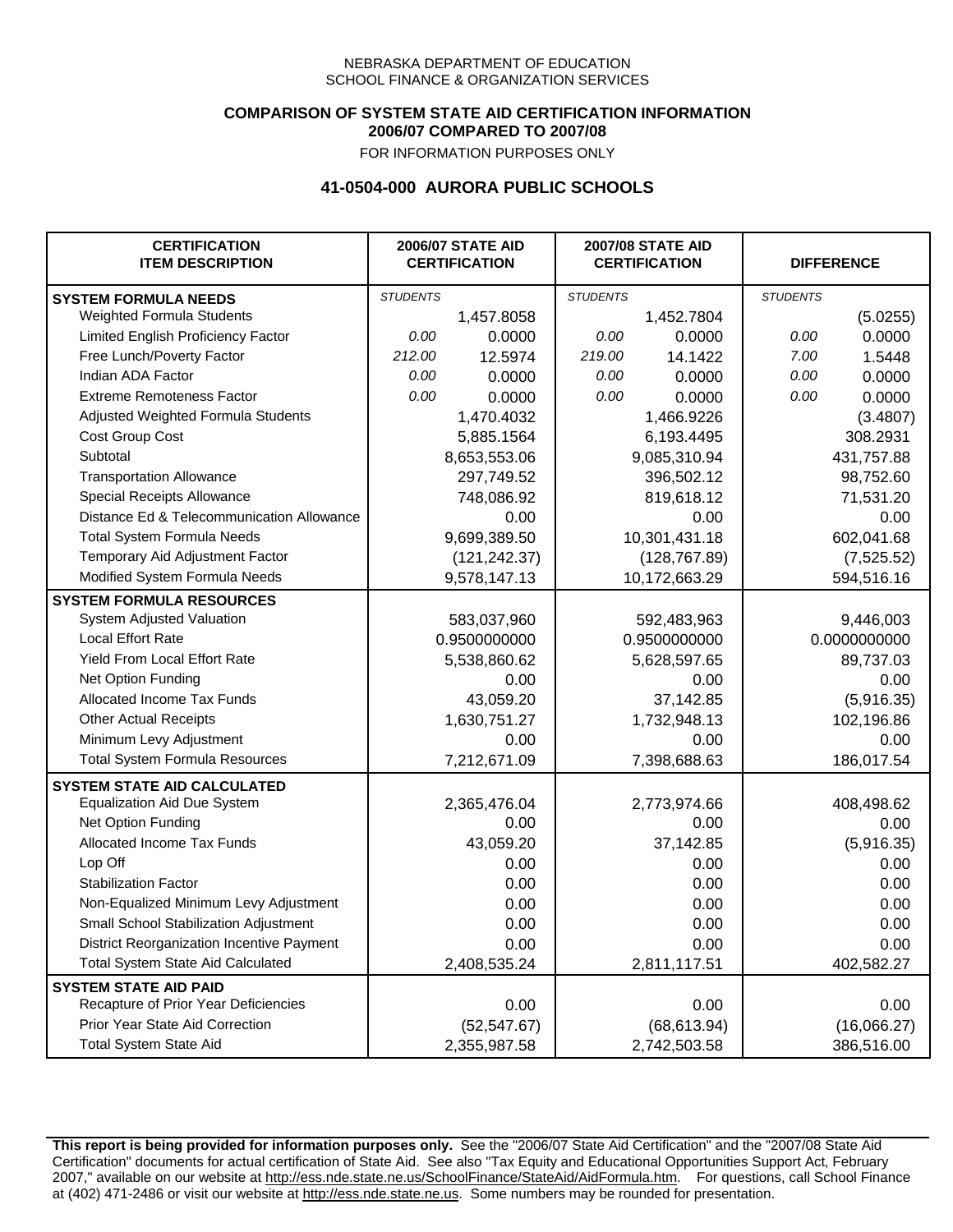## **COMPARISON OF SYSTEM STATE AID CERTIFICATION INFORMATION 2006/07 COMPARED TO 2007/08**

FOR INFORMATION PURPOSES ONLY

## **42-0002-000 ALMA PUBLIC SCHOOLS**

| <b>CERTIFICATION</b><br><b>ITEM DESCRIPTION</b> |                 | <b>2006/07 STATE AID</b><br><b>CERTIFICATION</b> | <b>2007/08 STATE AID</b><br><b>CERTIFICATION</b> |              | <b>DIFFERENCE</b> |              |
|-------------------------------------------------|-----------------|--------------------------------------------------|--------------------------------------------------|--------------|-------------------|--------------|
| <b>SYSTEM FORMULA NEEDS</b>                     | <b>STUDENTS</b> |                                                  | <b>STUDENTS</b>                                  |              | <b>STUDENTS</b>   |              |
| Weighted Formula Students                       |                 | 363.8290                                         |                                                  | 380.5828     |                   | 16.7538      |
| Limited English Proficiency Factor              | 0.00            | 0.0000                                           | 0.00                                             | 0.0000       | 0.00              | 0.0000       |
| Free Lunch/Poverty Factor                       | 67.00           | 5.6263                                           | 96.00                                            | 11.8022      | 29.00             | 6.1759       |
| Indian ADA Factor                               | 0.00            | 0.0000                                           | 0.00                                             | 0.0000       | 0.00              | 0.0000       |
| <b>Extreme Remoteness Factor</b>                | 0.00            | 0.0000                                           | 0.00                                             | 0.0000       | 0.00              | 0.0000       |
| Adjusted Weighted Formula Students              |                 | 369.4553                                         |                                                  | 392.3850     |                   | 22.9297      |
| Cost Group Cost                                 |                 | 5,885.1564                                       |                                                  | 6,193.4495   |                   | 308.2931     |
| Subtotal                                        |                 | 2,174,302.21                                     |                                                  | 2,430,216.45 |                   | 255,914.23   |
| <b>Transportation Allowance</b>                 |                 | 133,022.00                                       |                                                  | 131,717.00   |                   | (1,305.00)   |
| Special Receipts Allowance                      |                 | 150,687.00                                       |                                                  | 172,408.00   |                   | 21,721.00    |
| Distance Ed & Telecommunication Allowance       |                 | 0.00                                             |                                                  | 0.00         |                   | 0.00         |
| <b>Total System Formula Needs</b>               |                 | 2,458,011.21                                     |                                                  | 2,734,341.45 | 276,330.23        |              |
| Temporary Aid Adjustment Factor                 |                 | (30, 725.14)                                     | (34, 179.27)                                     |              | (3,454.13)        |              |
| Modified System Formula Needs                   |                 | 2,427,286.07                                     |                                                  | 2,700,162.18 |                   | 272,876.11   |
| <b>SYSTEM FORMULA RESOURCES</b>                 |                 |                                                  |                                                  |              |                   |              |
| System Adjusted Valuation                       |                 | 134,901,049                                      |                                                  | 135,558,157  |                   | 657,108      |
| <b>Local Effort Rate</b>                        |                 | 0.9500000000                                     |                                                  | 0.9500000000 |                   | 0.0000000000 |
| Yield From Local Effort Rate                    |                 | 1,281,559.97                                     | 1,287,802.49                                     |              | 6,242.53          |              |
| Net Option Funding                              |                 | 95,657.29                                        | 85,785.56                                        |              | (9,871.72)        |              |
| Allocated Income Tax Funds                      |                 | 32,533.09                                        | 32,485.59                                        |              | (47.50)           |              |
| <b>Other Actual Receipts</b>                    |                 | 450,896.00                                       |                                                  | 479,634.00   | 28,738.00         |              |
| Minimum Levy Adjustment                         |                 | 0.00                                             |                                                  | 0.00         |                   | 0.00         |
| <b>Total System Formula Resources</b>           |                 | 1,860,646.34                                     |                                                  | 1,885,707.65 |                   | 25,061.31    |
| <b>SYSTEM STATE AID CALCULATED</b>              |                 |                                                  |                                                  |              |                   |              |
| <b>Equalization Aid Due System</b>              |                 | 566,639.73                                       |                                                  | 814,454.53   |                   | 247,814.80   |
| Net Option Funding                              |                 | 95,657.29                                        |                                                  | 85,785.56    |                   | (9,871.72)   |
| Allocated Income Tax Funds                      |                 | 32,533.09                                        |                                                  | 32,485.59    |                   | (47.50)      |
| Lop Off                                         |                 | 0.00                                             |                                                  | 0.00         |                   | 0.00         |
| <b>Stabilization Factor</b>                     |                 | 0.00                                             |                                                  | 0.00         |                   | 0.00         |
| Non-Equalized Minimum Levy Adjustment           |                 | 0.00                                             |                                                  | 0.00         |                   | 0.00         |
| Small School Stabilization Adjustment           |                 | 0.00                                             |                                                  | 0.00         |                   | 0.00         |
| District Reorganization Incentive Payment       |                 | 0.00                                             |                                                  | 0.00         |                   | 0.00         |
| <b>Total System State Aid Calculated</b>        |                 | 694,830.11                                       |                                                  | 932,725.69   |                   | 237,895.58   |
| <b>SYSTEM STATE AID PAID</b>                    |                 |                                                  |                                                  |              |                   |              |
| Recapture of Prior Year Deficiencies            |                 | 0.00                                             |                                                  | 0.00         |                   | 0.00         |
| Prior Year State Aid Correction                 |                 | (48, 379.23)                                     |                                                  | 25,747.87    |                   | 74,127.10    |
| Total System State Aid                          |                 | 646,450.87                                       |                                                  | 958,473.56   |                   | 312,022.68   |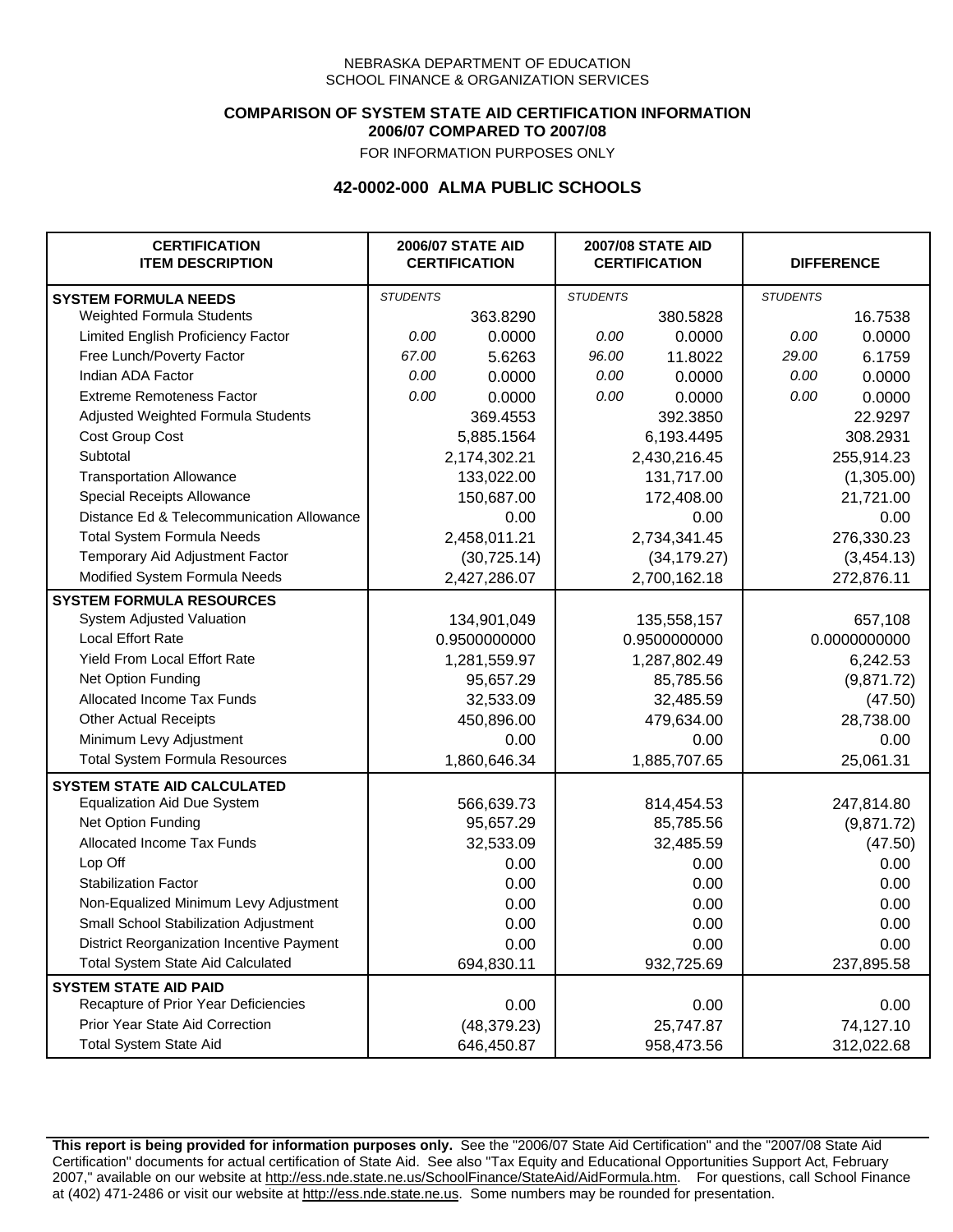## **COMPARISON OF SYSTEM STATE AID CERTIFICATION INFORMATION 2006/07 COMPARED TO 2007/08**

FOR INFORMATION PURPOSES ONLY

## **43-0079-000 HAYES CENTER PUBLIC SCHOOLS**

| <b>CERTIFICATION</b><br><b>ITEM DESCRIPTION</b> |                 | <b>2006/07 STATE AID</b><br><b>CERTIFICATION</b> | <b>2007/08 STATE AID</b><br><b>CERTIFICATION</b> |              | <b>DIFFERENCE</b> |               |
|-------------------------------------------------|-----------------|--------------------------------------------------|--------------------------------------------------|--------------|-------------------|---------------|
| <b>SYSTEM FORMULA NEEDS</b>                     | <b>STUDENTS</b> |                                                  | <b>STUDENTS</b>                                  |              | <b>STUDENTS</b>   |               |
| Weighted Formula Students                       |                 | 213.2087                                         |                                                  | 191.9939     |                   | (21.2148)     |
| Limited English Proficiency Factor              | 5.00            | 1.2500                                           | 2.00                                             | 0.5000       | (3.00)            | (0.7500)      |
| Free Lunch/Poverty Factor                       | 54.00           | 7.0224                                           | 62.00                                            | 10.4103      | 8.00              | 3.3878        |
| Indian ADA Factor                               | 0.00            | 0.0000                                           | 0.00                                             | 0.0000       | 0.00              | 0.0000        |
| <b>Extreme Remoteness Factor</b>                | 174.81          | 21.8514                                          | 156.00                                           | 19.4994      | (18.82)           | (2.3520)      |
| Adjusted Weighted Formula Students              |                 | 243.3325                                         |                                                  | 222.4035     |                   | (20.9290)     |
| Cost Group Cost                                 |                 | 8,672.7450                                       |                                                  | 9,486.1706   |                   | 813.4256      |
| Subtotal                                        |                 | 2,110,360.55                                     |                                                  | 2,109,757.76 |                   | (602.79)      |
| <b>Transportation Allowance</b>                 |                 | 191,777.47                                       |                                                  | 197,385.44   |                   | 5,607.97      |
| Special Receipts Allowance                      |                 | 65,536.00                                        |                                                  | 58,833.00    |                   | (6,703.00)    |
| Distance Ed & Telecommunication Allowance       |                 | 0.00                                             |                                                  | 10,770.15    |                   | 10,770.15     |
| <b>Total System Formula Needs</b>               |                 | 2,367,674.02                                     |                                                  | 2,376,746.35 | 9,072.33          |               |
| Temporary Aid Adjustment Factor                 |                 | (29, 595.93)                                     | (29,709.33)                                      |              | (113.40)          |               |
| Modified System Formula Needs                   |                 | 2,338,078.09                                     |                                                  | 2,347,037.02 |                   | 8,958.93      |
| <b>SYSTEM FORMULA RESOURCES</b>                 |                 |                                                  |                                                  |              |                   |               |
| System Adjusted Valuation                       |                 | 131,031,844                                      |                                                  | 132,704,197  |                   | 1,672,353     |
| <b>Local Effort Rate</b>                        |                 | 0.9500000000                                     |                                                  | 0.9500000000 | 0.0000000000      |               |
| <b>Yield From Local Effort Rate</b>             |                 | 1,244,802.52                                     | 1,260,689.87                                     |              | 15,887.35         |               |
| Net Option Funding                              |                 | 323,549.23                                       | 164,276.35                                       |              | (159, 272.87)     |               |
| Allocated Income Tax Funds                      |                 | 7,330.52                                         | 7,718.78                                         |              | 388.26            |               |
| <b>Other Actual Receipts</b>                    |                 | 173,489.84                                       | 170,259.53                                       |              | (3,230.31)        |               |
| Minimum Levy Adjustment                         |                 | 0.00                                             |                                                  | 0.00         | 0.00              |               |
| <b>Total System Formula Resources</b>           |                 | 1,749,172.11                                     |                                                  | 1,602,944.54 |                   | (146, 227.57) |
| <b>SYSTEM STATE AID CALCULATED</b>              |                 |                                                  |                                                  |              |                   |               |
| <b>Equalization Aid Due System</b>              |                 | 588,905.98                                       |                                                  | 744,092.48   |                   | 155,186.50    |
| Net Option Funding                              |                 | 323,549.23                                       |                                                  | 164,276.35   |                   | (159, 272.87) |
| Allocated Income Tax Funds                      |                 | 7,330.52                                         |                                                  | 7,718.78     |                   | 388.26        |
| Lop Off                                         |                 | (30,007.71)                                      |                                                  | 0.00         |                   | 30,007.71     |
| <b>Stabilization Factor</b>                     |                 | 0.00                                             |                                                  | 0.00         |                   | 0.00          |
| Non-Equalized Minimum Levy Adjustment           |                 | 0.00                                             |                                                  | 0.00         |                   | 0.00          |
| Small School Stabilization Adjustment           |                 | 0.00                                             |                                                  | 0.00         |                   | 0.00          |
| District Reorganization Incentive Payment       |                 | 0.00                                             |                                                  | 0.00         |                   | 0.00          |
| Total System State Aid Calculated               |                 | 889,778.02                                       |                                                  | 916,087.62   |                   | 26,309.60     |
| <b>SYSTEM STATE AID PAID</b>                    |                 |                                                  |                                                  |              |                   |               |
| Recapture of Prior Year Deficiencies            |                 | 0.00                                             |                                                  | 0.00         |                   | 0.00          |
| Prior Year State Aid Correction                 |                 | 8,993.80                                         |                                                  | (971.51)     |                   | (9,965.31)    |
| <b>Total System State Aid</b>                   |                 | 898,771.82                                       |                                                  | 915,116.11   |                   | 16,344.29     |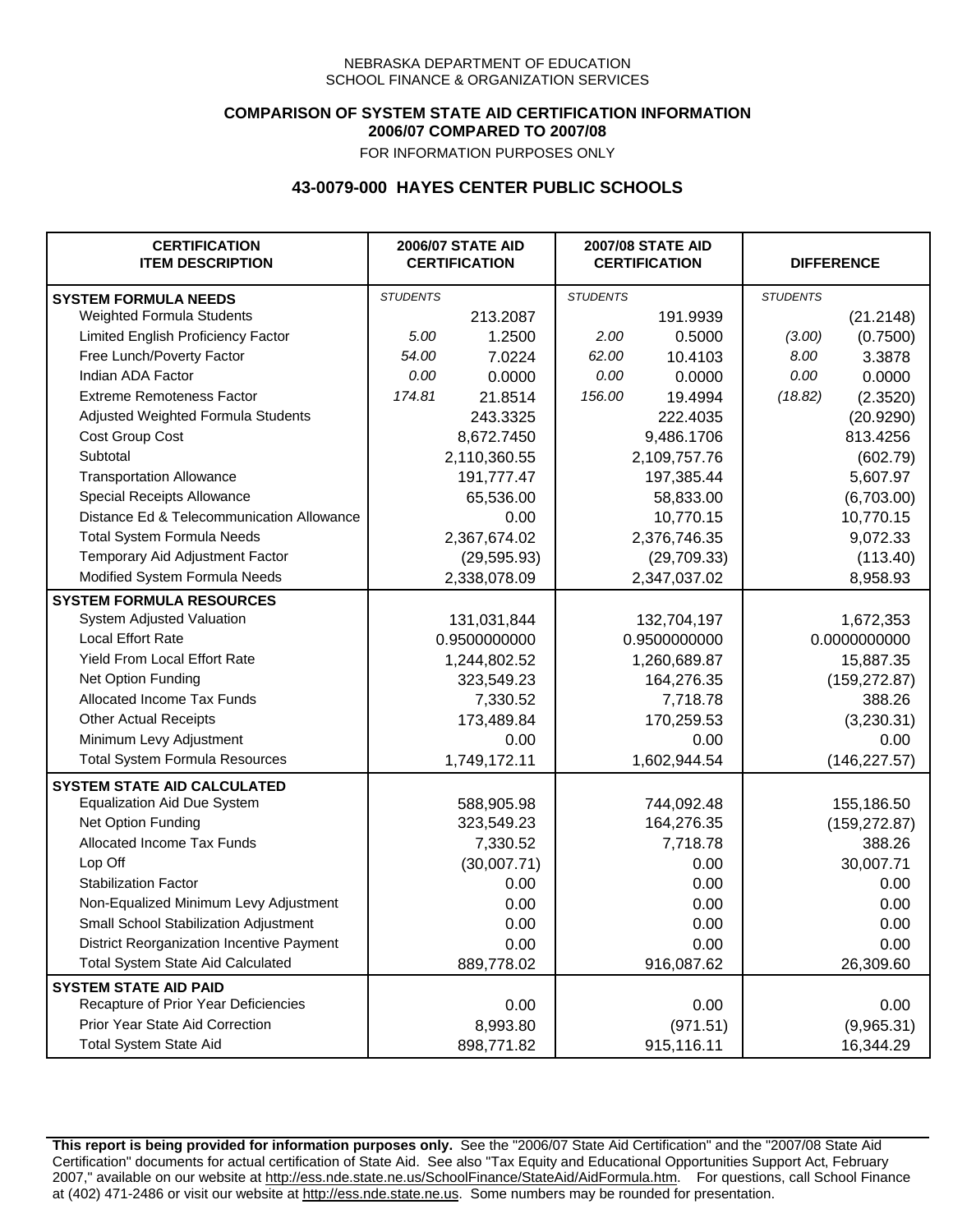## **COMPARISON OF SYSTEM STATE AID CERTIFICATION INFORMATION 2006/07 COMPARED TO 2007/08**

FOR INFORMATION PURPOSES ONLY

## **44-2001-000 HITCHCOCK CO UNIFIED SCH SYSTM**

| <b>CERTIFICATION</b><br><b>ITEM DESCRIPTION</b> |                 | <b>2006/07 STATE AID</b><br><b>CERTIFICATION</b> | <b>2007/08 STATE AID</b><br><b>CERTIFICATION</b> |              | <b>DIFFERENCE</b> |              |
|-------------------------------------------------|-----------------|--------------------------------------------------|--------------------------------------------------|--------------|-------------------|--------------|
| <b>SYSTEM FORMULA NEEDS</b>                     | <b>STUDENTS</b> |                                                  | <b>STUDENTS</b>                                  |              | <b>STUDENTS</b>   |              |
| Weighted Formula Students                       |                 | 331.4992                                         |                                                  | 331.9741     |                   | 0.4749       |
| Limited English Proficiency Factor              | 0.00            | 0.0000                                           | 0.00                                             | 0.0000       | 0.00              | 0.0000       |
| Free Lunch/Poverty Factor                       | 107.00          | 17.0082                                          | 128.00                                           | 23.3160      | 21.00             | 6.3078       |
| Indian ADA Factor                               | 0.00            | 0.0000                                           | 0.00                                             | 0.0000       | 0.00              | 0.0000       |
| <b>Extreme Remoteness Factor</b>                | 0.00            | 0.0000                                           | 0.00                                             | 0.0000       | 0.00              | 0.0000       |
| Adjusted Weighted Formula Students              |                 | 348.5075                                         |                                                  | 355.2901     |                   | 6.7826       |
| Cost Group Cost                                 |                 | 8,672.7450                                       |                                                  | 9,486.1706   |                   | 813.4256     |
| Subtotal                                        |                 | 3,022,516.29                                     |                                                  | 3,370,342.55 |                   | 347,826.26   |
| <b>Transportation Allowance</b>                 |                 | 270,638.82                                       |                                                  | 225,590.00   |                   | (45,048.82)  |
| Special Receipts Allowance                      |                 | 286,793.42                                       |                                                  | 208,697.64   |                   | (78,095.78)  |
| Distance Ed & Telecommunication Allowance       |                 | 0.00                                             |                                                  | 0.00         |                   | 0.00         |
| <b>Total System Formula Needs</b>               |                 | 3,579,948.53                                     |                                                  | 3,804,630.18 | 224,681.66        |              |
| Temporary Aid Adjustment Factor                 |                 | (44, 749.36)                                     | (47, 557.88)                                     |              | (2,808.52)        |              |
| Modified System Formula Needs                   |                 | 3,535,199.17                                     |                                                  | 3,757,072.31 |                   | 221,873.13   |
| <b>SYSTEM FORMULA RESOURCES</b>                 |                 |                                                  |                                                  |              |                   |              |
| System Adjusted Valuation                       |                 | 271,515,877                                      |                                                  | 281,549,104  |                   | 10,033,227   |
| <b>Local Effort Rate</b>                        |                 | 0.9500000000                                     |                                                  | 0.9500000000 |                   | 0.0000000000 |
| Yield From Local Effort Rate                    |                 | 2,579,400.83                                     | 2,674,716.49                                     |              |                   | 95,315.66    |
| Net Option Funding                              |                 | 0.00                                             | 0.00                                             |              | 0.00              |              |
| Allocated Income Tax Funds                      |                 | 0.00                                             | 0.00                                             |              | 0.00              |              |
| <b>Other Actual Receipts</b>                    |                 | 577,227.29                                       | 523,602.23                                       |              | (53,625.06)       |              |
| Minimum Levy Adjustment                         |                 | 0.00                                             |                                                  | 0.00         |                   | 0.00         |
| <b>Total System Formula Resources</b>           |                 | 3,156,628.12                                     |                                                  | 3,198,318.72 |                   | 41,690.60    |
| <b>SYSTEM STATE AID CALCULATED</b>              |                 |                                                  |                                                  |              |                   |              |
| <b>Equalization Aid Due System</b>              |                 | 378,571.05                                       |                                                  | 558,753.59   |                   | 180,182.53   |
| Net Option Funding                              |                 | 0.00                                             |                                                  | 0.00         |                   | 0.00         |
| <b>Allocated Income Tax Funds</b>               |                 | 0.00                                             |                                                  | 0.00         |                   | 0.00         |
| Lop Off                                         |                 | 0.00                                             |                                                  | 0.00         |                   | 0.00         |
| <b>Stabilization Factor</b>                     |                 | 0.00                                             |                                                  | 0.00         |                   | 0.00         |
| Non-Equalized Minimum Levy Adjustment           |                 | 0.00                                             |                                                  | 0.00         |                   | 0.00         |
| Small School Stabilization Adjustment           |                 | 0.00                                             |                                                  | 0.00         |                   | 0.00         |
| District Reorganization Incentive Payment       |                 | 0.00                                             |                                                  | 0.00         |                   | 0.00         |
| Total System State Aid Calculated               |                 | 378,571.05                                       |                                                  | 558,753.59   |                   | 180,182.53   |
| <b>SYSTEM STATE AID PAID</b>                    |                 |                                                  |                                                  |              |                   |              |
| Recapture of Prior Year Deficiencies            |                 | 0.00                                             |                                                  | 0.00         |                   | 0.00         |
| Prior Year State Aid Correction                 |                 | 0.00                                             |                                                  | (33,749.77)  |                   | (33,749.77)  |
| <b>Total System State Aid</b>                   |                 | 378,571.05                                       |                                                  | 525,003.82   |                   | 146,432.77   |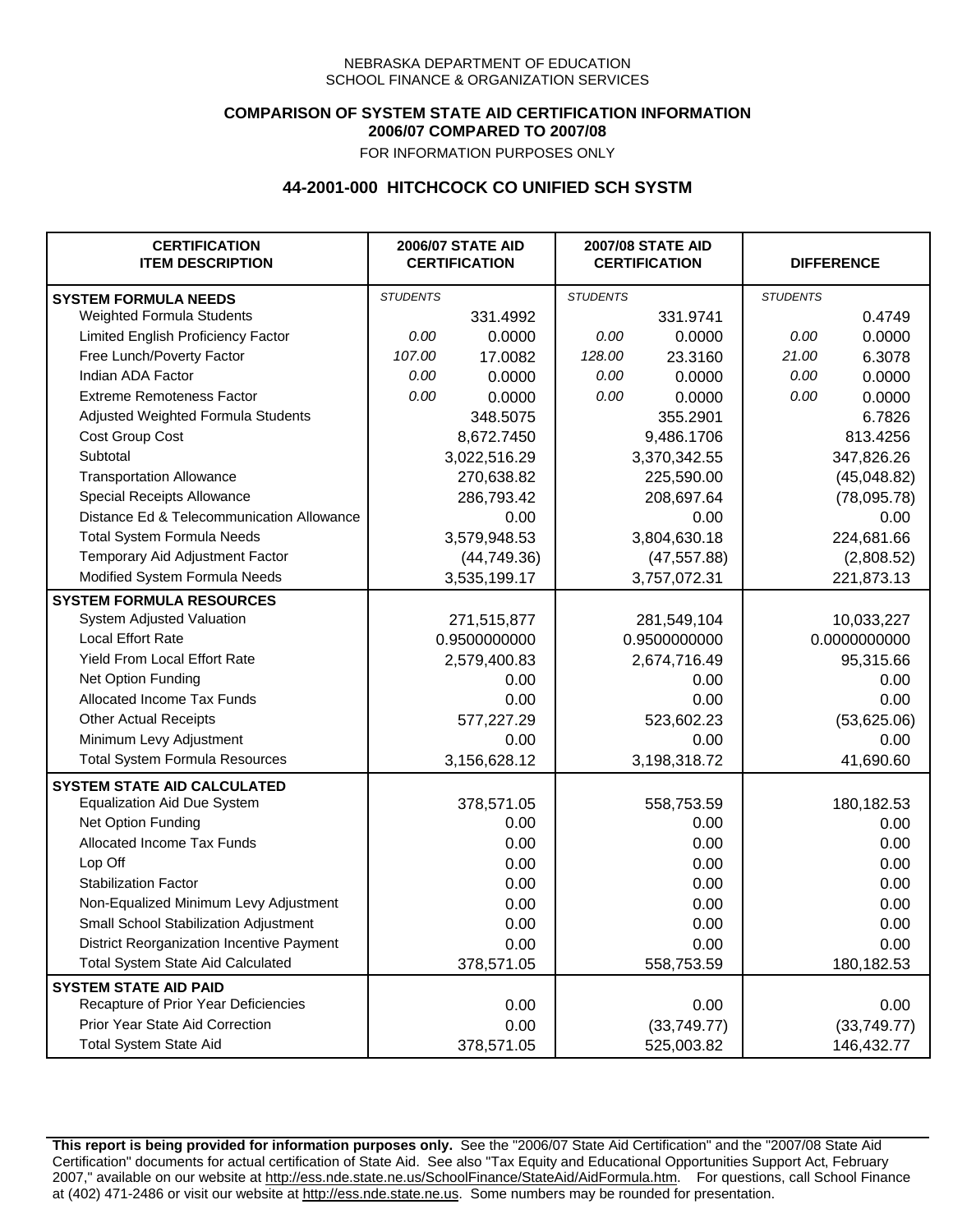### **COMPARISON OF SYSTEM STATE AID CERTIFICATION INFORMATION 2006/07 COMPARED TO 2007/08**

FOR INFORMATION PURPOSES ONLY

# **45-0007-000 O'NEILL PUBLIC SCHOOLS**

| <b>CERTIFICATION</b><br><b>ITEM DESCRIPTION</b> |                 | <b>2006/07 STATE AID</b><br><b>CERTIFICATION</b> | <b>2007/08 STATE AID</b><br><b>CERTIFICATION</b> |              | <b>DIFFERENCE</b> |               |  |
|-------------------------------------------------|-----------------|--------------------------------------------------|--------------------------------------------------|--------------|-------------------|---------------|--|
| <b>SYSTEM FORMULA NEEDS</b>                     | <b>STUDENTS</b> |                                                  | <b>STUDENTS</b>                                  |              | <b>STUDENTS</b>   |               |  |
| Weighted Formula Students                       |                 | 973.6861                                         |                                                  | 913.0200     |                   | (60.6661)     |  |
| Limited English Proficiency Factor              | 9.00            | 2.2500                                           | 47.00                                            | 11.7500      | 38.00             | 9.5000        |  |
| Free Lunch/Poverty Factor                       | 222.32          | 24.4785                                          | 222.96                                           | 26.4173      | 0.64              | 1.9388        |  |
| Indian ADA Factor                               | 0.00            | 0.0000                                           | 0.00                                             | 0.0000       | 0.00              | 0.0000        |  |
| <b>Extreme Remoteness Factor</b>                | 0.00            | 0.0000                                           | 0.00                                             | 0.0000       | 0.00              | 0.0000        |  |
| Adjusted Weighted Formula Students              |                 | 1,000.4146                                       |                                                  | 951.1873     |                   | (49.2272)     |  |
| Cost Group Cost                                 |                 | 7,482.7963                                       |                                                  | 7,975.8019   |                   | 493.0057      |  |
| Subtotal                                        |                 | 7,485,898.46                                     |                                                  | 7,586,481.86 |                   | 100,583.40    |  |
| <b>Transportation Allowance</b>                 |                 | 74,837.59                                        |                                                  | 82,424.33    |                   | 7,586.74      |  |
| Special Receipts Allowance                      |                 | 740,881.68                                       |                                                  | 790,871.11   |                   | 49,989.43     |  |
| Distance Ed & Telecommunication Allowance       |                 | 0.00                                             |                                                  | 0.00         |                   | 0.00          |  |
| <b>Total System Formula Needs</b>               |                 | 8,301,617.72                                     | 8,459,777.29                                     |              | 158,159.57        |               |  |
| Temporary Aid Adjustment Factor                 |                 | (103, 770.22)                                    | (105, 747.22)                                    |              | (1,976.99)        |               |  |
| Modified System Formula Needs                   | 8,197,847.50    |                                                  | 8,354,030.08                                     |              | 156,182.58        |               |  |
| <b>SYSTEM FORMULA RESOURCES</b>                 |                 |                                                  |                                                  |              |                   |               |  |
| System Adjusted Valuation                       |                 | 438,724,623                                      |                                                  | 455,693,688  |                   | 16,969,065    |  |
| <b>Local Effort Rate</b>                        |                 | 0.9500000000                                     |                                                  | 0.9500000000 | 0.0000000000      |               |  |
| <b>Yield From Local Effort Rate</b>             |                 | 4,167,883.92                                     | 4,329,090.04                                     |              |                   | 161,206.12    |  |
| Net Option Funding                              |                 | 233,048.01                                       | 0.00                                             |              | (233,048.01)      |               |  |
| Allocated Income Tax Funds                      |                 | 105,147.25                                       | 0.00                                             |              | (105, 147.25)     |               |  |
| <b>Other Actual Receipts</b>                    |                 | 1,436,976.24                                     | 1,518,208.79                                     |              | 81,232.55         |               |  |
| Minimum Levy Adjustment                         |                 | 0.00                                             | 0.00                                             |              |                   | 0.00          |  |
| <b>Total System Formula Resources</b>           |                 | 5,943,055.43                                     |                                                  | 5,847,298.83 |                   | (95, 756.60)  |  |
| <b>SYSTEM STATE AID CALCULATED</b>              |                 |                                                  |                                                  |              |                   |               |  |
| <b>Equalization Aid Due System</b>              |                 | 2,254,792.07                                     |                                                  | 2,506,731.25 |                   | 251,939.18    |  |
| Net Option Funding                              |                 | 233,048.01                                       |                                                  | 0.00         |                   | (233, 048.01) |  |
| Allocated Income Tax Funds                      |                 | 105,147.25                                       |                                                  | 0.00         |                   | (105, 147.25) |  |
| Lop Off                                         |                 | 0.00                                             |                                                  | 0.00         |                   | 0.00          |  |
| <b>Stabilization Factor</b>                     |                 | 0.00                                             |                                                  | 0.00         |                   | 0.00          |  |
| Non-Equalized Minimum Levy Adjustment           |                 | 0.00                                             |                                                  | 0.00         |                   | 0.00          |  |
| Small School Stabilization Adjustment           |                 | 0.00                                             |                                                  | 0.00         |                   | 0.00          |  |
| District Reorganization Incentive Payment       |                 | 0.00                                             |                                                  | 0.00         |                   | 0.00          |  |
| Total System State Aid Calculated               | 2,592,987.34    |                                                  |                                                  | 2,506,731.25 |                   | (86, 256.09)  |  |
| <b>SYSTEM STATE AID PAID</b>                    |                 |                                                  |                                                  |              |                   |               |  |
| Recapture of Prior Year Deficiencies            |                 | 0.00                                             |                                                  | 0.00         |                   | 0.00          |  |
| Prior Year State Aid Correction                 |                 | 34,321.49                                        |                                                  | 44,502.13    | 10,180.64         |               |  |
| <b>Total System State Aid</b>                   |                 | 2,627,308.83                                     |                                                  | 2,551,233.38 |                   | (76, 075.45)  |  |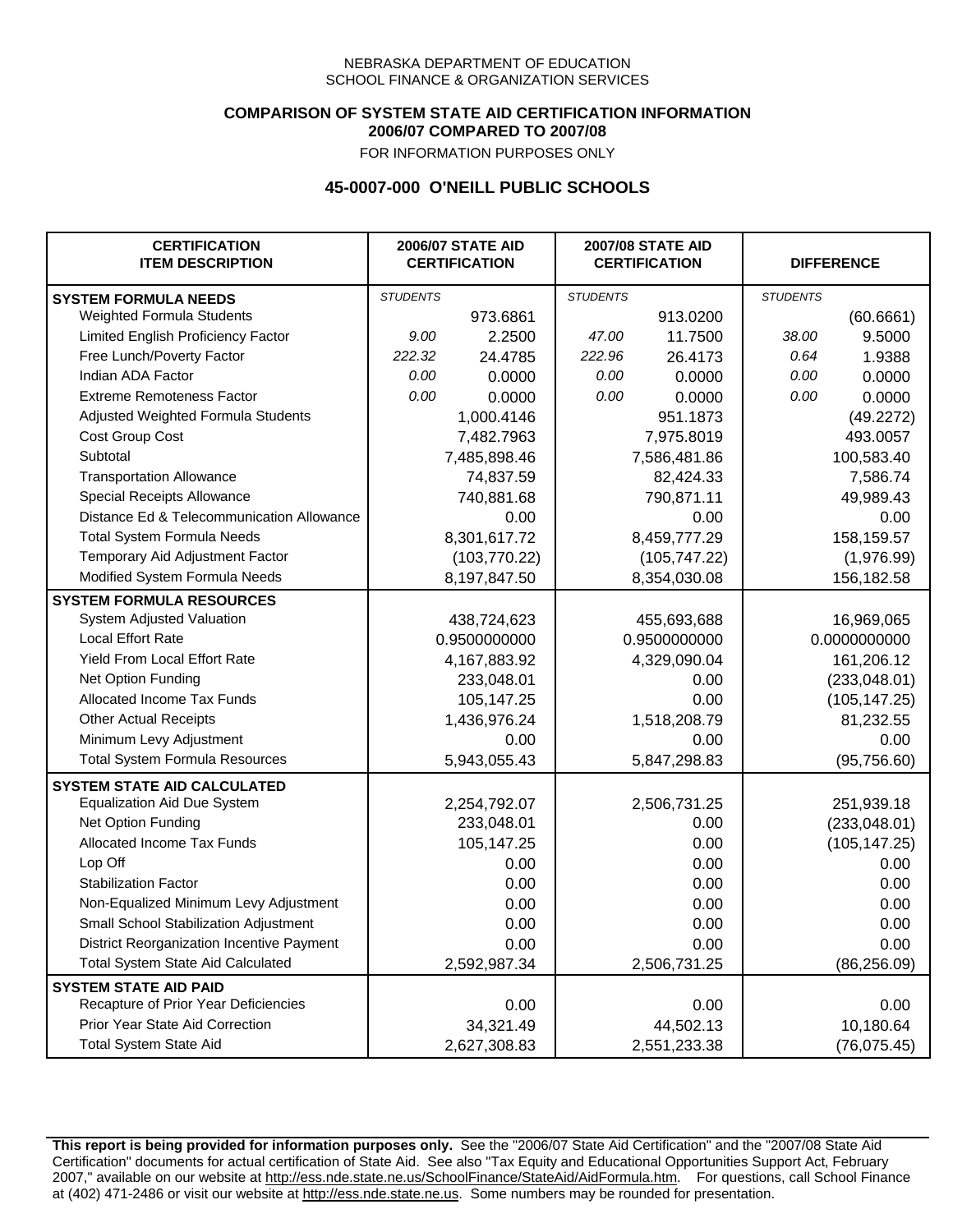### **COMPARISON OF SYSTEM STATE AID CERTIFICATION INFORMATION 2006/07 COMPARED TO 2007/08**

FOR INFORMATION PURPOSES ONLY

## **45-0029-000 EWING PUBLIC SCHOOLS**

| <b>CERTIFICATION</b><br><b>ITEM DESCRIPTION</b> | <b>2006/07 STATE AID</b><br><b>CERTIFICATION</b> |              | <b>2007/08 STATE AID</b><br><b>CERTIFICATION</b> |              | <b>DIFFERENCE</b> |               |
|-------------------------------------------------|--------------------------------------------------|--------------|--------------------------------------------------|--------------|-------------------|---------------|
| <b>SYSTEM FORMULA NEEDS</b>                     | <b>STUDENTS</b>                                  |              | <b>STUDENTS</b>                                  |              | <b>STUDENTS</b>   |               |
| Weighted Formula Students                       |                                                  | 169.0567     |                                                  | 159.8958     |                   | (9.1609)      |
| Limited English Proficiency Factor              | 7.00                                             | 1.7500       | 0.00                                             | 0.0000       | (7.00)            | (1.7500)      |
| Free Lunch/Poverty Factor                       | 45.00                                            | 6.1049       | 35.24                                            | 3.8013       | (9.76)            | (2.3036)      |
| Indian ADA Factor                               | 0.00                                             | 0.0000       | 0.00                                             | 0.0000       | 0.00              | 0.0000        |
| <b>Extreme Remoteness Factor</b>                | 0.00                                             | 0.0000       | 0.00                                             | 0.0000       | 0.00              | 0.0000        |
| Adjusted Weighted Formula Students              |                                                  | 176.9116     |                                                  | 163.6971     |                   | (13.2145)     |
| Cost Group Cost                                 |                                                  | 7,482.7963   |                                                  | 7,975.8019   |                   | 493.0057      |
| Subtotal                                        |                                                  | 1,323,793.47 | 1,305,615.69                                     |              | (18, 177.78)      |               |
| <b>Transportation Allowance</b>                 |                                                  | 78,664.72    | 99,298.35                                        |              | 20,633.63         |               |
| Special Receipts Allowance                      |                                                  | 127,465.76   | 99,149.18                                        |              | (28, 316.58)      |               |
| Distance Ed & Telecommunication Allowance       |                                                  | 0.00         | 0.00                                             |              | 0.00              |               |
| <b>Total System Formula Needs</b>               |                                                  | 1,529,923.95 | 1,504,063.21                                     |              | (25,860.74)       |               |
| Temporary Aid Adjustment Factor                 |                                                  | (19, 124.05) | (18,800.79)                                      |              | 323.26            |               |
| Modified System Formula Needs                   |                                                  | 1,510,799.90 |                                                  | 1,485,262.42 |                   | (25, 537.48)  |
| <b>SYSTEM FORMULA RESOURCES</b>                 |                                                  |              |                                                  |              |                   |               |
| System Adjusted Valuation                       |                                                  | 96,317,705   |                                                  | 104,375,426  |                   | 8,057,721     |
| <b>Local Effort Rate</b>                        |                                                  | 0.9500000000 | 0.9500000000                                     |              | 0.0000000000      |               |
| Yield From Local Effort Rate                    |                                                  | 915,018.20   | 991,566.55                                       |              | 76,548.35         |               |
| Net Option Funding                              |                                                  | 0.00         |                                                  | 0.00         |                   | 0.00          |
| Allocated Income Tax Funds                      |                                                  | 0.00         |                                                  | 0.00         |                   | 0.00          |
| <b>Other Actual Receipts</b>                    |                                                  | 243,288.23   | 218,410.54                                       |              | (24, 877.69)      |               |
| Minimum Levy Adjustment                         | 0.00                                             |              | 0.00                                             |              | 0.00              |               |
| <b>Total System Formula Resources</b>           |                                                  | 1,158,306.42 |                                                  | 1,209,977.09 |                   | 51,670.66     |
| <b>SYSTEM STATE AID CALCULATED</b>              |                                                  |              |                                                  |              |                   |               |
| <b>Equalization Aid Due System</b>              |                                                  | 352,493.48   |                                                  | 275,285.34   |                   | (77, 208.14)  |
| Net Option Funding                              |                                                  | 0.00         |                                                  | 0.00         |                   | 0.00          |
| Allocated Income Tax Funds                      |                                                  | 0.00         |                                                  | 0.00         |                   | 0.00          |
| Lop Off                                         |                                                  | 0.00         |                                                  | 0.00         |                   | 0.00          |
| <b>Stabilization Factor</b>                     |                                                  | 0.00         |                                                  | 0.00         |                   | 0.00          |
| Non-Equalized Minimum Levy Adjustment           | 0.00                                             |              | 0.00                                             |              | 0.00              |               |
| Small School Stabilization Adjustment           | 0.00                                             |              | 0.00                                             |              | 0.00              |               |
| District Reorganization Incentive Payment       | 0.00                                             |              | 0.00                                             |              | 0.00              |               |
| <b>Total System State Aid Calculated</b>        |                                                  | 352,493.48   |                                                  | 275,285.34   |                   | (77, 208.14)  |
| <b>SYSTEM STATE AID PAID</b>                    |                                                  |              |                                                  |              |                   |               |
| Recapture of Prior Year Deficiencies            |                                                  | 0.00         |                                                  | 0.00         |                   | 0.00          |
| Prior Year State Aid Correction                 |                                                  | 23,617.31    |                                                  | (6, 161.35)  |                   | (29, 778.66)  |
| <b>Total System State Aid</b>                   |                                                  | 376,110.79   |                                                  | 269,123.99   |                   | (106, 986.80) |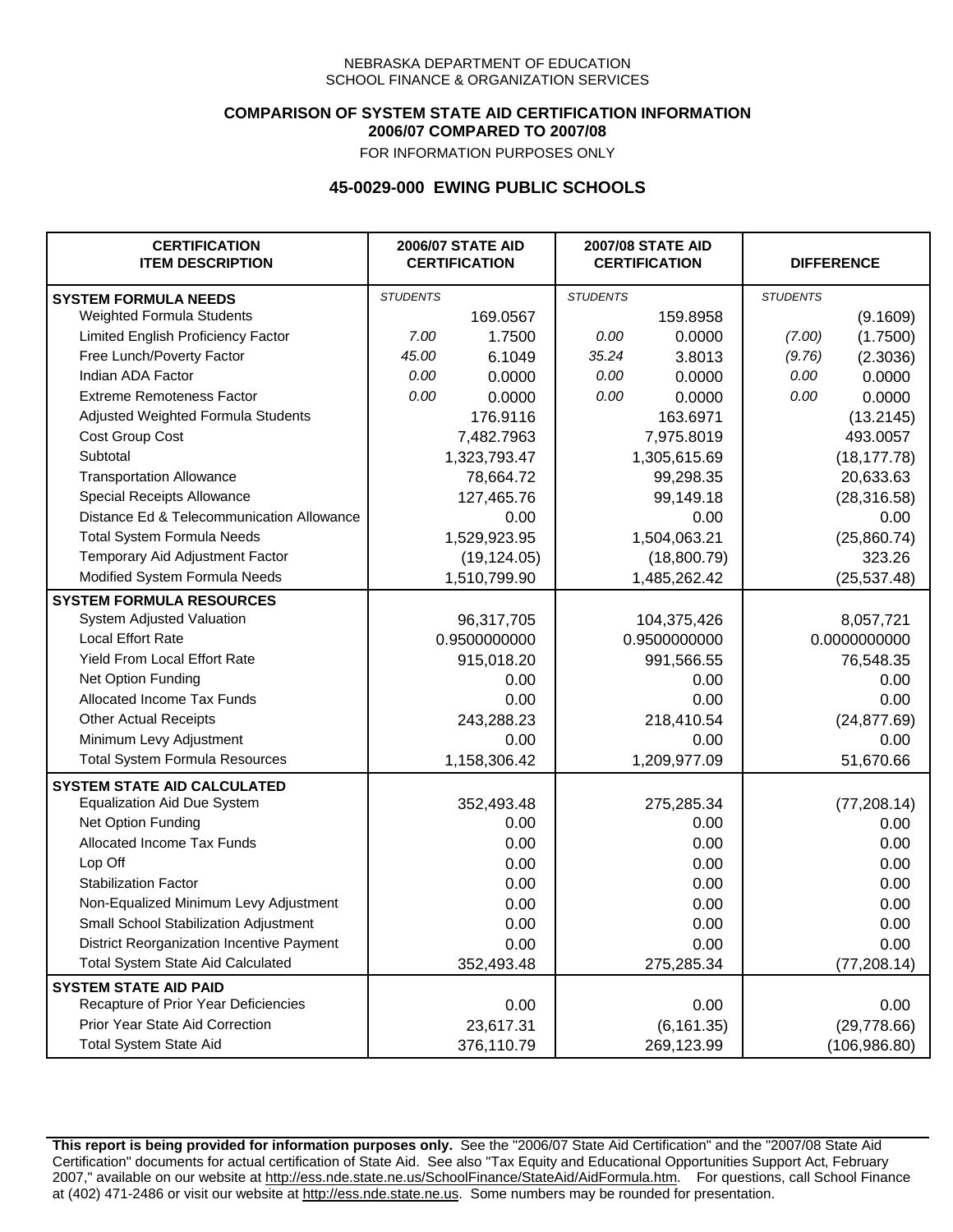## **COMPARISON OF SYSTEM STATE AID CERTIFICATION INFORMATION 2006/07 COMPARED TO 2007/08**

FOR INFORMATION PURPOSES ONLY

## **45-0044-000 STUART PUBLIC SCHOOLS**

| <b>CERTIFICATION</b><br><b>ITEM DESCRIPTION</b> | <b>2006/07 STATE AID</b><br><b>CERTIFICATION</b> |              | <b>2007/08 STATE AID</b><br><b>CERTIFICATION</b> |              | <b>DIFFERENCE</b> |              |
|-------------------------------------------------|--------------------------------------------------|--------------|--------------------------------------------------|--------------|-------------------|--------------|
| <b>SYSTEM FORMULA NEEDS</b>                     | <b>STUDENTS</b>                                  |              | <b>STUDENTS</b>                                  |              | <b>STUDENTS</b>   |              |
| Weighted Formula Students                       |                                                  | 193.0735     |                                                  | 210.2214     |                   | 17.1479      |
| Limited English Proficiency Factor              | 0.00                                             | 0.0000       | 0.00                                             | 0.0000       | 0.00              | 0.0000       |
| Free Lunch/Poverty Factor                       | 63.00                                            | 10.8035      | 59.00                                            | 8.5814       | (4.00)            | (2.2221)     |
| Indian ADA Factor                               | 0.00                                             | 0.0000       | 0.00                                             | 0.0000       | 0.00              | 0.0000       |
| <b>Extreme Remoteness Factor</b>                | 0.00                                             | 0.0000       | 0.00                                             | 0.0000       | 0.00              | 0.0000       |
| Adjusted Weighted Formula Students              |                                                  | 203.8771     |                                                  | 218.8028     |                   | 14.9258      |
| Cost Group Cost                                 |                                                  | 5,885.1564   |                                                  | 6,193.4495   |                   | 308.2931     |
| Subtotal                                        | 1,199,848.33                                     |              | 1,355,144.16                                     |              | 155,295.83        |              |
| <b>Transportation Allowance</b>                 |                                                  | 48,585.93    | 58,231.53                                        |              | 9,645.60          |              |
| Special Receipts Allowance                      |                                                  | 91,847.00    | 89,561.00                                        |              | (2,286.00)        |              |
| Distance Ed & Telecommunication Allowance       |                                                  | 0.00         |                                                  | 0.00         |                   | 0.00         |
| <b>Total System Formula Needs</b>               |                                                  | 1,340,281.26 |                                                  | 1,502,936.69 |                   | 162,655.43   |
| Temporary Aid Adjustment Factor                 |                                                  | (16, 753.52) | (18, 786.71)                                     |              | (2,033.19)        |              |
| Modified System Formula Needs                   |                                                  | 1,323,527.75 |                                                  | 1,484,149.98 |                   | 160,622.23   |
| <b>SYSTEM FORMULA RESOURCES</b>                 |                                                  |              |                                                  |              |                   |              |
| System Adjusted Valuation                       |                                                  | 66,508,943   |                                                  | 71,083,139   |                   | 4,574,196    |
| <b>Local Effort Rate</b>                        |                                                  | 0.9500000000 |                                                  | 0.9500000000 |                   | 0.0000000000 |
| Yield From Local Effort Rate                    |                                                  | 631,834.96   |                                                  | 675,289.82   |                   | 43,454.86    |
| Net Option Funding                              |                                                  | 85,440.89    |                                                  | 162,436.76   |                   | 76,995.87    |
| Allocated Income Tax Funds                      |                                                  | 10,719.73    |                                                  | 10,122.03    |                   | (597.70)     |
| <b>Other Actual Receipts</b>                    |                                                  | 207,821.79   |                                                  | 218,954.08   |                   | 11,132.29    |
| Minimum Levy Adjustment                         |                                                  | 0.00         |                                                  | 0.00         |                   | 0.00         |
| <b>Total System Formula Resources</b>           |                                                  | 935,817.37   |                                                  | 1,066,802.69 |                   | 130,985.33   |
| <b>SYSTEM STATE AID CALCULATED</b>              |                                                  |              |                                                  |              |                   |              |
| <b>Equalization Aid Due System</b>              |                                                  | 387,710.38   |                                                  | 417,347.29   |                   | 29,636.91    |
| Net Option Funding                              |                                                  | 85,440.89    |                                                  | 162,436.76   |                   | 76,995.87    |
| Allocated Income Tax Funds                      |                                                  | 10,719.73    |                                                  | 10,122.03    |                   | (597.70)     |
| Lop Off                                         |                                                  | 0.00         |                                                  | 0.00         |                   | 0.00         |
| <b>Stabilization Factor</b>                     |                                                  | 0.00         |                                                  | 0.00         |                   | 0.00         |
| Non-Equalized Minimum Levy Adjustment           |                                                  | 0.00         |                                                  | 0.00         |                   | 0.00         |
| Small School Stabilization Adjustment           |                                                  | 0.00         |                                                  | 0.00         |                   | 0.00         |
| District Reorganization Incentive Payment       |                                                  | 0.00         |                                                  | 0.00         |                   | 0.00         |
| <b>Total System State Aid Calculated</b>        |                                                  | 483,871.00   |                                                  | 589,906.08   |                   | 106,035.08   |
| <b>SYSTEM STATE AID PAID</b>                    |                                                  |              |                                                  |              |                   |              |
| Recapture of Prior Year Deficiencies            |                                                  | 0.00         |                                                  | 0.00         |                   | 0.00         |
| Prior Year State Aid Correction                 |                                                  | (1,569.52)   |                                                  | (6,324.73)   |                   | (4,755.21)   |
| <b>Total System State Aid</b>                   |                                                  | 482,301.48   |                                                  | 583,581.35   |                   | 101,279.87   |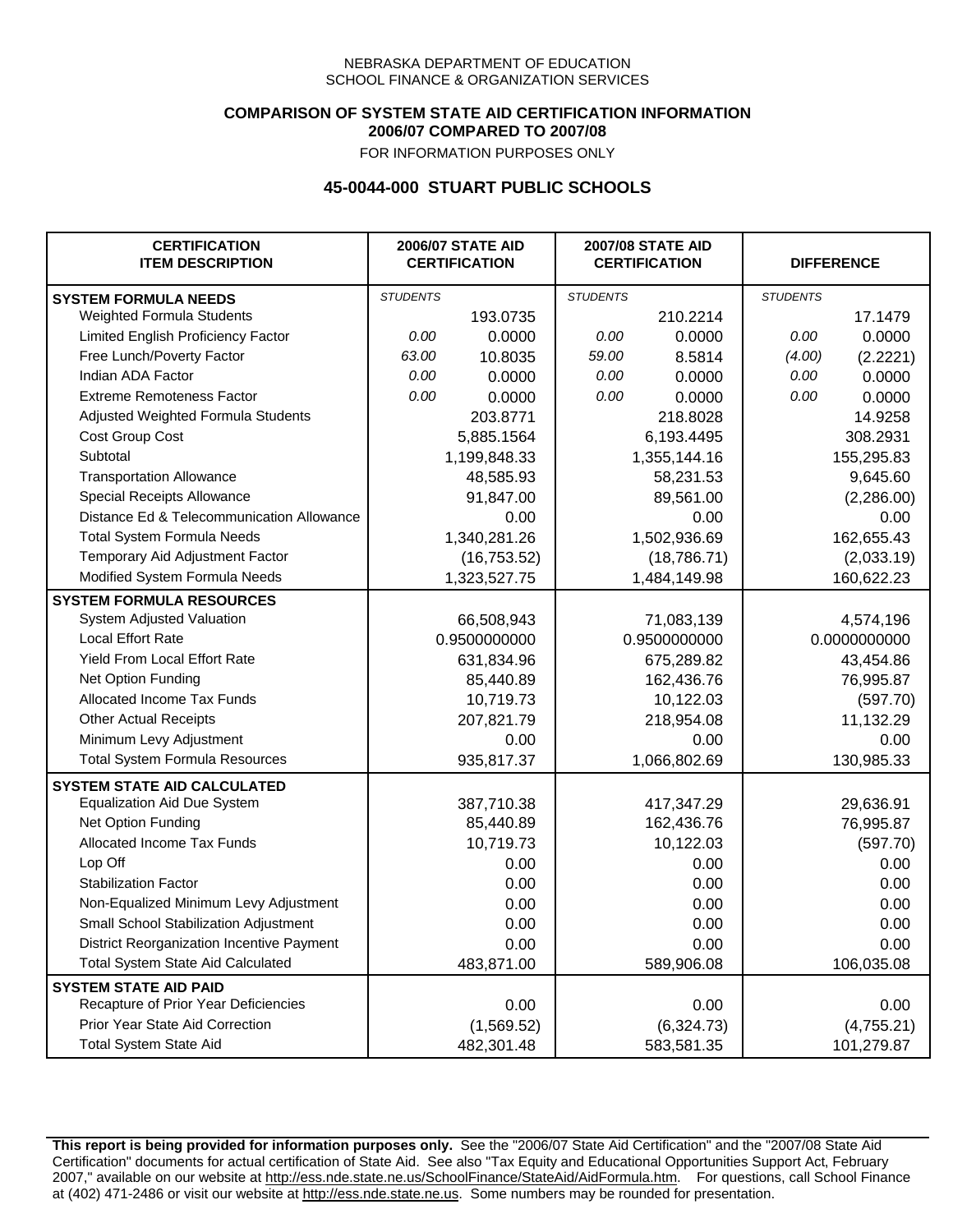### **COMPARISON OF SYSTEM STATE AID CERTIFICATION INFORMATION 2006/07 COMPARED TO 2007/08**

FOR INFORMATION PURPOSES ONLY

## **45-0137-000 CHAMBERS PUBLIC SCHOOLS**

| <b>CERTIFICATION</b><br><b>ITEM DESCRIPTION</b> | <b>2006/07 STATE AID</b><br><b>CERTIFICATION</b> |              | <b>2007/08 STATE AID</b><br><b>CERTIFICATION</b> |              | <b>DIFFERENCE</b> |              |
|-------------------------------------------------|--------------------------------------------------|--------------|--------------------------------------------------|--------------|-------------------|--------------|
| <b>SYSTEM FORMULA NEEDS</b>                     | <b>STUDENTS</b>                                  |              | <b>STUDENTS</b>                                  |              | <b>STUDENTS</b>   |              |
| Weighted Formula Students                       |                                                  | 227.0512     |                                                  | 223.0511     |                   | (4.0001)     |
| Limited English Proficiency Factor              | 0.00                                             | 0.0000       | 0.00                                             | 0.0000       | 0.00              | 0.0000       |
| Free Lunch/Poverty Factor                       | 50.00                                            | 5.2257       | 55.30                                            | 6.7602       | 5.30              | 1.5345       |
| Indian ADA Factor                               | 0.00                                             | 0.0000       | 0.00                                             | 0.0000       | 0.00              | 0.0000       |
| <b>Extreme Remoteness Factor</b>                | 0.00                                             | 0.0000       | 0.00                                             | 0.0000       | 0.00              | 0.0000       |
| Adjusted Weighted Formula Students              |                                                  | 232.2769     |                                                  | 229.8113     |                   | (2.4656)     |
| Cost Group Cost                                 |                                                  | 7,482.7963   |                                                  | 7,975.8019   |                   | 493.0057     |
| Subtotal                                        |                                                  | 1,738,080.74 | 1,832,929.45                                     |              | 94,848.72         |              |
| <b>Transportation Allowance</b>                 |                                                  | 93,428.64    | 104,624.84                                       |              | 11,196.20         |              |
| Special Receipts Allowance                      |                                                  | 78,024.30    | 75,612.01                                        |              | (2, 412.28)       |              |
| Distance Ed & Telecommunication Allowance       |                                                  | 0.00         |                                                  | 0.00         |                   | 0.00         |
| <b>Total System Formula Needs</b>               |                                                  | 1,909,533.68 |                                                  | 2,013,166.31 |                   | 103,632.63   |
| Temporary Aid Adjustment Factor                 |                                                  | (23,869.17)  | (25, 164.58)                                     |              | (1, 295.41)       |              |
| Modified System Formula Needs                   |                                                  | 1,885,664.50 |                                                  | 1,988,001.73 |                   | 102,337.22   |
| <b>SYSTEM FORMULA RESOURCES</b>                 |                                                  |              |                                                  |              |                   |              |
| System Adjusted Valuation                       |                                                  | 108,569,991  |                                                  | 116,453,373  |                   | 7,883,382    |
| <b>Local Effort Rate</b>                        |                                                  | 0.9500000000 |                                                  | 0.9500000000 |                   | 0.0000000000 |
| Yield From Local Effort Rate                    |                                                  | 1,031,414.91 |                                                  | 1,106,307.04 |                   | 74,892.13    |
| Net Option Funding                              |                                                  | 168,425.62   |                                                  | 239,013.29   |                   | 70,587.67    |
| Allocated Income Tax Funds                      |                                                  | 10,618.64    |                                                  | 11,969.16    |                   | 1,350.53     |
| <b>Other Actual Receipts</b>                    |                                                  | 179,094.16   |                                                  | 190,492.33   |                   | 11,398.17    |
| Minimum Levy Adjustment                         |                                                  | 0.00         |                                                  | 0.00         |                   | 0.00         |
| <b>Total System Formula Resources</b>           |                                                  | 1,389,553.33 |                                                  | 1,547,781.83 |                   | 158,228.50   |
| <b>SYSTEM STATE AID CALCULATED</b>              |                                                  |              |                                                  |              |                   |              |
| <b>Equalization Aid Due System</b>              |                                                  | 496,111.17   |                                                  | 440,219.89   |                   | (55,891.28)  |
| Net Option Funding                              |                                                  | 168,425.62   |                                                  | 239,013.29   |                   | 70,587.67    |
| Allocated Income Tax Funds                      |                                                  | 10,618.64    |                                                  | 11,969.16    |                   | 1,350.53     |
| Lop Off                                         |                                                  | 0.00         |                                                  | 0.00         |                   | 0.00         |
| <b>Stabilization Factor</b>                     |                                                  | 0.00         |                                                  | 0.00         |                   | 0.00         |
| Non-Equalized Minimum Levy Adjustment           |                                                  | 0.00         |                                                  | 0.00         |                   | 0.00         |
| Small School Stabilization Adjustment           |                                                  | 0.00         |                                                  | 0.00         |                   | 0.00         |
| District Reorganization Incentive Payment       |                                                  | 0.00         |                                                  | 0.00         |                   | 0.00         |
| <b>Total System State Aid Calculated</b>        |                                                  | 675,155.43   |                                                  | 691,202.35   |                   | 16,046.92    |
| <b>SYSTEM STATE AID PAID</b>                    |                                                  |              |                                                  |              |                   |              |
| Recapture of Prior Year Deficiencies            |                                                  | 0.00         |                                                  | 0.00         |                   | 0.00         |
| Prior Year State Aid Correction                 |                                                  | 20,957.15    |                                                  | (12, 722.40) |                   | (33,679.56)  |
| <b>Total System State Aid</b>                   |                                                  | 696,112.58   |                                                  | 678,479.95   |                   | (17, 632.63) |